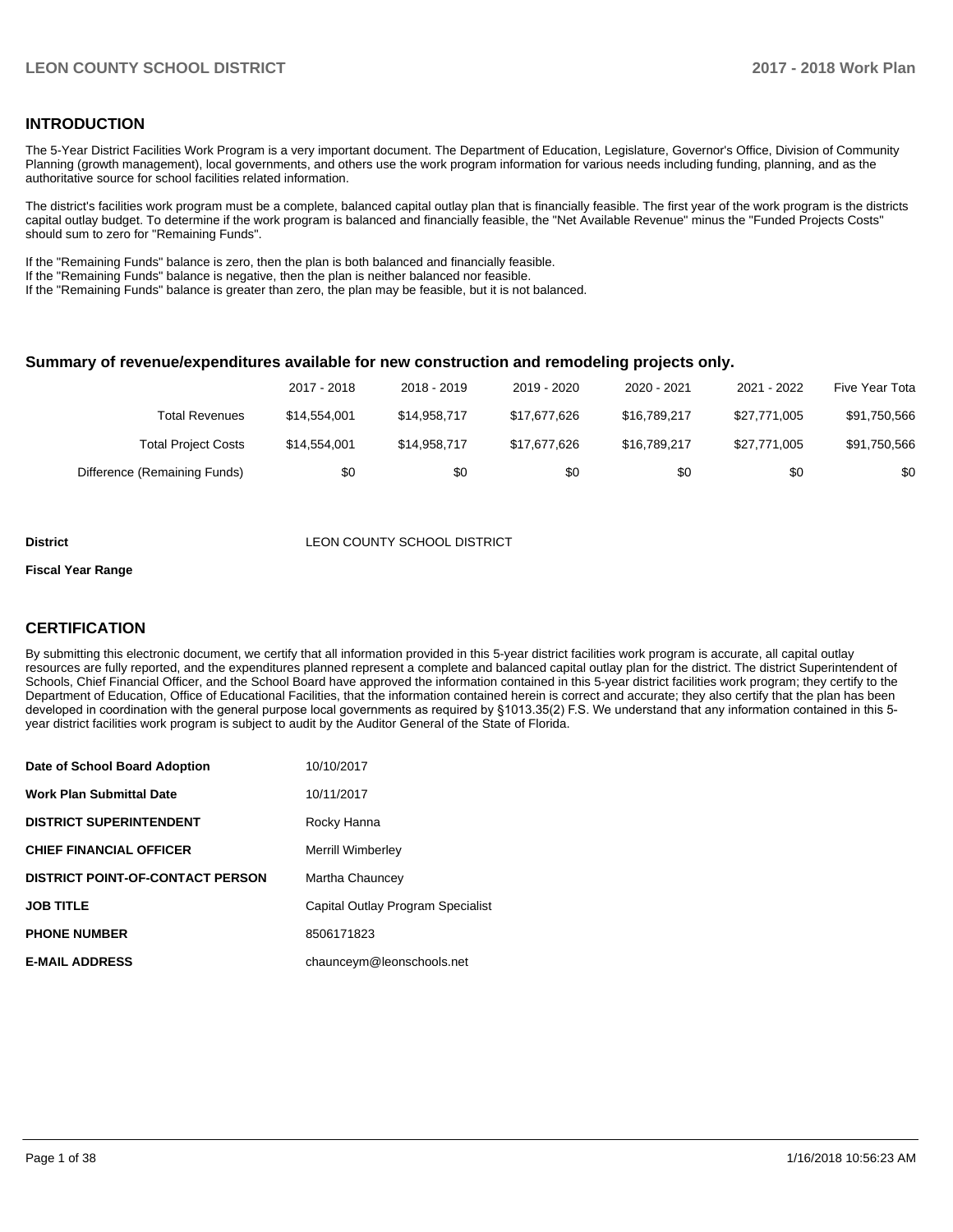# **Expenditures**

### **Expenditure for Maintenance, Repair and Renovation from 1.50-Mills and PECO**

Annually, prior to the adoption of the district school budget, each school board must prepare a tentative district facilities work program that includes a schedule of major repair and renovation projects necessary to maintain the educational and ancillary facilities of the district.

| Item                                          | 2017 - 2018<br><b>Actual Budget</b> | 2018 - 2019<br>Projected | 2019 - 2020<br>Projected | 2020 - 2021<br>Projected | 2021 - 2022<br>Projected | <b>Total</b> |
|-----------------------------------------------|-------------------------------------|--------------------------|--------------------------|--------------------------|--------------------------|--------------|
| Maintenance/Repair                            | \$0                                 | \$0                      | \$0                      | \$0                      | \$0                      | \$0          |
| Locations: No Locations for this expenditure. |                                     |                          |                          |                          |                          |              |
| <b>HVAC</b>                                   | \$0                                 | \$0                      | \$0                      | \$0                      | \$0                      | \$0          |
| Locations: No Locations for this expenditure. |                                     |                          |                          |                          |                          |              |
| Flooring                                      | \$0                                 | \$0                      | \$0                      | \$0                      | \$0                      | \$0          |
| Locations: No Locations for this expenditure. |                                     |                          |                          |                          |                          |              |
| Roofing                                       | \$0                                 | \$0                      | \$0                      | \$0                      | \$0                      | \$0          |
| Locations: No Locations for this expenditure. |                                     |                          |                          |                          |                          |              |
| Safety to Life                                | \$0                                 | \$0                      | \$0                      | \$0                      | \$0                      | \$0          |
| Locations: No Locations for this expenditure. |                                     |                          |                          |                          |                          |              |
| Fencing                                       | \$0                                 | \$0                      | \$0                      | \$0                      | \$0                      | \$0          |
| Locations: No Locations for this expenditure. |                                     |                          |                          |                          |                          |              |
| Parking                                       | \$0                                 | \$0                      | \$0                      | \$0                      | \$0                      | \$0          |
| Locations: No Locations for this expenditure. |                                     |                          |                          |                          |                          |              |
| Electrical                                    | \$0                                 | \$0                      | \$0                      | \$0                      | \$0                      | \$0          |
| Locations: No Locations for this expenditure. |                                     |                          |                          |                          |                          |              |
| Fire Alarm                                    | \$0                                 | \$0                      | \$0                      | \$0                      | \$0                      | \$0          |
| Locations: No Locations for this expenditure. |                                     |                          |                          |                          |                          |              |
| Telephone/Intercom System                     | \$0                                 | \$0                      | \$0                      | \$0                      | \$0                      | \$0          |
| Locations: No Locations for this expenditure. |                                     |                          |                          |                          |                          |              |
| <b>Closed Circuit Television</b>              | \$0                                 | \$0                      | \$0                      | \$0                      | \$0                      | \$0          |
| Locations: No Locations for this expenditure. |                                     |                          |                          |                          |                          |              |
| Paint                                         | \$0                                 | \$0                      | \$0                      | \$0                      | \$0                      | \$0          |
| Locations: No Locations for this expenditure. |                                     |                          |                          |                          |                          |              |
| <b>Sub Total:</b>                             | \$0                                 | \$0                      | \$0                      | \$0                      | \$0                      | \$0          |

| <b>IPECO Maintenance Expenditures</b> | \$816,601    | \$816,601   | \$816,601   | \$816,601   | \$816,601   | \$4,083,005  |
|---------------------------------------|--------------|-------------|-------------|-------------|-------------|--------------|
| I.50 Mill Sub Total:İ                 | \$10,083,490 | \$8,576,959 | \$8,576,959 | \$8,486,959 | \$8,486,959 | \$44,211,326 |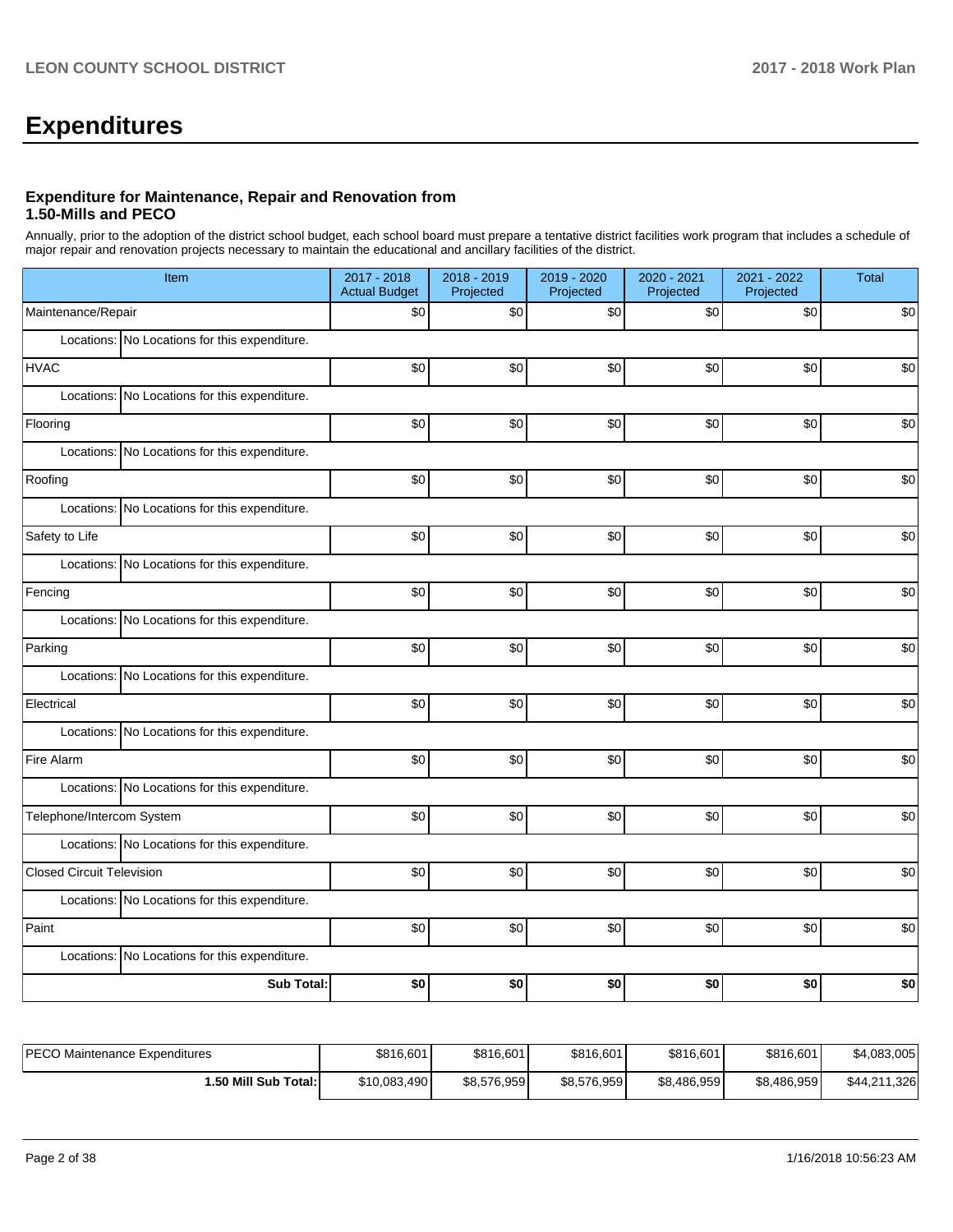| Other Items                                                                                                                                                                                                                                                                                                                                                                                                                                                                                                                                                                                                                                                                                                                                                                                                                                                                                                                                                                                                                                                                                                                                                                                                                                                                                                                                                                                                                                                                                                                                                                                                                                                                                             | 2017 - 2018<br><b>Actual Budget</b> | 2018 - 2019<br>Projected | 2019 - 2020<br>Projected | 2020 - 2021<br>Projected | 2021 - 2022<br>Projected | <b>Total</b> |
|---------------------------------------------------------------------------------------------------------------------------------------------------------------------------------------------------------------------------------------------------------------------------------------------------------------------------------------------------------------------------------------------------------------------------------------------------------------------------------------------------------------------------------------------------------------------------------------------------------------------------------------------------------------------------------------------------------------------------------------------------------------------------------------------------------------------------------------------------------------------------------------------------------------------------------------------------------------------------------------------------------------------------------------------------------------------------------------------------------------------------------------------------------------------------------------------------------------------------------------------------------------------------------------------------------------------------------------------------------------------------------------------------------------------------------------------------------------------------------------------------------------------------------------------------------------------------------------------------------------------------------------------------------------------------------------------------------|-------------------------------------|--------------------------|--------------------------|--------------------------|--------------------------|--------------|
| DW Fac Fire Alarm                                                                                                                                                                                                                                                                                                                                                                                                                                                                                                                                                                                                                                                                                                                                                                                                                                                                                                                                                                                                                                                                                                                                                                                                                                                                                                                                                                                                                                                                                                                                                                                                                                                                                       | \$25,000                            | \$400,000                | \$400,000                | \$400,000                | \$400,000                | \$1,625,000  |
| Locations AMOS P GODBY SENIOR HIGH, APALACHEE ELEMENTARY, ASTORIA PARK ELEMENTARY, AUGUSTA RAA MIDDLE, BELLE VUE<br>MIDDLE, BLOXHAM BUILDING, BOND ELEMENTARY SCHOOL, BUCK LAKE ELEMENTARY, CANOPY OAKS ELEMENTARY, CHAIRES<br>ELEMENTARY, CHAIRES ELEMENTARY PRE-KINDERGARTEN, CONCORD ELEMENTARY, CONNOR BOULEVARD TRANSPORTATIO<br>FACILITY, DEERLAKE MIDDLE, DESOTO TRAIL ELEMENTARY, DEVURN GLENN SERVICE CENTER, ELIZABETH COBB MIDDLE,<br>FAIRVIEW MIDDLE, FOOD SERVICES FACILITY, FORT BRADEN ELEMENTARY (OLD), FORT BRADEN SCHOOL (NEW), FRANK<br>HARTSFIELD ELEMENTARY, FRANK R NIMS MIDDLE, GILCHRIST ELEMENTARY, GRETCHEN EVERHART TRAINABLE MENTALLY<br>HANDICAP CENT, GRIFFIN MIDDLE, HAWKS RISE ELEMENTARY, HERITAGE TRAILS COMMUNITY SCHOOL, HOWELL CENTER,<br>JAMES RICKARDS SENIOR HIGH, JOHN C RILEY ELEMENTARY, KATE SULLIVAN ELEMENTARY, KILLEARN LAKES ELEMENTARY,<br>LAWTON M CHILES SENIOR HIGH. LCSB FACILITIES. MAINTENANCE & CONSTRUCTION COMPOUND. LEON SENIOR HIGH. LEWIS<br>M LIVELY TECHNICAL CENTER, LILLIAN RUEDIGER ELEMENTARY, LINCOLN SENIOR HIGH, MAIN TRANSPORTATION FACILITY,<br>MEHRDAD 'PEPPER' GHAZVINI LEARNING CENTER, MICHAEL J CONLEY ELEMENTARY SCHOOL AT SOUTHWOOD, OAK RIDGE<br>ELEMENTARY, P A C E CENTER (old), PINEVIEW ELEMENTARY, PROPERTY MANAGEMENT WAREHOUSE, R.N. GOODEN/NANCY<br>RUSSELL CENTER AT WESSON, ROBERTS ELEMENTARY, SABAL PALM ELEMENTARY, SAIL (OLD), SCHOOL FOR ARTS AND<br>INNOVATIVE LEARNING-SAIL (NEW), SEALEY ELEMENTARY, SECOND CHANCE SCHOOL, SPRINGWOOD ELEMENTARY, SWIFT<br>CREEK MIDDLE, TECHNOLOGY AND INFORMATION SERVICES, WALTER T MOORE JR ELEMENTARY, WILLIAM J MONTFORD III<br>MIDDLE SCHOOL, WOODVILLE SCHOOL |                                     |                          |                          |                          |                          |              |
| Fencing - DW Safety & Security                                                                                                                                                                                                                                                                                                                                                                                                                                                                                                                                                                                                                                                                                                                                                                                                                                                                                                                                                                                                                                                                                                                                                                                                                                                                                                                                                                                                                                                                                                                                                                                                                                                                          | \$50,000                            | \$50,000                 | \$50,000                 | \$50,000                 | \$50,000                 | \$250,000    |
| Locations AMOS P GODBY SENIOR HIGH, APALACHEE ELEMENTARY, ASTORIA PARK ELEMENTARY, AUGUSTA RAA MIDDLE, BELLE VUE<br>MIDDLE, BLOXHAM BUILDING, BOND ELEMENTARY SCHOOL, BUCK LAKE ELEMENTARY, CANOPY OAKS ELEMENTARY, CHAIRES<br>ELEMENTARY, CHAIRES ELEMENTARY PRE-KINDERGARTEN, CONCORD ELEMENTARY, CONNOR BOULEVARD TRANSPORTATIO<br>FACILITY, DEERLAKE MIDDLE, DESOTO TRAIL ELEMENTARY, DEVURN GLENN SERVICE CENTER, ELIZABETH COBB MIDDLE,<br>FAIRVIEW MIDDLE, FOOD SERVICES FACILITY, FORT BRADEN ELEMENTARY (OLD), FORT BRADEN SCHOOL (NEW), FRANK<br>HARTSFIELD ELEMENTARY, FRANK R NIMS MIDDLE, GILCHRIST ELEMENTARY, GRETCHEN EVERHART TRAINABLE MENTALLY<br>HANDICAP CENT, GRIFFIN MIDDLE, HAWKS RISE ELEMENTARY, HERITAGE TRAILS COMMUNITY SCHOOL, HOWELL CENTER,<br>JAMES RICKARDS SENIOR HIGH, JOHN C RILEY ELEMENTARY, KATE SULLIVAN ELEMENTARY, KILLEARN LAKES ELEMENTARY,<br>LAWTON M CHILES SENIOR HIGH, LCSB FACILITIES, MAINTENANCE & CONSTRUCTION COMPOUND, LEON SENIOR HIGH, LEWIS<br>M LIVELY TECHNICAL CENTER, LILLIAN RUEDIGER ELEMENTARY, LINCOLN SENIOR HIGH, MAIN TRANSPORTATION FACILITY,<br>MEHRDAD 'PEPPER' GHAZVINI LEARNING CENTER, MICHAEL J CONLEY ELEMENTARY SCHOOL AT SOUTHWOOD, OAK RIDGE<br>ELEMENTARY, P A C E CENTER (old), PINEVIEW ELEMENTARY, PROPERTY MANAGEMENT WAREHOUSE, R.N. GOODEN/NANCY<br>RUSSELL CENTER AT WESSON, ROBERTS ELEMENTARY, SABAL PALM ELEMENTARY, SAIL (OLD), SCHOOL FOR ARTS AND<br>INNOVATIVE LEARNING-SAIL (NEW), SEALEY ELEMENTARY, SECOND CHANCE SCHOOL, SPRINGWOOD ELEMENTARY, SWIFT<br>CREEK MIDDLE, TECHNOLOGY AND INFORMATION SERVICES, WALTER T MOORE JR ELEMENTARY, WILLIAM J MONTFORD III<br>MIDDLE SCHOOL, WOODVILLE SCHOOL |                                     |                          |                          |                          |                          |              |
| Environmental Mandates - Facilities DW                                                                                                                                                                                                                                                                                                                                                                                                                                                                                                                                                                                                                                                                                                                                                                                                                                                                                                                                                                                                                                                                                                                                                                                                                                                                                                                                                                                                                                                                                                                                                                                                                                                                  | \$5,000                             | \$20,000                 | \$20,000                 | \$20,000                 | \$20,000                 | \$85,000     |
| Locations AMOS P GODBY SENIOR HIGH, APALACHEE ELEMENTARY, ASTORIA PARK ELEMENTARY, AUGUSTA RAA MIDDLE, BELLE VUE<br>MIDDLE, BLOXHAM BUILDING, BOND ELEMENTARY SCHOOL, BUCK LAKE ELEMENTARY, CANOPY OAKS ELEMENTARY, CHAIRES<br>ELEMENTARY, CHAIRES ELEMENTARY PRE-KINDERGARTEN, CONCORD ELEMENTARY, CONNOR BOULEVARD TRANSPORTATIO<br>FACILITY, DEERLAKE MIDDLE, DESOTO TRAIL ELEMENTARY, DEVURN GLENN SERVICE CENTER, ELIZABETH COBB MIDDLE,<br>FAIRVIEW MIDDLE, FOOD SERVICES FACILITY, FORT BRADEN ELEMENTARY (OLD), FORT BRADEN SCHOOL (NEW), FRANK<br>HARTSFIELD ELEMENTARY, FRANK R NIMS MIDDLE, GILCHRIST ELEMENTARY, GRETCHEN EVERHART TRAINABLE MENTALLY<br>HANDICAP CENT, GRIFFIN MIDDLE, HAWKS RISE ELEMENTARY, HERITAGE TRAILS COMMUNITY SCHOOL, HOWELL CENTER,<br>JAMES RICKARDS SENIOR HIGH, JOHN C RILEY ELEMENTARY, KATE SULLIVAN ELEMENTARY, KILLEARN LAKES ELEMENTARY,<br>LAWTON M CHILES SENIOR HIGH, LCSB FACILITIES, MAINTENANCE & CONSTRUCTION COMPOUND, LEON SENIOR HIGH, LEWIS<br>M LIVELY TECHNICAL CENTER, LILLIAN RUEDIGER ELEMENTARY, LINCOLN SENIOR HIGH, MAIN TRANSPORTATION FACILITY,<br>MEHRDAD 'PEPPER' GHAZVINI LEARNING CENTER, MICHAEL J CONLEY ELEMENTARY SCHOOL AT SOUTHWOOD, OAK RIDGE<br>ELEMENTARY, P A C E CENTER (old), PINEVIEW ELEMENTARY, PROPERTY MANAGEMENT WAREHOUSE, R.N. GOODEN/NANCY<br>RUSSELL CENTER AT WESSON, ROBERTS ELEMENTARY, SABAL PALM ELEMENTARY, SAIL (OLD), SCHOOL FOR ARTS AND<br>INNOVATIVE LEARNING-SAIL (NEW), SEALEY ELEMENTARY, SECOND CHANCE SCHOOL, SPRINGWOOD ELEMENTARY, SWIFT<br>CREEK MIDDLE, TECHNOLOGY AND INFORMATION SERVICES, WALTER T MOORE JR ELEMENTARY, WILLIAM J MONTFORD III<br>MIDDLE SCHOOL, WOODVILLE SCHOOL |                                     |                          |                          |                          |                          |              |
| Security Camera Replacements - Security Dept.                                                                                                                                                                                                                                                                                                                                                                                                                                                                                                                                                                                                                                                                                                                                                                                                                                                                                                                                                                                                                                                                                                                                                                                                                                                                                                                                                                                                                                                                                                                                                                                                                                                           | \$140,000                           | \$25,000                 | \$25,000                 | \$25,000                 | \$25,000                 | \$240,000    |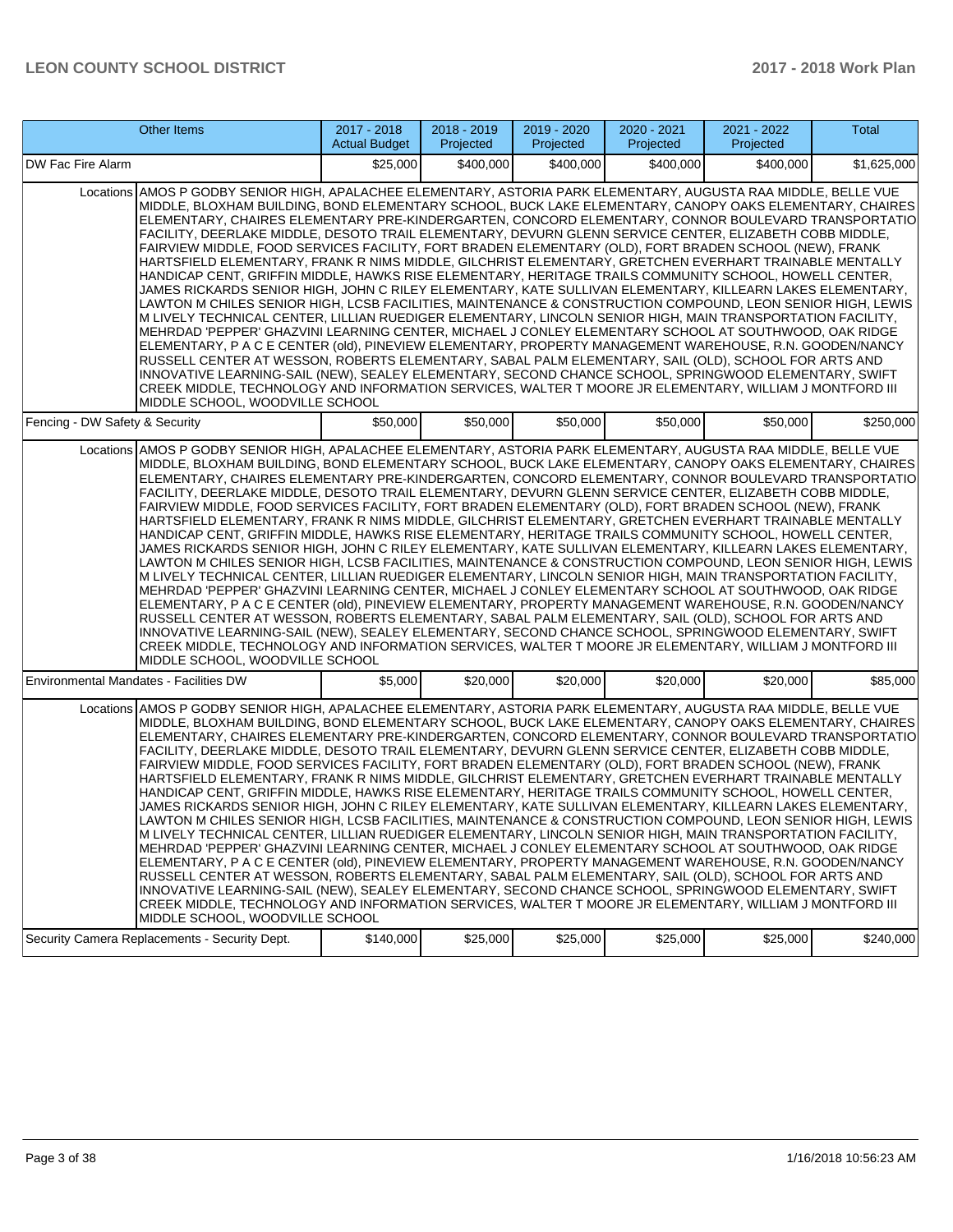|                                     | Locations AMOS P GODBY SENIOR HIGH, APALACHEE ELEMENTARY, ASTORIA PARK ELEMENTARY, AUGUSTA RAA MIDDLE, BELLE VUE<br>MIDDLE, BLOXHAM BUILDING, BOND ELEMENTARY SCHOOL, BUCK LAKE ELEMENTARY, CANOPY OAKS ELEMENTARY, CHAIRES<br>ELEMENTARY, CHAIRES ELEMENTARY PRE-KINDERGARTEN, CONCORD ELEMENTARY, CONNOR BOULEVARD TRANSPORTATIO<br>FACILITY, DEERLAKE MIDDLE, DESOTO TRAIL ELEMENTARY, DEVURN GLENN SERVICE CENTER, ELIZABETH COBB MIDDLE,<br>FAIRVIEW MIDDLE, FOOD SERVICES FACILITY, FORT BRADEN ELEMENTARY (OLD), FORT BRADEN SCHOOL (NEW), FRANK<br>HARTSFIELD ELEMENTARY, FRANK R NIMS MIDDLE, GILCHRIST ELEMENTARY, GRETCHEN EVERHART TRAINABLE MENTALLY<br>HANDICAP CENT, GRIFFIN MIDDLE, HAWKS RISE ELEMENTARY, HERITAGE TRAILS COMMUNITY SCHOOL, HOWELL CENTER,<br>JAMES RICKARDS SENIOR HIGH, JOHN C RILEY ELEMENTARY, KATE SULLIVAN ELEMENTARY, KILLEARN LAKES ELEMENTARY,<br>LAWTON M CHILES SENIOR HIGH, LCSB FACILITIES, MAINTENANCE & CONSTRUCTION COMPOUND, LEON SENIOR HIGH, LEWIS<br>M LIVELY TECHNICAL CENTER, LILLIAN RUEDIGER ELEMENTARY, LINCOLN SENIOR HIGH, MAIN TRANSPORTATION FACILITY,<br>MEHRDAD 'PEPPER' GHAZVINI LEARNING CENTER, MICHAEL J CONLEY ELEMENTARY SCHOOL AT SOUTHWOOD, OAK RIDGE<br>ELEMENTARY, P A C E CENTER (old), PINEVIEW ELEMENTARY, PROPERTY MANAGEMENT WAREHOUSE, R.N. GOODEN/NANCY<br>RUSSELL CENTER AT WESSON, ROBERTS ELEMENTARY, SABAL PALM ELEMENTARY, SAIL (OLD), SCHOOL FOR ARTS AND<br>INNOVATIVE LEARNING-SAIL (NEW), SEALEY ELEMENTARY, SECOND CHANCE SCHOOL, SPRINGWOOD ELEMENTARY, SWIFT<br>CREEK MIDDLE, TECHNOLOGY AND INFORMATION SERVICES, WALTER T MOORE JR ELEMENTARY, WILLIAM J MONTFORD III<br>MIDDLE SCHOOL, WOODVILLE SCHOOL   |           |           |           |           |           |           |
|-------------------------------------|-----------------------------------------------------------------------------------------------------------------------------------------------------------------------------------------------------------------------------------------------------------------------------------------------------------------------------------------------------------------------------------------------------------------------------------------------------------------------------------------------------------------------------------------------------------------------------------------------------------------------------------------------------------------------------------------------------------------------------------------------------------------------------------------------------------------------------------------------------------------------------------------------------------------------------------------------------------------------------------------------------------------------------------------------------------------------------------------------------------------------------------------------------------------------------------------------------------------------------------------------------------------------------------------------------------------------------------------------------------------------------------------------------------------------------------------------------------------------------------------------------------------------------------------------------------------------------------------------------------------------------------------------------------------------------------------------------------|-----------|-----------|-----------|-----------|-----------|-----------|
| Handicapped access: Facilities / DW |                                                                                                                                                                                                                                                                                                                                                                                                                                                                                                                                                                                                                                                                                                                                                                                                                                                                                                                                                                                                                                                                                                                                                                                                                                                                                                                                                                                                                                                                                                                                                                                                                                                                                                           | \$300,000 | \$100,000 | \$100,000 | \$100,000 | \$100,000 | \$700,000 |
|                                     | Locations AMOS P GODBY SENIOR HIGH, APALACHEE ELEMENTARY, ASTORIA PARK ELEMENTARY, AUGUSTA RAA MIDDLE, BELLE VUE<br>MIDDLE, BLOXHAM BUILDING, BOND ELEMENTARY SCHOOL, BUCK LAKE ELEMENTARY, CANOPY OAKS ELEMENTARY, CHAIRES<br>ELEMENTARY, CHAIRES ELEMENTARY PRE-KINDERGARTEN, CONCORD ELEMENTARY, CONNOR BOULEVARD TRANSPORTATIO<br>FACILITY, DEERLAKE MIDDLE, DESOTO TRAIL ELEMENTARY, DEVURN GLENN SERVICE CENTER, ELIZABETH COBB MIDDLE,<br>FAIRVIEW MIDDLE, FOOD SERVICES FACILITY, FORT BRADEN ELEMENTARY (OLD), FORT BRADEN SCHOOL (NEW), FRANK<br>HARTSFIELD ELEMENTARY, FRANK R NIMS MIDDLE, GILCHRIST ELEMENTARY, GRETCHEN EVERHART TRAINABLE MENTALLY<br>HANDICAP CENT, GRIFFIN MIDDLE, HAWKS RISE ELEMENTARY, HERITAGE TRAILS COMMUNITY SCHOOL, HOWELL CENTER,<br>JAMES RICKARDS SENIOR HIGH, JOHN C RILEY ELEMENTARY, KATE SULLIVAN ELEMENTARY, KILLEARN LAKES ELEMENTARY,<br>LAWTON M CHILES SENIOR HIGH, LCSB FACILITIES, MAINTENANCE & CONSTRUCTION COMPOUND, LEON SENIOR HIGH, LEWIS<br>M LIVELY TECHNICAL CENTER, LILLIAN RUEDIGER ELEMENTARY, LINCOLN SENIOR HIGH, MAIN TRANSPORTATION FACILITY,<br>MEHRDAD 'PEPPER' GHAZVINI LEARNING CENTER, MICHAEL J CONLEY ELEMENTARY SCHOOL AT SOUTHWOOD, OAK RIDGE<br>ELEMENTARY, P A C E CENTER (old), PINEVIEW ELEMENTARY, PROPERTY MANAGEMENT WAREHOUSE, R.N. GOODEN/NANCY<br>RUSSELL CENTER AT WESSON, ROBERTS ELEMENTARY, SABAL PALM ELEMENTARY, SAIL (OLD), SCHOOL FOR ARTS AND<br>INNOVATIVE LEARNING-SAIL (NEW), SEALEY ELEMENTARY, SECOND CHANCE SCHOOL, SPRINGWOOD ELEMENTARY, SWIFT<br>CREEK MIDDLE, TECHNOLOGY AND INFORMATION SERVICES, WALTER T MOORE JR ELEMENTARY, WILLIAM J MONTFORD III<br>MIDDLE SCHOOL, WOODVILLE SCHOOL   |           |           |           |           |           |           |
| PE fields: Maintenance / DW         |                                                                                                                                                                                                                                                                                                                                                                                                                                                                                                                                                                                                                                                                                                                                                                                                                                                                                                                                                                                                                                                                                                                                                                                                                                                                                                                                                                                                                                                                                                                                                                                                                                                                                                           | \$0       | \$150,000 | \$150,000 | \$150,000 | \$150,000 | \$600,000 |
|                                     | Locations AMOS P GODBY SENIOR HIGH, APALACHEE ELEMENTARY, ASTORIA PARK ELEMENTARY, AUGUSTA RAA MIDDLE, BELLE VUE<br>MIDDLE, BLOXHAM BUILDING, BOND ELEMENTARY SCHOOL, BUCK LAKE ELEMENTARY, CANOPY OAKS ELEMENTARY, CHAIRES<br>ELEMENTARY, CHAIRES ELEMENTARY PRE-KINDERGARTEN, CONCORD ELEMENTARY, CONNOR BOULEVARD TRANSPORTATIO<br>FACILITY, DEERLAKE MIDDLE, DESOTO TRAIL ELEMENTARY, DEVURN GLENN SERVICE CENTER, ELIZABETH COBB MIDDLE,<br>FAIRVIEW MIDDLE, FOOD SERVICES FACILITY, FORT BRADEN ELEMENTARY (OLD), FORT BRADEN SCHOOL (NEW), FRANK<br>HARTSFIELD ELEMENTARY, FRANK R NIMS MIDDLE, GILCHRIST ELEMENTARY, GRETCHEN EVERHART TRAINABLE MENTALLY<br>HANDICAP CENT, GRIFFIN MIDDLE, HAWKS RISE ELEMENTARY, HERITAGE TRAILS COMMUNITY SCHOOL, HOWELL CENTER,<br>JAMES RICKARDS SENIOR HIGH, JOHN C RILEY ELEMENTARY, KATE SULLIVAN ELEMENTARY, KILLEARN LAKES ELEMENTARY,<br>LAWTON M CHILES SENIOR HIGH, LCSB FACILITIES, MAINTENANCE & CONSTRUCTION COMPOUND, LEON SENIOR HIGH, LEWIS<br>M LIVELY TECHNICAL CENTER, LILLIAN RUEDIGER ELEMENTARY, LINCOLN SENIOR HIGH, MAIN TRANSPORTATION FACILITY,<br>MEHRDAD 'PEPPER' GHAZVINI LEARNING CENTER, MICHAEL J CONLEY ELEMENTARY SCHOOL AT SOUTHWOOD, OAK RIDGE<br>ELEMENTARY, P A C E CENTER (old), PINEVIEW ELEMENTARY, PROPERTY MANAGEMENT WAREHOUSE, R.N. GOODEN/NANCY <br>RUSSELL CENTER AT WESSON, ROBERTS ELEMENTARY, SABAL PALM ELEMENTARY, SAIL (OLD), SCHOOL FOR ARTS AND<br>INNOVATIVE LEARNING-SAIL (NEW), SEALEY ELEMENTARY, SECOND CHANCE SCHOOL, SPRINGWOOD ELEMENTARY, SWIFT <br>CREEK MIDDLE, TECHNOLOGY AND INFORMATION SERVICES, WALTER T MOORE JR ELEMENTARY, WILLIAM J MONTFORD III<br>MIDDLE SCHOOL, WOODVILLE SCHOOL |           |           |           |           |           |           |
| Site acquisition: Facilities / DW   |                                                                                                                                                                                                                                                                                                                                                                                                                                                                                                                                                                                                                                                                                                                                                                                                                                                                                                                                                                                                                                                                                                                                                                                                                                                                                                                                                                                                                                                                                                                                                                                                                                                                                                           | \$150,000 | \$50,000  | \$50,000  | \$50,000  | \$50,000  | \$350,000 |
|                                     | Locations AMOS P GODBY SENIOR HIGH, APALACHEE ELEMENTARY, ASTORIA PARK ELEMENTARY, AUGUSTA RAA MIDDLE, BELLE VUE<br>MIDDLE, BLOXHAM BUILDING, BOND ELEMENTARY SCHOOL, BUCK LAKE ELEMENTARY, CANOPY OAKS ELEMENTARY, CHAIRES<br>ELEMENTARY. CHAIRES ELEMENTARY PRE-KINDERGARTEN. CONCORD ELEMENTARY. CONNOR BOULEVARD TRANSPORTATIO<br>FACILITY, DEERLAKE MIDDLE, DESOTO TRAIL ELEMENTARY, DEVURN GLENN SERVICE CENTER, ELIZABETH COBB MIDDLE,<br>FAIRVIEW MIDDLE, FOOD SERVICES FACILITY, FORT BRADEN ELEMENTARY (OLD), FORT BRADEN SCHOOL (NEW), FRANK<br>HARTSFIELD ELEMENTARY, FRANK R NIMS MIDDLE, GILCHRIST ELEMENTARY, GRETCHEN EVERHART TRAINABLE MENTALLY<br>HANDICAP CENT, GRIFFIN MIDDLE, HAWKS RISE ELEMENTARY, HERITAGE TRAILS COMMUNITY SCHOOL, HOWELL CENTER,<br>JAMES RICKARDS SENIOR HIGH, JOHN C RILEY ELEMENTARY, KATE SULLIVAN ELEMENTARY, KILLEARN LAKES ELEMENTARY,<br>LAWTON M CHILES SENIOR HIGH, LCSB FACILITIES, MAINTENANCE & CONSTRUCTION COMPOUND, LEON SENIOR HIGH, LEWIS<br>M LIVELY TECHNICAL CENTER, LILLIAN RUEDIGER ELEMENTARY, LINCOLN SENIOR HIGH, MAIN TRANSPORTATION FACILITY,<br>MEHRDAD 'PEPPER' GHAZVINI LEARNING CENTER, MICHAEL J CONLEY ELEMENTARY SCHOOL AT SOUTHWOOD, OAK RIDGE<br>ELEMENTARY, P A C E CENTER (old), PINEVIEW ELEMENTARY, PROPERTY MANAGEMENT WAREHOUSE, R.N. GOODEN/NANCY<br>RUSSELL CENTER AT WESSON, ROBERTS ELEMENTARY, SABAL PALM ELEMENTARY, SAIL (OLD), SCHOOL FOR ARTS AND<br>INNOVATIVE LEARNING-SAIL (NEW), SEALEY ELEMENTARY, SECOND CHANCE SCHOOL, SPRINGWOOD ELEMENTARY, SWIFT<br>CREEK MIDDLE, TECHNOLOGY AND INFORMATION SERVICES, WALTER T MOORE JR ELEMENTARY, WILLIAM J MONTFORD III<br>MIDDLE SCHOOL, WOODVILLE SCHOOL   |           |           |           |           |           |           |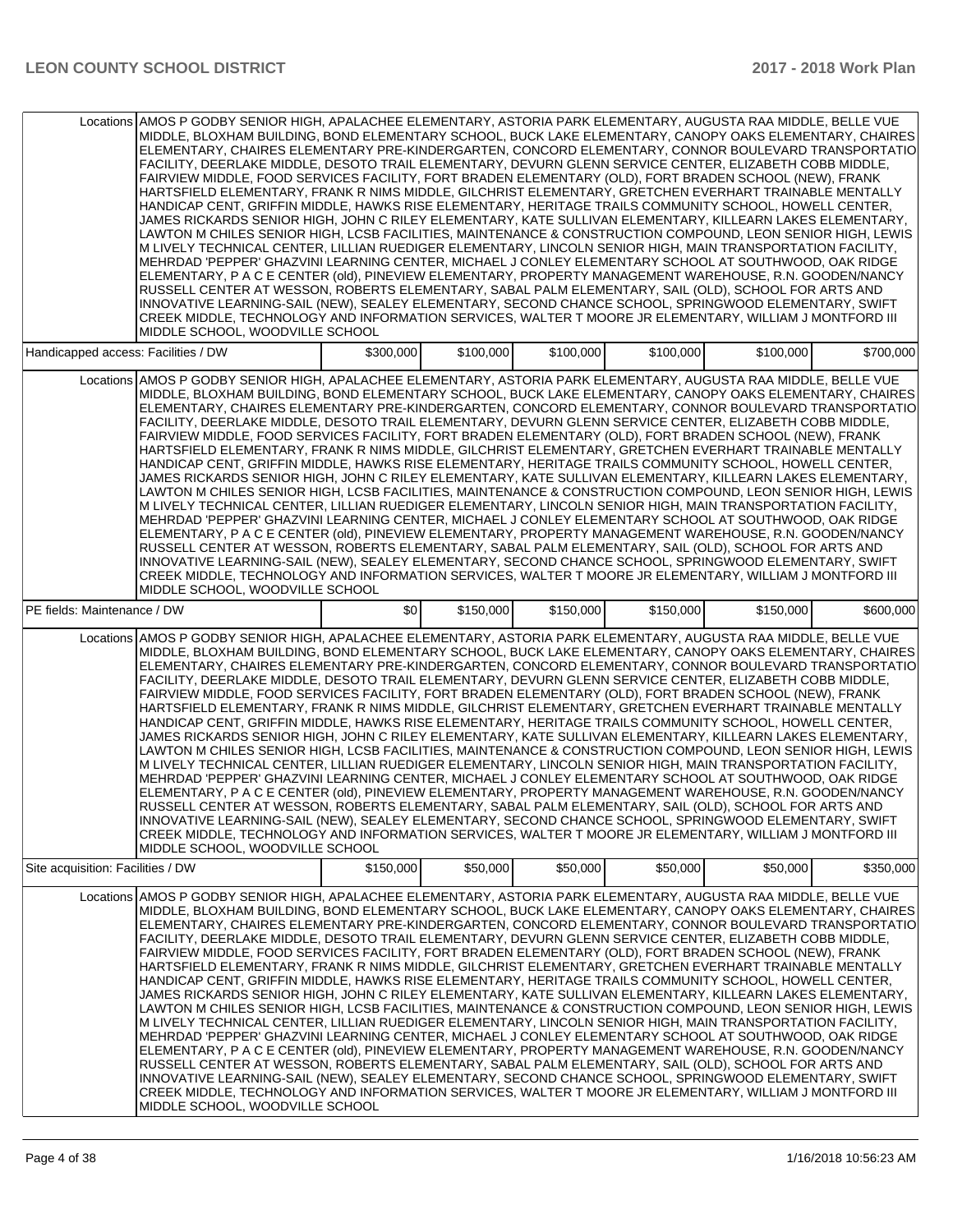|                                   | Environmental mandates: Maintenance / DW                                                                                                                                                                                                                                                                                                                                                                                                                                                                                                                                                                                                                                                                                                                                                                                                                                                                                                                                                                                                                                                                                                                                                                                                                                                                                                                                                                                                                                                                                                                                                                                                                                                                | \$55,218  | \$100,000 | \$100,000 | \$100,000 | \$100,000 | \$455,218 |
|-----------------------------------|---------------------------------------------------------------------------------------------------------------------------------------------------------------------------------------------------------------------------------------------------------------------------------------------------------------------------------------------------------------------------------------------------------------------------------------------------------------------------------------------------------------------------------------------------------------------------------------------------------------------------------------------------------------------------------------------------------------------------------------------------------------------------------------------------------------------------------------------------------------------------------------------------------------------------------------------------------------------------------------------------------------------------------------------------------------------------------------------------------------------------------------------------------------------------------------------------------------------------------------------------------------------------------------------------------------------------------------------------------------------------------------------------------------------------------------------------------------------------------------------------------------------------------------------------------------------------------------------------------------------------------------------------------------------------------------------------------|-----------|-----------|-----------|-----------|-----------|-----------|
|                                   | Locations AMOS P GODBY SENIOR HIGH, APALACHEE ELEMENTARY, ASTORIA PARK ELEMENTARY, AUGUSTA RAA MIDDLE, BELLE VUE<br>MIDDLE, BLOXHAM BUILDING, BOND ELEMENTARY SCHOOL, BUCK LAKE ELEMENTARY, CANOPY OAKS ELEMENTARY, CHAIRES<br>ELEMENTARY, CHAIRES ELEMENTARY PRE-KINDERGARTEN, CONCORD ELEMENTARY, CONNOR BOULEVARD TRANSPORTATIO<br>FACILITY, DEERLAKE MIDDLE, DESOTO TRAIL ELEMENTARY, DEVURN GLENN SERVICE CENTER, ELIZABETH COBB MIDDLE,<br>FAIRVIEW MIDDLE, FOOD SERVICES FACILITY, FORT BRADEN ELEMENTARY (OLD), FORT BRADEN SCHOOL (NEW), FRANK<br>HARTSFIELD ELEMENTARY, FRANK R NIMS MIDDLE, GILCHRIST ELEMENTARY, GRETCHEN EVERHART TRAINABLE MENTALLY<br>HANDICAP CENT, GRIFFIN MIDDLE, HAWKS RISE ELEMENTARY, HERITAGE TRAILS COMMUNITY SCHOOL, HOWELL CENTER,<br>JAMES RICKARDS SENIOR HIGH, JOHN C RILEY ELEMENTARY, KATE SULLIVAN ELEMENTARY, KILLEARN LAKES ELEMENTARY,<br>LAWTON M CHILES SENIOR HIGH, LCSB FACILITIES, MAINTENANCE & CONSTRUCTION COMPOUND, LEON SENIOR HIGH, LEWIS<br>M LIVELY TECHNICAL CENTER, LILLIAN RUEDIGER ELEMENTARY, LINCOLN SENIOR HIGH, MAIN TRANSPORTATION FACILITY,<br>MEHRDAD 'PEPPER' GHAZVINI LEARNING CENTER, MICHAEL J CONLEY ELEMENTARY SCHOOL AT SOUTHWOOD, OAK RIDGE<br>ELEMENTARY, P A C E CENTER (old), PINEVIEW ELEMENTARY, PROPERTY MANAGEMENT WAREHOUSE, R.N. GOODEN/NANCY<br>RUSSELL CENTER AT WESSON, ROBERTS ELEMENTARY, SABAL PALM ELEMENTARY, SAIL (OLD), SCHOOL FOR ARTS AND<br>INNOVATIVE LEARNING-SAIL (NEW), SEALEY ELEMENTARY, SECOND CHANCE SCHOOL, SPRINGWOOD ELEMENTARY, SWIFT<br>CREEK MIDDLE, TECHNOLOGY AND INFORMATION SERVICES, WALTER T MOORE JR ELEMENTARY, WILLIAM J MONTFORD III<br>MIDDLE SCHOOL, WOODVILLE SCHOOL |           |           |           |           |           |           |
| Vehicles: Maintenance / DW        |                                                                                                                                                                                                                                                                                                                                                                                                                                                                                                                                                                                                                                                                                                                                                                                                                                                                                                                                                                                                                                                                                                                                                                                                                                                                                                                                                                                                                                                                                                                                                                                                                                                                                                         | \$115,000 | \$75,000  | \$75,000  | \$75,000  | \$75,000  | \$415,000 |
|                                   | Locations AMOS P GODBY SENIOR HIGH, APALACHEE ELEMENTARY, ASTORIA PARK ELEMENTARY, AUGUSTA RAA MIDDLE, BELLE VUE<br>MIDDLE, BLOXHAM BUILDING, BOND ELEMENTARY SCHOOL, BUCK LAKE ELEMENTARY, CANOPY OAKS ELEMENTARY, CHAIRES<br>ELEMENTARY, CHAIRES ELEMENTARY PRE-KINDERGARTEN, CONCORD ELEMENTARY, CONNOR BOULEVARD TRANSPORTATIO<br>FACILITY, DEERLAKE MIDDLE, DESOTO TRAIL ELEMENTARY, DEVURN GLENN SERVICE CENTER, ELIZABETH COBB MIDDLE,<br>FAIRVIEW MIDDLE, FOOD SERVICES FACILITY, FORT BRADEN ELEMENTARY (OLD), FORT BRADEN SCHOOL (NEW), FRANK<br>HARTSFIELD ELEMENTARY, FRANK R NIMS MIDDLE, GILCHRIST ELEMENTARY, GRETCHEN EVERHART TRAINABLE MENTALLY<br>HANDICAP CENT, GRIFFIN MIDDLE, HAWKS RISE ELEMENTARY, HERITAGE TRAILS COMMUNITY SCHOOL, HOWELL CENTER,<br>JAMES RICKARDS SENIOR HIGH, JOHN C RILEY ELEMENTARY, KATE SULLIVAN ELEMENTARY, KILLEARN LAKES ELEMENTARY,<br>LAWTON M CHILES SENIOR HIGH, LCSB FACILITIES, MAINTENANCE & CONSTRUCTION COMPOUND, LEON SENIOR HIGH, LEWIS<br>M LIVELY TECHNICAL CENTER, LILLIAN RUEDIGER ELEMENTARY, LINCOLN SENIOR HIGH, MAIN TRANSPORTATION FACILITY,<br>MEHRDAD 'PEPPER' GHAZVINI LEARNING CENTER, MICHAEL J CONLEY ELEMENTARY SCHOOL AT SOUTHWOOD, OAK RIDGE<br>ELEMENTARY, P A C E CENTER (old), PINEVIEW ELEMENTARY, PROPERTY MANAGEMENT WAREHOUSE, R.N. GOODEN/NANCY<br>RUSSELL CENTER AT WESSON, ROBERTS ELEMENTARY, SABAL PALM ELEMENTARY, SAIL (OLD), SCHOOL FOR ARTS AND<br>INNOVATIVE LEARNING-SAIL (NEW), SEALEY ELEMENTARY, SECOND CHANCE SCHOOL, SPRINGWOOD ELEMENTARY, SWIFT<br>CREEK MIDDLE, TECHNOLOGY AND INFORMATION SERVICES, WALTER T MOORE JR ELEMENTARY, WILLIAM J MONTFORD III<br>MIDDLE SCHOOL, WOODVILLE SCHOOL |           |           |           |           |           |           |
| Drainage/Asphalt: Facilities / DW |                                                                                                                                                                                                                                                                                                                                                                                                                                                                                                                                                                                                                                                                                                                                                                                                                                                                                                                                                                                                                                                                                                                                                                                                                                                                                                                                                                                                                                                                                                                                                                                                                                                                                                         | \$10,000  | \$150,000 | \$150,000 | \$150,000 | \$150,000 | \$610,000 |
|                                   | Locations AMOS P GODBY SENIOR HIGH, APALACHEE ELEMENTARY, ASTORIA PARK ELEMENTARY, AUGUSTA RAA MIDDLE, BELLE VUE<br>MIDDLE, BLOXHAM BUILDING, BOND ELEMENTARY SCHOOL, BUCK LAKE ELEMENTARY, CANOPY OAKS ELEMENTARY, CHAIRES<br>ELEMENTARY, CHAIRES ELEMENTARY PRE-KINDERGARTEN, CONCORD ELEMENTARY, CONNOR BOULEVARD TRANSPORTATIO<br>FACILITY, DEERLAKE MIDDLE, DESOTO TRAIL ELEMENTARY, DEVURN GLENN SERVICE CENTER, ELIZABETH COBB MIDDLE,<br>FAIRVIEW MIDDLE, FOOD SERVICES FACILITY, FORT BRADEN ELEMENTARY (OLD), FORT BRADEN SCHOOL (NEW), FRANK<br>HARTSFIELD ELEMENTARY, FRANK R NIMS MIDDLE, GILCHRIST ELEMENTARY, GRETCHEN EVERHART TRAINABLE MENTALLY<br>HANDICAP CENT, GRIFFIN MIDDLE, HAWKS RISE ELEMENTARY, HERITAGE TRAILS COMMUNITY SCHOOL, HOWELL CENTER,<br>JAMES RICKARDS SENIOR HIGH, JOHN C RILEY ELEMENTARY, KATE SULLIVAN ELEMENTARY, KILLEARN LAKES ELEMENTARY,<br>LAWTON M CHILES SENIOR HIGH, LCSB FACILITIES, MAINTENANCE & CONSTRUCTION COMPOUND, LEON SENIOR HIGH, LEWIS<br>M LIVELY TECHNICAL CENTER, LILLIAN RUEDIGER ELEMENTARY, LINCOLN SENIOR HIGH, MAIN TRANSPORTATION FACILITY,<br>MEHRDAD 'PEPPER' GHAZVINI LEARNING CENTER, MICHAEL J CONLEY ELEMENTARY SCHOOL AT SOUTHWOOD, OAK RIDGE<br>ELEMENTARY, P A C E CENTER (old), PINEVIEW ELEMENTARY, PROPERTY MANAGEMENT WAREHOUSE, R.N. GOODEN/NANCY<br>RUSSELL CENTER AT WESSON, ROBERTS ELEMENTARY, SABAL PALM ELEMENTARY, SAIL (OLD), SCHOOL FOR ARTS AND<br>INNOVATIVE LEARNING-SAIL (NEW), SEALEY ELEMENTARY, SECOND CHANCE SCHOOL, SPRINGWOOD ELEMENTARY, SWIFT<br>CREEK MIDDLE, TECHNOLOGY AND INFORMATION SERVICES, WALTER T MOORE JR ELEMENTARY, WILLIAM J MONTFORD III<br>MIDDLE SCHOOL, WOODVILLE SCHOOL |           |           |           |           |           |           |
|                                   | Replace Auto Elec Defibrillator Pads and Batteries                                                                                                                                                                                                                                                                                                                                                                                                                                                                                                                                                                                                                                                                                                                                                                                                                                                                                                                                                                                                                                                                                                                                                                                                                                                                                                                                                                                                                                                                                                                                                                                                                                                      | \$11,504  | \$7,000   | \$7,000   | \$7,000   | \$7,000   | \$39,504  |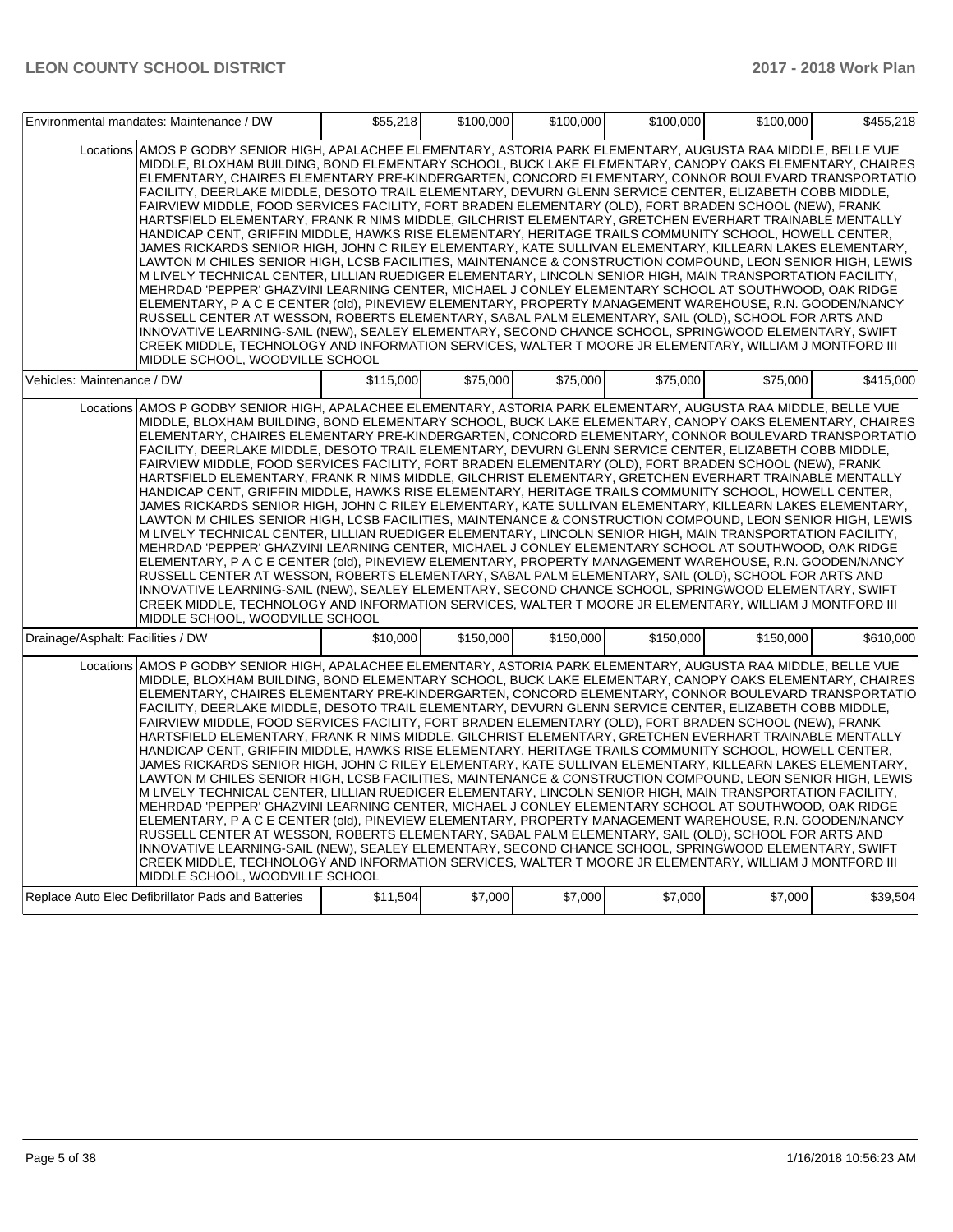|                                  | Locations AMOS P GODBY SENIOR HIGH, APALACHEE ELEMENTARY, ASTORIA PARK ELEMENTARY, AUGUSTA RAA MIDDLE, BELLE VUE<br>MIDDLE, BLOXHAM BUILDING, BOND ELEMENTARY SCHOOL, BUCK LAKE ELEMENTARY, CANOPY OAKS ELEMENTARY, CHAIRES<br>ELEMENTARY, CHAIRES ELEMENTARY PRE-KINDERGARTEN, CONCORD ELEMENTARY, CONNOR BOULEVARD TRANSPORTATIO<br>FACILITY. DEERLAKE MIDDLE. DESOTO TRAIL ELEMENTARY. DEVURN GLENN SERVICE CENTER. ELIZABETH COBB MIDDLE.<br>FAIRVIEW MIDDLE, FOOD SERVICES FACILITY, FORT BRADEN ELEMENTARY (OLD), FORT BRADEN SCHOOL (NEW), FRANK<br>HARTSFIELD ELEMENTARY, FRANK R NIMS MIDDLE, GILCHRIST ELEMENTARY, GRETCHEN EVERHART TRAINABLE MENTALLY<br>HANDICAP CENT, GRIFFIN MIDDLE, HAWKS RISE ELEMENTARY, HERITAGE TRAILS COMMUNITY SCHOOL, HOWELL CENTER,<br>JAMES RICKARDS SENIOR HIGH, JOHN C RILEY ELEMENTARY, KATE SULLIVAN ELEMENTARY, KILLEARN LAKES ELEMENTARY,<br>LAWTON M CHILES SENIOR HIGH, LCSB FACILITIES, MAINTENANCE & CONSTRUCTION COMPOUND, LEON SENIOR HIGH, LEWIS<br>M LIVELY TECHNICAL CENTER, LILLIAN RUEDIGER ELEMENTARY, LINCOLN SENIOR HIGH, MAIN TRANSPORTATION FACILITY,<br>MEHRDAD 'PEPPER' GHAZVINI LEARNING CENTER, MICHAEL J CONLEY ELEMENTARY SCHOOL AT SOUTHWOOD, OAK RIDGE<br>ELEMENTARY, P A C E CENTER (old), PINEVIEW ELEMENTARY, PROPERTY MANAGEMENT WAREHOUSE, R.N. GOODEN/NANCY<br>RUSSELL CENTER AT WESSON, ROBERTS ELEMENTARY, SABAL PALM ELEMENTARY, SAIL (OLD), SCHOOL FOR ARTS AND<br>INNOVATIVE LEARNING-SAIL (NEW), SEALEY ELEMENTARY, SECOND CHANCE SCHOOL, SPRINGWOOD ELEMENTARY, SWIFT<br>CREEK MIDDLE, TECHNOLOGY AND INFORMATION SERVICES, WALTER T MOORE JR ELEMENTARY, WILLIAM J MONTFORD III<br>MIDDLE SCHOOL, WOODVILLE SCHOOL  |           |           |           |           |           |             |
|----------------------------------|----------------------------------------------------------------------------------------------------------------------------------------------------------------------------------------------------------------------------------------------------------------------------------------------------------------------------------------------------------------------------------------------------------------------------------------------------------------------------------------------------------------------------------------------------------------------------------------------------------------------------------------------------------------------------------------------------------------------------------------------------------------------------------------------------------------------------------------------------------------------------------------------------------------------------------------------------------------------------------------------------------------------------------------------------------------------------------------------------------------------------------------------------------------------------------------------------------------------------------------------------------------------------------------------------------------------------------------------------------------------------------------------------------------------------------------------------------------------------------------------------------------------------------------------------------------------------------------------------------------------------------------------------------------------------------------------------------|-----------|-----------|-----------|-----------|-----------|-------------|
| Electrical D/W - Maintenance     |                                                                                                                                                                                                                                                                                                                                                                                                                                                                                                                                                                                                                                                                                                                                                                                                                                                                                                                                                                                                                                                                                                                                                                                                                                                                                                                                                                                                                                                                                                                                                                                                                                                                                                          | \$46,015  | \$50,000  | \$50,000  | \$50,000  | \$50,000  | \$246,015   |
|                                  | Locations AMOS P GODBY SENIOR HIGH, APALACHEE ELEMENTARY, ASTORIA PARK ELEMENTARY, AUGUSTA RAA MIDDLE, BELLE VUE<br>MIDDLE, BLOXHAM BUILDING, BOND ELEMENTARY SCHOOL, BUCK LAKE ELEMENTARY, CANOPY OAKS ELEMENTARY, CHAIRES<br>ELEMENTARY, CHAIRES ELEMENTARY PRE-KINDERGARTEN, CONCORD ELEMENTARY, CONNOR BOULEVARD TRANSPORTATIO<br>FACILITY, DEERLAKE MIDDLE, DESOTO TRAIL ELEMENTARY, DEVURN GLENN SERVICE CENTER, ELIZABETH COBB MIDDLE,<br>FAIRVIEW MIDDLE, FOOD SERVICES FACILITY, FORT BRADEN ELEMENTARY (OLD), FORT BRADEN SCHOOL (NEW), FRANK<br>HARTSFIELD ELEMENTARY, FRANK R NIMS MIDDLE, GILCHRIST ELEMENTARY, GRETCHEN EVERHART TRAINABLE MENTALLY<br>HANDICAP CENT, GRIFFIN MIDDLE, HAWKS RISE ELEMENTARY, HERITAGE TRAILS COMMUNITY SCHOOL, HOWELL CENTER,<br>JAMES RICKARDS SENIOR HIGH, JOHN C RILEY ELEMENTARY, KATE SULLIVAN ELEMENTARY, KILLEARN LAKES ELEMENTARY,<br>LAWTON M CHILES SENIOR HIGH, LCSB FACILITIES, MAINTENANCE & CONSTRUCTION COMPOUND, LEON SENIOR HIGH, LEWIS<br>M LIVELY TECHNICAL CENTER, LILLIAN RUEDIGER ELEMENTARY, LINCOLN SENIOR HIGH, MAIN TRANSPORTATION FACILITY,<br>MEHRDAD 'PEPPER' GHAZVINI LEARNING CENTER, MICHAEL J CONLEY ELEMENTARY SCHOOL AT SOUTHWOOD, OAK RIDGE<br>ELEMENTARY, P A C E CENTER (old), PINEVIEW ELEMENTARY, PROPERTY MANAGEMENT WAREHOUSE, R.N. GOODEN/NANCY<br>RUSSELL CENTER AT WESSON, ROBERTS ELEMENTARY, SABAL PALM ELEMENTARY, SAIL (OLD), SCHOOL FOR ARTS AND<br>INNOVATIVE LEARNING-SAIL (NEW), SEALEY ELEMENTARY, SECOND CHANCE SCHOOL, SPRINGWOOD ELEMENTARY, SWIFT<br>CREEK MIDDLE, TECHNOLOGY AND INFORMATION SERVICES, WALTER T MOORE JR ELEMENTARY, WILLIAM J MONTFORD III<br>MIDDLE SCHOOL, WOODVILLE SCHOOL  |           |           |           |           |           |             |
| Relocatables: Facilities / DW    |                                                                                                                                                                                                                                                                                                                                                                                                                                                                                                                                                                                                                                                                                                                                                                                                                                                                                                                                                                                                                                                                                                                                                                                                                                                                                                                                                                                                                                                                                                                                                                                                                                                                                                          | \$200,000 | \$125,000 | \$125,000 | \$125,000 | \$125,000 | \$700,000   |
|                                  | Locations AMOS P GODBY SENIOR HIGH, APALACHEE ELEMENTARY, ASTORIA PARK ELEMENTARY, AUGUSTA RAA MIDDLE, BELLE VUE<br>MIDDLE, BLOXHAM BUILDING, BOND ELEMENTARY SCHOOL, BUCK LAKE ELEMENTARY, CANOPY OAKS ELEMENTARY, CHAIRES<br>ELEMENTARY, CHAIRES ELEMENTARY PRE-KINDERGARTEN, CONCORD ELEMENTARY, CONNOR BOULEVARD TRANSPORTATIO<br>FACILITY, DEERLAKE MIDDLE, DESOTO TRAIL ELEMENTARY, DEVURN GLENN SERVICE CENTER, ELIZABETH COBB MIDDLE,<br>FAIRVIEW MIDDLE, FOOD SERVICES FACILITY, FORT BRADEN ELEMENTARY (OLD), FORT BRADEN SCHOOL (NEW), FRANK<br>HARTSFIELD ELEMENTARY, FRANK R NIMS MIDDLE, GILCHRIST ELEMENTARY, GRETCHEN EVERHART TRAINABLE MENTALLY<br>HANDICAP CENT, GRIFFIN MIDDLE, HAWKS RISE ELEMENTARY, HERITAGE TRAILS COMMUNITY SCHOOL, HOWELL CENTER,<br>JAMES RICKARDS SENIOR HIGH, JOHN C RILEY ELEMENTARY, KATE SULLIVAN ELEMENTARY, KILLEARN LAKES ELEMENTARY,<br>LAWTON M CHILES SENIOR HIGH, LCSB FACILITIES, MAINTENANCE & CONSTRUCTION COMPOUND, LEON SENIOR HIGH, LEWIS<br>M LIVELY TECHNICAL CENTER, LILLIAN RUEDIGER ELEMENTARY, LINCOLN SENIOR HIGH, MAIN TRANSPORTATION FACILITY,<br>MEHRDAD 'PEPPER' GHAZVINI LEARNING CENTER, MICHAEL J CONLEY ELEMENTARY SCHOOL AT SOUTHWOOD, OAK RIDGE<br>ELEMENTARY, P A C E CENTER (old), PINEVIEW ELEMENTARY, PROPERTY MANAGEMENT WAREHOUSE, R.N. GOODEN/NANCY<br>RUSSELL CENTER AT WESSON, ROBERTS ELEMENTARY, SABAL PALM ELEMENTARY, SAIL (OLD), SCHOOL FOR ARTS AND<br>INNOVATIVE LEARNING-SAIL (NEW), SEALEY ELEMENTARY, SECOND CHANCE SCHOOL, SPRINGWOOD ELEMENTARY, SWIFT <br>CREEK MIDDLE, TECHNOLOGY AND INFORMATION SERVICES, WALTER T MOORE JR ELEMENTARY, WILLIAM J MONTFORD III<br>MIDDLE SCHOOL, WOODVILLE SCHOOL |           |           |           |           |           |             |
| Safety-to-life: Maintenance / DW |                                                                                                                                                                                                                                                                                                                                                                                                                                                                                                                                                                                                                                                                                                                                                                                                                                                                                                                                                                                                                                                                                                                                                                                                                                                                                                                                                                                                                                                                                                                                                                                                                                                                                                          | \$319,812 | \$225.000 | \$225,000 | \$225,000 | \$225,000 | \$1,219,812 |
|                                  | Locations AMOS P GODBY SENIOR HIGH, APALACHEE ELEMENTARY, ASTORIA PARK ELEMENTARY, AUGUSTA RAA MIDDLE, BELLE VUE<br>MIDDLE, BLOXHAM BUILDING, BOND ELEMENTARY SCHOOL, BUCK LAKE ELEMENTARY, CANOPY OAKS ELEMENTARY, CHAIRES<br>ELEMENTARY, CHAIRES ELEMENTARY PRE-KINDERGARTEN, CONCORD ELEMENTARY, CONNOR BOULEVARD TRANSPORTATIO<br>FACILITY, DEERLAKE MIDDLE, DESOTO TRAIL ELEMENTARY, DEVURN GLENN SERVICE CENTER, ELIZABETH COBB MIDDLE,<br>FAIRVIEW MIDDLE, FOOD SERVICES FACILITY, FORT BRADEN ELEMENTARY (OLD), FORT BRADEN SCHOOL (NEW), FRANK<br>HARTSFIELD ELEMENTARY, FRANK R NIMS MIDDLE, GILCHRIST ELEMENTARY, GRETCHEN EVERHART TRAINABLE MENTALLY<br>HANDICAP CENT, GRIFFIN MIDDLE, HAWKS RISE ELEMENTARY, HERITAGE TRAILS COMMUNITY SCHOOL, HOWELL CENTER,<br>JAMES RICKARDS SENIOR HIGH, JOHN C RILEY ELEMENTARY, KATE SULLIVAN ELEMENTARY, KILLEARN LAKES ELEMENTARY,<br>LAWTON M CHILES SENIOR HIGH, LCSB FACILITIES, MAINTENANCE & CONSTRUCTION COMPOUND, LEON SENIOR HIGH, LEWIS<br>M LIVELY TECHNICAL CENTER, LILLIAN RUEDIGER ELEMENTARY, LINCOLN SENIOR HIGH, MAIN TRANSPORTATION FACILITY,<br>MEHRDAD 'PEPPER' GHAZVINI LEARNING CENTER, MICHAEL J CONLEY ELEMENTARY SCHOOL AT SOUTHWOOD, OAK RIDGE<br>ELEMENTARY, P A C E CENTER (old), PINEVIEW ELEMENTARY, PROPERTY MANAGEMENT WAREHOUSE, R.N. GOODEN/NANCY<br>RUSSELL CENTER AT WESSON, ROBERTS ELEMENTARY, SABAL PALM ELEMENTARY, SAIL (OLD), SCHOOL FOR ARTS AND<br>INNOVATIVE LEARNING-SAIL (NEW), SEALEY ELEMENTARY, SECOND CHANCE SCHOOL, SPRINGWOOD ELEMENTARY, SWIFT<br>CREEK MIDDLE, TECHNOLOGY AND INFORMATION SERVICES, WALTER T MOORE JR ELEMENTARY, WILLIAM J MONTFORD III<br>MIDDLE SCHOOL, WOODVILLE SCHOOL  |           |           |           |           |           |             |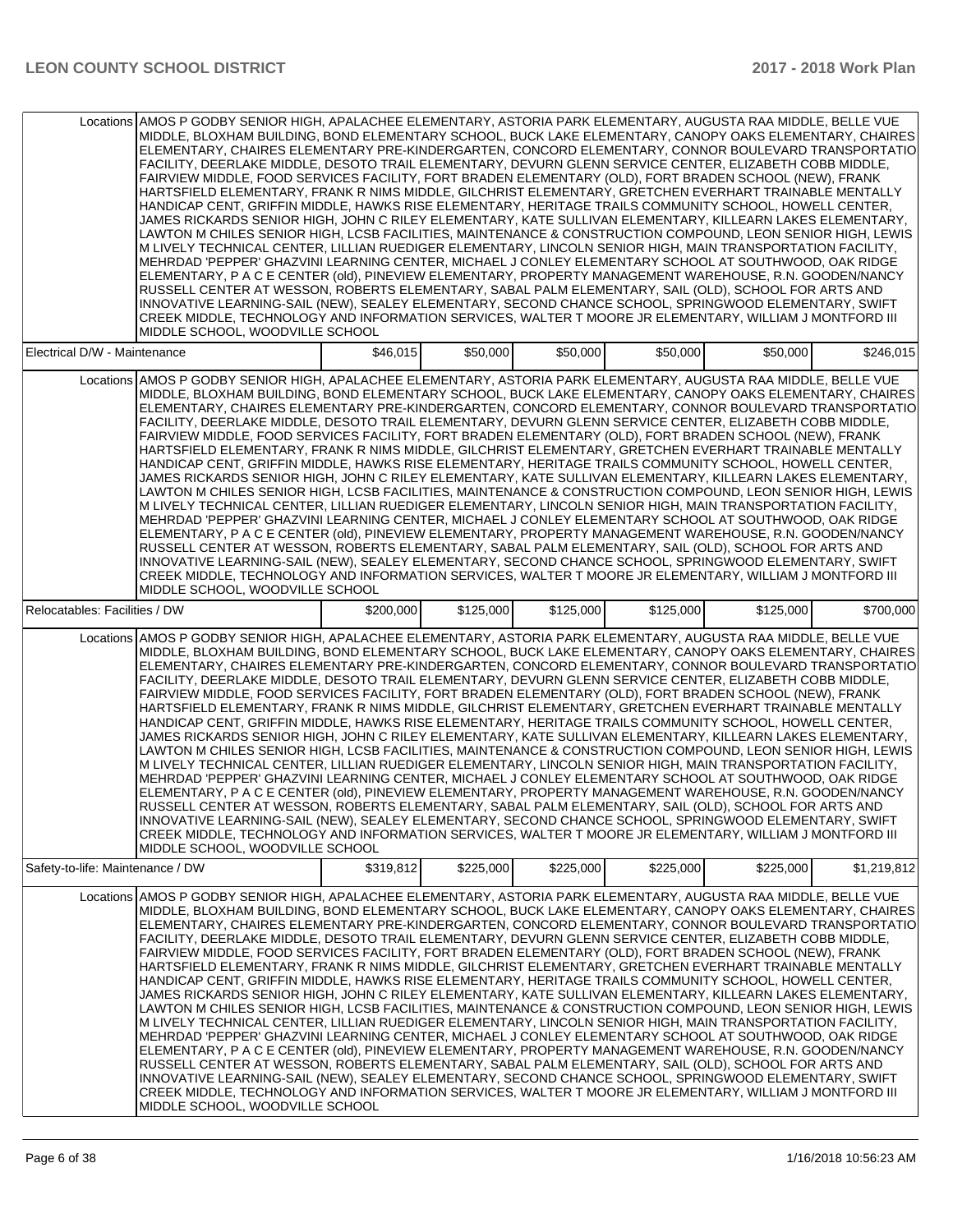| Grounds: Maintenance / DW          |                                                                                                                                                                                                                                                                                                                                                                                                                                                                                                                                                                                                                                                                                                                                                                                                                                                                                                                                                                                                                                                                                                                                                                                                                                                                                                                                                                                                                                                                                                                                                                                                                                                                                                         | \$52,102 | \$50,000  | \$50,000  | \$50,000  | \$50,000  | \$252,102 |
|------------------------------------|---------------------------------------------------------------------------------------------------------------------------------------------------------------------------------------------------------------------------------------------------------------------------------------------------------------------------------------------------------------------------------------------------------------------------------------------------------------------------------------------------------------------------------------------------------------------------------------------------------------------------------------------------------------------------------------------------------------------------------------------------------------------------------------------------------------------------------------------------------------------------------------------------------------------------------------------------------------------------------------------------------------------------------------------------------------------------------------------------------------------------------------------------------------------------------------------------------------------------------------------------------------------------------------------------------------------------------------------------------------------------------------------------------------------------------------------------------------------------------------------------------------------------------------------------------------------------------------------------------------------------------------------------------------------------------------------------------|----------|-----------|-----------|-----------|-----------|-----------|
|                                    | Locations AMOS P GODBY SENIOR HIGH, APALACHEE ELEMENTARY, ASTORIA PARK ELEMENTARY, AUGUSTA RAA MIDDLE, BELLE VUE<br>MIDDLE, BLOXHAM BUILDING, BOND ELEMENTARY SCHOOL, BUCK LAKE ELEMENTARY, CANOPY OAKS ELEMENTARY, CHAIRES<br>ELEMENTARY, CHAIRES ELEMENTARY PRE-KINDERGARTEN, CONCORD ELEMENTARY, CONNOR BOULEVARD TRANSPORTATIO<br>FACILITY, DEERLAKE MIDDLE, DESOTO TRAIL ELEMENTARY, DEVURN GLENN SERVICE CENTER, ELIZABETH COBB MIDDLE,<br>FAIRVIEW MIDDLE, FOOD SERVICES FACILITY, FORT BRADEN ELEMENTARY (OLD), FORT BRADEN SCHOOL (NEW), FRANK<br>HARTSFIELD ELEMENTARY, FRANK R NIMS MIDDLE, GILCHRIST ELEMENTARY, GRETCHEN EVERHART TRAINABLE MENTALLY<br>HANDICAP CENT, GRIFFIN MIDDLE, HAWKS RISE ELEMENTARY, HERITAGE TRAILS COMMUNITY SCHOOL, HOWELL CENTER,<br>JAMES RICKARDS SENIOR HIGH, JOHN C RILEY ELEMENTARY, KATE SULLIVAN ELEMENTARY, KILLEARN LAKES ELEMENTARY,<br>LAWTON M CHILES SENIOR HIGH, LCSB FACILITIES, MAINTENANCE & CONSTRUCTION COMPOUND, LEON SENIOR HIGH, LEWIS<br>M LIVELY TECHNICAL CENTER, LILLIAN RUEDIGER ELEMENTARY, LINCOLN SENIOR HIGH, MAIN TRANSPORTATION FACILITY,<br>MEHRDAD 'PEPPER' GHAZVINI LEARNING CENTER, MICHAEL J CONLEY ELEMENTARY SCHOOL AT SOUTHWOOD, OAK RIDGE<br>ELEMENTARY, P A C E CENTER (old), PINEVIEW ELEMENTARY, PROPERTY MANAGEMENT WAREHOUSE, R.N. GOODEN/NANCY<br>RUSSELL CENTER AT WESSON, ROBERTS ELEMENTARY, SABAL PALM ELEMENTARY, SAIL (OLD), SCHOOL FOR ARTS AND<br>INNOVATIVE LEARNING-SAIL (NEW), SEALEY ELEMENTARY, SECOND CHANCE SCHOOL, SPRINGWOOD ELEMENTARY, SWIFT<br>CREEK MIDDLE, TECHNOLOGY AND INFORMATION SERVICES, WALTER T MOORE JR ELEMENTARY, WILLIAM J MONTFORD III<br>MIDDLE SCHOOL. WOODVILLE SCHOOL |          |           |           |           |           |           |
| Carpet/Flooring D/W - Facilities   |                                                                                                                                                                                                                                                                                                                                                                                                                                                                                                                                                                                                                                                                                                                                                                                                                                                                                                                                                                                                                                                                                                                                                                                                                                                                                                                                                                                                                                                                                                                                                                                                                                                                                                         | \$25,000 | \$60,000  | \$60,000  | \$60,000  | \$60,000  | \$265.000 |
|                                    | Locations AMOS P GODBY SENIOR HIGH, APALACHEE ELEMENTARY, ASTORIA PARK ELEMENTARY, AUGUSTA RAA MIDDLE, BELLE VUE<br>MIDDLE, BLOXHAM BUILDING, BOND ELEMENTARY SCHOOL, BUCK LAKE ELEMENTARY, CANOPY OAKS ELEMENTARY, CHAIRES<br>ELEMENTARY, CHAIRES ELEMENTARY PRE-KINDERGARTEN, CONCORD ELEMENTARY, CONNOR BOULEVARD TRANSPORTATIO<br>FACILITY, DEERLAKE MIDDLE, DESOTO TRAIL ELEMENTARY, DEVURN GLENN SERVICE CENTER, ELIZABETH COBB MIDDLE,<br>FAIRVIEW MIDDLE, FOOD SERVICES FACILITY, FORT BRADEN ELEMENTARY (OLD), FORT BRADEN SCHOOL (NEW), FRANK<br>HARTSFIELD ELEMENTARY, FRANK R NIMS MIDDLE, GILCHRIST ELEMENTARY, GRETCHEN EVERHART TRAINABLE MENTALLY<br>HANDICAP CENT, GRIFFIN MIDDLE, HAWKS RISE ELEMENTARY, HERITAGE TRAILS COMMUNITY SCHOOL, HOWELL CENTER,<br>JAMES RICKARDS SENIOR HIGH, JOHN C RILEY ELEMENTARY, KATE SULLIVAN ELEMENTARY, KILLEARN LAKES ELEMENTARY,<br>LAWTON M CHILES SENIOR HIGH, LCSB FACILITIES, MAINTENANCE & CONSTRUCTION COMPOUND, LEON SENIOR HIGH, LEWIS<br>M LIVELY TECHNICAL CENTER, LILLIAN RUEDIGER ELEMENTARY, LINCOLN SENIOR HIGH, MAIN TRANSPORTATION FACILITY,<br>MEHRDAD 'PEPPER' GHAZVINI LEARNING CENTER, MICHAEL J CONLEY ELEMENTARY SCHOOL AT SOUTHWOOD, OAK RIDGE<br>ELEMENTARY, P A C E CENTER (old), PINEVIEW ELEMENTARY, PROPERTY MANAGEMENT WAREHOUSE, R.N. GOODEN/NANCY<br>RUSSELL CENTER AT WESSON, ROBERTS ELEMENTARY, SABAL PALM ELEMENTARY, SAIL (OLD), SCHOOL FOR ARTS AND<br>INNOVATIVE LEARNING-SAIL (NEW), SEALEY ELEMENTARY, SECOND CHANCE SCHOOL, SPRINGWOOD ELEMENTARY, SWIFT<br>CREEK MIDDLE, TECHNOLOGY AND INFORMATION SERVICES, WALTER T MOORE JR ELEMENTARY, WILLIAM J MONTFORD III<br>MIDDLE SCHOOL. WOODVILLE SCHOOL |          |           |           |           |           |           |
| Sitework: Facilities / DW          |                                                                                                                                                                                                                                                                                                                                                                                                                                                                                                                                                                                                                                                                                                                                                                                                                                                                                                                                                                                                                                                                                                                                                                                                                                                                                                                                                                                                                                                                                                                                                                                                                                                                                                         | \$50,000 | \$230,000 | \$230,000 | \$230,000 | \$230,000 | \$970,000 |
|                                    | Locations AMOS P GODBY SENIOR HIGH, APALACHEE ELEMENTARY, ASTORIA PARK ELEMENTARY, AUGUSTA RAA MIDDLE, BELLE VUE<br>MIDDLE, BLOXHAM BUILDING, BOND ELEMENTARY SCHOOL, BUCK LAKE ELEMENTARY, CANOPY OAKS ELEMENTARY, CHAIRES<br>ELEMENTARY, CHAIRES ELEMENTARY PRE-KINDERGARTEN, CONCORD ELEMENTARY, CONNOR BOULEVARD TRANSPORTATIO<br>FACILITY, DEERLAKE MIDDLE, DESOTO TRAIL ELEMENTARY, DEVURN GLENN SERVICE CENTER, ELIZABETH COBB MIDDLE,<br>FAIRVIEW MIDDLE, FOOD SERVICES FACILITY, FORT BRADEN ELEMENTARY (OLD), FORT BRADEN SCHOOL (NEW), FRANK<br>HARTSFIELD ELEMENTARY, FRANK R NIMS MIDDLE, GILCHRIST ELEMENTARY, GRETCHEN EVERHART TRAINABLE MENTALLY<br>HANDICAP CENT, GRIFFIN MIDDLE, HAWKS RISE ELEMENTARY, HERITAGE TRAILS COMMUNITY SCHOOL, HOWELL CENTER,<br>JAMES RICKARDS SENIOR HIGH, JOHN C RILEY ELEMENTARY, KATE SULLIVAN ELEMENTARY, KILLEARN LAKES ELEMENTARY,<br>LAWTON M CHILES SENIOR HIGH, LCSB FACILITIES, MAINTENANCE & CONSTRUCTION COMPOUND, LEON SENIOR HIGH, LEWIS<br>M LIVELY TECHNICAL CENTER, LILLIAN RUEDIGER ELEMENTARY, LINCOLN SENIOR HIGH, MAIN TRANSPORTATION FACILITY,<br>MEHRDAD 'PEPPER' GHAZVINI LEARNING CENTER, MICHAEL J CONLEY ELEMENTARY SCHOOL AT SOUTHWOOD, OAK RIDGE<br>ELEMENTARY, P A C E CENTER (old), PINEVIEW ELEMENTARY, PROPERTY MANAGEMENT WAREHOUSE, R.N. GOODEN/NANCY<br>RUSSELL CENTER AT WESSON, ROBERTS ELEMENTARY, SABAL PALM ELEMENTARY, SAIL (OLD), SCHOOL FOR ARTS AND<br>INNOVATIVE LEARNING-SAIL (NEW), SEALEY ELEMENTARY, SECOND CHANCE SCHOOL, SPRINGWOOD ELEMENTARY, SWIFT<br>CREEK MIDDLE, TECHNOLOGY AND INFORMATION SERVICES, WALTER T MOORE JR ELEMENTARY, WILLIAM J MONTFORD III<br>MIDDLE SCHOOL, WOODVILLE SCHOOL |          |           |           |           |           |           |
| Asphalt/Drainage: Maintenance / DW |                                                                                                                                                                                                                                                                                                                                                                                                                                                                                                                                                                                                                                                                                                                                                                                                                                                                                                                                                                                                                                                                                                                                                                                                                                                                                                                                                                                                                                                                                                                                                                                                                                                                                                         | \$92,031 | \$30,000  | \$30,000  | \$30,000  | \$30,000  | \$212,031 |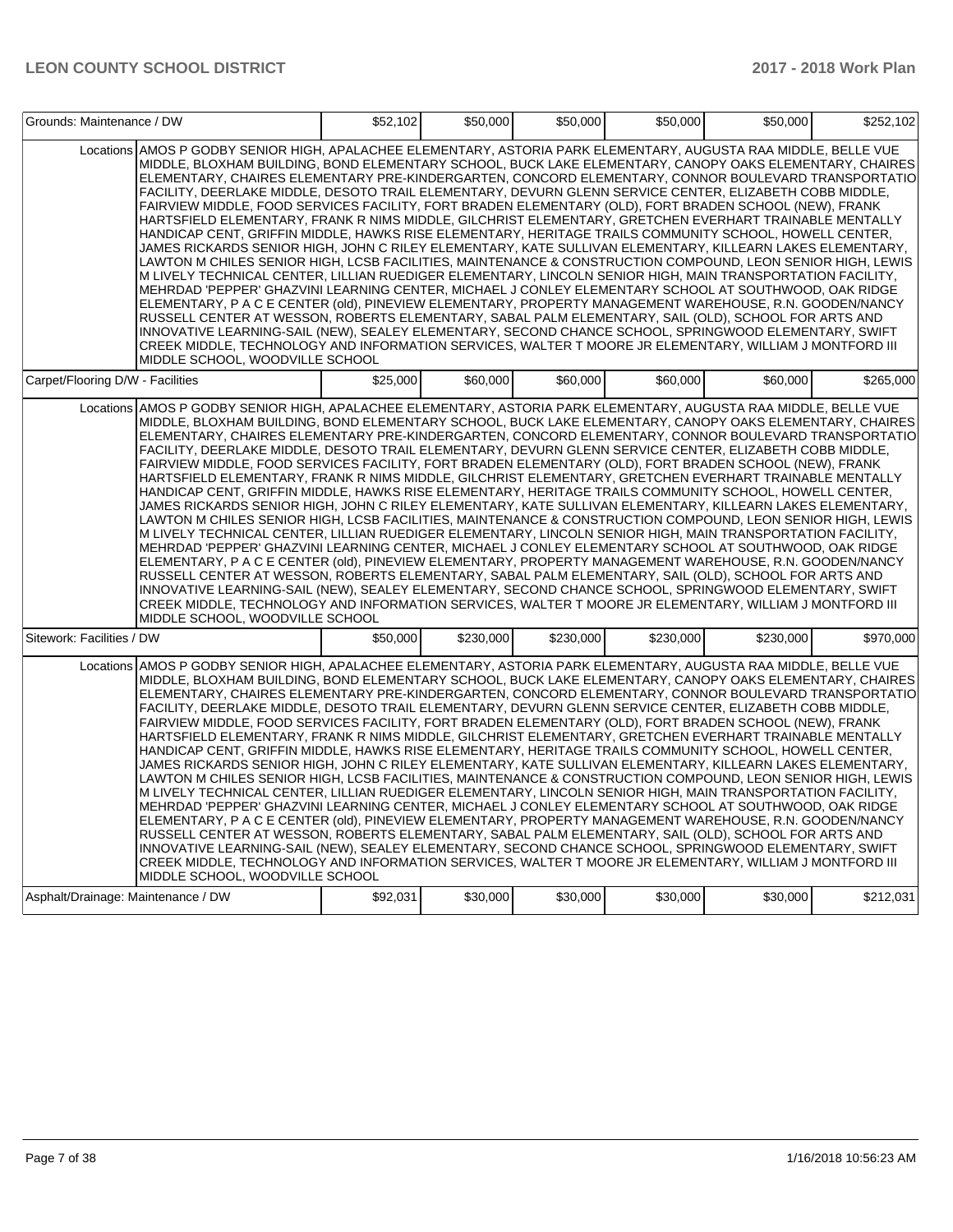|                                      | Locations AMOS P GODBY SENIOR HIGH, APALACHEE ELEMENTARY, ASTORIA PARK ELEMENTARY, AUGUSTA RAA MIDDLE, BELLE VUE<br>MIDDLE, BLOXHAM BUILDING, BOND ELEMENTARY SCHOOL, BUCK LAKE ELEMENTARY, CANOPY OAKS ELEMENTARY, CHAIRES<br>ELEMENTARY, CHAIRES ELEMENTARY PRE-KINDERGARTEN, CONCORD ELEMENTARY, CONNOR BOULEVARD TRANSPORTATIO<br>FACILITY, DEERLAKE MIDDLE, DESOTO TRAIL ELEMENTARY, DEVURN GLENN SERVICE CENTER, ELIZABETH COBB MIDDLE,<br>FAIRVIEW MIDDLE, FOOD SERVICES FACILITY, FORT BRADEN ELEMENTARY (OLD), FORT BRADEN SCHOOL (NEW), FRANK<br>HARTSFIELD ELEMENTARY, FRANK R NIMS MIDDLE, GILCHRIST ELEMENTARY, GRETCHEN EVERHART TRAINABLE MENTALLY<br>HANDICAP CENT, GRIFFIN MIDDLE, HAWKS RISE ELEMENTARY, HERITAGE TRAILS COMMUNITY SCHOOL, HOWELL CENTER,<br>JAMES RICKARDS SENIOR HIGH, JOHN C RILEY ELEMENTARY, KATE SULLIVAN ELEMENTARY, KILLEARN LAKES ELEMENTARY,<br>LAWTON M CHILES SENIOR HIGH, LCSB FACILITIES, MAINTENANCE & CONSTRUCTION COMPOUND, LEON SENIOR HIGH, LEWIS<br>M LIVELY TECHNICAL CENTER, LILLIAN RUEDIGER ELEMENTARY, LINCOLN SENIOR HIGH, MAIN TRANSPORTATION FACILITY,<br>MEHRDAD 'PEPPER' GHAZVINI LEARNING CENTER, MICHAEL J CONLEY ELEMENTARY SCHOOL AT SOUTHWOOD, OAK RIDGE<br>ELEMENTARY, P A C E CENTER (old), PINEVIEW ELEMENTARY, PROPERTY MANAGEMENT WAREHOUSE, R.N. GOODEN/NANCY<br>RUSSELL CENTER AT WESSON, ROBERTS ELEMENTARY, SABAL PALM ELEMENTARY, SAIL (OLD), SCHOOL FOR ARTS AND<br>IINNOVATIVE LEARNING-SAIL (NEW). SEALEY ELEMENTARY. SECOND CHANCE SCHOOL. SPRINGWOOD ELEMENTARY. SWIFT<br>CREEK MIDDLE, TECHNOLOGY AND INFORMATION SERVICES, WALTER T MOORE JR ELEMENTARY, WILLIAM J MONTFORD III<br>MIDDLE SCHOOL, WOODVILLE SCHOOL |             |           |           |           |           |             |
|--------------------------------------|----------------------------------------------------------------------------------------------------------------------------------------------------------------------------------------------------------------------------------------------------------------------------------------------------------------------------------------------------------------------------------------------------------------------------------------------------------------------------------------------------------------------------------------------------------------------------------------------------------------------------------------------------------------------------------------------------------------------------------------------------------------------------------------------------------------------------------------------------------------------------------------------------------------------------------------------------------------------------------------------------------------------------------------------------------------------------------------------------------------------------------------------------------------------------------------------------------------------------------------------------------------------------------------------------------------------------------------------------------------------------------------------------------------------------------------------------------------------------------------------------------------------------------------------------------------------------------------------------------------------------------------------------------------------------------------------------------|-------------|-----------|-----------|-----------|-----------|-------------|
| Intercoms & clocks: Maintenance / DW |                                                                                                                                                                                                                                                                                                                                                                                                                                                                                                                                                                                                                                                                                                                                                                                                                                                                                                                                                                                                                                                                                                                                                                                                                                                                                                                                                                                                                                                                                                                                                                                                                                                                                                          | \$41,414    | \$40,000  | \$40,000  | \$40,000  | \$40,000  | \$201,414   |
|                                      | Locations AMOS P GODBY SENIOR HIGH, APALACHEE ELEMENTARY, ASTORIA PARK ELEMENTARY, AUGUSTA RAA MIDDLE, BELLE VUE<br>MIDDLE, BLOXHAM BUILDING, BOND ELEMENTARY SCHOOL, BUCK LAKE ELEMENTARY, CANOPY OAKS ELEMENTARY, CHAIRES<br>ELEMENTARY, CHAIRES ELEMENTARY PRE-KINDERGARTEN, CONCORD ELEMENTARY, CONNOR BOULEVARD TRANSPORTATIO<br>FACILITY, DEERLAKE MIDDLE, DESOTO TRAIL ELEMENTARY, DEVURN GLENN SERVICE CENTER, ELIZABETH COBB MIDDLE,<br>FAIRVIEW MIDDLE, FOOD SERVICES FACILITY, FORT BRADEN ELEMENTARY (OLD), FORT BRADEN SCHOOL (NEW), FRANK<br>HARTSFIELD ELEMENTARY, FRANK R NIMS MIDDLE, GILCHRIST ELEMENTARY, GRETCHEN EVERHART TRAINABLE MENTALLY<br>HANDICAP CENT, GRIFFIN MIDDLE, HAWKS RISE ELEMENTARY, HERITAGE TRAILS COMMUNITY SCHOOL, HOWELL CENTER,<br>JAMES RICKARDS SENIOR HIGH, JOHN C RILEY ELEMENTARY, KATE SULLIVAN ELEMENTARY, KILLEARN LAKES ELEMENTARY,<br>LAWTON M CHILES SENIOR HIGH, LCSB FACILITIES, MAINTENANCE & CONSTRUCTION COMPOUND, LEON SENIOR HIGH, LEWIS<br>M LIVELY TECHNICAL CENTER, LILLIAN RUEDIGER ELEMENTARY, LINCOLN SENIOR HIGH, MAIN TRANSPORTATION FACILITY,<br>MEHRDAD 'PEPPER' GHAZVINI LEARNING CENTER, MICHAEL J CONLEY ELEMENTARY SCHOOL AT SOUTHWOOD, OAK RIDGE<br>ELEMENTARY, P A C E CENTER (old), PINEVIEW ELEMENTARY, PROPERTY MANAGEMENT WAREHOUSE, R.N. GOODEN/NANCY<br>RUSSELL CENTER AT WESSON, ROBERTS ELEMENTARY, SABAL PALM ELEMENTARY, SAIL (OLD), SCHOOL FOR ARTS AND<br>INNOVATIVE LEARNING-SAIL (NEW), SEALEY ELEMENTARY, SECOND CHANCE SCHOOL, SPRINGWOOD ELEMENTARY, SWIFT<br>CREEK MIDDLE, TECHNOLOGY AND INFORMATION SERVICES, WALTER T MOORE JR ELEMENTARY, WILLIAM J MONTFORD III<br>MIDDLE SCHOOL, WOODVILLE SCHOOL  |             |           |           |           |           |             |
| Roof PM program: Maintenance / DW    |                                                                                                                                                                                                                                                                                                                                                                                                                                                                                                                                                                                                                                                                                                                                                                                                                                                                                                                                                                                                                                                                                                                                                                                                                                                                                                                                                                                                                                                                                                                                                                                                                                                                                                          | \$1,183,000 | \$400,000 | \$400,000 | \$400,000 | \$400,000 | \$2,783,000 |
|                                      | Locations AMOS P GODBY SENIOR HIGH, APALACHEE ELEMENTARY, ASTORIA PARK ELEMENTARY, AUGUSTA RAA MIDDLE, BELLE VUE<br>MIDDLE, BLOXHAM BUILDING, BOND ELEMENTARY SCHOOL, BUCK LAKE ELEMENTARY, CANOPY OAKS ELEMENTARY, CHAIRES<br>ELEMENTARY, CHAIRES ELEMENTARY PRE-KINDERGARTEN, CONCORD ELEMENTARY, CONNOR BOULEVARD TRANSPORTATIO<br>FACILITY, DEERLAKE MIDDLE, DESOTO TRAIL ELEMENTARY, DEVURN GLENN SERVICE CENTER, ELIZABETH COBB MIDDLE,<br>FAIRVIEW MIDDLE, FOOD SERVICES FACILITY, FORT BRADEN ELEMENTARY (OLD), FORT BRADEN SCHOOL (NEW), FRANK<br>HARTSFIELD ELEMENTARY, FRANK R NIMS MIDDLE, GILCHRIST ELEMENTARY, GRETCHEN EVERHART TRAINABLE MENTALLY<br>HANDICAP CENT, GRIFFIN MIDDLE, HAWKS RISE ELEMENTARY, HERITAGE TRAILS COMMUNITY SCHOOL, HOWELL CENTER,<br>JAMES RICKARDS SENIOR HIGH, JOHN C RILEY ELEMENTARY, KATE SULLIVAN ELEMENTARY, KILLEARN LAKES ELEMENTARY,<br>LAWTON M CHILES SENIOR HIGH, LCSB FACILITIES, MAINTENANCE & CONSTRUCTION COMPOUND, LEON SENIOR HIGH, LEWIS<br>M LIVELY TECHNICAL CENTER, LILLIAN RUEDIGER ELEMENTARY, LINCOLN SENIOR HIGH, MAIN TRANSPORTATION FACILITY,<br>MEHRDAD 'PEPPER' GHAZVINI LEARNING CENTER, MICHAEL J CONLEY ELEMENTARY SCHOOL AT SOUTHWOOD, OAK RIDGE<br>ELEMENTARY, P A C E CENTER (old), PINEVIEW ELEMENTARY, PROPERTY MANAGEMENT WAREHOUSE, R.N. GOODEN/NANCY<br>RUSSELL CENTER AT WESSON, ROBERTS ELEMENTARY, SABAL PALM ELEMENTARY, SAIL (OLD), SCHOOL FOR ARTS AND<br>INNOVATIVE LEARNING-SAIL (NEW), SEALEY ELEMENTARY, SECOND CHANCE SCHOOL, SPRINGWOOD ELEMENTARY, SWIFT<br>CREEK MIDDLE, TECHNOLOGY AND INFORMATION SERVICES, WALTER T MOORE JR ELEMENTARY, WILLIAM J MONTFORD III<br>MIDDLE SCHOOL. WOODVILLE SCHOOL  |             |           |           |           |           |             |
| Structural: Facilities / DW          |                                                                                                                                                                                                                                                                                                                                                                                                                                                                                                                                                                                                                                                                                                                                                                                                                                                                                                                                                                                                                                                                                                                                                                                                                                                                                                                                                                                                                                                                                                                                                                                                                                                                                                          | \$25,000    | \$200,000 | \$200,000 | \$200,000 | \$200,000 | \$825,000   |
|                                      | Locations AMOS P GODBY SENIOR HIGH, APALACHEE ELEMENTARY, ASTORIA PARK ELEMENTARY, AUGUSTA RAA MIDDLE, BELLE VUE<br>MIDDLE, BLOXHAM BUILDING, BOND ELEMENTARY SCHOOL, BUCK LAKE ELEMENTARY, CANOPY OAKS ELEMENTARY, CHAIRES<br>ELEMENTARY, CHAIRES ELEMENTARY PRE-KINDERGARTEN, CONCORD ELEMENTARY, CONNOR BOULEVARD TRANSPORTATIO<br>FACILITY, DEERLAKE MIDDLE, DESOTO TRAIL ELEMENTARY, DEVURN GLENN SERVICE CENTER, ELIZABETH COBB MIDDLE,<br>FAIRVIEW MIDDLE, FOOD SERVICES FACILITY, FORT BRADEN ELEMENTARY (OLD), FORT BRADEN SCHOOL (NEW), FRANK<br>HARTSFIELD ELEMENTARY, FRANK R NIMS MIDDLE, GILCHRIST ELEMENTARY, GRETCHEN EVERHART TRAINABLE MENTALLY<br>HANDICAP CENT, GRIFFIN MIDDLE, HAWKS RISE ELEMENTARY, HERITAGE TRAILS COMMUNITY SCHOOL, HOWELL CENTER,<br>JAMES RICKARDS SENIOR HIGH. JOHN C RILEY ELEMENTARY. KATE SULLIVAN ELEMENTARY. KILLEARN LAKES ELEMENTARY.<br>LAWTON M CHILES SENIOR HIGH, LCSB FACILITIES, MAINTENANCE & CONSTRUCTION COMPOUND, LEON SENIOR HIGH, LEWIS<br>M LIVELY TECHNICAL CENTER, LILLIAN RUEDIGER ELEMENTARY, LINCOLN SENIOR HIGH, MAIN TRANSPORTATION FACILITY,<br>MEHRDAD 'PEPPER' GHAZVINI LEARNING CENTER, MICHAEL J CONLEY ELEMENTARY SCHOOL AT SOUTHWOOD, OAK RIDGE<br>ELEMENTARY, P A C E CENTER (old), PINEVIEW ELEMENTARY, PROPERTY MANAGEMENT WAREHOUSE, R.N. GOODEN/NANCY<br>RUSSELL CENTER AT WESSON, ROBERTS ELEMENTARY, SABAL PALM ELEMENTARY, SAIL (OLD), SCHOOL FOR ARTS AND<br>INNOVATIVE LEARNING-SAIL (NEW), SEALEY ELEMENTARY, SECOND CHANCE SCHOOL, SPRINGWOOD ELEMENTARY, SWIFT<br>CREEK MIDDLE, TECHNOLOGY AND INFORMATION SERVICES, WALTER T MOORE JR ELEMENTARY, WILLIAM J MONTFORD III<br>MIDDLE SCHOOL, WOODVILLE SCHOOL  |             |           |           |           |           |             |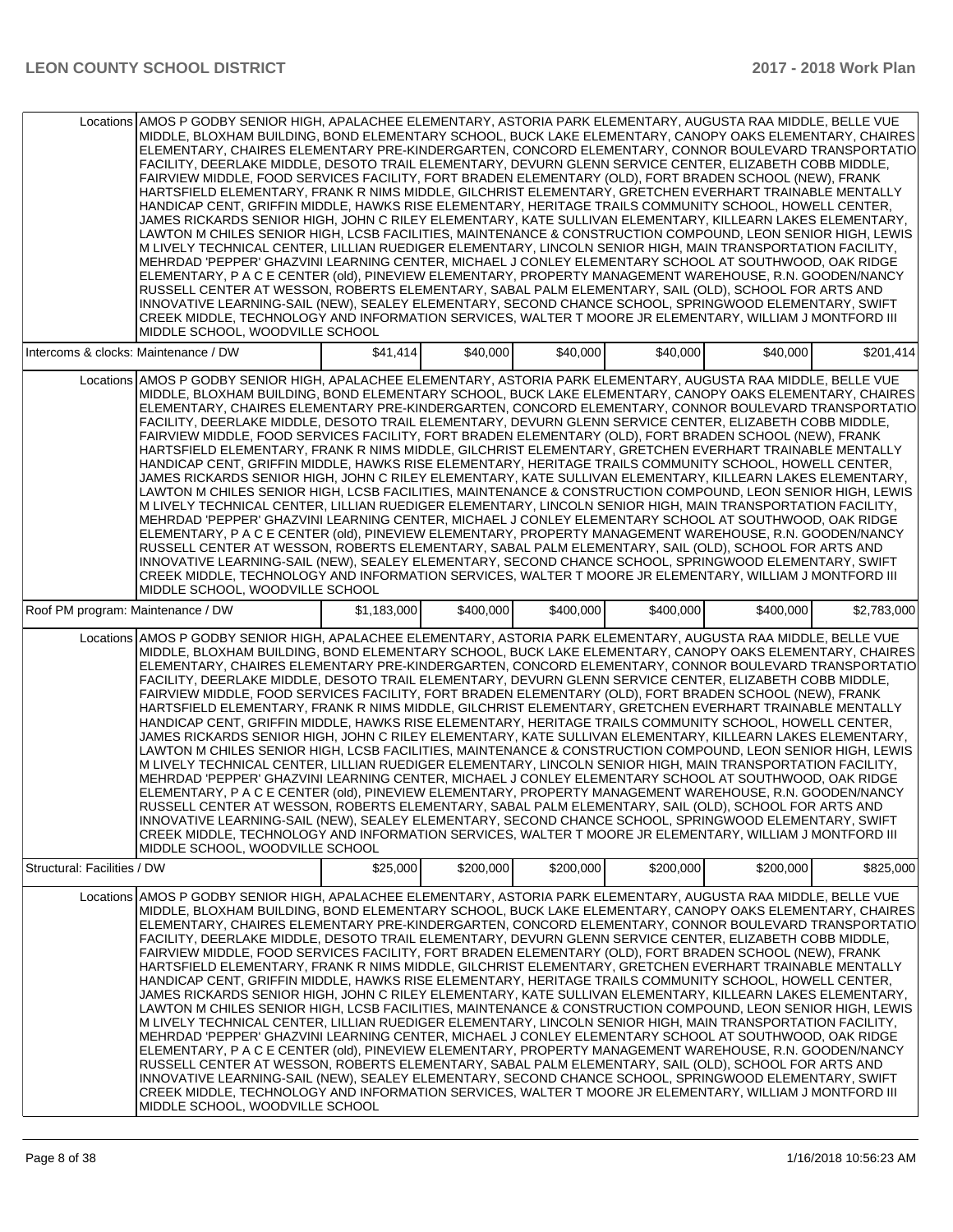| HVAC controls: Maintenance / DW |                                                                                                                                                                                                                                                                                                                                                                                                                                                                                                                                                                                                                                                                                                                                                                                                                                                                                                                                                                                                                                                                                                                                                                                                                                                                                                                                                                                                                                                                                                                                                                                                                                                                                                         | \$88,000  | \$50,000  | \$50,000  | \$50,000  | \$50,000  | \$288,000 |
|---------------------------------|---------------------------------------------------------------------------------------------------------------------------------------------------------------------------------------------------------------------------------------------------------------------------------------------------------------------------------------------------------------------------------------------------------------------------------------------------------------------------------------------------------------------------------------------------------------------------------------------------------------------------------------------------------------------------------------------------------------------------------------------------------------------------------------------------------------------------------------------------------------------------------------------------------------------------------------------------------------------------------------------------------------------------------------------------------------------------------------------------------------------------------------------------------------------------------------------------------------------------------------------------------------------------------------------------------------------------------------------------------------------------------------------------------------------------------------------------------------------------------------------------------------------------------------------------------------------------------------------------------------------------------------------------------------------------------------------------------|-----------|-----------|-----------|-----------|-----------|-----------|
|                                 | Locations AMOS P GODBY SENIOR HIGH, APALACHEE ELEMENTARY, ASTORIA PARK ELEMENTARY, AUGUSTA RAA MIDDLE, BELLE VUE<br>MIDDLE, BLOXHAM BUILDING, BOND ELEMENTARY SCHOOL, BUCK LAKE ELEMENTARY, CANOPY OAKS ELEMENTARY, CHAIRES<br>ELEMENTARY, CHAIRES ELEMENTARY PRE-KINDERGARTEN, CONCORD ELEMENTARY, CONNOR BOULEVARD TRANSPORTATIO<br>FACILITY, DEERLAKE MIDDLE, DESOTO TRAIL ELEMENTARY, DEVURN GLENN SERVICE CENTER, ELIZABETH COBB MIDDLE,<br>FAIRVIEW MIDDLE, FOOD SERVICES FACILITY, FORT BRADEN ELEMENTARY (OLD), FORT BRADEN SCHOOL (NEW), FRANK<br>HARTSFIELD ELEMENTARY, FRANK R NIMS MIDDLE, GILCHRIST ELEMENTARY, GRETCHEN EVERHART TRAINABLE MENTALLY<br>HANDICAP CENT, GRIFFIN MIDDLE, HAWKS RISE ELEMENTARY, HERITAGE TRAILS COMMUNITY SCHOOL, HOWELL CENTER,<br>JAMES RICKARDS SENIOR HIGH, JOHN C RILEY ELEMENTARY, KATE SULLIVAN ELEMENTARY, KILLEARN LAKES ELEMENTARY,<br>LAWTON M CHILES SENIOR HIGH, LCSB FACILITIES, MAINTENANCE & CONSTRUCTION COMPOUND, LEON SENIOR HIGH, LEWIS<br>M LIVELY TECHNICAL CENTER, LILLIAN RUEDIGER ELEMENTARY, LINCOLN SENIOR HIGH, MAIN TRANSPORTATION FACILITY,<br>MEHRDAD 'PEPPER' GHAZVINI LEARNING CENTER, MICHAEL J CONLEY ELEMENTARY SCHOOL AT SOUTHWOOD, OAK RIDGE<br>ELEMENTARY, P A C E CENTER (old), PINEVIEW ELEMENTARY, PROPERTY MANAGEMENT WAREHOUSE, R.N. GOODEN/NANCY<br>RUSSELL CENTER AT WESSON, ROBERTS ELEMENTARY, SABAL PALM ELEMENTARY, SAIL (OLD), SCHOOL FOR ARTS AND<br>INNOVATIVE LEARNING-SAIL (NEW), SEALEY ELEMENTARY, SECOND CHANCE SCHOOL, SPRINGWOOD ELEMENTARY, SWIFT<br>CREEK MIDDLE, TECHNOLOGY AND INFORMATION SERVICES, WALTER T MOORE JR ELEMENTARY, WILLIAM J MONTFORD III<br>MIDDLE SCHOOL, WOODVILLE SCHOOL |           |           |           |           |           |           |
| Sitework: Maintenence / DW      |                                                                                                                                                                                                                                                                                                                                                                                                                                                                                                                                                                                                                                                                                                                                                                                                                                                                                                                                                                                                                                                                                                                                                                                                                                                                                                                                                                                                                                                                                                                                                                                                                                                                                                         | \$184,061 | \$30,000  | \$30,000  | \$30,000  | \$30,000  | \$304,061 |
|                                 | Locations AMOS P GODBY SENIOR HIGH, APALACHEE ELEMENTARY, ASTORIA PARK ELEMENTARY, AUGUSTA RAA MIDDLE, BELLE VUE<br>MIDDLE. BLOXHAM BUILDING. BOND ELEMENTARY SCHOOL. BUCK LAKE ELEMENTARY. CANOPY OAKS ELEMENTARY. CHAIRES<br>ELEMENTARY, CHAIRES ELEMENTARY PRE-KINDERGARTEN, CONCORD ELEMENTARY, CONNOR BOULEVARD TRANSPORTATIO<br>FACILITY, DEERLAKE MIDDLE, DESOTO TRAIL ELEMENTARY, DEVURN GLENN SERVICE CENTER, ELIZABETH COBB MIDDLE,<br>FAIRVIEW MIDDLE, FOOD SERVICES FACILITY, FORT BRADEN ELEMENTARY (OLD), FORT BRADEN SCHOOL (NEW), FRANK<br>HARTSFIELD ELEMENTARY, FRANK R NIMS MIDDLE, GILCHRIST ELEMENTARY, GRETCHEN EVERHART TRAINABLE MENTALLY<br>HANDICAP CENT, GRIFFIN MIDDLE, HAWKS RISE ELEMENTARY, HERITAGE TRAILS COMMUNITY SCHOOL, HOWELL CENTER,<br>JAMES RICKARDS SENIOR HIGH, JOHN C RILEY ELEMENTARY, KATE SULLIVAN ELEMENTARY, KILLEARN LAKES ELEMENTARY,<br>LAWTON M CHILES SENIOR HIGH, LCSB FACILITIES, MAINTENANCE & CONSTRUCTION COMPOUND, LEON SENIOR HIGH, LEWIS<br>M LIVELY TECHNICAL CENTER, LILLIAN RUEDIGER ELEMENTARY, LINCOLN SENIOR HIGH, MAIN TRANSPORTATION FACILITY,<br>MEHRDAD 'PEPPER' GHAZVINI LEARNING CENTER, MICHAEL J CONLEY ELEMENTARY SCHOOL AT SOUTHWOOD, OAK RIDGE<br>ELEMENTARY, P A C E CENTER (old), PINEVIEW ELEMENTARY, PROPERTY MANAGEMENT WAREHOUSE, R.N. GOODEN/NANCY<br>RUSSELL CENTER AT WESSON, ROBERTS ELEMENTARY, SABAL PALM ELEMENTARY, SAIL (OLD), SCHOOL FOR ARTS AND<br>INNOVATIVE LEARNING-SAIL (NEW), SEALEY ELEMENTARY, SECOND CHANCE SCHOOL, SPRINGWOOD ELEMENTARY, SWIFT<br>CREEK MIDDLE, TECHNOLOGY AND INFORMATION SERVICES, WALTER T MOORE JR ELEMENTARY, WILLIAM J MONTFORD III<br>MIDDLE SCHOOL, WOODVILLE SCHOOL |           |           |           |           |           |           |
|                                 | Emergency maintenance: Maintenance / DW                                                                                                                                                                                                                                                                                                                                                                                                                                                                                                                                                                                                                                                                                                                                                                                                                                                                                                                                                                                                                                                                                                                                                                                                                                                                                                                                                                                                                                                                                                                                                                                                                                                                 | \$253,084 | \$150,000 | \$150,000 | \$150,000 | \$150,000 | \$853,084 |
|                                 | Locations AMOS P GODBY SENIOR HIGH, APALACHEE ELEMENTARY, ASTORIA PARK ELEMENTARY, AUGUSTA RAA MIDDLE, BELLE VUE<br>MIDDLE, BLOXHAM BUILDING, BOND ELEMENTARY SCHOOL, BUCK LAKE ELEMENTARY, CANOPY OAKS ELEMENTARY, CHAIRES<br>ELEMENTARY, CHAIRES ELEMENTARY PRE-KINDERGARTEN, CONCORD ELEMENTARY, CONNOR BOULEVARD TRANSPORTATIO<br>FACILITY, DEERLAKE MIDDLE, DESOTO TRAIL ELEMENTARY, DEVURN GLENN SERVICE CENTER, ELIZABETH COBB MIDDLE,<br>FAIRVIEW MIDDLE, FOOD SERVICES FACILITY, FORT BRADEN ELEMENTARY (OLD), FORT BRADEN SCHOOL (NEW), FRANK<br>HARTSFIELD ELEMENTARY, FRANK R NIMS MIDDLE, GILCHRIST ELEMENTARY, GRETCHEN EVERHART TRAINABLE MENTALLY<br>HANDICAP CENT, GRIFFIN MIDDLE, HAWKS RISE ELEMENTARY, HERITAGE TRAILS COMMUNITY SCHOOL, HOWELL CENTER,<br>JAMES RICKARDS SENIOR HIGH, JOHN C RILEY ELEMENTARY, KATE SULLIVAN ELEMENTARY, KILLEARN LAKES ELEMENTARY,<br>LAWTON M CHILES SENIOR HIGH, LCSB FACILITIES, MAINTENANCE & CONSTRUCTION COMPOUND, LEON SENIOR HIGH, LEWIS<br>M LIVELY TECHNICAL CENTER, LILLIAN RUEDIGER ELEMENTARY, LINCOLN SENIOR HIGH, MAIN TRANSPORTATION FACILITY,<br>MEHRDAD 'PEPPER' GHAZVINI LEARNING CENTER, MICHAEL J CONLEY ELEMENTARY SCHOOL AT SOUTHWOOD, OAK RIDGE<br>ELEMENTARY, P A C E CENTER (old), PINEVIEW ELEMENTARY, PROPERTY MANAGEMENT WAREHOUSE, R.N. GOODEN/NANCY<br>RUSSELL CENTER AT WESSON, ROBERTS ELEMENTARY, SABAL PALM ELEMENTARY, SAIL (OLD), SCHOOL FOR ARTS AND<br>INNOVATIVE LEARNING-SAIL (NEW), SEALEY ELEMENTARY, SECOND CHANCE SCHOOL, SPRINGWOOD ELEMENTARY, SWIFT<br>CREEK MIDDLE, TECHNOLOGY AND INFORMATION SERVICES, WALTER T MOORE JR ELEMENTARY, WILLIAM J MONTFORD III<br>MIDDLE SCHOOL, WOODVILLE SCHOOL |           |           |           |           |           |           |
| Plumbing: Maintenance / DW      |                                                                                                                                                                                                                                                                                                                                                                                                                                                                                                                                                                                                                                                                                                                                                                                                                                                                                                                                                                                                                                                                                                                                                                                                                                                                                                                                                                                                                                                                                                                                                                                                                                                                                                         | \$23,008  | \$30,000  | \$30,000  | \$30,000  | \$30,000  | \$143,008 |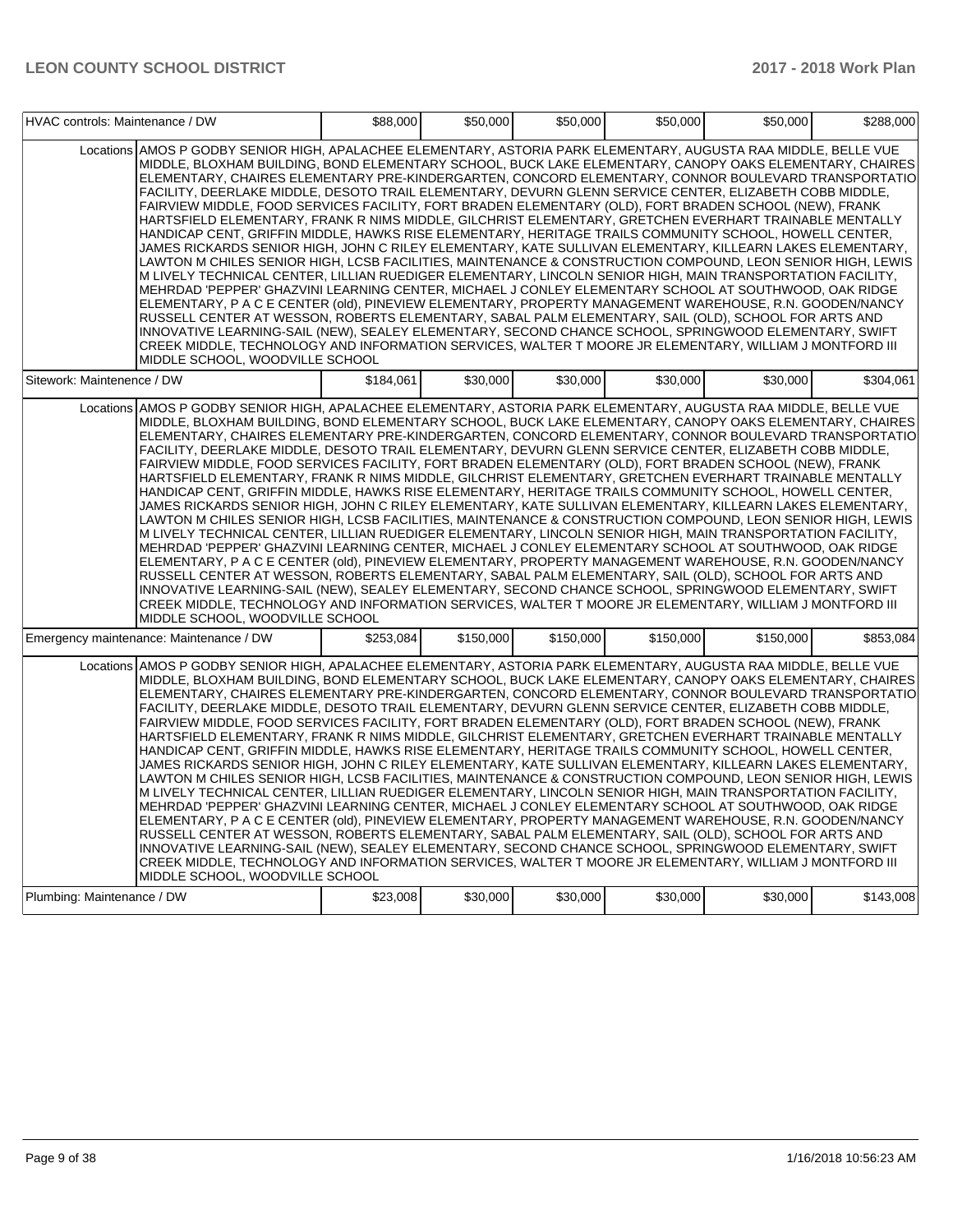|                              | Locations AMOS P GODBY SENIOR HIGH, APALACHEE ELEMENTARY, ASTORIA PARK ELEMENTARY, AUGUSTA RAA MIDDLE, BELLE VUE<br>MIDDLE, BLOXHAM BUILDING, BOND ELEMENTARY SCHOOL, BUCK LAKE ELEMENTARY, CANOPY OAKS ELEMENTARY, CHAIRES<br>ELEMENTARY, CHAIRES ELEMENTARY PRE-KINDERGARTEN, CONCORD ELEMENTARY, CONNOR BOULEVARD TRANSPORTATIO<br>FACILITY, DEERLAKE MIDDLE, DESOTO TRAIL ELEMENTARY, DEVURN GLENN SERVICE CENTER, ELIZABETH COBB MIDDLE,<br>FAIRVIEW MIDDLE, FOOD SERVICES FACILITY, FORT BRADEN ELEMENTARY (OLD), FORT BRADEN SCHOOL (NEW), FRANK<br>HARTSFIELD ELEMENTARY, FRANK R NIMS MIDDLE, GILCHRIST ELEMENTARY, GRETCHEN EVERHART TRAINABLE MENTALLY<br>HANDICAP CENT, GRIFFIN MIDDLE, HAWKS RISE ELEMENTARY, HERITAGE TRAILS COMMUNITY SCHOOL, HOWELL CENTER,<br>JAMES RICKARDS SENIOR HIGH, JOHN C RILEY ELEMENTARY, KATE SULLIVAN ELEMENTARY, KILLEARN LAKES ELEMENTARY,<br>LAWTON M CHILES SENIOR HIGH, LCSB FACILITIES, MAINTENANCE & CONSTRUCTION COMPOUND, LEON SENIOR HIGH, LEWIS<br>M LIVELY TECHNICAL CENTER, LILLIAN RUEDIGER ELEMENTARY, LINCOLN SENIOR HIGH, MAIN TRANSPORTATION FACILITY,<br>MEHRDAD 'PEPPER' GHAZVINI LEARNING CENTER, MICHAEL J CONLEY ELEMENTARY SCHOOL AT SOUTHWOOD, OAK RIDGE<br>ELEMENTARY, P A C E CENTER (old), PINEVIEW ELEMENTARY, PROPERTY MANAGEMENT WAREHOUSE, R.N. GOODEN/NANCY<br>RUSSELL CENTER AT WESSON, ROBERTS ELEMENTARY, SABAL PALM ELEMENTARY, SAIL (OLD), SCHOOL FOR ARTS AND<br>INNOVATIVE LEARNING-SAIL (NEW), SEALEY ELEMENTARY, SECOND CHANCE SCHOOL, SPRINGWOOD ELEMENTARY, SWIFT<br>CREEK MIDDLE, TECHNOLOGY AND INFORMATION SERVICES, WALTER T MOORE JR ELEMENTARY, WILLIAM J MONTFORD III<br>MIDDLE SCHOOL, WOODVILLE SCHOOL |           |           |           |           |           |             |
|------------------------------|---------------------------------------------------------------------------------------------------------------------------------------------------------------------------------------------------------------------------------------------------------------------------------------------------------------------------------------------------------------------------------------------------------------------------------------------------------------------------------------------------------------------------------------------------------------------------------------------------------------------------------------------------------------------------------------------------------------------------------------------------------------------------------------------------------------------------------------------------------------------------------------------------------------------------------------------------------------------------------------------------------------------------------------------------------------------------------------------------------------------------------------------------------------------------------------------------------------------------------------------------------------------------------------------------------------------------------------------------------------------------------------------------------------------------------------------------------------------------------------------------------------------------------------------------------------------------------------------------------------------------------------------------------------------------------------------------------|-----------|-----------|-----------|-----------|-----------|-------------|
|                              | Security Camera Maint - D/W - Maintenance                                                                                                                                                                                                                                                                                                                                                                                                                                                                                                                                                                                                                                                                                                                                                                                                                                                                                                                                                                                                                                                                                                                                                                                                                                                                                                                                                                                                                                                                                                                                                                                                                                                               | \$46,015  | \$12,000  | \$12,000  | \$12,000  | \$12,000  | \$94,015    |
|                              | Locations AMOS P GODBY SENIOR HIGH, APALACHEE ELEMENTARY, ASTORIA PARK ELEMENTARY, AUGUSTA RAA MIDDLE, BELLE VUE<br>MIDDLE, BLOXHAM BUILDING, BOND ELEMENTARY SCHOOL, BUCK LAKE ELEMENTARY, CANOPY OAKS ELEMENTARY, CHAIRES<br>ELEMENTARY, CHAIRES ELEMENTARY PRE-KINDERGARTEN, CONCORD ELEMENTARY, CONNOR BOULEVARD TRANSPORTATIO<br>FACILITY. DEERLAKE MIDDLE. DESOTO TRAIL ELEMENTARY. DEVURN GLENN SERVICE CENTER. ELIZABETH COBB MIDDLE.<br>FAIRVIEW MIDDLE, FOOD SERVICES FACILITY, FORT BRADEN ELEMENTARY (OLD), FORT BRADEN SCHOOL (NEW), FRANK<br>HARTSFIELD ELEMENTARY, FRANK R NIMS MIDDLE, GILCHRIST ELEMENTARY, GRETCHEN EVERHART TRAINABLE MENTALLY<br>HANDICAP CENT, GRIFFIN MIDDLE, HAWKS RISE ELEMENTARY, HERITAGE TRAILS COMMUNITY SCHOOL, HOWELL CENTER,<br>JAMES RICKARDS SENIOR HIGH, JOHN C RILEY ELEMENTARY, KATE SULLIVAN ELEMENTARY, KILLEARN LAKES ELEMENTARY,<br>LAWTON M CHILES SENIOR HIGH, LCSB FACILITIES, MAINTENANCE & CONSTRUCTION COMPOUND, LEON SENIOR HIGH, LEWIS<br>M LIVELY TECHNICAL CENTER, LILLIAN RUEDIGER ELEMENTARY, LINCOLN SENIOR HIGH, MAIN TRANSPORTATION FACILITY,<br>MEHRDAD 'PEPPER' GHAZVINI LEARNING CENTER, MICHAEL J CONLEY ELEMENTARY SCHOOL AT SOUTHWOOD, OAK RIDGE<br>ELEMENTARY, P A C E CENTER (old), PINEVIEW ELEMENTARY, PROPERTY MANAGEMENT WAREHOUSE, R.N. GOODEN/NANCY<br>RUSSELL CENTER AT WESSON, ROBERTS ELEMENTARY, SABAL PALM ELEMENTARY, SAIL (OLD), SCHOOL FOR ARTS AND<br>INNOVATIVE LEARNING-SAIL (NEW), SEALEY ELEMENTARY, SECOND CHANCE SCHOOL, SPRINGWOOD ELEMENTARY, SWIFT<br>CREEK MIDDLE, TECHNOLOGY AND INFORMATION SERVICES, WALTER T MOORE JR ELEMENTARY, WILLIAM J MONTFORD III<br>MIDDLE SCHOOL, WOODVILLE SCHOOL |           |           |           |           |           |             |
| Controls: Facilities / DW    |                                                                                                                                                                                                                                                                                                                                                                                                                                                                                                                                                                                                                                                                                                                                                                                                                                                                                                                                                                                                                                                                                                                                                                                                                                                                                                                                                                                                                                                                                                                                                                                                                                                                                                         | \$5,000   | \$10,000  | \$10,000  | \$10,000  | \$10,000  | \$45,000    |
|                              | Locations AMOS P GODBY SENIOR HIGH, APALACHEE ELEMENTARY, ASTORIA PARK ELEMENTARY, AUGUSTA RAA MIDDLE, BELLE VUE<br>MIDDLE, BLOXHAM BUILDING, BOND ELEMENTARY SCHOOL, BUCK LAKE ELEMENTARY, CANOPY OAKS ELEMENTARY, CHAIRES<br>ELEMENTARY, CHAIRES ELEMENTARY PRE-KINDERGARTEN, CONCORD ELEMENTARY, CONNOR BOULEVARD TRANSPORTATIO<br>FACILITY, DEERLAKE MIDDLE, DESOTO TRAIL ELEMENTARY, DEVURN GLENN SERVICE CENTER, ELIZABETH COBB MIDDLE,<br>FAIRVIEW MIDDLE, FOOD SERVICES FACILITY, FORT BRADEN ELEMENTARY (OLD), FORT BRADEN SCHOOL (NEW), FRANK<br>HARTSFIELD ELEMENTARY, FRANK R NIMS MIDDLE, GILCHRIST ELEMENTARY, GRETCHEN EVERHART TRAINABLE MENTALLY<br>HANDICAP CENT, GRIFFIN MIDDLE, HAWKS RISE ELEMENTARY, HERITAGE TRAILS COMMUNITY SCHOOL, HOWELL CENTER,<br>JAMES RICKARDS SENIOR HIGH, JOHN C RILEY ELEMENTARY, KATE SULLIVAN ELEMENTARY, KILLEARN LAKES ELEMENTARY,<br>LAWTON M CHILES SENIOR HIGH, LCSB FACILITIES, MAINTENANCE & CONSTRUCTION COMPOUND, LEON SENIOR HIGH, LEWIS<br>M LIVELY TECHNICAL CENTER, LILLIAN RUEDIGER ELEMENTARY, LINCOLN SENIOR HIGH, MAIN TRANSPORTATION FACILITY,<br>MEHRDAD 'PEPPER' GHAZVINI LEARNING CENTER, MICHAEL J CONLEY ELEMENTARY SCHOOL AT SOUTHWOOD, OAK RIDGE<br>ELEMENTARY, P A C E CENTER (old), PINEVIEW ELEMENTARY, PROPERTY MANAGEMENT WAREHOUSE, R.N. GOODEN/NANCY<br>RUSSELL CENTER AT WESSON, ROBERTS ELEMENTARY, SABAL PALM ELEMENTARY, SAIL (OLD), SCHOOL FOR ARTS AND<br>INNOVATIVE LEARNING-SAIL (NEW), SEALEY ELEMENTARY, SECOND CHANCE SCHOOL, SPRINGWOOD ELEMENTARY, SWIFT<br>CREEK MIDDLE, TECHNOLOGY AND INFORMATION SERVICES, WALTER T MOORE JR ELEMENTARY, WILLIAM J MONTFORD III<br>MIDDLE SCHOOL. WOODVILLE SCHOOL |           |           |           |           |           |             |
| Fire alarm: Maintenance / DW |                                                                                                                                                                                                                                                                                                                                                                                                                                                                                                                                                                                                                                                                                                                                                                                                                                                                                                                                                                                                                                                                                                                                                                                                                                                                                                                                                                                                                                                                                                                                                                                                                                                                                                         | \$276,092 | \$250,000 | \$250,000 | \$250,000 | \$250,000 | \$1,276,092 |
|                              | Locations AMOS P GODBY SENIOR HIGH, APALACHEE ELEMENTARY, ASTORIA PARK ELEMENTARY, AUGUSTA RAA MIDDLE, BELLE VUE<br>MIDDLE, BLOXHAM BUILDING, BOND ELEMENTARY SCHOOL, BUCK LAKE ELEMENTARY, CANOPY OAKS ELEMENTARY, CHAIRES<br>ELEMENTARY, CHAIRES ELEMENTARY PRE-KINDERGARTEN, CONCORD ELEMENTARY, CONNOR BOULEVARD TRANSPORTATIO<br>FACILITY, DEERLAKE MIDDLE, DESOTO TRAIL ELEMENTARY, DEVURN GLENN SERVICE CENTER, ELIZABETH COBB MIDDLE,<br>FAIRVIEW MIDDLE, FOOD SERVICES FACILITY, FORT BRADEN ELEMENTARY (OLD), FORT BRADEN SCHOOL (NEW), FRANK<br>HARTSFIELD ELEMENTARY, FRANK R NIMS MIDDLE, GILCHRIST ELEMENTARY, GRETCHEN EVERHART TRAINABLE MENTALLY<br>HANDICAP CENT, GRIFFIN MIDDLE, HAWKS RISE ELEMENTARY, HERITAGE TRAILS COMMUNITY SCHOOL, HOWELL CENTER,<br>JAMES RICKARDS SENIOR HIGH, JOHN C RILEY ELEMENTARY, KATE SULLIVAN ELEMENTARY, KILLEARN LAKES ELEMENTARY,<br>LAWTON M CHILES SENIOR HIGH, LCSB FACILITIES, MAINTENANCE & CONSTRUCTION COMPOUND, LEON SENIOR HIGH, LEWIS<br>M LIVELY TECHNICAL CENTER, LILLIAN RUEDIGER ELEMENTARY, LINCOLN SENIOR HIGH, MAIN TRANSPORTATION FACILITY,<br>MEHRDAD 'PEPPER' GHAZVINI LEARNING CENTER, MICHAEL J CONLEY ELEMENTARY SCHOOL AT SOUTHWOOD, OAK RIDGE<br>ELEMENTARY, P A C E CENTER (old), PINEVIEW ELEMENTARY, PROPERTY MANAGEMENT WAREHOUSE, R.N. GOODEN/NANCY<br>RUSSELL CENTER AT WESSON, ROBERTS ELEMENTARY, SABAL PALM ELEMENTARY, SAIL (OLD), SCHOOL FOR ARTS AND<br>INNOVATIVE LEARNING-SAIL (NEW), SEALEY ELEMENTARY, SECOND CHANCE SCHOOL, SPRINGWOOD ELEMENTARY, SWIFT<br>CREEK MIDDLE, TECHNOLOGY AND INFORMATION SERVICES, WALTER T MOORE JR ELEMENTARY, WILLIAM J MONTFORD III<br>MIDDLE SCHOOL, WOODVILLE SCHOOL |           |           |           |           |           |             |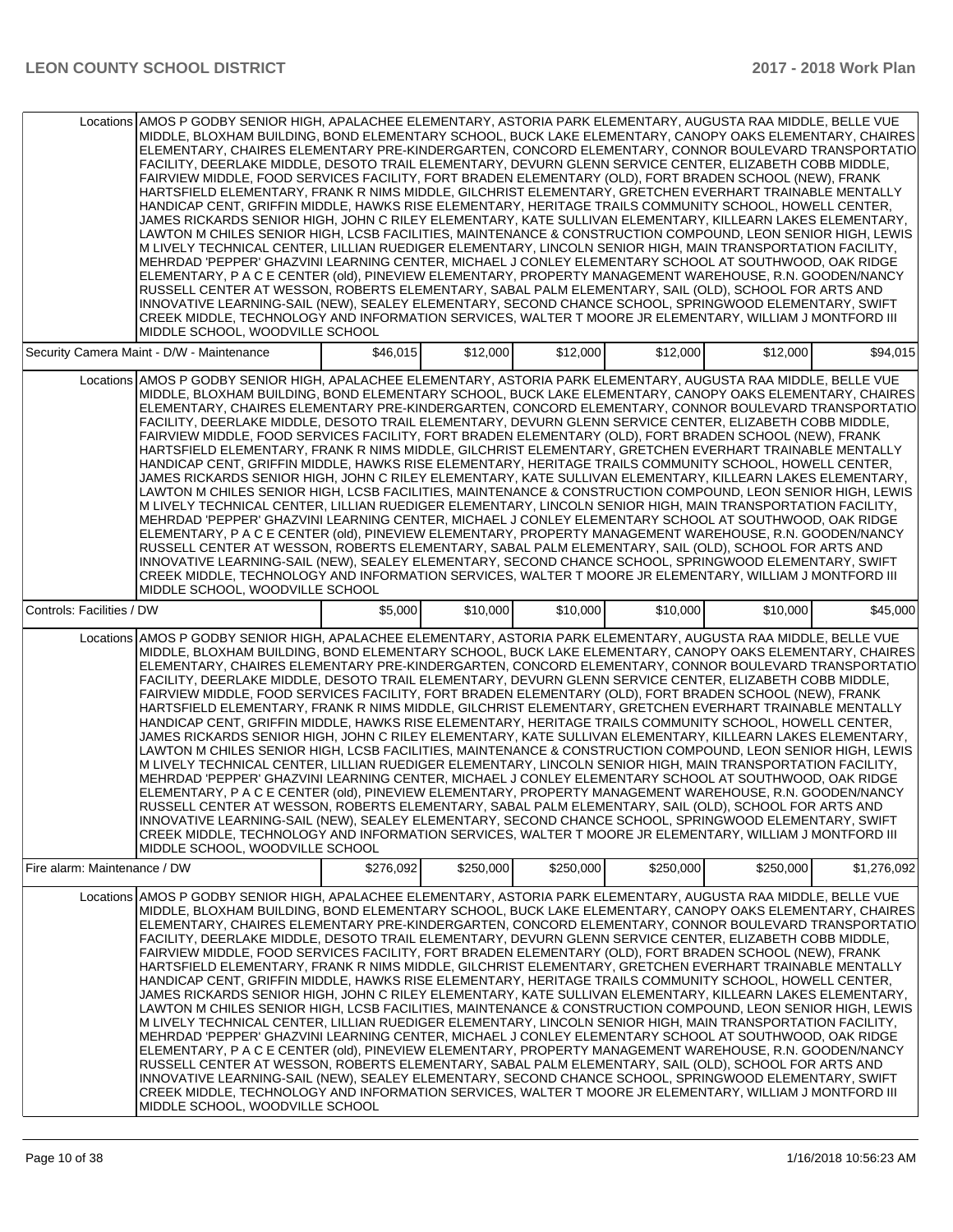|                                    | Security Systems - Facilities                                                                                                                                                                                                                                                                                                                                                                                                                                                                                                                                                                                                                                                                                                                                                                                                                                                                                                                                                                                                                                                                                                                                                                                                                                                                                                                                                                                                                                                                                                                                                                                                                                                                           |          | \$60,000<br>\$5,000 | \$60,000  | \$60,000  | \$60,000  | \$245,000   |
|------------------------------------|---------------------------------------------------------------------------------------------------------------------------------------------------------------------------------------------------------------------------------------------------------------------------------------------------------------------------------------------------------------------------------------------------------------------------------------------------------------------------------------------------------------------------------------------------------------------------------------------------------------------------------------------------------------------------------------------------------------------------------------------------------------------------------------------------------------------------------------------------------------------------------------------------------------------------------------------------------------------------------------------------------------------------------------------------------------------------------------------------------------------------------------------------------------------------------------------------------------------------------------------------------------------------------------------------------------------------------------------------------------------------------------------------------------------------------------------------------------------------------------------------------------------------------------------------------------------------------------------------------------------------------------------------------------------------------------------------------|----------|---------------------|-----------|-----------|-----------|-------------|
|                                    | Locations AMOS P GODBY SENIOR HIGH, APALACHEE ELEMENTARY, ASTORIA PARK ELEMENTARY, AUGUSTA RAA MIDDLE, BELLE VUE<br>MIDDLE, BLOXHAM BUILDING, BOND ELEMENTARY SCHOOL, BUCK LAKE ELEMENTARY, CANOPY OAKS ELEMENTARY, CHAIRES<br>ELEMENTARY, CHAIRES ELEMENTARY PRE-KINDERGARTEN, CONCORD ELEMENTARY, CONNOR BOULEVARD TRANSPORTATIO<br>FACILITY, DEERLAKE MIDDLE, DESOTO TRAIL ELEMENTARY, DEVURN GLENN SERVICE CENTER, ELIZABETH COBB MIDDLE,<br>FAIRVIEW MIDDLE, FOOD SERVICES FACILITY, FORT BRADEN ELEMENTARY (OLD), FORT BRADEN SCHOOL (NEW), FRANK<br>HARTSFIELD ELEMENTARY, FRANK R NIMS MIDDLE, GILCHRIST ELEMENTARY, GRETCHEN EVERHART TRAINABLE MENTALLY<br>HANDICAP CENT, GRIFFIN MIDDLE, HAWKS RISE ELEMENTARY, HERITAGE TRAILS COMMUNITY SCHOOL, HOWELL CENTER,<br>JAMES RICKARDS SENIOR HIGH, JOHN C RILEY ELEMENTARY, KATE SULLIVAN ELEMENTARY, KILLEARN LAKES ELEMENTARY,<br>LAWTON M CHILES SENIOR HIGH, LCSB FACILITIES, MAINTENANCE & CONSTRUCTION COMPOUND, LEON SENIOR HIGH, LEWIS<br>M LIVELY TECHNICAL CENTER, LILLIAN RUEDIGER ELEMENTARY, LINCOLN SENIOR HIGH, MAIN TRANSPORTATION FACILITY,<br>MEHRDAD 'PEPPER' GHAZVINI LEARNING CENTER, MICHAEL J CONLEY ELEMENTARY SCHOOL AT SOUTHWOOD, OAK RIDGE<br>ELEMENTARY, P A C E CENTER (old), PINEVIEW ELEMENTARY, PROPERTY MANAGEMENT WAREHOUSE, R.N. GOODEN/NANCY<br>RUSSELL CENTER AT WESSON, ROBERTS ELEMENTARY, SABAL PALM ELEMENTARY, SAIL (OLD), SCHOOL FOR ARTS AND<br>INNOVATIVE LEARNING-SAIL (NEW), SEALEY ELEMENTARY, SECOND CHANCE SCHOOL, SPRINGWOOD ELEMENTARY, SWIFT<br>CREEK MIDDLE, TECHNOLOGY AND INFORMATION SERVICES, WALTER T MOORE JR ELEMENTARY, WILLIAM J MONTFORD III<br>MIDDLE SCHOOL, WOODVILLE SCHOOL |          |                     |           |           |           |             |
| D/W HVAC - Facilities              |                                                                                                                                                                                                                                                                                                                                                                                                                                                                                                                                                                                                                                                                                                                                                                                                                                                                                                                                                                                                                                                                                                                                                                                                                                                                                                                                                                                                                                                                                                                                                                                                                                                                                                         | \$25,000 | \$100,000           | \$100,000 | \$10,000  | \$10,000  | \$245,000   |
|                                    | Locations AMOS P GODBY SENIOR HIGH, APALACHEE ELEMENTARY, ASTORIA PARK ELEMENTARY, AUGUSTA RAA MIDDLE, BELLE VUE<br>MIDDLE, BLOXHAM BUILDING, BOND ELEMENTARY SCHOOL, BUCK LAKE ELEMENTARY, CANOPY OAKS ELEMENTARY, CHAIRES<br>ELEMENTARY, CHAIRES ELEMENTARY PRE-KINDERGARTEN, CONCORD ELEMENTARY, CONNOR BOULEVARD TRANSPORTATIO<br>FACILITY, DEERLAKE MIDDLE, DESOTO TRAIL ELEMENTARY, DEVURN GLENN SERVICE CENTER, ELIZABETH COBB MIDDLE,<br>FAIRVIEW MIDDLE, FOOD SERVICES FACILITY, FORT BRADEN ELEMENTARY (OLD), FORT BRADEN SCHOOL (NEW), FRANK<br>HARTSFIELD ELEMENTARY, FRANK R NIMS MIDDLE, GILCHRIST ELEMENTARY, GRETCHEN EVERHART TRAINABLE MENTALLY<br>HANDICAP CENT, GRIFFIN MIDDLE, HAWKS RISE ELEMENTARY, HERITAGE TRAILS COMMUNITY SCHOOL, HOWELL CENTER,<br>JAMES RICKARDS SENIOR HIGH, JOHN C RILEY ELEMENTARY, KATE SULLIVAN ELEMENTARY, KILLEARN LAKES ELEMENTARY,<br>LAWTON M CHILES SENIOR HIGH, LCSB FACILITIES, MAINTENANCE & CONSTRUCTION COMPOUND, LEON SENIOR HIGH, LEWIS<br>M LIVELY TECHNICAL CENTER, LILLIAN RUEDIGER ELEMENTARY, LINCOLN SENIOR HIGH, MAIN TRANSPORTATION FACILITY,<br>MEHRDAD 'PEPPER' GHAZVINI LEARNING CENTER, MICHAEL J CONLEY ELEMENTARY SCHOOL AT SOUTHWOOD, OAK RIDGE<br>ELEMENTARY, P A C E CENTER (old), PINEVIEW ELEMENTARY, PROPERTY MANAGEMENT WAREHOUSE, R.N. GOODEN/NANCY<br>RUSSELL CENTER AT WESSON, ROBERTS ELEMENTARY, SABAL PALM ELEMENTARY, SAIL (OLD), SCHOOL FOR ARTS AND<br>INNOVATIVE LEARNING-SAIL (NEW), SEALEY ELEMENTARY, SECOND CHANCE SCHOOL, SPRINGWOOD ELEMENTARY, SWIFT<br>CREEK MIDDLE, TECHNOLOGY AND INFORMATION SERVICES, WALTER T MOORE JR ELEMENTARY, WILLIAM J MONTFORD III<br>MIDDLE SCHOOL, WOODVILLE SCHOOL |          |                     |           |           |           |             |
| <b>HVAC - Maintenance</b>          |                                                                                                                                                                                                                                                                                                                                                                                                                                                                                                                                                                                                                                                                                                                                                                                                                                                                                                                                                                                                                                                                                                                                                                                                                                                                                                                                                                                                                                                                                                                                                                                                                                                                                                         | \$92,000 | \$500,000           | \$500.000 | \$500,000 | \$500.000 | \$2.092.000 |
|                                    | Locations AMOS P GODBY SENIOR HIGH, APALACHEE ELEMENTARY, ASTORIA PARK ELEMENTARY, AUGUSTA RAA MIDDLE, BELLE VUE<br>MIDDLE, BLOXHAM BUILDING, BOND ELEMENTARY SCHOOL, BUCK LAKE ELEMENTARY, CANOPY OAKS ELEMENTARY, CHAIRES<br>ELEMENTARY, CHAIRES ELEMENTARY PRE-KINDERGARTEN, CONCORD ELEMENTARY, CONNOR BOULEVARD TRANSPORTATIO<br>FACILITY, DEERLAKE MIDDLE, DESOTO TRAIL ELEMENTARY, DEVURN GLENN SERVICE CENTER, ELIZABETH COBB MIDDLE,<br>FAIRVIEW MIDDLE, FOOD SERVICES FACILITY, FORT BRADEN ELEMENTARY (OLD), FORT BRADEN SCHOOL (NEW), FRANK<br>HARTSFIELD ELEMENTARY, FRANK R NIMS MIDDLE, GILCHRIST ELEMENTARY, GRETCHEN EVERHART TRAINABLE MENTALLY<br>HANDICAP CENT, GRIFFIN MIDDLE, HAWKS RISE ELEMENTARY, HERITAGE TRAILS COMMUNITY SCHOOL, HOWELL CENTER,<br>JAMES RICKARDS SENIOR HIGH, JOHN C RILEY ELEMENTARY, KATE SULLIVAN ELEMENTARY, KILLEARN LAKES ELEMENTARY,<br>LAWTON M CHILES SENIOR HIGH, LCSB FACILITIES, MAINTENANCE & CONSTRUCTION COMPOUND, LEON SENIOR HIGH, LEWIS<br>M LIVELY TECHNICAL CENTER, LILLIAN RUEDIGER ELEMENTARY, LINCOLN SENIOR HIGH, MAIN TRANSPORTATION FACILITY,<br>MEHRDAD 'PEPPER' GHAZVINI LEARNING CENTER, MICHAEL J CONLEY ELEMENTARY SCHOOL AT SOUTHWOOD, OAK RIDGE<br>ELEMENTARY, P A C E CENTER (old), PINEVIEW ELEMENTARY, PROPERTY MANAGEMENT WAREHOUSE, R.N. GOODEN/NANCY<br>RUSSELL CENTER AT WESSON, ROBERTS ELEMENTARY, SABAL PALM ELEMENTARY, SAIL (OLD), SCHOOL FOR ARTS AND<br>INNOVATIVE LEARNING-SAIL (NEW), SEALEY ELEMENTARY, SECOND CHANCE SCHOOL, SPRINGWOOD ELEMENTARY, SWIFT<br>CREEK MIDDLE, TECHNOLOGY AND INFORMATION SERVICES, WALTER T MOORE JR ELEMENTARY, WILLIAM J MONTFORD III<br>MIDDLE SCHOOL, WOODVILLE SCHOOL |          |                     |           |           |           |             |
| Security systems: Maintenance / DW |                                                                                                                                                                                                                                                                                                                                                                                                                                                                                                                                                                                                                                                                                                                                                                                                                                                                                                                                                                                                                                                                                                                                                                                                                                                                                                                                                                                                                                                                                                                                                                                                                                                                                                         | \$23,008 | \$20,000            | \$20,000  | \$20,000  | \$20,000  | \$103,008   |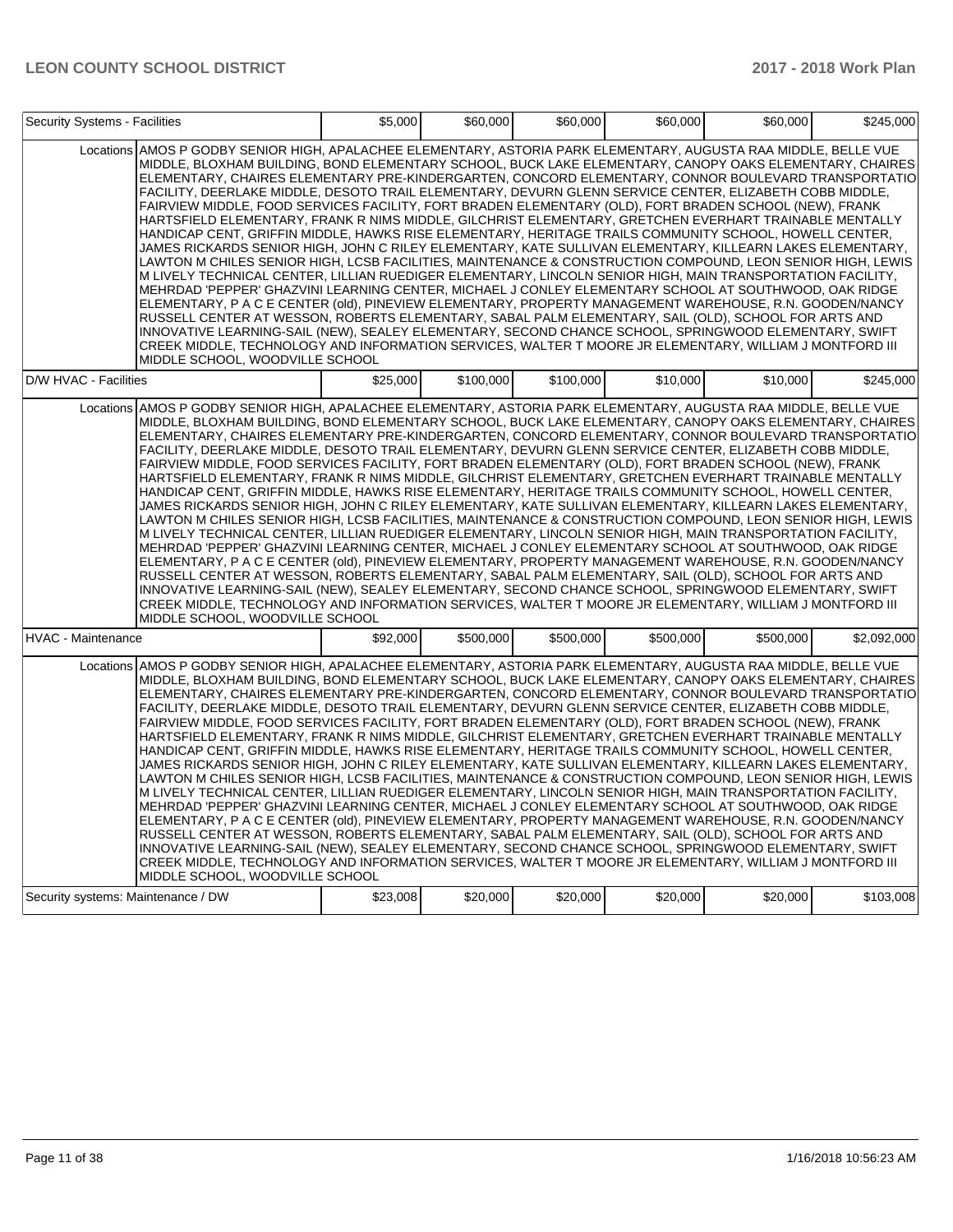|                                | Locations AMOS P GODBY SENIOR HIGH, APALACHEE ELEMENTARY, ASTORIA PARK ELEMENTARY, AUGUSTA RAA MIDDLE, BELLE VUE<br>MIDDLE, BLOXHAM BUILDING, BOND ELEMENTARY SCHOOL, BUCK LAKE ELEMENTARY, CANOPY OAKS ELEMENTARY, CHAIRES<br>ELEMENTARY, CHAIRES ELEMENTARY PRE-KINDERGARTEN, CONCORD ELEMENTARY, CONNOR BOULEVARD TRANSPORTATIO<br>FACILITY, DEERLAKE MIDDLE, DESOTO TRAIL ELEMENTARY, DEVURN GLENN SERVICE CENTER, ELIZABETH COBB MIDDLE,<br>FAIRVIEW MIDDLE, FOOD SERVICES FACILITY, FORT BRADEN ELEMENTARY (OLD), FORT BRADEN SCHOOL (NEW), FRANK<br>HARTSFIELD ELEMENTARY, FRANK R NIMS MIDDLE, GILCHRIST ELEMENTARY, GRETCHEN EVERHART TRAINABLE MENTALLY<br>HANDICAP CENT, GRIFFIN MIDDLE, HAWKS RISE ELEMENTARY, HERITAGE TRAILS COMMUNITY SCHOOL, HOWELL CENTER,<br>JAMES RICKARDS SENIOR HIGH, JOHN C RILEY ELEMENTARY, KATE SULLIVAN ELEMENTARY, KILLEARN LAKES ELEMENTARY,<br>LAWTON M CHILES SENIOR HIGH, LCSB FACILITIES, MAINTENANCE & CONSTRUCTION COMPOUND, LEON SENIOR HIGH, LEWIS<br>M LIVELY TECHNICAL CENTER, LILLIAN RUEDIGER ELEMENTARY, LINCOLN SENIOR HIGH, MAIN TRANSPORTATION FACILITY,<br>MEHRDAD 'PEPPER' GHAZVINI LEARNING CENTER, MICHAEL J CONLEY ELEMENTARY SCHOOL AT SOUTHWOOD, OAK RIDGE<br>ELEMENTARY, P A C E CENTER (old), PINEVIEW ELEMENTARY, PROPERTY MANAGEMENT WAREHOUSE, R.N. GOODEN/NANCY<br>RUSSELL CENTER AT WESSON, ROBERTS ELEMENTARY, SABAL PALM ELEMENTARY, SAIL (OLD), SCHOOL FOR ARTS AND<br>INNOVATIVE LEARNING-SAIL (NEW), SEALEY ELEMENTARY, SECOND CHANCE SCHOOL, SPRINGWOOD ELEMENTARY, SWIFT<br>CREEK MIDDLE, TECHNOLOGY AND INFORMATION SERVICES, WALTER T MOORE JR ELEMENTARY, WILLIAM J MONTFORD III<br>MIDDLE SCHOOL, WOODVILLE SCHOOL |           |           |           |           |           |           |
|--------------------------------|---------------------------------------------------------------------------------------------------------------------------------------------------------------------------------------------------------------------------------------------------------------------------------------------------------------------------------------------------------------------------------------------------------------------------------------------------------------------------------------------------------------------------------------------------------------------------------------------------------------------------------------------------------------------------------------------------------------------------------------------------------------------------------------------------------------------------------------------------------------------------------------------------------------------------------------------------------------------------------------------------------------------------------------------------------------------------------------------------------------------------------------------------------------------------------------------------------------------------------------------------------------------------------------------------------------------------------------------------------------------------------------------------------------------------------------------------------------------------------------------------------------------------------------------------------------------------------------------------------------------------------------------------------------------------------------------------------|-----------|-----------|-----------|-----------|-----------|-----------|
| <b>Electrical - Facilities</b> |                                                                                                                                                                                                                                                                                                                                                                                                                                                                                                                                                                                                                                                                                                                                                                                                                                                                                                                                                                                                                                                                                                                                                                                                                                                                                                                                                                                                                                                                                                                                                                                                                                                                                                         | \$25,000  | \$90,000  | \$90,000  | \$90,000  | \$90,000  | \$385,000 |
|                                | Locations AMOS P GODBY SENIOR HIGH, APALACHEE ELEMENTARY, ASTORIA PARK ELEMENTARY, AUGUSTA RAA MIDDLE, BELLE VUE<br>MIDDLE, BLOXHAM BUILDING, BOND ELEMENTARY SCHOOL, BUCK LAKE ELEMENTARY, CANOPY OAKS ELEMENTARY, CHAIRES<br>ELEMENTARY, CHAIRES ELEMENTARY PRE-KINDERGARTEN, CONCORD ELEMENTARY, CONNOR BOULEVARD TRANSPORTATIO<br>FACILITY, DEERLAKE MIDDLE, DESOTO TRAIL ELEMENTARY, DEVURN GLENN SERVICE CENTER, ELIZABETH COBB MIDDLE,<br>FAIRVIEW MIDDLE, FOOD SERVICES FACILITY, FORT BRADEN ELEMENTARY (OLD), FORT BRADEN SCHOOL (NEW), FRANK<br>HARTSFIELD ELEMENTARY, FRANK R NIMS MIDDLE, GILCHRIST ELEMENTARY, GRETCHEN EVERHART TRAINABLE MENTALLY<br>HANDICAP CENT, GRIFFIN MIDDLE, HAWKS RISE ELEMENTARY, HERITAGE TRAILS COMMUNITY SCHOOL, HOWELL CENTER,<br>JAMES RICKARDS SENIOR HIGH, JOHN C RILEY ELEMENTARY, KATE SULLIVAN ELEMENTARY, KILLEARN LAKES ELEMENTARY,<br>LAWTON M CHILES SENIOR HIGH, LCSB FACILITIES, MAINTENANCE & CONSTRUCTION COMPOUND, LEON SENIOR HIGH, LEWIS<br>M LIVELY TECHNICAL CENTER, LILLIAN RUEDIGER ELEMENTARY, LINCOLN SENIOR HIGH, MAIN TRANSPORTATION FACILITY,<br>MEHRDAD 'PEPPER' GHAZVINI LEARNING CENTER, MICHAEL J CONLEY ELEMENTARY SCHOOL AT SOUTHWOOD, OAK RIDGE<br>ELEMENTARY, P A C E CENTER (old), PINEVIEW ELEMENTARY, PROPERTY MANAGEMENT WAREHOUSE, R.N. GOODEN/NANCY<br>RUSSELL CENTER AT WESSON, ROBERTS ELEMENTARY, SABAL PALM ELEMENTARY, SAIL (OLD), SCHOOL FOR ARTS AND<br>INNOVATIVE LEARNING-SAIL (NEW), SEALEY ELEMENTARY, SECOND CHANCE SCHOOL, SPRINGWOOD ELEMENTARY, SWIFT<br>CREEK MIDDLE, TECHNOLOGY AND INFORMATION SERVICES, WALTER T MOORE JR ELEMENTARY, WILLIAM J MONTFORD III<br>MIDDLE SCHOOL, WOODVILLE SCHOOL |           |           |           |           |           |           |
| Access Control - Security Dept |                                                                                                                                                                                                                                                                                                                                                                                                                                                                                                                                                                                                                                                                                                                                                                                                                                                                                                                                                                                                                                                                                                                                                                                                                                                                                                                                                                                                                                                                                                                                                                                                                                                                                                         | \$120,000 | \$100,000 | \$100,000 | \$100,000 | \$100,000 | \$520,000 |
|                                | Locations AMOS P GODBY SENIOR HIGH, APALACHEE ELEMENTARY, ASTORIA PARK ELEMENTARY, AUGUSTA RAA MIDDLE, BELLE VUE<br>MIDDLE, BLOXHAM BUILDING, BOND ELEMENTARY SCHOOL, BUCK LAKE ELEMENTARY, CANOPY OAKS ELEMENTARY, CHAIRES<br>ELEMENTARY, CHAIRES ELEMENTARY PRE-KINDERGARTEN, CONCORD ELEMENTARY, CONNOR BOULEVARD TRANSPORTATIO<br>FACILITY, DEERLAKE MIDDLE, DESOTO TRAIL ELEMENTARY, DEVURN GLENN SERVICE CENTER, ELIZABETH COBB MIDDLE,<br>FAIRVIEW MIDDLE, FOOD SERVICES FACILITY, FORT BRADEN ELEMENTARY (OLD), FORT BRADEN SCHOOL (NEW), FRANK<br>HARTSFIELD ELEMENTARY, FRANK R NIMS MIDDLE, GILCHRIST ELEMENTARY, GRETCHEN EVERHART TRAINABLÉ MENTALLY<br>HANDICAP CENT, GRIFFIN MIDDLE, HAWKS RISE ELEMENTARY, HERITAGE TRAILS COMMUNITY SCHOOL, HOWELL CENTER,<br>JAMES RICKARDS SENIOR HIGH, JOHN C RILEY ELEMENTARY, KATE SULLIVAN ELEMENTARY, KILLEARN LAKES ELEMENTARY,<br>LAWTON M CHILES SENIOR HIGH, LCSB FACILITIES, MAINTENANCE & CONSTRUCTION COMPOUND, LEON SENIOR HIGH, LEWIS<br>M LIVELY TECHNICAL CENTER, LILLIAN RUEDIGER ELEMENTARY, LINCOLN SENIOR HIGH, MAIN TRANSPORTATION FACILITY,<br>MEHRDAD 'PEPPER' GHAZVINI LEARNING CENTER, MICHAEL J CONLEY ELEMENTARY SCHOOL AT SOUTHWOOD, OAK RIDGE<br>ELEMENTARY, P A C E CENTER (old), PINEVIEW ELEMENTARY, PROPERTY MANAGEMENT WAREHOUSE, R.N. GOODEN/NANCY<br>RUSSELL CENTER AT WESSON, ROBERTS ELEMENTARY, SABAL PALM ELEMENTARY, SAIL (OLD), SCHOOL FOR ARTS AND<br>INNOVATIVE LEARNING-SAIL (NEW), SEALEY ELEMENTARY, SECOND CHANCE SCHOOL, SPRINGWOOD ELEMENTARY, SWIFT<br>CREEK MIDDLE. TECHNOLOGY AND INFORMATION SERVICES. WALTER T MOORE JR ELEMENTARY. WILLIAM J MONTFORD III<br>MIDDLE SCHOOL, WOODVILLE SCHOOL |           |           |           |           |           |           |
| Relocatables: Maintenance / DW |                                                                                                                                                                                                                                                                                                                                                                                                                                                                                                                                                                                                                                                                                                                                                                                                                                                                                                                                                                                                                                                                                                                                                                                                                                                                                                                                                                                                                                                                                                                                                                                                                                                                                                         | \$69,023  | \$40,000  | \$40,000  | \$40,000  | \$40,000  | \$229,023 |
|                                | Locations AMOS P GODBY SENIOR HIGH, APALACHEE ELEMENTARY, ASTORIA PARK ELEMENTARY, AUGUSTA RAA MIDDLE, BELLE VUE<br>MIDDLE, BLOXHAM BUILDING, BOND ELEMENTARY SCHOOL, BUCK LAKE ELEMENTARY, CANOPY OAKS ELEMENTARY, CHAIRES<br>ELEMENTARY, CHAIRES ELEMENTARY PRE-KINDERGARTEN, CONCORD ELEMENTARY, CONNOR BOULEVARD TRANSPORTATIO<br>FACILITY, DEERLAKE MIDDLE, DESOTO TRAIL ELEMENTARY, DEVURN GLENN SERVICE CENTER, ELIZABETH COBB MIDDLE,<br>FAIRVIEW MIDDLE, FOOD SERVICES FACILITY, FORT BRADEN ELEMENTARY (OLD), FORT BRADEN SCHOOL (NEW), FRANK<br>HARTSFIELD ELEMENTARY, FRANK R NIMS MIDDLE, GILCHRIST ELEMENTARY, GRETCHEN EVERHART TRAINABLE MENTALLY<br>HANDICAP CENT, GRIFFIN MIDDLE, HAWKS RISE ELEMENTARY, HERITAGE TRAILS COMMUNITY SCHOOL, HOWELL CENTER,<br>JAMES RICKARDS SENIOR HIGH, JOHN C RILEY ELEMENTARY, KATE SULLIVAN ELEMENTARY, KILLEARN LAKES ELEMENTARY,<br>LAWTON M CHILES SENIOR HIGH, LCSB FACILITIES, MAINTENANCE & CONSTRUCTION COMPOUND, LEON SENIOR HIGH, LEWIS<br>M LIVELY TECHNICAL CENTER, LILLIAN RUEDIGER ELEMENTARY, LINCOLN SENIOR HIGH, MAIN TRANSPORTATION FACILITY,<br>MEHRDAD 'PEPPER' GHAZVINI LEARNING CENTER, MICHAEL J CONLEY ELEMENTARY SCHOOL AT SOUTHWOOD, OAK RIDGE<br>ELEMENTARY, P A C E CENTER (old), PINEVIEW ELEMENTARY, PROPERTY MANAGEMENT WAREHOUSE, R.N. GOODEN/NANCY<br>RUSSELL CENTER AT WESSON, ROBERTS ELEMENTARY, SABAL PALM ELEMENTARY, SAIL (OLD), SCHOOL FOR ARTS AND<br>INNOVATIVE LEARNING-SAIL (NEW), SEALEY ELEMENTARY, SECOND CHANCE SCHOOL, SPRINGWOOD ELEMENTARY, SWIFT<br>CREEK MIDDLE, TECHNOLOGY AND INFORMATION SERVICES, WALTER T MOORE JR ELEMENTARY, WILLIAM J MONTFORD III<br>MIDDLE SCHOOL, WOODVILLE SCHOOL |           |           |           |           |           |           |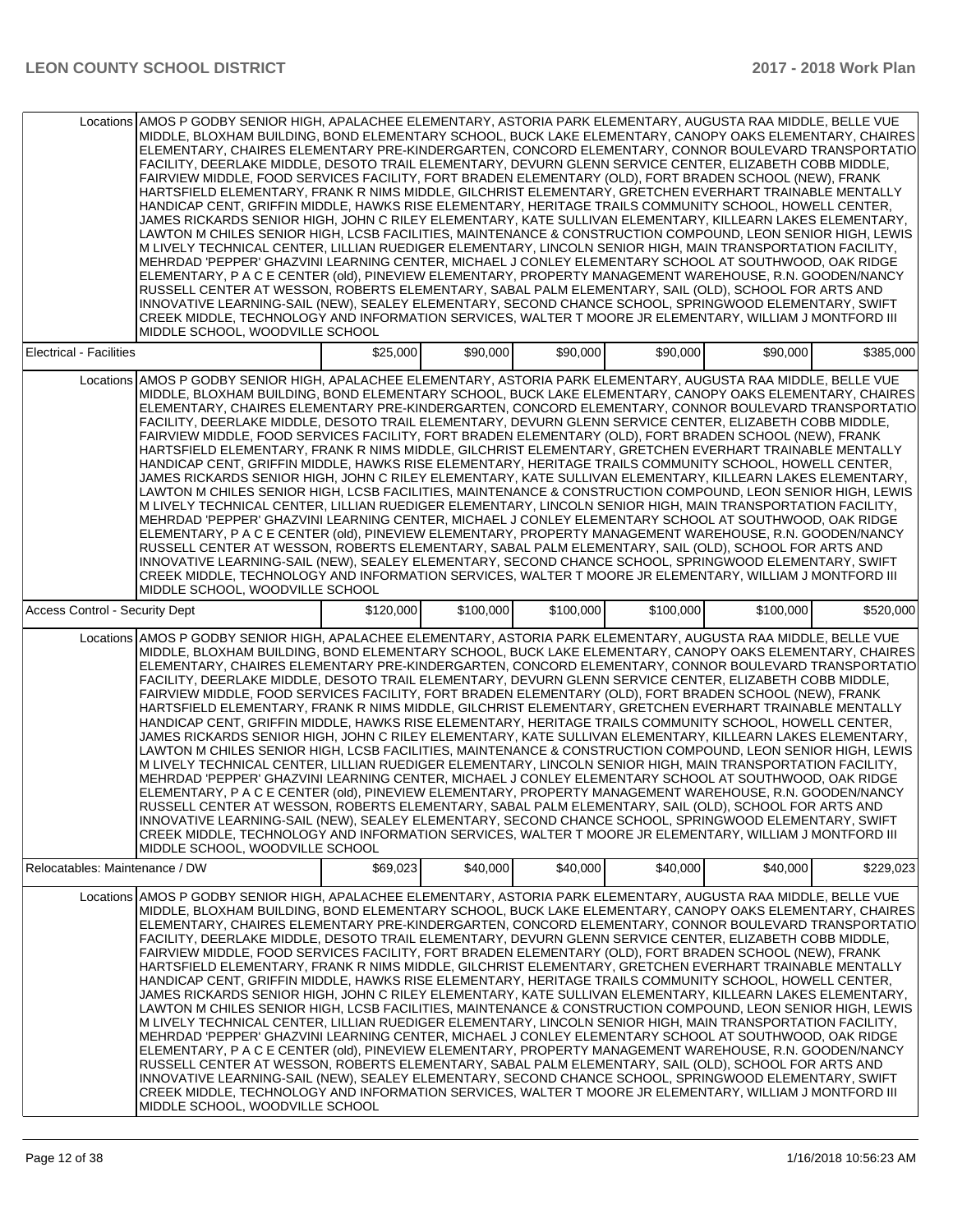|                             | Floor covering: Maintenance / DW                                                                                                                                                                                                                                                                                                                                                                                                                                                                                                                                                                                                                                                                                                                                                                                                                                                                                                                                                                                                                                                                                                                                                                                                                                                                                                                                                                                                                                                                                                                                                                                                                                                                        |           | \$46,015<br>\$100,000 | \$100,000 | \$100,000 | \$100,000 | \$446,015 |
|-----------------------------|---------------------------------------------------------------------------------------------------------------------------------------------------------------------------------------------------------------------------------------------------------------------------------------------------------------------------------------------------------------------------------------------------------------------------------------------------------------------------------------------------------------------------------------------------------------------------------------------------------------------------------------------------------------------------------------------------------------------------------------------------------------------------------------------------------------------------------------------------------------------------------------------------------------------------------------------------------------------------------------------------------------------------------------------------------------------------------------------------------------------------------------------------------------------------------------------------------------------------------------------------------------------------------------------------------------------------------------------------------------------------------------------------------------------------------------------------------------------------------------------------------------------------------------------------------------------------------------------------------------------------------------------------------------------------------------------------------|-----------|-----------------------|-----------|-----------|-----------|-----------|
|                             | Locations AMOS P GODBY SENIOR HIGH, APALACHEE ELEMENTARY, ASTORIA PARK ELEMENTARY, AUGUSTA RAA MIDDLE, BELLE VUE<br>MIDDLE, BLOXHAM BUILDING, BOND ELEMENTARY SCHOOL, BUCK LAKE ELEMENTARY, CANOPY OAKS ELEMENTARY, CHAIRES<br>ELEMENTARY, CHAIRES ELEMENTARY PRE-KINDERGARTEN, CONCORD ELEMENTARY, CONNOR BOULEVARD TRANSPORTATIO<br>FACILITY, DEERLAKE MIDDLE, DESOTO TRAIL ELEMENTARY, DEVURN GLENN SERVICE CENTER, ELIZABETH COBB MIDDLE,<br>FAIRVIEW MIDDLE, FOOD SERVICES FACILITY, FORT BRADEN ELEMENTARY (OLD), FORT BRADEN SCHOOL (NEW), FRANK<br>HARTSFIELD ELEMENTARY, FRANK R NIMS MIDDLE, GILCHRIST ELEMENTARY, GRETCHEN EVERHART TRAINABLE MENTALLY<br>HANDICAP CENT, GRIFFIN MIDDLE, HAWKS RISE ELEMENTARY, HERITAGE TRAILS COMMUNITY SCHOOL, HOWELL CENTER,<br>JAMES RICKARDS SENIOR HIGH, JOHN C RILEY ELEMENTARY, KATE SULLIVAN ELEMENTARY, KILLEARN LAKES ELEMENTARY,<br>LAWTON M CHILES SENIOR HIGH, LCSB FACILITIES, MAINTENANCE & CONSTRUCTION COMPOUND, LEON SENIOR HIGH, LEWIS<br>M LIVELY TECHNICAL CENTER, LILLIAN RUEDIGER ELEMENTARY, LINCOLN SENIOR HIGH, MAIN TRANSPORTATION FACILITY,<br>MEHRDAD 'PEPPER' GHAZVINI LEARNING CENTER, MICHAEL J CONLEY ELEMENTARY SCHOOL AT SOUTHWOOD, OAK RIDGE<br>ELEMENTARY, P A C E CENTER (old), PINEVIEW ELEMENTARY, PROPERTY MANAGEMENT WAREHOUSE, R.N. GOODEN/NANCY<br>RUSSELL CENTER AT WESSON, ROBERTS ELEMENTARY, SABAL PALM ELEMENTARY, SAIL (OLD), SCHOOL FOR ARTS AND<br>INNOVATIVE LEARNING-SAIL (NEW), SEALEY ELEMENTARY, SECOND CHANCE SCHOOL, SPRINGWOOD ELEMENTARY, SWIFT<br>CREEK MIDDLE, TECHNOLOGY AND INFORMATION SERVICES, WALTER T MOORE JR ELEMENTARY, WILLIAM J MONTFORD III<br>MIDDLE SCHOOL, WOODVILLE SCHOOL |           |                       |           |           |           |           |
|                             | Athletic Tracks & Courts D/W - Facilities                                                                                                                                                                                                                                                                                                                                                                                                                                                                                                                                                                                                                                                                                                                                                                                                                                                                                                                                                                                                                                                                                                                                                                                                                                                                                                                                                                                                                                                                                                                                                                                                                                                               | \$400,000 | \$60,000              | \$60,000  | \$60,000  | \$60,000  | \$640,000 |
|                             | Locations AMOS P GODBY SENIOR HIGH, APALACHEE ELEMENTARY, ASTORIA PARK ELEMENTARY, AUGUSTA RAA MIDDLE, BELLE VUE<br>MIDDLE, BLOXHAM BUILDING, BOND ELEMENTARY SCHOOL, BUCK LAKE ELEMENTARY, CANOPY OAKS ELEMENTARY, CHAIRES<br>ELEMENTARY, CHAIRES ELEMENTARY PRE-KINDERGARTEN, CONCORD ELEMENTARY, CONNOR BOULEVARD TRANSPORTATIO<br>FACILITY, DEERLAKE MIDDLE, DESOTO TRAIL ELEMENTARY, DEVURN GLENN SERVICE CENTER, ELIZABETH COBB MIDDLE,<br>FAIRVIEW MIDDLE, FOOD SERVICES FACILITY, FORT BRADEN ELEMENTARY (OLD), FORT BRADEN SCHOOL (NEW), FRANK<br>HARTSFIELD ELEMENTARY, FRANK R NIMS MIDDLE, GILCHRIST ELEMENTARY, GRETCHEN EVERHART TRAINABLE MENTALLY<br>HANDICAP CENT, GRIFFIN MIDDLE, HAWKS RISE ELEMENTARY, HERITAGE TRAILS COMMUNITY SCHOOL, HOWELL CENTER,<br>JAMES RICKARDS SENIOR HIGH, JOHN C RILEY ELEMENTARY, KATE SULLIVAN ELEMENTARY, KILLEARN LAKES ELEMENTARY,<br>LAWTON M CHILES SENIOR HIGH, LCSB FACILITIES, MAINTENANCE & CONSTRUCTION COMPOUND, LEON SENIOR HIGH, LEWIS<br>M LIVELY TECHNICAL CENTER, LILLIAN RUEDIGER ELEMENTARY, LINCOLN SENIOR HIGH, MAIN TRANSPORTATION FACILITY,<br>MEHRDAD 'PEPPER' GHAZVINI LEARNING CENTER, MICHAEL J CONLEY ELEMENTARY SCHOOL AT SOUTHWOOD, OAK RIDGE<br>ELEMENTARY, P A C E CENTER (old), PINEVIEW ELEMENTARY, PROPERTY MANAGEMENT WAREHOUSE, R.N. GOODEN/NANCY<br>RUSSELL CENTER AT WESSON, ROBERTS ELEMENTARY, SABAL PALM ELEMENTARY, SAIL (OLD), SCHOOL FOR ARTS AND<br>INNOVATIVE LEARNING-SAIL (NEW), SEALEY ELEMENTARY, SECOND CHANCE SCHOOL, SPRINGWOOD ELEMENTARY, SWIFT<br>CREEK MIDDLE, TECHNOLOGY AND INFORMATION SERVICES, WALTER T MOORE JR ELEMENTARY, WILLIAM J MONTFORD III<br>MIDDLE SCHOOL, WOODVILLE SCHOOL |           |                       |           |           |           |           |
| Equipment: Maintenance / DW |                                                                                                                                                                                                                                                                                                                                                                                                                                                                                                                                                                                                                                                                                                                                                                                                                                                                                                                                                                                                                                                                                                                                                                                                                                                                                                                                                                                                                                                                                                                                                                                                                                                                                                         | \$46,015  | \$30,000              | \$30,000  | \$30,000  | \$30,000  | \$166,015 |
|                             | Locations AMOS P GODBY SENIOR HIGH, APALACHEE ELEMENTARY, ASTORIA PARK ELEMENTARY, AUGUSTA RAA MIDDLE, BELLE VUE<br>MIDDLE, BLOXHAM BUILDING, BOND ELEMENTARY SCHOOL, BUCK LAKE ELEMENTARY, CANOPY OAKS ELEMENTARY, CHAIRES<br>ELEMENTARY, CHAIRES ELEMENTARY PRE-KINDERGARTEN, CONCORD ELEMENTARY, CONNOR BOULEVARD TRANSPORTATIO<br>FACILITY, DEERLAKE MIDDLE, DESOTO TRAIL ELEMENTARY, DEVURN GLENN SERVICE CENTER, ELIZABETH COBB MIDDLE,<br>FAIRVIEW MIDDLE, FOOD SERVICES FACILITY, FORT BRADEN ELEMENTARY (OLD), FORT BRADEN SCHOOL (NEW), FRANK<br>HARTSFIELD ELEMENTARY, FRANK R NIMS MIDDLE, GILCHRIST ELEMENTARY, GRETCHEN EVERHART TRAINABLE MENTALLY<br>HANDICAP CENT, GRIFFIN MIDDLE, HAWKS RISE ELEMENTARY, HERITAGE TRAILS COMMUNITY SCHOOL, HOWELL CENTER,<br>JAMES RICKARDS SENIOR HIGH, JOHN C RILEY ELEMENTARY, KATE SULLIVAN ELEMENTARY, KILLEARN LAKES ELEMENTARY,<br>LAWTON M CHILES SENIOR HIGH, LCSB FACILITIES, MAINTENANCE & CONSTRUCTION COMPOUND, LEON SENIOR HIGH, LEWIS<br>M LIVELY TECHNICAL CENTER, LILLIAN RUEDIGER ELEMENTARY, LINCOLN SENIOR HIGH, MAIN TRANSPORTATION FACILITY,<br>MEHRDAD 'PEPPER' GHAZVINI LEARNING CENTER, MICHAEL J CONLEY ELEMENTARY SCHOOL AT SOUTHWOOD, OAK RIDGE<br>ELEMENTARY, P A C E CENTER (old), PINEVIEW ELEMENTARY, PROPERTY MANAGEMENT WAREHOUSE, R.N. GOODEN/NANCY<br>RUSSELL CENTER AT WESSON, ROBERTS ELEMENTARY, SABAL PALM ELEMENTARY, SAIL (OLD), SCHOOL FOR ARTS AND<br>INNOVATIVE LEARNING-SAIL (NEW), SEALEY ELEMENTARY, SECOND CHANCE SCHOOL, SPRINGWOOD ELEMENTARY, SWIFT<br>CREEK MIDDLE, TECHNOLOGY AND INFORMATION SERVICES, WALTER T MOORE JR ELEMENTARY, WILLIAM J MONTFORD III<br>MIDDLE SCHOOL, WOODVILLE SCHOOL |           |                       |           |           |           |           |
| Safety to Life - Fac        |                                                                                                                                                                                                                                                                                                                                                                                                                                                                                                                                                                                                                                                                                                                                                                                                                                                                                                                                                                                                                                                                                                                                                                                                                                                                                                                                                                                                                                                                                                                                                                                                                                                                                                         | \$104,500 | \$63,000              | \$63,000  | \$63,000  | \$63,000  | \$356,500 |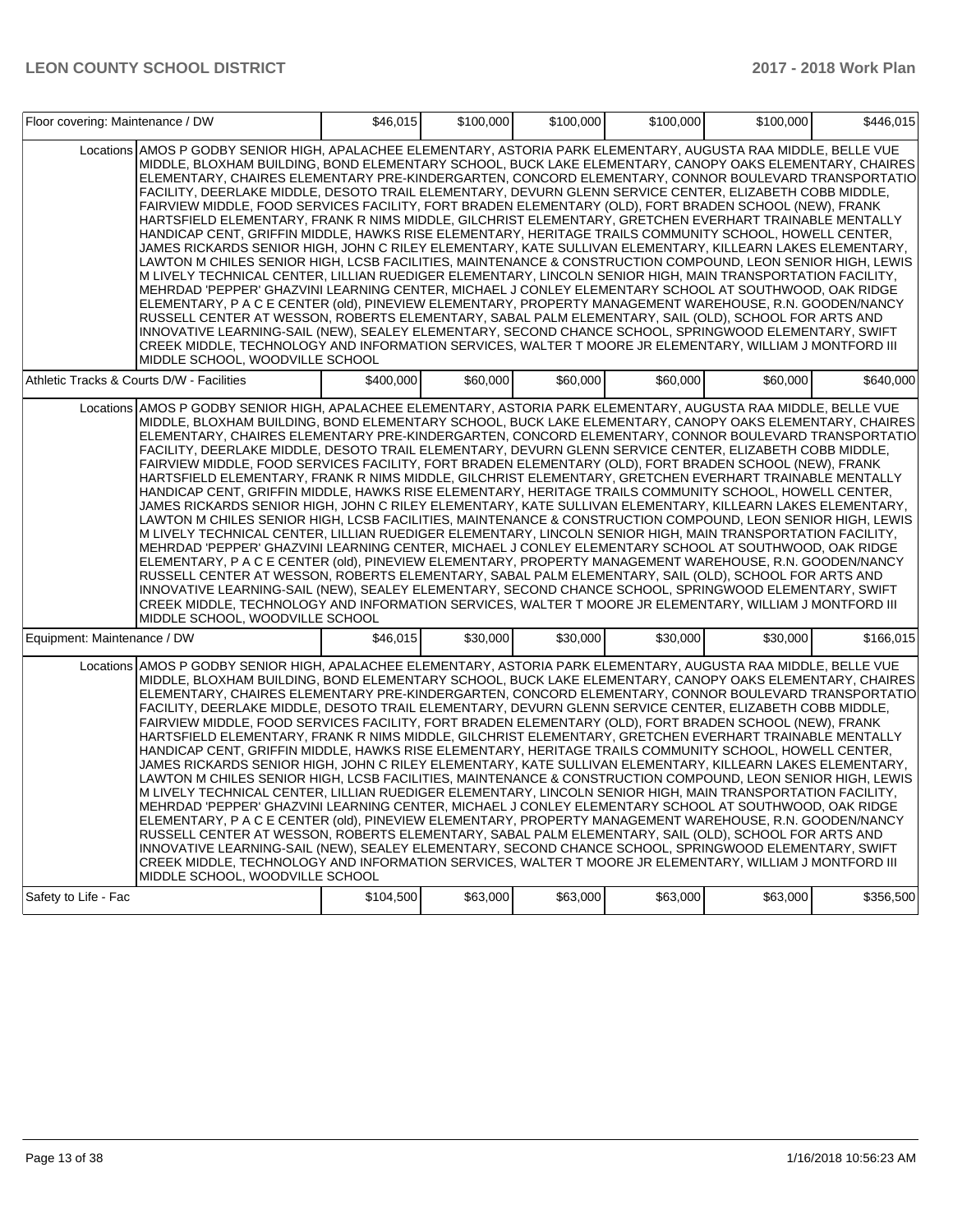|                                    | Locations AMOS P GODBY SENIOR HIGH, APALACHEE ELEMENTARY, ASTORIA PARK ELEMENTARY, AUGUSTA RAA MIDDLE, BELLE VUE<br>MIDDLE, BLOXHAM BUILDING, BOND ELEMENTARY SCHOOL, BUCK LAKE ELEMENTARY, CANOPY OAKS ELEMENTARY, CHAIRES<br>ELEMENTARY, CHAIRES ELEMENTARY PRE-KINDERGARTEN, CONCORD ELEMENTARY, CONNOR BOULEVARD TRANSPORTATIO<br>FACILITY. DEERLAKE MIDDLE, DESOTO TRAIL ELEMENTARY, DEVURN GLENN SERVICE CENTER, ELIZABETH COBB MIDDLE.<br>FAIRVIEW MIDDLE, FOOD SERVICES FACILITY, FORT BRADEN ELEMENTARY (OLD), FORT BRADEN SCHOOL (NEW), FRANK<br>HARTSFIELD ELEMENTARY, FRANK R NIMS MIDDLE, GILCHRIST ELEMENTARY, GRETCHEN EVERHART TRAINABLE MENTALLY<br>HANDICAP CENT, GRIFFIN MIDDLE, HAWKS RISE ELEMENTARY, HERITAGE TRAILS COMMUNITY SCHOOL, HOWELL CENTER,<br>JAMES RICKARDS SENIOR HIGH, JOHN C RILEY ELEMENTARY, KATE SULLIVAN ELEMENTARY, KILLEARN LAKES ELEMENTARY,<br>LAWTON M CHILES SENIOR HIGH, LCSB FACILITIES, MAINTENANCE & CONSTRUCTION COMPOUND, LEON SENIOR HIGH, LEWIS<br>M LIVELY TECHNICAL CENTER, LILLIAN RUEDIGER ELEMENTARY, LINCOLN SENIOR HIGH, MAIN TRANSPORTATION FACILITY,<br>MEHRDAD 'PEPPER' GHAZVINI LEARNING CENTER, MICHAEL J CONLEY ELEMENTARY SCHOOL AT SOUTHWOOD, OAK RIDGE<br>ELEMENTARY, P A C E CENTER (old), PINEVIEW ELEMENTARY, PROPERTY MANAGEMENT WAREHOUSE, R.N. GOODEN/NANCY<br>RUSSELL CENTER AT WESSON, ROBERTS ELEMENTARY, SABAL PALM ELEMENTARY, SAIL (OLD), SCHOOL FOR ARTS AND<br>INNOVATIVE LEARNING-SAIL (NEW), SEALEY ELEMENTARY, SECOND CHANCE SCHOOL, SPRINGWOOD ELEMENTARY, SWIFT<br>CREEK MIDDLE, TECHNOLOGY AND INFORMATION SERVICES, WALTER T MOORE JR ELEMENTARY, WILLIAM J MONTFORD III<br>MIDDLE SCHOOL. WOODVILLE SCHOOL   |          |          |          |          |          |           |
|------------------------------------|-----------------------------------------------------------------------------------------------------------------------------------------------------------------------------------------------------------------------------------------------------------------------------------------------------------------------------------------------------------------------------------------------------------------------------------------------------------------------------------------------------------------------------------------------------------------------------------------------------------------------------------------------------------------------------------------------------------------------------------------------------------------------------------------------------------------------------------------------------------------------------------------------------------------------------------------------------------------------------------------------------------------------------------------------------------------------------------------------------------------------------------------------------------------------------------------------------------------------------------------------------------------------------------------------------------------------------------------------------------------------------------------------------------------------------------------------------------------------------------------------------------------------------------------------------------------------------------------------------------------------------------------------------------------------------------------------------------|----------|----------|----------|----------|----------|-----------|
| Security Fencing - facilities      |                                                                                                                                                                                                                                                                                                                                                                                                                                                                                                                                                                                                                                                                                                                                                                                                                                                                                                                                                                                                                                                                                                                                                                                                                                                                                                                                                                                                                                                                                                                                                                                                                                                                                                           | \$0      | \$30,000 | \$30,000 | \$30,000 | \$30,000 | \$120,000 |
|                                    | Locations AMOS P GODBY SENIOR HIGH, APALACHEE ELEMENTARY, ASTORIA PARK ELEMENTARY, AUGUSTA RAA MIDDLE, BELLE VUE<br>MIDDLE, BLOXHAM BUILDING, BOND ELEMENTARY SCHOOL, BUCK LAKE ELEMENTARY, CANOPY OAKS ELEMENTARY, CHAIRES<br>ELEMENTARY, CHAIRES ELEMENTARY PRE-KINDERGARTEN, CONCORD ELEMENTARY, CONNOR BOULEVARD TRANSPORTATIO<br>FACILITY, DEERLAKE MIDDLE, DESOTO TRAIL ELEMENTARY, DEVURN GLENN SERVICE CENTER, ELIZABETH COBB MIDDLE,<br>FAIRVIEW MIDDLE, FOOD SERVICES FACILITY, FORT BRADEN ELEMENTARY (OLD), FORT BRADEN SCHOOL (NEW), FRANK<br>HARTSFIELD ELEMENTARY, FRANK R NIMS MIDDLE, GILCHRIST ELEMENTARY, GRETCHEN EVERHART TRAINABLE MENTALLY<br>HANDICAP CENT, GRIFFIN MIDDLE, HAWKS RISE ELEMENTARY, HERITAGE TRAILS COMMUNITY SCHOOL, HOWELL CENTER,<br>JAMES RICKARDS SENIOR HIGH, JOHN C RILEY ELEMENTARY, KATE SULLIVAN ELEMENTARY, KILLEARN LAKES ELEMENTARY,<br>LAWTON M CHILES SENIOR HIGH, LCSB FACILITIES, MAINTENANCE & CONSTRUCTION COMPOUND, LEON SENIOR HIGH, LEWIS<br>M LIVELY TECHNICAL CENTER, LILLIAN RUEDIGER ELEMENTARY, LINCOLN SENIOR HIGH, MAIN TRANSPORTATION FACILITY,<br>MEHRDAD 'PEPPER' GHAZVINI LEARNING CENTER. MICHAEL J CONLEY ELEMENTARY SCHOOL AT SOUTHWOOD, OAK RIDGE<br>ELEMENTARY, P A C E CENTER (old), PINEVIEW ELEMENTARY, PROPERTY MANAGEMENT WAREHOUSE, R.N. GOODEN/NANCY<br>RUSSELL CENTER AT WESSON, ROBERTS ELEMENTARY, SABAL PALM ELEMENTARY, SAIL (OLD), SCHOOL FOR ARTS AND<br>INNOVATIVE LEARNING-SAIL (NEW), SEALEY ELEMENTARY, SECOND CHANCE SCHOOL, SPRINGWOOD ELEMENTARY, SWIFT<br>CREEK MIDDLE, TECHNOLOGY AND INFORMATION SERVICES, WALTER T MOORE JR ELEMENTARY, WILLIAM J MONTFORD III<br>MIDDLE SCHOOL, WOODVILLE SCHOOL   |          |          |          |          |          |           |
| D/W Locks - Maintenance            |                                                                                                                                                                                                                                                                                                                                                                                                                                                                                                                                                                                                                                                                                                                                                                                                                                                                                                                                                                                                                                                                                                                                                                                                                                                                                                                                                                                                                                                                                                                                                                                                                                                                                                           | \$46,015 | \$50,000 | \$50,000 | \$50,000 | \$50,000 | \$246,015 |
|                                    | Locations AMOS P GODBY SENIOR HIGH, APALACHEE ELEMENTARY, ASTORIA PARK ELEMENTARY, AUGUSTA RAA MIDDLE, BELLE VUE<br>MIDDLE, BLOXHAM BUILDING, BOND ELEMENTARY SCHOOL, BUCK LAKE ELEMENTARY, CANOPY OAKS ELEMENTARY, CHAIRES<br>ELEMENTARY, CHAIRES ELEMENTARY PRE-KINDERGARTEN, CONCORD ELEMENTARY, CONNOR BOULEVARD TRANSPORTATIO<br>FACILITY, DEERLAKE MIDDLE, DESOTO TRAIL ELEMENTARY, DEVURN GLENN SERVICE CENTER, ELIZABETH COBB MIDDLE,<br>FAIRVIEW MIDDLE, FOOD SERVICES FACILITY, FORT BRADEN ELEMENTARY (OLD), FORT BRADEN SCHOOL (NEW), FRANK<br>HARTSFIELD ELEMENTARY, FRANK R NIMS MIDDLE, GILCHRIST ELEMENTARY, GRETCHEN EVERHART TRAINABLE MENTALLY<br>HANDICAP CENT, GRIFFIN MIDDLE, HAWKS RISE ELEMENTARY, HERITAGE TRAILS COMMUNITY SCHOOL, HOWELL CENTER,<br>JAMES RICKARDS SENIOR HIGH, JOHN C RILEY ELEMENTARY, KATE SULLIVAN ELEMENTARY, KILLEARN LAKES ELEMENTARY,<br>LAWTON M CHILES SENIOR HIGH, LCSB FACILITIES, MAINTENANCE & CONSTRUCTION COMPOUND, LEON SENIOR HIGH, LEWIS<br>M LIVELY TECHNICAL CENTER, LILLIAN RUEDIGER ELEMENTARY, LINCOLN SENIOR HIGH, MAIN TRANSPORTATION FACILITY,<br>MEHRDAD 'PEPPER' GHAZVINI LEARNING CENTER, MICHAEL J CONLEY ELEMENTARY SCHOOL AT SOUTHWOOD, OAK RIDGE<br>ELEMENTARY, P A C E CENTER (old), PINEVIEW ELEMENTARY, PROPERTY MANAGEMENT WAREHOUSE, R.N. GOODEN/NANCY <br>RUSSELL CENTER AT WESSON, ROBERTS ELEMENTARY, SABAL PALM ELEMENTARY, SAIL (OLD), SCHOOL FOR ARTS AND<br>INNOVATIVE LEARNING-SAIL (NEW), SEALEY ELEMENTARY, SECOND CHANCE SCHOOL, SPRINGWOOD ELEMENTARY, SWIFT <br>CREEK MIDDLE, TECHNOLOGY AND INFORMATION SERVICES, WALTER T MOORE JR ELEMENTARY, WILLIAM J MONTFORD III<br>MIDDLE SCHOOL, WOODVILLE SCHOOL |          |          |          |          |          |           |
| Small appliances: Maintenance / DW |                                                                                                                                                                                                                                                                                                                                                                                                                                                                                                                                                                                                                                                                                                                                                                                                                                                                                                                                                                                                                                                                                                                                                                                                                                                                                                                                                                                                                                                                                                                                                                                                                                                                                                           | \$9,203  | \$6,000  | \$6,000  | \$6,000  | \$6,000  | \$33,203  |
|                                    | Locations AMOS P GODBY SENIOR HIGH, APALACHEE ELEMENTARY, ASTORIA PARK ELEMENTARY, AUGUSTA RAA MIDDLE, BELLE VUE<br>MIDDLE, BLOXHAM BUILDING, BOND ELEMENTARY SCHOOL, BUCK LAKE ELEMENTARY, CANOPY OAKS ELEMENTARY, CHAIRES<br>ELEMENTARY, CHAIRES ELEMENTARY PRE-KINDERGARTEN, CONCORD ELEMENTARY, CONNOR BOULEVARD TRANSPORTATIO<br>FACILITY, DEERLAKE MIDDLE, DESOTO TRAIL ELEMENTARY, DEVURN GLENN SERVICE CENTER, ELIZABETH COBB MIDDLE,<br>FAIRVIEW MIDDLE, FOOD SERVICES FACILITY, FORT BRADEN ELEMENTARY (OLD), FORT BRADEN SCHOOL (NEW), FRANK<br>HARTSFIELD ELEMENTARY, FRANK R NIMS MIDDLE, GILCHRIST ELEMENTARY, GRETCHEN EVERHART TRAINABLE MENTALLY<br>HANDICAP CENT, GRIFFIN MIDDLE, HAWKS RISE ELEMENTARY, HERITAGE TRAILS COMMUNITY SCHOOL, HOWELL CENTER,<br>JAMES RICKARDS SENIOR HIGH, JOHN C RILEY ELEMENTARY, KATE SULLIVAN ELEMENTARY, KILLEARN LAKES ELEMENTARY,<br>LAWTON M CHILES SENIOR HIGH, LCSB FACILITIES, MAINTENANCE & CONSTRUCTION COMPOUND, LEON SENIOR HIGH, LEWIS<br>M LIVELY TECHNICAL CENTER, LILLIAN RUEDIGER ELEMENTARY, LINCOLN SENIOR HIGH, MAIN TRANSPORTATION FACILITY,<br>MEHRDAD 'PEPPER' GHAZVINI LEARNING CENTER, MICHAEL J CONLEY ELEMENTARY SCHOOL AT SOUTHWOOD, OAK RIDGE<br>ELEMENTARY, P A C E CENTER (old), PINEVIEW ELEMENTARY, PROPERTY MANAGEMENT WAREHOUSE, R.N. GOODEN/NANCY<br>RUSSELL CENTER AT WESSON, ROBERTS ELEMENTARY, SABAL PALM ELEMENTARY, SAIL (OLD), SCHOOL FOR ARTS AND<br>INNOVATIVE LEARNING-SAIL (NEW), SEALEY ELEMENTARY, SECOND CHANCE SCHOOL, SPRINGWOOD ELEMENTARY, SWIFT<br>CREEK MIDDLE, TECHNOLOGY AND INFORMATION SERVICES, WALTER T MOORE JR ELEMENTARY, WILLIAM J MONTFORD III<br>MIDDLE SCHOOL, WOODVILLE SCHOOL   |          |          |          |          |          |           |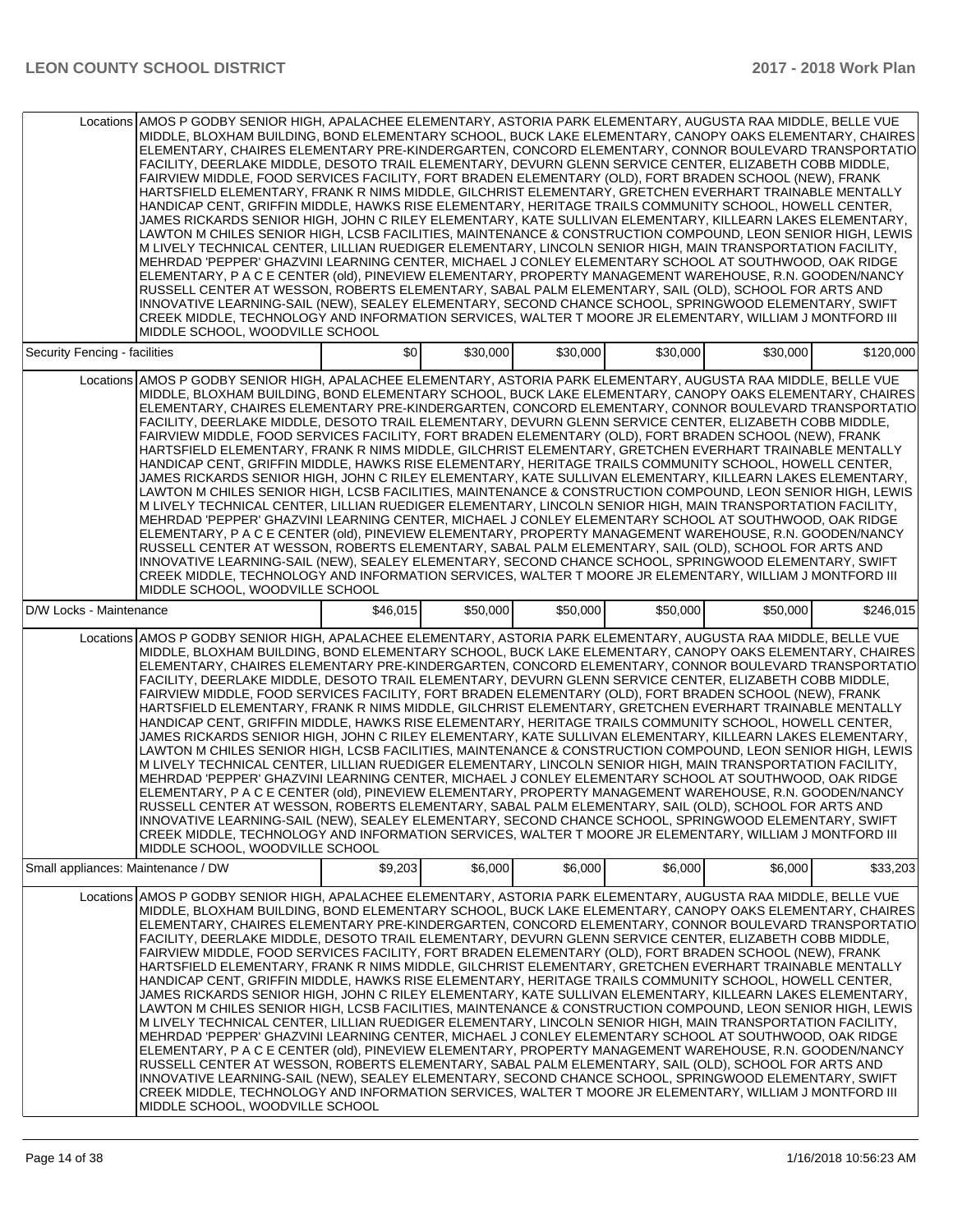| Roofs: Facilities / DW      |                                                                                                                                                                                                                                                                                                                                                                                                                                                                                                                                                                                                                                                                                                                                                                                                                                                                                                                                                                                                                                                                                                                                                                                                                                                                                                                                                                                                                                                                                                                                                                                                                                                                                                         | \$25,000 | \$50,000 | \$50,000 | \$50,000 | \$50,000 | \$225,000 |
|-----------------------------|---------------------------------------------------------------------------------------------------------------------------------------------------------------------------------------------------------------------------------------------------------------------------------------------------------------------------------------------------------------------------------------------------------------------------------------------------------------------------------------------------------------------------------------------------------------------------------------------------------------------------------------------------------------------------------------------------------------------------------------------------------------------------------------------------------------------------------------------------------------------------------------------------------------------------------------------------------------------------------------------------------------------------------------------------------------------------------------------------------------------------------------------------------------------------------------------------------------------------------------------------------------------------------------------------------------------------------------------------------------------------------------------------------------------------------------------------------------------------------------------------------------------------------------------------------------------------------------------------------------------------------------------------------------------------------------------------------|----------|----------|----------|----------|----------|-----------|
|                             | Locations AMOS P GODBY SENIOR HIGH, APALACHEE ELEMENTARY, ASTORIA PARK ELEMENTARY, AUGUSTA RAA MIDDLE, BELLE VUE<br>MIDDLE, BLOXHAM BUILDING, BOND ELEMENTARY SCHOOL, BUCK LAKE ELEMENTARY, CANOPY OAKS ELEMENTARY, CHAIRES<br>ELEMENTARY, CHAIRES ELEMENTARY PRE-KINDERGARTEN, CONCORD ELEMENTARY, CONNOR BOULEVARD TRANSPORTATIO<br>FACILITY, DEERLAKE MIDDLE, DESOTO TRAIL ELEMENTARY, DEVURN GLENN SERVICE CENTER, ELIZABETH COBB MIDDLE,<br>FAIRVIEW MIDDLE, FOOD SERVICES FACILITY, FORT BRADEN ELEMENTARY (OLD), FORT BRADEN SCHOOL (NEW), FRANK<br>HARTSFIELD ELEMENTARY, FRANK R NIMS MIDDLE, GILCHRIST ELEMENTARY, GRETCHEN EVERHART TRAINABLE MENTALLY<br>HANDICAP CENT, GRIFFIN MIDDLE, HAWKS RISE ELEMENTARY, HERITAGE TRAILS COMMUNITY SCHOOL, HOWELL CENTER,<br>JAMES RICKARDS SENIOR HIGH, JOHN C RILEY ELEMENTARY, KATE SULLIVAN ELEMENTARY, KILLEARN LAKES ELEMENTARY,<br>LAWTON M CHILES SENIOR HIGH, LCSB FACILITIES, MAINTENANCE & CONSTRUCTION COMPOUND, LEON SENIOR HIGH, LEWIS<br>M LIVELY TECHNICAL CENTER, LILLIAN RUEDIGER ELEMENTARY, LINCOLN SENIOR HIGH, MAIN TRANSPORTATION FACILITY,<br>MEHRDAD 'PEPPER' GHAZVINI LEARNING CENTER, MICHAEL J CONLEY ELEMENTARY SCHOOL AT SOUTHWOOD, OAK RIDGE<br>ELEMENTARY, P A C E CENTER (old), PINEVIEW ELEMENTARY, PROPERTY MANAGEMENT WAREHOUSE, R.N. GOODEN/NANCY<br>RUSSELL CENTER AT WESSON, ROBERTS ELEMENTARY, SABAL PALM ELEMENTARY, SAIL (OLD), SCHOOL FOR ARTS AND<br>INNOVATIVE LEARNING-SAIL (NEW), SEALEY ELEMENTARY, SECOND CHANCE SCHOOL, SPRINGWOOD ELEMENTARY, SWIFT<br>CREEK MIDDLE, TECHNOLOGY AND INFORMATION SERVICES, WALTER T MOORE JR ELEMENTARY, WILLIAM J MONTFORD III<br>MIDDLE SCHOOL, WOODVILLE SCHOOL |          |          |          |          |          |           |
| Asbestos - D/W Maintenance  |                                                                                                                                                                                                                                                                                                                                                                                                                                                                                                                                                                                                                                                                                                                                                                                                                                                                                                                                                                                                                                                                                                                                                                                                                                                                                                                                                                                                                                                                                                                                                                                                                                                                                                         | \$46.015 | \$30,000 | \$30,000 | \$30,000 | \$30,000 | \$166,015 |
|                             | Locations AMOS P GODBY SENIOR HIGH, APALACHEE ELEMENTARY, ASTORIA PARK ELEMENTARY, AUGUSTA RAA MIDDLE, BELLE VUE<br>MIDDLE, BLOXHAM BUILDING, BOND ELEMENTARY SCHOOL, BUCK LAKE ELEMENTARY, CANOPY OAKS ELEMENTARY, CHAIRES<br>ELEMENTARY, CHAIRES ELEMENTARY PRE-KINDERGARTEN, CONCORD ELEMENTARY, CONNOR BOULEVARD TRANSPORTATIO<br>FACILITY, DEERLAKE MIDDLE, DESOTO TRAIL ELEMENTARY, DEVURN GLENN SERVICE CENTER, ELIZABETH COBB MIDDLE,<br>FAIRVIEW MIDDLE, FOOD SERVICES FACILITY, FORT BRADEN ELEMENTARY (OLD), FORT BRADEN SCHOOL (NEW), FRANK<br>HARTSFIELD ELEMENTARY, FRANK R NIMS MIDDLE, GILCHRIST ELEMENTARY, GRETCHEN EVERHART TRAINABLE MENTALLY<br>HANDICAP CENT, GRIFFIN MIDDLE, HAWKS RISE ELEMENTARY, HERITAGE TRAILS COMMUNITY SCHOOL, HOWELL CENTER,<br>JAMES RICKARDS SENIOR HIGH, JOHN C RILEY ELEMENTARY, KATE SULLIVAN ELEMENTARY, KILLEARN LAKES ELEMENTARY,<br>LAWTON M CHILES SENIOR HIGH, LCSB FACILITIES, MAINTENANCE & CONSTRUCTION COMPOUND, LEON SENIOR HIGH, LEWIS<br>M LIVELY TECHNICAL CENTER, LILLIAN RUEDIGER ELEMENTARY, LINCOLN SENIOR HIGH, MAIN TRANSPORTATION FACILITY,<br>MEHRDAD 'PEPPER' GHAZVINI LEARNING CENTER, MICHAEL J CONLEY ELEMENTARY SCHOOL AT SOUTHWOOD, OAK RIDGE<br>ELEMENTARY, P A C E CENTER (old), PINEVIEW ELEMENTARY, PROPERTY MANAGEMENT WAREHOUSE, R.N. GOODEN/NANCY<br>RUSSELL CENTER AT WESSON, ROBERTS ELEMENTARY, SABAL PALM ELEMENTARY, SAIL (OLD), SCHOOL FOR ARTS AND<br>INNOVATIVE LEARNING-SAIL (NEW), SEALEY ELEMENTARY, SECOND CHANCE SCHOOL, SPRINGWOOD ELEMENTARY, SWIFT<br>CREEK MIDDLE, TECHNOLOGY AND INFORMATION SERVICES, WALTER T MOORE JR ELEMENTARY, WILLIAM J MONTFORD III<br>MIDDLE SCHOOL, WOODVILLE SCHOOL |          |          |          |          |          |           |
| Telephone: Maintenance / DW |                                                                                                                                                                                                                                                                                                                                                                                                                                                                                                                                                                                                                                                                                                                                                                                                                                                                                                                                                                                                                                                                                                                                                                                                                                                                                                                                                                                                                                                                                                                                                                                                                                                                                                         | \$69.023 | \$30,000 | \$30,000 | \$30,000 | \$30,000 | \$189.023 |
|                             | Locations AMOS P GODBY SENIOR HIGH, APALACHEE ELEMENTARY, ASTORIA PARK ELEMENTARY, AUGUSTA RAA MIDDLE, BELLE VUE<br>MIDDLE, BLOXHAM BUILDING, BOND ELEMENTARY SCHOOL, BUCK LAKE ELEMENTARY, CANOPY OAKS ELEMENTARY, CHAIRES<br>ELEMENTARY, CHAIRES ELEMENTARY PRE-KINDERGARTEN, CONCORD ELEMENTARY, CONNOR BOULEVARD TRANSPORTATIO<br>FACILITY, DEERLAKE MIDDLE, DESOTO TRAIL ELEMENTARY, DEVURN GLENN SERVICE CENTER, ELIZABETH COBB MIDDLE,<br>FAIRVIEW MIDDLE, FOOD SERVICES FACILITY, FORT BRADEN ELEMENTARY (OLD), FORT BRADEN SCHOOL (NEW), FRANK<br>HARTSFIELD ELEMENTARY, FRANK R NIMS MIDDLE, GILCHRIST ELEMENTARY, GRETCHEN EVERHART TRAINABLE MENTALLY<br>HANDICAP CENT, GRIFFIN MIDDLE, HAWKS RISE ELEMENTARY, HERITAGE TRAILS COMMUNITY SCHOOL, HOWELL CENTER,<br>JAMES RICKARDS SENIOR HIGH, JOHN C RILEY ELEMENTARY, KATE SULLIVAN ELEMENTARY, KILLEARN LAKES ELEMENTARY,<br>LAWTON M CHILES SENIOR HIGH, LCSB FACILITIES, MAINTENANCE & CONSTRUCTION COMPOUND, LEON SENIOR HIGH, LEWIS<br>M LIVELY TECHNICAL CENTER, LILLIAN RUEDIGER ELEMENTARY, LINCOLN SENIOR HIGH, MAIN TRANSPORTATION FACILITY,<br>MEHRDAD 'PEPPER' GHAZVINI LEARNING CENTER, MICHAEL J CONLEY ELEMENTARY SCHOOL AT SOUTHWOOD, OAK RIDGE<br>ELEMENTARY, P A C E CENTER (old), PINEVIEW ELEMENTARY, PROPERTY MANAGEMENT WAREHOUSE, R.N. GOODEN/NANCY<br>RUSSELL CENTER AT WESSON, ROBERTS ELEMENTARY, SABAL PALM ELEMENTARY, SAIL (OLD), SCHOOL FOR ARTS AND<br>INNOVATIVE LEARNING-SAIL (NEW), SEALEY ELEMENTARY, SECOND CHANCE SCHOOL, SPRINGWOOD ELEMENTARY, SWIFT<br>CREEK MIDDLE, TECHNOLOGY AND INFORMATION SERVICES, WALTER T MOORE JR ELEMENTARY, WILLIAM J MONTFORD III<br>MIDDLE SCHOOL, WOODVILLE SCHOOL |          |          |          |          |          |           |
| Plumbing D/W - Facilities   |                                                                                                                                                                                                                                                                                                                                                                                                                                                                                                                                                                                                                                                                                                                                                                                                                                                                                                                                                                                                                                                                                                                                                                                                                                                                                                                                                                                                                                                                                                                                                                                                                                                                                                         | \$25,000 | \$50,000 | \$50,000 | \$50,000 | \$50,000 | \$225,000 |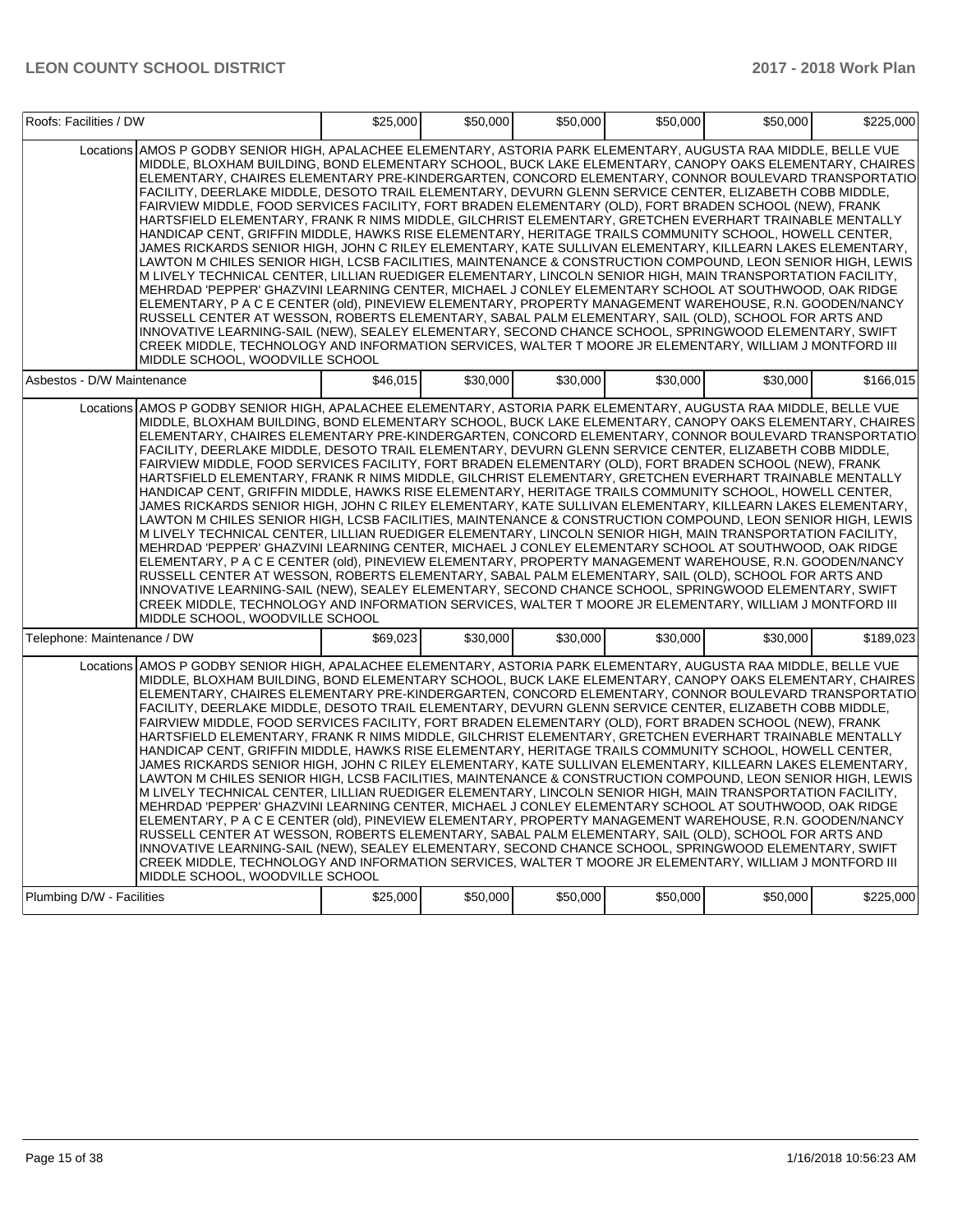|                             | Locations AMOS P GODBY SENIOR HIGH, APALACHEE ELEMENTARY, ASTORIA PARK ELEMENTARY, AUGUSTA RAA MIDDLE, BELLE VUE<br>MIDDLE, BLOXHAM BUILDING, BOND ELEMENTARY SCHOOL, BUCK LAKE ELEMENTARY, CANOPY OAKS ELEMENTARY, CHAIRES<br>ELEMENTARY, CHAIRES ELEMENTARY PRE-KINDERGARTEN, CONCORD ELEMENTARY, CONNOR BOULEVARD TRANSPORTATIO<br>FACILITY, DEERLAKE MIDDLE, DESOTO TRAIL ELEMENTARY, DEVURN GLENN SERVICE CENTER, ELIZABETH COBB MIDDLE,<br>FAIRVIEW MIDDLE, FOOD SERVICES FACILITY, FORT BRADEN ELEMENTARY (OLD), FORT BRADEN SCHOOL (NEW), FRANK<br>HARTSFIELD ELEMENTARY, FRANK R NIMS MIDDLE, GILCHRIST ELEMENTARY, GRETCHEN EVERHART TRAINABLE MENTALLY<br>HANDICAP CENT, GRIFFIN MIDDLE, HAWKS RISE ELEMENTARY, HERITAGE TRAILS COMMUNITY SCHOOL, HOWELL CENTER,<br>JAMES RICKARDS SENIOR HIGH, JOHN C RILEY ELEMENTARY, KATE SULLIVAN ELEMENTARY, KILLEARN LAKES ELEMENTARY,<br>LAWTON M CHILES SENIOR HIGH, LCSB FACILITIES, MAINTENANCE & CONSTRUCTION COMPOUND, LEON SENIOR HIGH, LEWIS<br>M LIVELY TECHNICAL CENTER, LILLIAN RUEDIGER ELEMENTARY, LINCOLN SENIOR HIGH, MAIN TRANSPORTATION FACILITY,<br>MEHRDAD 'PEPPER' GHAZVINI LEARNING CENTER, MICHAEL J CONLEY ELEMENTARY SCHOOL AT SOUTHWOOD, OAK RIDGE<br>ELEMENTARY, P A C E CENTER (old), PINEVIEW ELEMENTARY, PROPERTY MANAGEMENT WAREHOUSE, R.N. GOODEN/NANCY<br>RUSSELL CENTER AT WESSON, ROBERTS ELEMENTARY, SABAL PALM ELEMENTARY, SAIL (OLD), SCHOOL FOR ARTS AND<br>INNOVATIVE LEARNING-SAIL (NEW), SEALEY ELEMENTARY, SECOND CHANCE SCHOOL, SPRINGWOOD ELEMENTARY, SWIFT<br>CREEK MIDDLE, TECHNOLOGY AND INFORMATION SERVICES, WALTER T MOORE JR ELEMENTARY, WILLIAM J MONTFORD III<br>MIDDLE SCHOOL. WOODVILLE SCHOOL |           |           |           |           |           |             |
|-----------------------------|---------------------------------------------------------------------------------------------------------------------------------------------------------------------------------------------------------------------------------------------------------------------------------------------------------------------------------------------------------------------------------------------------------------------------------------------------------------------------------------------------------------------------------------------------------------------------------------------------------------------------------------------------------------------------------------------------------------------------------------------------------------------------------------------------------------------------------------------------------------------------------------------------------------------------------------------------------------------------------------------------------------------------------------------------------------------------------------------------------------------------------------------------------------------------------------------------------------------------------------------------------------------------------------------------------------------------------------------------------------------------------------------------------------------------------------------------------------------------------------------------------------------------------------------------------------------------------------------------------------------------------------------------------------------------------------------------------|-----------|-----------|-----------|-----------|-----------|-------------|
|                             | ADA Playground Mulch Replacement - Maintenance                                                                                                                                                                                                                                                                                                                                                                                                                                                                                                                                                                                                                                                                                                                                                                                                                                                                                                                                                                                                                                                                                                                                                                                                                                                                                                                                                                                                                                                                                                                                                                                                                                                          | \$46,015  | \$65,000  | \$65,000  | \$65,000  | \$65,000  | \$306,015   |
|                             | Locations AMOS P GODBY SENIOR HIGH, APALACHEE ELEMENTARY, ASTORIA PARK ELEMENTARY, AUGUSTA RAA MIDDLE, BELLE VUE<br>MIDDLE, BLOXHAM BUILDING, BOND ELEMENTARY SCHOOL, BUCK LAKE ELEMENTARY, CANOPY OAKS ELEMENTARY, CHAIRES<br>ELEMENTARY, CHAIRES ELEMENTARY PRE-KINDERGARTEN, CONCORD ELEMENTARY, CONNOR BOULEVARD TRANSPORTATIO<br>FACILITY, DEERLAKE MIDDLE, DESOTO TRAIL ELEMENTARY, DEVURN GLENN SERVICE CENTER, ELIZABETH COBB MIDDLE,<br>FAIRVIEW MIDDLE, FOOD SERVICES FACILITY, FORT BRADEN ELEMENTARY (OLD), FORT BRADEN SCHOOL (NEW), FRANK<br>HARTSFIELD ELEMENTARY, FRANK R NIMS MIDDLE, GILCHRIST ELEMENTARY, GRETCHEN EVERHART TRAINABLE MENTALLY<br>HANDICAP CENT, GRIFFIN MIDDLE, HAWKS RISE ELEMENTARY, HERITAGE TRAILS COMMUNITY SCHOOL, HOWELL CENTER,<br>JAMES RICKARDS SENIOR HIGH, JOHN C RILEY ELEMENTARY, KATE SULLIVAN ELEMENTARY, KILLEARN LAKES ELEMENTARY,<br>LAWTON M CHILES SENIOR HIGH, LCSB FACILITIES, MAINTENANCE & CONSTRUCTION COMPOUND, LEON SENIOR HIGH, LEWIS<br>M LIVELY TECHNICAL CENTER. LILLIAN RUEDIGER ELEMENTARY. LINCOLN SENIOR HIGH, MAIN TRANSPORTATION FACILITY.<br>MEHRDAD 'PEPPER' GHAZVINI LEARNING CENTER, MICHAEL J CONLEY ELEMENTARY SCHOOL AT SOUTHWOOD, OAK RIDGE<br>ELEMENTARY, P A C E CENTER (old), PINEVIEW ELEMENTARY, PROPERTY MANAGEMENT WAREHOUSE, R.N. GOODEN/NANCY<br>RUSSELL CENTER AT WESSON, ROBERTS ELEMENTARY, SABAL PALM ELEMENTARY, SAIL (OLD), SCHOOL FOR ARTS AND<br>INNOVATIVE LEARNING-SAIL (NEW), SEALEY ELEMENTARY, SECOND CHANCE SCHOOL, SPRINGWOOD ELEMENTARY, SWIFT<br>CREEK MIDDLE, TECHNOLOGY AND INFORMATION SERVICES, WALTER T MOORE JR ELEMENTARY, WILLIAM J MONTFORD III<br>MIDDLE SCHOOL, WOODVILLE SCHOOL |           |           |           |           |           |             |
| Painting: Maintenance / DW  |                                                                                                                                                                                                                                                                                                                                                                                                                                                                                                                                                                                                                                                                                                                                                                                                                                                                                                                                                                                                                                                                                                                                                                                                                                                                                                                                                                                                                                                                                                                                                                                                                                                                                                         | \$322,107 | \$225,000 | \$225,000 | \$225,000 | \$225,000 | \$1,222,107 |
|                             | Locations AMOS P GODBY SENIOR HIGH, APALACHEE ELEMENTARY, ASTORIA PARK ELEMENTARY, AUGUSTA RAA MIDDLE, BELLE VUE<br>MIDDLE, BLOXHAM BUILDING, BOND ELEMENTARY SCHOOL, BUCK LAKE ELEMENTARY, CANOPY OAKS ELEMENTARY, CHAIRES<br>ELEMENTARY, CHAIRES ELEMENTARY PRE-KINDERGARTEN, CONCORD ELEMENTARY, CONNOR BOULEVARD TRANSPORTATIO<br>FACILITY, DEERLAKE MIDDLE, DESOTO TRAIL ELEMENTARY, DEVURN GLENN SERVICE CENTER, ELIZABETH COBB MIDDLE,<br>FAIRVIEW MIDDLE, FOOD SERVICES FACILITY, FORT BRADEN ELEMENTARY (OLD), FORT BRADEN SCHOOL (NEW), FRANK<br>HARTSFIELD ELEMENTARY, FRANK R NIMS MIDDLE, GILCHRIST ELEMENTARY, GRETCHEN EVERHART TRAINABLE MENTALLY<br>HANDICAP CENT, GRIFFIN MIDDLE, HAWKS RISE ELEMENTARY, HERITAGE TRAILS COMMUNITY SCHOOL, HOWELL CENTER,<br>JAMES RICKARDS SENIOR HIGH, JOHN C RILEY ELEMENTARY, KATE SULLIVAN ELEMENTARY, KILLEARN LAKES ELEMENTARY,<br>LAWTON M CHILES SENIOR HIGH, LCSB FACILITIES, MAINTENANCE & CONSTRUCTION COMPOUND, LEON SENIOR HIGH, LEWIS<br>M LIVELY TECHNICAL CENTER, LILLIAN RUEDIGER ELEMENTARY, LINCOLN SENIOR HIGH, MAIN TRANSPORTATION FACILITY,<br>MEHRDAD 'PEPPER' GHAZVINI LEARNING CENTER, MICHAEL J CONLEY ELEMENTARY SCHOOL AT SOUTHWOOD, OAK RIDGE<br>ELEMENTARY, P A C E CENTER (old), PINEVIEW ELEMENTARY, PROPERTY MANAGEMENT WAREHOUSE, R.N. GOODEN/NANCY<br>RUSSELL CENTER AT WESSON, ROBERTS ELEMENTARY, SABAL PALM ELEMENTARY, SAIL (OLD), SCHOOL FOR ARTS AND<br>INNOVATIVE LEARNING-SAIL (NEW), SEALEY ELEMENTARY, SECOND CHANCE SCHOOL, SPRINGWOOD ELEMENTARY, SWIFT<br>CREEK MIDDLE, TECHNOLOGY AND INFORMATION SERVICES, WALTER T MOORE JR ELEMENTARY, WILLIAM J MONTFORD III<br>MIDDLE SCHOOL. WOODVILLE SCHOOL |           |           |           |           |           |             |
| <b>FFE D/W - Facilities</b> |                                                                                                                                                                                                                                                                                                                                                                                                                                                                                                                                                                                                                                                                                                                                                                                                                                                                                                                                                                                                                                                                                                                                                                                                                                                                                                                                                                                                                                                                                                                                                                                                                                                                                                         | \$25,000  | \$12,000  | \$12,000  | \$12,000  | \$12,000  | \$73,000    |
|                             | Locations AMOS P GODBY SENIOR HIGH, APALACHEE ELEMENTARY, ASTORIA PARK ELEMENTARY, AUGUSTA RAA MIDDLE, BELLE VUE<br>MIDDLE, BLOXHAM BUILDING, BOND ELEMENTARY SCHOOL, BUCK LAKE ELEMENTARY, CANOPY OAKS ELEMENTARY, CHAIRES<br>ELEMENTARY, CHAIRES ELEMENTARY PRE-KINDERGARTEN, CONCORD ELEMENTARY, CONNOR BOULEVARD TRANSPORTATIO<br>FACILITY, DEERLAKE MIDDLE, DESOTO TRAIL ELEMENTARY, DEVURN GLENN SERVICE CENTER, ELIZABETH COBB MIDDLE,<br>FAIRVIEW MIDDLE, FOOD SERVICES FACILITY, FORT BRADEN ELEMENTARY (OLD), FORT BRADEN SCHOOL (NEW), FRANK<br>HARTSFIELD ELEMENTARY, FRANK R NIMS MIDDLE, GILCHRIST ELEMENTARY, GRETCHEN EVERHART TRAINABLE MENTALLY<br>HANDICAP CENT, GRIFFIN MIDDLE, HAWKS RISE ELEMENTARY, HERITAGE TRAILS COMMUNITY SCHOOL, HOWELL CENTER,<br>JAMES RICKARDS SENIOR HIGH, JOHN C RILEY ELEMENTARY, KATE SULLIVAN ELEMENTARY, KILLEARN LAKES ELEMENTARY,<br>LAWTON M CHILES SENIOR HIGH, LCSB FACILITIES, MAINTENANCE & CONSTRUCTION COMPOUND, LEON SENIOR HIGH, LEWIS<br>M LIVELY TECHNICAL CENTER, LILLIAN RUEDIGER ELEMENTARY, LINCOLN SENIOR HIGH, MAIN TRANSPORTATION FACILITY,<br>MEHRDAD 'PEPPER' GHAZVINI LEARNING CENTER, MICHAEL J CONLEY ELEMENTARY SCHOOL AT SOUTHWOOD, OAK RIDGE<br>ELEMENTARY, P A C E CENTER (old), PINEVIEW ELEMENTARY, PROPERTY MANAGEMENT WAREHOUSE, R.N. GOODEN/NANCY<br>RUSSELL CENTER AT WESSON, ROBERTS ELEMENTARY, SABAL PALM ELEMENTARY, SAIL (OLD), SCHOOL FOR ARTS AND<br>INNOVATIVE LEARNING-SAIL (NEW), SEALEY ELEMENTARY, SECOND CHANCE SCHOOL, SPRINGWOOD ELEMENTARY, SWIFT<br>CREEK MIDDLE, TECHNOLOGY AND INFORMATION SERVICES, WALTER T MOORE JR ELEMENTARY, WILLIAM J MONTFORD III<br>MIDDLE SCHOOL, WOODVILLE SCHOOL |           |           |           |           |           |             |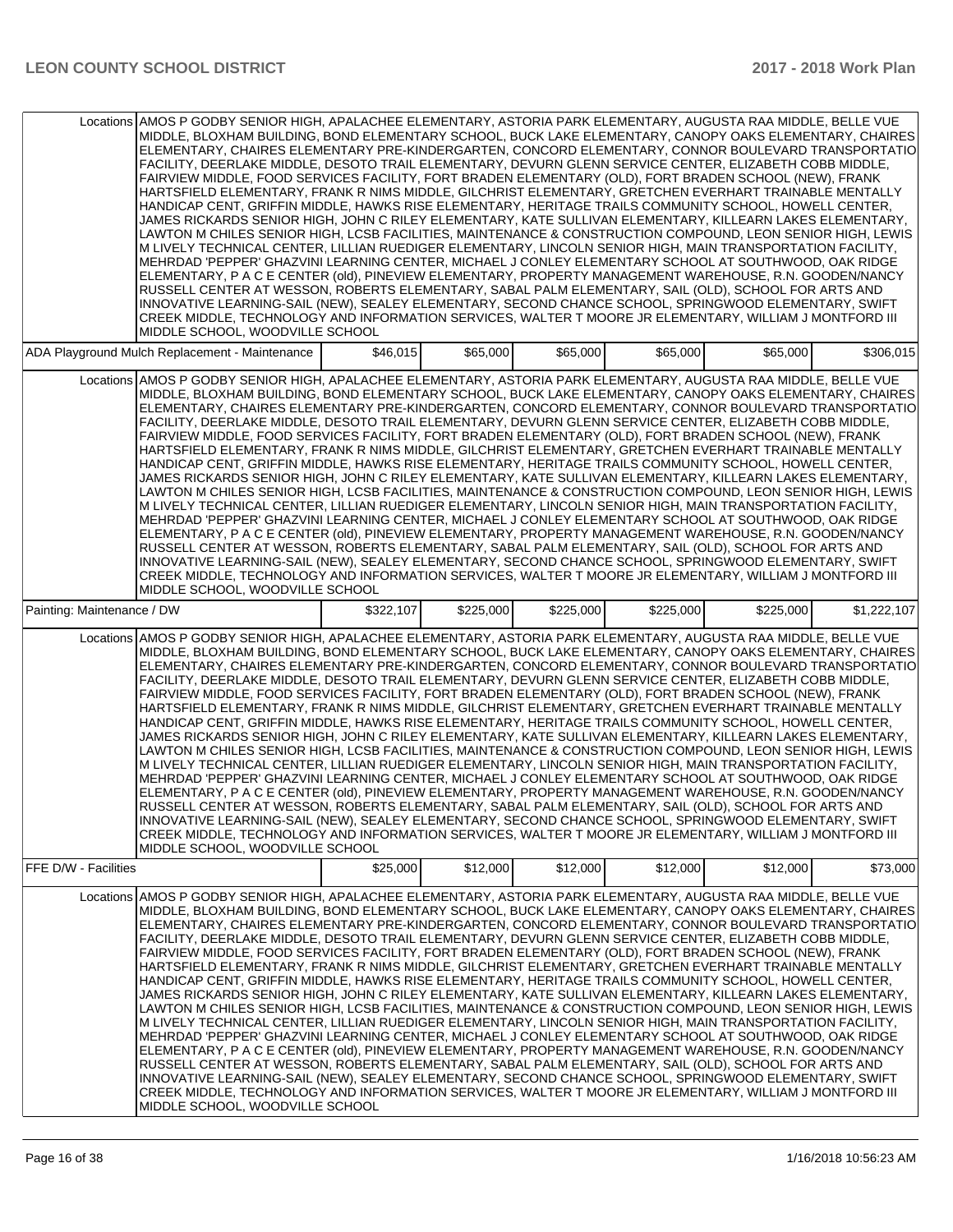| Structural: Maintenance / DW          |                                                                                                                                                                                                                                                                                                                                                                                                                                                                                                                                                                                                                                                                                                                                                                                                                                                                                                                                                                                                                                                                                                                                                                                                                                                                                                                                                                                                                                                                                                                                                                                                                                                                                                         | \$46,015 | \$136,860 | \$136,860 | \$136,860 | \$136,860 | \$593,455 |
|---------------------------------------|---------------------------------------------------------------------------------------------------------------------------------------------------------------------------------------------------------------------------------------------------------------------------------------------------------------------------------------------------------------------------------------------------------------------------------------------------------------------------------------------------------------------------------------------------------------------------------------------------------------------------------------------------------------------------------------------------------------------------------------------------------------------------------------------------------------------------------------------------------------------------------------------------------------------------------------------------------------------------------------------------------------------------------------------------------------------------------------------------------------------------------------------------------------------------------------------------------------------------------------------------------------------------------------------------------------------------------------------------------------------------------------------------------------------------------------------------------------------------------------------------------------------------------------------------------------------------------------------------------------------------------------------------------------------------------------------------------|----------|-----------|-----------|-----------|-----------|-----------|
|                                       | Locations AMOS P GODBY SENIOR HIGH, APALACHEE ELEMENTARY, ASTORIA PARK ELEMENTARY, AUGUSTA RAA MIDDLE, BELLE VUE<br>MIDDLE, BLOXHAM BUILDING, BOND ELEMENTARY SCHOOL, BUCK LAKE ELEMENTARY, CANOPY OAKS ELEMENTARY, CHAIRES<br>ELEMENTARY, CHAIRES ELEMENTARY PRE-KINDERGARTEN, CONCORD ELEMENTARY, CONNOR BOULEVARD TRANSPORTATIO<br>FACILITY, DEERLAKE MIDDLE, DESOTO TRAIL ELEMENTARY, DEVURN GLENN SERVICE CENTER, ELIZABETH COBB MIDDLE,<br>FAIRVIEW MIDDLE, FOOD SERVICES FACILITY, FORT BRADEN ELEMENTARY (OLD), FORT BRADEN SCHOOL (NEW), FRANK<br>HARTSFIELD ELEMENTARY, FRANK R NIMS MIDDLE, GILCHRIST ELEMENTARY, GRETCHEN EVERHART TRAINABLE MENTALLY<br>HANDICAP CENT, GRIFFIN MIDDLE, HAWKS RISE ELEMENTARY, HERITAGE TRAILS COMMUNITY SCHOOL, HOWELL CENTER,<br>JAMES RICKARDS SENIOR HIGH, JOHN C RILEY ELEMENTARY, KATE SULLIVAN ELEMENTARY, KILLEARN LAKES ELEMENTARY,<br>LAWTON M CHILES SENIOR HIGH, LCSB FACILITIES, MAINTENANCE & CONSTRUCTION COMPOUND, LEON SENIOR HIGH, LEWIS<br>M LIVELY TECHNICAL CENTER, LILLIAN RUEDIGER ELEMENTARY, LINCOLN SENIOR HIGH, MAIN TRANSPORTATION FACILITY,<br>MEHRDAD 'PEPPER' GHAZVINI LEARNING CENTER, MICHAEL J CONLEY ELEMENTARY SCHOOL AT SOUTHWOOD, OAK RIDGE<br>ELEMENTARY, P A C E CENTER (old), PINEVIEW ELEMENTARY, PROPERTY MANAGEMENT WAREHOUSE, R.N. GOODEN/NANCY<br>RUSSELL CENTER AT WESSON, ROBERTS ELEMENTARY, SABAL PALM ELEMENTARY, SAIL (OLD), SCHOOL FOR ARTS AND<br>INNOVATIVE LEARNING-SAIL (NEW), SEALEY ELEMENTARY, SECOND CHANCE SCHOOL, SPRINGWOOD ELEMENTARY, SWIFT<br>CREEK MIDDLE, TECHNOLOGY AND INFORMATION SERVICES, WALTER T MOORE JR ELEMENTARY, WILLIAM J MONTFORD III<br>MIDDLE SCHOOL. WOODVILLE SCHOOL |          |           |           |           |           |           |
| Small engine repair: Maintenance / DW |                                                                                                                                                                                                                                                                                                                                                                                                                                                                                                                                                                                                                                                                                                                                                                                                                                                                                                                                                                                                                                                                                                                                                                                                                                                                                                                                                                                                                                                                                                                                                                                                                                                                                                         | \$4,602  | \$10,000  | \$10,000  | \$10,000  | \$10,000  | \$44,602  |
|                                       | Locations AMOS P GODBY SENIOR HIGH, APALACHEE ELEMENTARY, ASTORIA PARK ELEMENTARY, AUGUSTA RAA MIDDLE, BELLE VUE<br>MIDDLE, BLOXHAM BUILDING, BOND ELEMENTARY SCHOOL, BUCK LAKE ELEMENTARY, CANOPY OAKS ELEMENTARY, CHAIRES<br>ELEMENTARY, CHAIRES ELEMENTARY PRE-KINDERGARTEN, CONCORD ELEMENTARY, CONNOR BOULEVARD TRANSPORTATIO<br>FACILITY, DEERLAKE MIDDLE, DESOTO TRAIL ELEMENTARY, DEVURN GLENN SERVICE CENTER, ELIZABETH COBB MIDDLE,<br>FAIRVIEW MIDDLE, FOOD SERVICES FACILITY, FORT BRADEN ELEMENTARY (OLD), FORT BRADEN SCHOOL (NEW), FRANK<br>HARTSFIELD ELEMENTARY, FRANK R NIMS MIDDLE, GILCHRIST ELEMENTARY, GRETCHEN EVERHART TRAINABLE MENTALLY<br>HANDICAP CENT, GRIFFIN MIDDLE, HAWKS RISE ELEMENTARY, HERITAGE TRAILS COMMUNITY SCHOOL, HOWELL CENTER,<br>JAMES RICKARDS SENIOR HIGH, JOHN C RILEY ELEMENTARY, KATE SULLIVAN ELEMENTARY, KILLEARN LAKES ELEMENTARY,<br>LAWTON M CHILES SENIOR HIGH, LCSB FACILITIES, MAINTENANCE & CONSTRUCTION COMPOUND, LEON SENIOR HIGH, LEWIS<br>M LIVELY TECHNICAL CENTER, LILLIAN RUEDIGER ELEMENTARY, LINCOLN SENIOR HIGH, MAIN TRANSPORTATION FACILITY,<br>MEHRDAD 'PEPPER' GHAZVINI LEARNING CENTER, MICHAEL J CONLEY ELEMENTARY SCHOOL AT SOUTHWOOD, OAK RIDGE<br>ELEMENTARY, P A C E CENTER (old), PINEVIEW ELEMENTARY, PROPERTY MANAGEMENT WAREHOUSE, R.N. GOODEN/NANCY<br>RUSSELL CENTER AT WESSON, ROBERTS ELEMENTARY, SABAL PALM ELEMENTARY, SAIL (OLD), SCHOOL FOR ARTS AND<br>INNOVATIVE LEARNING-SAIL (NEW), SEALEY ELEMENTARY, SECOND CHANCE SCHOOL, SPRINGWOOD ELEMENTARY, SWIFT<br>CREEK MIDDLE, TECHNOLOGY AND INFORMATION SERVICES, WALTER T MOORE JR ELEMENTARY, WILLIAM J MONTFORD III<br>MIDDLE SCHOOL, WOODVILLE SCHOOL |          |           |           |           |           |           |
|                                       | Underground Storage Tanks - Maintenance                                                                                                                                                                                                                                                                                                                                                                                                                                                                                                                                                                                                                                                                                                                                                                                                                                                                                                                                                                                                                                                                                                                                                                                                                                                                                                                                                                                                                                                                                                                                                                                                                                                                 | \$69,023 | \$10,000  | \$10,000  | \$10,000  | \$10,000  | \$109,023 |
|                                       | Locations AMOS P GODBY SENIOR HIGH, APALACHEE ELEMENTARY, ASTORIA PARK ELEMENTARY, AUGUSTA RAA MIDDLE, BELLE VUE<br>MIDDLE, BLOXHAM BUILDING, BOND ELEMENTARY SCHOOL, BUCK LAKE ELEMENTARY, CANOPY OAKS ELEMENTARY, CHAIRES<br>ELEMENTARY, CHAIRES ELEMENTARY PRE-KINDERGARTEN, CONCORD ELEMENTARY, CONNOR BOULEVARD TRANSPORTATIO<br>FACILITY, DEERLAKE MIDDLE, DESOTO TRAIL ELEMENTARY, DEVURN GLENN SERVICE CENTER, ELIZABETH COBB MIDDLE,<br>FAIRVIEW MIDDLE, FOOD SERVICES FACILITY, FORT BRADEN ELEMENTARY (OLD), FORT BRADEN SCHOOL (NEW), FRANK<br>HARTSFIELD ELEMENTARY, FRANK R NIMS MIDDLE, GILCHRIST ELEMENTARY, GRETCHEN EVERHART TRAINABLE MENTALLY<br>HANDICAP CENT, GRIFFIN MIDDLE, HAWKS RISE ELEMENTARY, HERITAGE TRAILS COMMUNITY SCHOOL, HOWELL CENTER,<br>JAMES RICKARDS SENIOR HIGH, JOHN C RILEY ELEMENTARY, KATE SULLIVAN ELEMENTARY, KILLEARN LAKES ELEMENTARY,<br>LAWTON M CHILES SENIOR HIGH, LCSB FACILITIES, MAINTENANCE & CONSTRUCTION COMPOUND, LEON SENIOR HIGH, LEWIS<br>M LIVELY TECHNICAL CENTER, LILLIAN RUEDIGER ELEMENTARY, LINCOLN SENIOR HIGH, MAIN TRANSPORTATION FACILITY,<br>MEHRDAD 'PEPPER' GHAZVINI LEARNING CENTER, MICHAEL J CONLEY ELEMENTARY SCHOOL AT SOUTHWOOD, OAK RIDGE<br>ELEMENTARY, P A C E CENTER (old), PINEVIEW ELEMENTARY, PROPERTY MANAGEMENT WAREHOUSE, R.N. GOODEN/NANCY<br>RUSSELL CENTER AT WESSON, ROBERTS ELEMENTARY, SABAL PALM ELEMENTARY, SAIL (OLD), SCHOOL FOR ARTS AND<br>INNOVATIVE LEARNING-SAIL (NEW), SEALEY ELEMENTARY, SECOND CHANCE SCHOOL, SPRINGWOOD ELEMENTARY, SWIFT<br>CREEK MIDDLE, TECHNOLOGY AND INFORMATION SERVICES, WALTER T MOORE JR ELEMENTARY, WILLIAM J MONTFORD III<br>MIDDLE SCHOOL, WOODVILLE SCHOOL |          |           |           |           |           |           |
| Hazardous waste: Maintenance / DW     |                                                                                                                                                                                                                                                                                                                                                                                                                                                                                                                                                                                                                                                                                                                                                                                                                                                                                                                                                                                                                                                                                                                                                                                                                                                                                                                                                                                                                                                                                                                                                                                                                                                                                                         | \$46,015 | \$45,000  | \$45,000  | \$45,000  | \$45,000  | \$226,015 |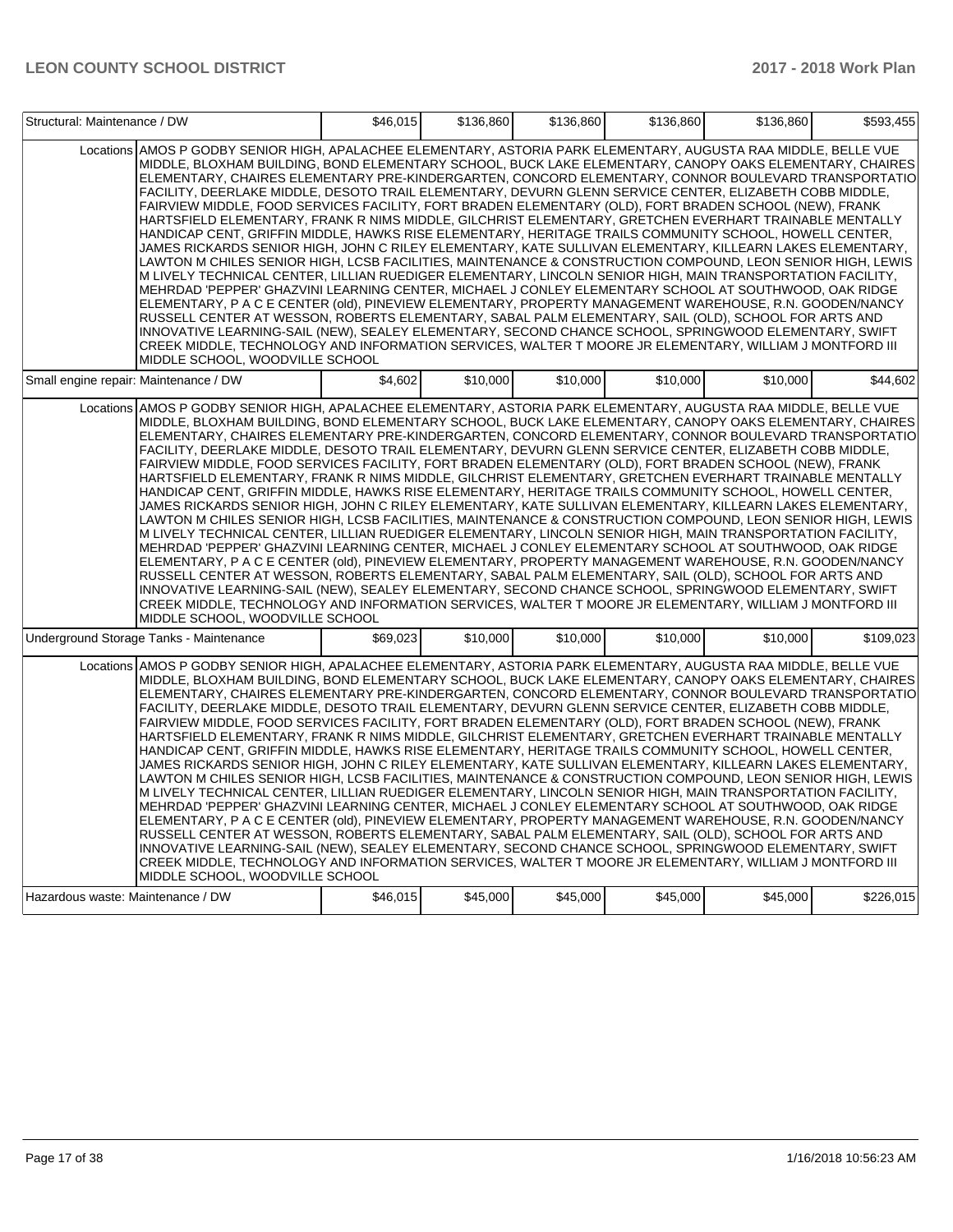|                          | Locations AMOS P GODBY SENIOR HIGH, APALACHEE ELEMENTARY, ASTORIA PARK ELEMENTARY, AUGUSTA RAA MIDDLE, BELLE VUE<br>MIDDLE, BLOXHAM BUILDING, BOND ELEMENTARY SCHOOL, BUCK LAKE ELEMENTARY, CANOPY OAKS ELEMENTARY, CHAIRES<br>ELEMENTARY, CHAIRES ELEMENTARY PRE-KINDERGARTEN, CONCORD ELEMENTARY, CONNOR BOULEVARD TRANSPORTATIO<br>FACILITY. DEERLAKE MIDDLE. DESOTO TRAIL ELEMENTARY. DEVURN GLENN SERVICE CENTER. ELIZABETH COBB MIDDLE.<br>FAIRVIEW MIDDLE, FOOD SERVICES FACILITY, FORT BRADEN ELEMENTARY (OLD), FORT BRADEN SCHOOL (NEW), FRANK<br>HARTSFIELD ELEMENTARY, FRANK R NIMS MIDDLE, GILCHRIST ELEMENTARY, GRETCHEN EVERHART TRAINABLE MENTALLY<br>HANDICAP CENT. GRIFFIN MIDDLE, HAWKS RISE ELEMENTARY, HERITAGE TRAILS COMMUNITY SCHOOL, HOWELL CENTER.<br>JAMES RICKARDS SENIOR HIGH, JOHN C RILEY ELEMENTARY, KATE SULLIVAN ELEMENTARY, KILLEARN LAKES ELEMENTARY,<br>LAWTON M CHILES SENIOR HIGH, LCSB FACILITIES, MAINTENANCE & CONSTRUCTION COMPOUND, LEON SENIOR HIGH, LEWIS<br>M LIVELY TECHNICAL CENTER, LILLIAN RUEDIGER ELEMENTARY, LINCOLN SENIOR HIGH, MAIN TRANSPORTATION FACILITY,<br>MEHRDAD 'PEPPER' GHAZVINI LEARNING CENTER, MICHAEL J CONLEY ELEMENTARY SCHOOL AT SOUTHWOOD, OAK RIDGE<br>ELEMENTARY, P A C E CENTER (old), PINEVIEW ELEMENTARY, PROPERTY MANAGEMENT WAREHOUSE, R.N. GOODEN/NANCY<br>RUSSELL CENTER AT WESSON, ROBERTS ELEMENTARY, SABAL PALM ELEMENTARY, SAIL (OLD), SCHOOL FOR ARTS AND<br>INNOVATIVE LEARNING-SAIL (NEW), SEALEY ELEMENTARY, SECOND CHANCE SCHOOL, SPRINGWOOD ELEMENTARY, SWIFT<br>CREEK MIDDLE, TECHNOLOGY AND INFORMATION SERVICES, WALTER T MOORE JR ELEMENTARY, WILLIAM J MONTFORD III<br>MIDDLE SCHOOL, WOODVILLE SCHOOL  |             |             |             |             |             |              |
|--------------------------|----------------------------------------------------------------------------------------------------------------------------------------------------------------------------------------------------------------------------------------------------------------------------------------------------------------------------------------------------------------------------------------------------------------------------------------------------------------------------------------------------------------------------------------------------------------------------------------------------------------------------------------------------------------------------------------------------------------------------------------------------------------------------------------------------------------------------------------------------------------------------------------------------------------------------------------------------------------------------------------------------------------------------------------------------------------------------------------------------------------------------------------------------------------------------------------------------------------------------------------------------------------------------------------------------------------------------------------------------------------------------------------------------------------------------------------------------------------------------------------------------------------------------------------------------------------------------------------------------------------------------------------------------------------------------------------------------------|-------------|-------------|-------------|-------------|-------------|--------------|
| <b>DW Fac Remodeling</b> |                                                                                                                                                                                                                                                                                                                                                                                                                                                                                                                                                                                                                                                                                                                                                                                                                                                                                                                                                                                                                                                                                                                                                                                                                                                                                                                                                                                                                                                                                                                                                                                                                                                                                                          | \$1,000,000 | \$750,000   | \$750,000   | \$750,000   | \$750,000   | \$4,000,000  |
|                          | Locations AMOS P GODBY SENIOR HIGH, APALACHEE ELEMENTARY, ASTORIA PARK ELEMENTARY, AUGUSTA RAA MIDDLE, BELLE VUE<br>MIDDLE, BLOXHAM BUILDING, BOND ELEMENTARY SCHOOL, BUCK LAKE ELEMENTARY, CANOPY OAKS ELEMENTARY, CHAIRES<br>ELEMENTARY, CHAIRES ELEMENTARY PRE-KINDERGARTEN, CONCORD ELEMENTARY, CONNOR BOULEVARD TRANSPORTATIO<br>FACILITY, DEERLAKE MIDDLE, DESOTO TRAIL ELEMENTARY, DEVURN GLENN SERVICE CENTER, ELIZABETH COBB MIDDLE,<br>FAIRVIEW MIDDLE, FOOD SERVICES FACILITY, FORT BRADEN ELEMENTARY (OLD), FORT BRADEN SCHOOL (NEW), FRANK<br>HARTSFIELD ELEMENTARY, FRANK R NIMS MIDDLE, GILCHRIST ELEMENTARY, GRETCHEN EVERHART TRAINABLE MENTALLY<br>HANDICAP CENT, GRIFFIN MIDDLE, HAWKS RISE ELEMENTARY, HERITAGE TRAILS COMMUNITY SCHOOL, HOWELL CENTER,<br>JAMES RICKARDS SENIOR HIGH, JOHN C RILEY ELEMENTARY, KATE SULLIVAN ELEMENTARY, KILLEARN LAKES ELEMENTARY,<br>LAWTON M CHILES SENIOR HIGH, LCSB FACILITIES, MAINTENANCE & CONSTRUCTION COMPOUND, LEON SENIOR HIGH, LEWIS<br>M LIVELY TECHNICAL CENTER, LILLIAN RUEDIGER ELEMENTARY, LINCOLN SENIOR HIGH, MAIN TRANSPORTATION FACILITY,<br>MEHRDAD 'PEPPER' GHAZVINI LEARNING CENTER, MICHAEL J CONLEY ELEMENTARY SCHOOL AT SOUTHWOOD, OAK RIDGE<br>ELEMENTARY, P A C E CENTER (old), PINEVIEW ELEMENTARY, PROPERTY MANAGEMENT WAREHOUSE, R.N. GOODEN/NANCY<br>RUSSELL CENTER AT WESSON, ROBERTS ELEMENTARY, SABAL PALM ELEMENTARY, SAIL (OLD), SCHOOL FOR ARTS AND<br>INNOVATIVE LEARNING-SAIL (NEW), SEALEY ELEMENTARY, SECOND CHANCE SCHOOL, SPRINGWOOD ELEMENTARY, SWIFT<br>CREEK MIDDLE, TECHNOLOGY AND INFORMATION SERVICES, WALTER T MOORE JR ELEMENTARY, WILLIAM J MONTFORD III<br>MIDDLE SCHOOL, WOODVILLE SCHOOL  |             |             |             |             |             |              |
| DW Fac Renovations       |                                                                                                                                                                                                                                                                                                                                                                                                                                                                                                                                                                                                                                                                                                                                                                                                                                                                                                                                                                                                                                                                                                                                                                                                                                                                                                                                                                                                                                                                                                                                                                                                                                                                                                          | \$1,732,500 | \$1,000,000 | \$1,000,000 | \$1,000,000 | \$1,000,000 | \$5,732,500  |
|                          | Locations AMOS P GODBY SENIOR HIGH, APALACHEE ELEMENTARY, ASTORIA PARK ELEMENTARY, AUGUSTA RAA MIDDLE, BELLE VUE<br>MIDDLE, BLOXHAM BUILDING, BOND ELEMENTARY SCHOOL, BUCK LAKE ELEMENTARY, CANOPY OAKS ELEMENTARY, CHAIRES<br>ELEMENTARY, CHAIRES ELEMENTARY PRE-KINDERGARTEN, CONCORD ELEMENTARY, CONNOR BOULEVARD TRANSPORTATIO<br>FACILITY, DEERLAKE MIDDLE, DESOTO TRAIL ELEMENTARY, DEVURN GLENN SERVICE CENTER, ELIZABETH COBB MIDDLE,<br>FAIRVIEW MIDDLE, FOOD SERVICES FACILITY, FORT BRADEN ELEMENTARY (OLD), FORT BRADEN SCHOOL (NEW), FRANK<br>HARTSFIELD ELEMENTARY, FRANK R NIMS MIDDLE, GILCHRIST ELEMENTARY, GRETCHEN EVERHART TRAINABLE MENTALLY<br>HANDICAP CENT, GRIFFIN MIDDLE, HAWKS RISE ELEMENTARY, HERITAGE TRAILS COMMUNITY SCHOOL, HOWELL CENTER,<br>JAMES RICKARDS SENIOR HIGH, JOHN C RILEY ELEMENTARY, KATE SULLIVAN ELEMENTARY, KILLEARN LAKES ELEMENTARY,<br>LAWTON M CHILES SENIOR HIGH, LCSB FACILITIES, MAINTENANCE & CONSTRUCTION COMPOUND, LEON SENIOR HIGH, LEWIS<br>M LIVELY TECHNICAL CENTER, LILLIAN RUEDIGER ELEMENTARY, LINCOLN SENIOR HIGH, MAIN TRANSPORTATION FACILITY,<br>MEHRDAD 'PEPPER' GHAZVINI LEARNING CENTER, MICHAEL J CONLEY ELEMENTARY SCHOOL AT SOUTHWOOD, OAK RIDGE<br>ELEMENTARY, P A C E CENTER (old), PINEVIEW ELEMENTARY, PROPERTY MANAGEMENT WAREHOUSE, R.N. GOODEN/NANCY <br>RUSSELL CENTER AT WESSON, ROBERTS ELEMENTARY, SABAL PALM ELEMENTARY, SAIL (OLD), SCHOOL FOR ARTS AND<br>INNOVATIVE LEARNING-SAIL (NEW), SEALEY ELEMENTARY, SECOND CHANCE SCHOOL, SPRINGWOOD ELEMENTARY, SWIFT<br>CREEK MIDDLE, TECHNOLOGY AND INFORMATION SERVICES, WALTER T MOORE JR ELEMENTARY, WILLIAM J MONTFORD III<br>MIDDLE SCHOOL, WOODVILLE SCHOOL |             |             |             |             |             |              |
|                          | Maintenance Salaries: Maintenance / DW                                                                                                                                                                                                                                                                                                                                                                                                                                                                                                                                                                                                                                                                                                                                                                                                                                                                                                                                                                                                                                                                                                                                                                                                                                                                                                                                                                                                                                                                                                                                                                                                                                                                   | \$2,500,000 | \$2,500,000 | \$2,500,000 | \$2,500,000 | \$2,500,000 | \$12,500,000 |
|                          | Locations AMOS P GODBY SENIOR HIGH, APALACHEE ELEMENTARY, ASTORIA PARK ELEMENTARY, AUGUSTA RAA MIDDLE, BELLE VUE<br>MIDDLE. BLOXHAM BUILDING. BOND ELEMENTARY SCHOOL. BUCK LAKE ELEMENTARY. CANOPY OAKS ELEMENTARY. CHAIRES<br>ELEMENTARY, CHAIRES ELEMENTARY PRE-KINDERGARTEN, CONCORD ELEMENTARY, CONNOR BOULEVARD TRANSPORTATIO<br>FACILITY, DEERLAKE MIDDLE, DESOTO TRAIL ELEMENTARY, DEVURN GLENN SERVICE CENTER, ELIZABETH COBB MIDDLE,<br>FAIRVIEW MIDDLE, FOOD SERVICES FACILITY, FORT BRADEN ELEMENTARY (OLD), FORT BRADEN SCHOOL (NEW), FRANK<br>HARTSFIELD ELEMENTARY, FRANK R NIMS MIDDLE, GILCHRIST ELEMENTARY, GRETCHEN EVERHART TRAINABLE MENTALLY<br>HANDICAP CENT, GRIFFIN MIDDLE, HAWKS RISE ELEMENTARY, HERITAGE TRAILS COMMUNITY SCHOOL, HOWELL CENTER,<br>JAMES RICKARDS SENIOR HIGH, JOHN C RILEY ELEMENTARY, KATE SULLIVAN ELEMENTARY, KILLEARN LAKES ELEMENTARY,<br>LAWTON M CHILES SENIOR HIGH, LCSB FACILITIES, MAINTENANCE & CONSTRUCTION COMPOUND, LEON SENIOR HIGH, LEWIS<br>M LIVELY TECHNICAL CENTER, LILLIAN RUEDIGER ELEMENTARY, LINCOLN SENIOR HIGH, MAIN TRANSPORTATION FACILITY,<br>MEHRDAD 'PEPPER' GHAZVINI LEARNING CENTER, MICHAEL J CONLEY ELEMENTARY SCHOOL AT SOUTHWOOD, OAK RIDGE<br>ELEMENTARY, P A C E CENTER (old), PINEVIEW ELEMENTARY, PROPERTY MANAGEMENT WAREHOUSE, R.N. GOODEN/NANCY<br>RUSSELL CENTER AT WESSON, ROBERTS ELEMENTARY, SABAL PALM ELEMENTARY, SAIL (OLD), SCHOOL FOR ARTS AND<br>INNOVATIVE LEARNING-SAIL (NEW), SEALEY ELEMENTARY, SECOND CHANCE SCHOOL, SPRINGWOOD ELEMENTARY, SWIFT<br>CREEK MIDDLE, TECHNOLOGY AND INFORMATION SERVICES, WALTER T MOORE JR ELEMENTARY, WILLIAM J MONTFORD III<br>MIDDLE SCHOOL, WOODVILLE SCHOOL  |             |             |             |             |             |              |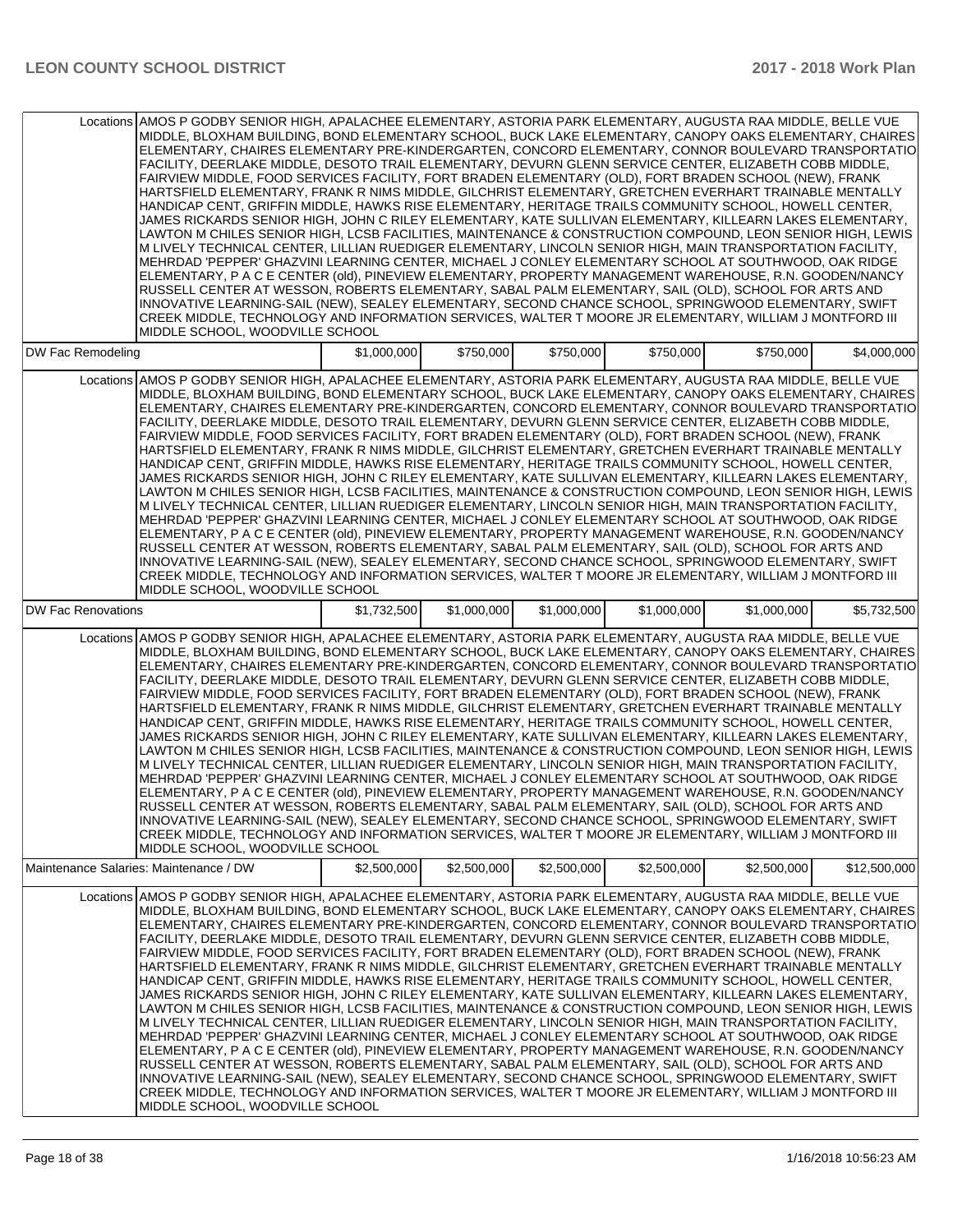| DW Energy Efficience Mgmt - Maint. |                                                                                                                                                                                                                                                                                                                                                                                                                                                                                                                                                                                                                                                                                                                                                                                                                                                                                                                                                                                                                                                                                                                                                                                                                                                                                                                                                                                                                                                                                                                                                                                                                                                                                                         | \$159,800    | \$159,800   | \$159,800   | \$159,800   | \$159,800   | \$799,000    |
|------------------------------------|---------------------------------------------------------------------------------------------------------------------------------------------------------------------------------------------------------------------------------------------------------------------------------------------------------------------------------------------------------------------------------------------------------------------------------------------------------------------------------------------------------------------------------------------------------------------------------------------------------------------------------------------------------------------------------------------------------------------------------------------------------------------------------------------------------------------------------------------------------------------------------------------------------------------------------------------------------------------------------------------------------------------------------------------------------------------------------------------------------------------------------------------------------------------------------------------------------------------------------------------------------------------------------------------------------------------------------------------------------------------------------------------------------------------------------------------------------------------------------------------------------------------------------------------------------------------------------------------------------------------------------------------------------------------------------------------------------|--------------|-------------|-------------|-------------|-------------|--------------|
|                                    | Locations AMOS P GODBY SENIOR HIGH, APALACHEE ELEMENTARY, ASTORIA PARK ELEMENTARY, AUGUSTA RAA MIDDLE, BELLE VUE<br>MIDDLE, BLOXHAM BUILDING, BOND ELEMENTARY SCHOOL, BUCK LAKE ELEMENTARY, CANOPY OAKS ELEMENTARY, CHAIRES<br>ELEMENTARY, CHAIRES ELEMENTARY PRE-KINDERGARTEN, CONCORD ELEMENTARY, CONNOR BOULEVARD TRANSPORTATIO<br>FACILITY, DEERLAKE MIDDLE, DESOTO TRAIL ELEMENTARY, DEVURN GLENN SERVICE CENTER, ELIZABETH COBB MIDDLE,<br>FAIRVIEW MIDDLE, FOOD SERVICES FACILITY, FORT BRADEN ELEMENTARY (OLD), FORT BRADEN SCHOOL (NEW), FRANK<br>HARTSFIELD ELEMENTARY, FRANK R NIMS MIDDLE, GILCHRIST ELEMENTARY, GRETCHEN EVERHART TRAINABLE MENTALLY<br>HANDICAP CENT, GRIFFIN MIDDLE, HAWKS RISE ELEMENTARY, HERITAGE TRAILS COMMUNITY SCHOOL, HOWELL CENTER,<br>JAMES RICKARDS SENIOR HIGH, JOHN C RILEY ELEMENTARY, KATE SULLIVAN ELEMENTARY, KILLEARN LAKES ELEMENTARY,<br>LAWTON M CHILES SENIOR HIGH, LCSB FACILITIES, MAINTENANCE & CONSTRUCTION COMPOUND, LEON SENIOR HIGH, LEWIS<br>M LIVELY TECHNICAL CENTER, LILLIAN RUEDIGER ELEMENTARY, LINCOLN SENIOR HIGH, MAIN TRANSPORTATION FACILITY,<br>MEHRDAD 'PEPPER' GHAZVINI LEARNING CENTER, MICHAEL J CONLEY ELEMENTARY SCHOOL AT SOUTHWOOD, OAK RIDGE<br>ELEMENTARY, P A C E CENTER (old), PINEVIEW ELEMENTARY, PROPERTY MANAGEMENT WAREHOUSE, R.N. GOODEN/NANCY<br>RUSSELL CENTER AT WESSON. ROBERTS ELEMENTARY. SABAL PALM ELEMENTARY. SAIL (OLD). SCHOOL FOR ARTS AND<br>INNOVATIVE LEARNING-SAIL (NEW), SEALEY ELEMENTARY, SECOND CHANCE SCHOOL, SPRINGWOOD ELEMENTARY, SWIFT<br>CREEK MIDDLE, TECHNOLOGY AND INFORMATION SERVICES, WALTER T MOORE JR ELEMENTARY, WILLIAM J MONTFORD III<br>MIDDLE SCHOOL, WOODVILLE SCHOOL |              |             |             |             |             |              |
| DW Lockers - Maintenance           |                                                                                                                                                                                                                                                                                                                                                                                                                                                                                                                                                                                                                                                                                                                                                                                                                                                                                                                                                                                                                                                                                                                                                                                                                                                                                                                                                                                                                                                                                                                                                                                                                                                                                                         | \$1,841      | \$1,900     | \$1,900     | \$1,900     | \$1,900     | \$9,441      |
|                                    | Locations AMOS P GODBY SENIOR HIGH, APALACHEE ELEMENTARY, ASTORIA PARK ELEMENTARY, AUGUSTA RAA MIDDLE, BELLE VUE<br>MIDDLE, BLOXHAM BUILDING, BOND ELEMENTARY SCHOOL, BUCK LAKE ELEMENTARY, CANOPY OAKS ELEMENTARY, CHAIRES<br>ELEMENTARY. CHAIRES ELEMENTARY PRE-KINDERGARTEN. CONCORD ELEMENTARY. CONNOR BOULEVARD TRANSPORTATIO<br>FACILITY, DEERLAKE MIDDLE, DESOTO TRAIL ELEMENTARY, DEVURN GLENN SERVICE CENTER, ELIZABETH COBB MIDDLE,<br>FAIRVIEW MIDDLE, FOOD SERVICES FACILITY, FORT BRADEN ELEMENTARY (OLD), FORT BRADEN SCHOOL (NEW), FRANK<br>HARTSFIELD ELEMENTARY, FRANK R NIMS MIDDLE, GILCHRIST ELEMENTARY, GRETCHEN EVERHART TRAINABLE MENTALLY<br>HANDICAP CENT, GRIFFIN MIDDLE, HAWKS RISE ELEMENTARY, HERITAGE TRAILS COMMUNITY SCHOOL, HOWELL CENTER,<br>JAMES RICKARDS SENIOR HIGH, JOHN C RILEY ELEMENTARY, KATE SULLIVAN ELEMENTARY, KILLEARN LAKES ELEMENTARY,<br>LAWTON M CHILES SENIOR HIGH, LCSB FACILITIES, MAINTENANCE & CONSTRUCTION COMPOUND, LEON SENIOR HIGH, LEWIS<br>M LIVELY TECHNICAL CENTER, LILLIAN RUEDIGER ELEMENTARY, LINCOLN SENIOR HIGH, MAIN TRANSPORTATION FACILITY,<br>MEHRDAD 'PEPPER' GHAZVINI LEARNING CENTER, MICHAEL J CONLEY ELEMENTARY SCHOOL AT SOUTHWOOD, OAK RIDGE<br>ELEMENTARY, P A C E CENTER (old), PINEVIEW ELEMENTARY, PROPERTY MANAGEMENT WAREHOUSE, R.N. GOODEN/NANCY<br>RUSSELL CENTER AT WESSON, ROBERTS ELEMENTARY, SABAL PALM ELEMENTARY, SAIL (OLD), SCHOOL FOR ARTS AND<br>INNOVATIVE LEARNING-SAIL (NEW), SEALEY ELEMENTARY, SECOND CHANCE SCHOOL, SPRINGWOOD ELEMENTARY, SWIFT<br>CREEK MIDDLE, TECHNOLOGY AND INFORMATION SERVICES, WALTER T MOORE JR ELEMENTARY, WILLIAM J MONTFORD III<br>MIDDLE SCHOOL, WOODVILLE SCHOOL |              |             |             |             |             |              |
|                                    | Total:                                                                                                                                                                                                                                                                                                                                                                                                                                                                                                                                                                                                                                                                                                                                                                                                                                                                                                                                                                                                                                                                                                                                                                                                                                                                                                                                                                                                                                                                                                                                                                                                                                                                                                  | \$10,900,091 | \$9,393,560 | \$9,393,560 | \$9,303,560 | \$9,303,560 | \$48,294,331 |

## **Local 1.50 Mill Expenditure For Maintenance, Repair and Renovation**

Anticipated expenditures expected from local funding sources over the years covered by the current work plan.

| Item                                                         | 2017 - 2018<br><b>Actual Budget</b> | $2018 - 2019$<br>Projected | 2019 - 2020<br>Projected | 2020 - 2021<br>Projected | 2021 - 2022<br>Projected | Total        |
|--------------------------------------------------------------|-------------------------------------|----------------------------|--------------------------|--------------------------|--------------------------|--------------|
| Remaining Maint and Repair from 1.5 Mills                    | \$10,083,490                        | \$8,576,959                | \$8,576,959              | \$8,486,959              | \$8,486,959              | \$44,211,326 |
| Maintenance/Repair Salaries                                  | \$1,150,000                         | \$1,150,000                | \$1,150,000              | \$1,150,000              | \$1,150,000              | \$5,750,000  |
| School Bus Purchases                                         | \$0                                 | \$0                        | \$0                      | \$0                      | \$0                      | \$0          |
| <b>Other Vehicle Purchases</b>                               | \$0                                 | \$0                        | \$0                      | \$0                      | \$0                      | \$0          |
| Capital Outlay Equipment                                     | \$0                                 | \$0                        | \$0                      | \$0                      | \$0                      | \$0          |
| Rent/Lease Payments                                          | \$0                                 | \$0                        | \$0                      | \$0                      | \$0                      | \$0          |
| ICOP Debt Service                                            | \$12,540,457                        | \$12,397,432               | \$12,241,532             | \$12,079,762             | \$11,904,762             | \$61,163,945 |
| Rent/Lease Relocatables                                      | \$0                                 | \$0                        | \$0                      | \$0                      | \$0                      | \$0          |
| <b>Environmental Problems</b>                                | \$0                                 | \$0                        | \$0                      | \$0                      | \$0                      | \$0          |
| s.1011.14 Debt Service                                       | \$0                                 | \$0                        | \$0                      | \$0                      | \$0                      | \$0          |
| Special Facilities Construction Account                      | \$0                                 | \$0                        | \$0                      | \$0                      | \$0                      | \$0          |
| Premiums for Property Casualty Insurance - 1011.71<br>(4a,b) | \$1,000,000                         | \$1,000,000                | \$1,000,000              | \$1,000,000              | \$1,000,000              | \$5,000,000  |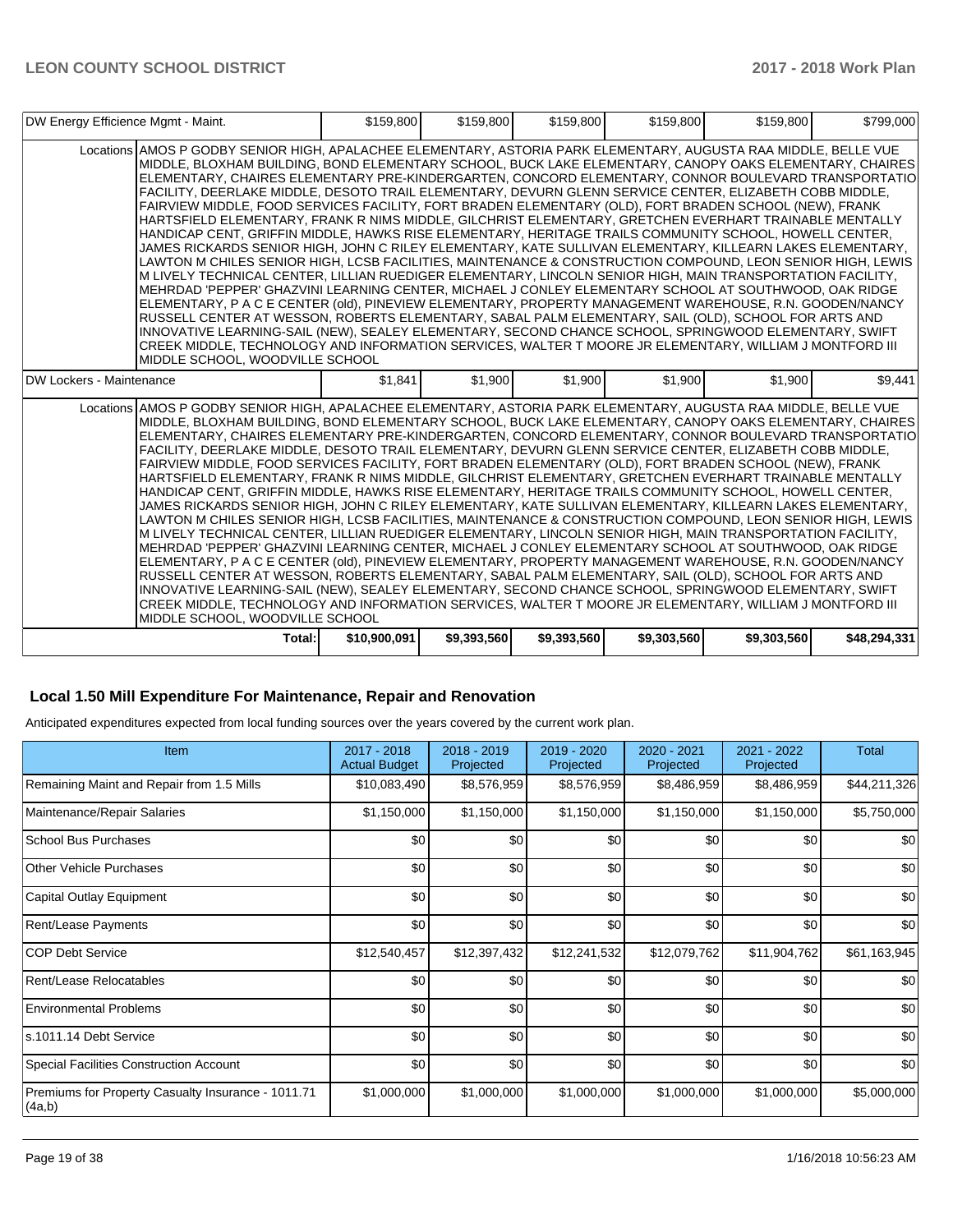| Qualified School Construction Bonds (QSCB) | \$0          | \$0          | \$0          | \$0          | \$0 <sub>1</sub> | \$0           |
|--------------------------------------------|--------------|--------------|--------------|--------------|------------------|---------------|
| Qualified Zone Academy Bonds (QZAB)        | \$0          | \$0          | \$0          | \$0          | \$0 <sub>1</sub> | \$0           |
| Lease 55 CNG buses                         | \$991,397    | \$991,397    | \$991,397    | \$991,397    | \$991.397        | \$4,956,985   |
| Sales Tax Bond Payment                     | \$7,455,950  | \$7,449,825  | \$7,447,075  | \$7,442,075  | \$7,434,325      | \$37,229,250  |
| Charter Schools SB 376                     | \$375,000    | \$375,000    | \$375,000    | \$375,000    | \$375,000        | \$1,875,000   |
| Local Expenditure Totals:                  | \$33,596,294 | \$31,940,613 | \$31,781,963 | \$31,525,193 | \$31,342,443     | \$160,186,506 |

## **Revenue**

### **1.50 Mill Revenue Source**

Schedule of Estimated Capital Outlay Revenue from each currently approved source which is estimated to be available for expenditures on the projects included in the tentative district facilities work program. All amounts are NET after considering carryover balances, interest earned, new COP's, 1011.14 and 1011.15 loans, etc. Districts cannot use 1.5-Mill funds for salaries except for those explicitly associated with maintenance/repair projects. (1011.71 (5), F.S.)

| Item                                                                                | Fund | $2017 - 2018$<br><b>Actual Value</b> | $2018 - 2019$<br>Projected | $2019 - 2020$<br>Projected | $2020 - 2021$<br>Projected | 2021 - 2022<br>Projected | <b>Total</b>     |
|-------------------------------------------------------------------------------------|------|--------------------------------------|----------------------------|----------------------------|----------------------------|--------------------------|------------------|
| (1) Non-exempt property<br>lassessed valuation                                      |      | \$16,703,967,508                     | \$17,410,401,054           | \$18,225,627,362           | \$19,116,776,345           | \$20,068,584,627         | \$91,525,356,896 |
| $(2)$ The Millege projected for<br>discretionary capital outlay per<br>ls.1011.71   |      | 1.50                                 | 1.50                       | 1.50                       | 1.50                       | 1.50                     |                  |
| $(3)$ Full value of the 1.50-Mill<br>discretionary capital outlay per<br>ls.1011.71 |      | \$28,062,665                         | \$29,249,474               | \$30,619,054               | \$32.116.184               | \$33,715,222             | \$153,762,599    |
| $(4)$ Value of the portion of the 1.50<br>-Mill ACTUALLY levied                     | 370  | \$24,053,713                         | \$25,070,978               | \$26,244,903               | \$27,528,158               | \$28,898,762             | \$131,796,514    |
| $(5)$ Difference of lines $(3)$ and $(4)$                                           |      | \$4,008,952                          | \$4,178,496                | \$4,374,151                | \$4,588,026                | \$4,816,460              | \$21,966,085     |

## **PECO Revenue Source**

The figure in the row designated "PECO Maintenance" will be subtracted from funds available for new construction because PECO maintenance dollars cannot be used for new construction.

| Item                          | Fund  | $2017 - 2018$<br><b>Actual Budget</b> | $2018 - 2019$<br>Projected | $2019 - 2020$<br>Projected | $2020 - 2021$<br>Projected | 2021 - 2022<br>Projected | Total       |
|-------------------------------|-------|---------------------------------------|----------------------------|----------------------------|----------------------------|--------------------------|-------------|
| <b>IPECO New Construction</b> | 340 l | \$0                                   | \$0                        | \$0                        | \$0 <sub>1</sub>           | \$0 <sub>1</sub>         | \$0         |
| PECO Maintenance Expenditures |       | \$816,601                             | \$816.601                  | \$816.601                  | \$816,601                  | \$816.601                | \$4,083,005 |
|                               |       | \$816,601                             | \$816,601                  | \$816,601                  | \$816,601                  | \$816,601                | \$4,083,005 |

## **CO & DS Revenue Source**

Revenue from Capital Outlay and Debt Service funds.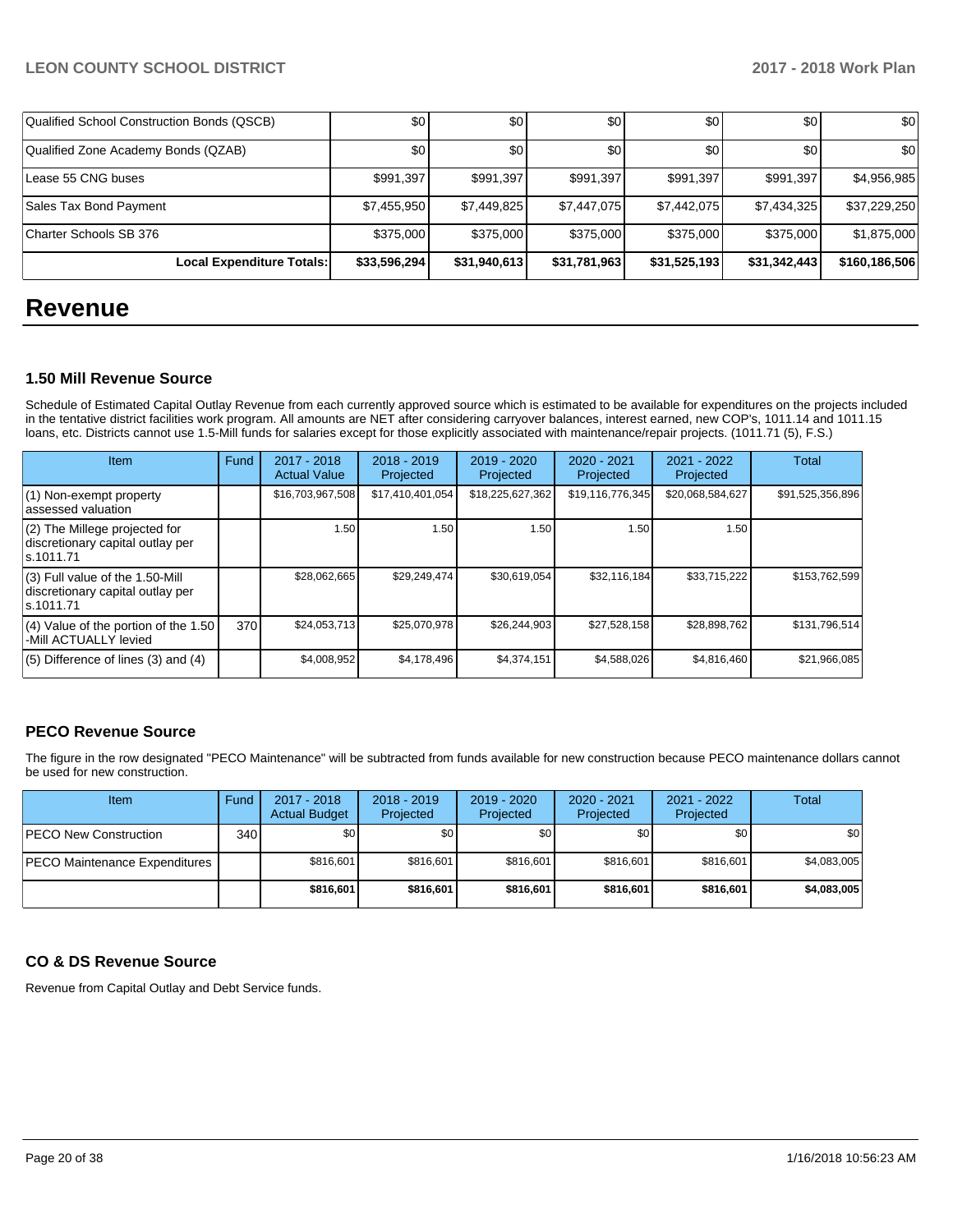| Item                                      | Fund | $2017 - 2018$<br><b>Actual Budget</b> | $2018 - 2019$<br>Projected | $2019 - 2020$<br>Projected | $2020 - 2021$<br>Projected | 2021 - 2022<br>Projected | <b>Total</b> |
|-------------------------------------------|------|---------------------------------------|----------------------------|----------------------------|----------------------------|--------------------------|--------------|
| ICO & DS Cash Flow-through<br>Distributed | 360  | \$774.018                             | \$774,018                  | \$774.018                  | \$774.018                  | \$774.018                | \$3,870,090  |
| ICO & DS Interest on<br>Undistributed CO  | 360  | \$12.234                              | \$12.234                   | \$12.234                   | \$12.234                   | \$12.234                 | \$61,170     |
|                                           |      | \$786.252                             | \$786,252                  | \$786.252                  | \$786.252                  | \$786.252                | \$3,931,260  |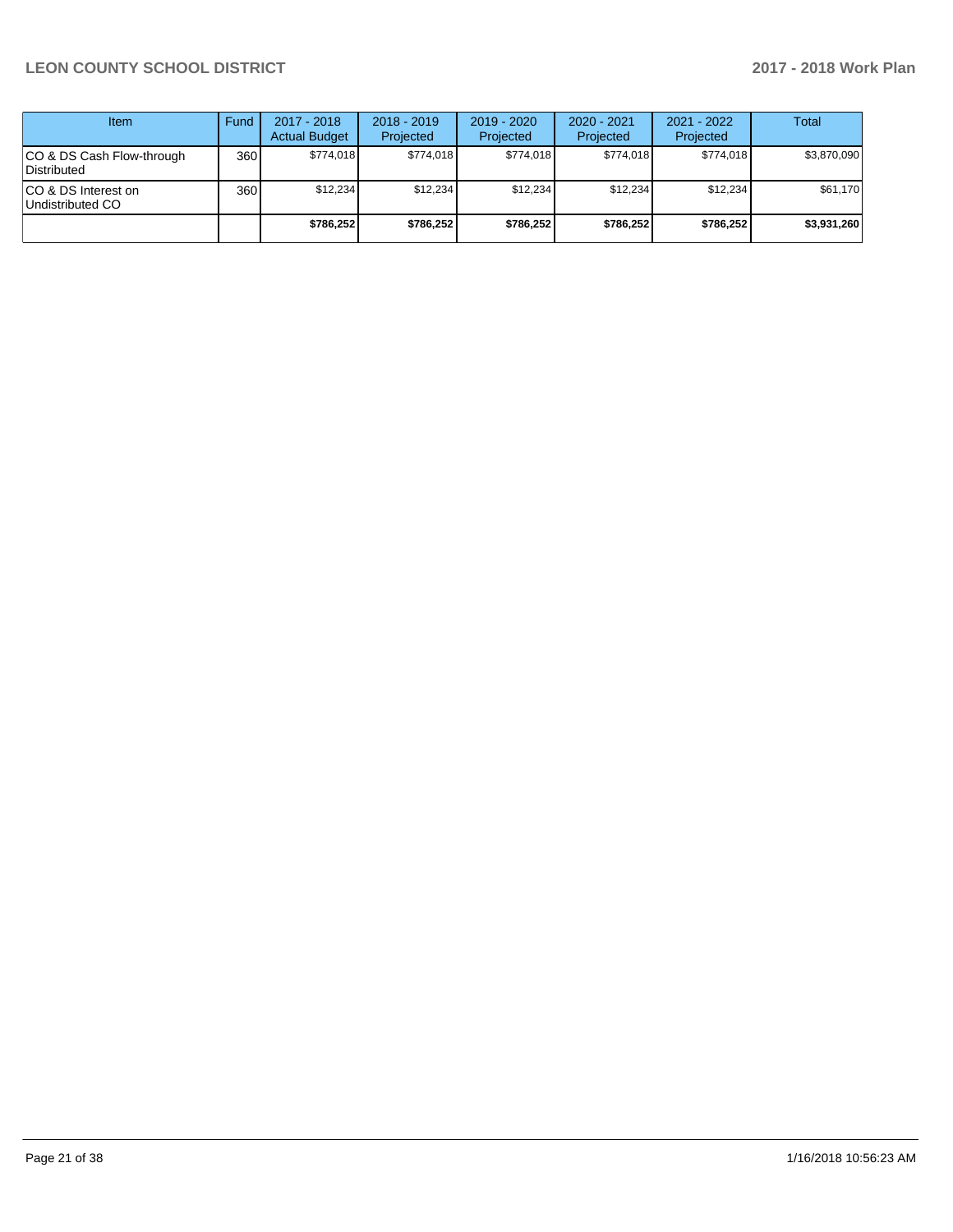### **Fair Share Revenue Source**

Nothing reported for this section. All legally binding commitments for proportionate fair-share mitigation for impacts on public school facilities must be included in the 5-year district work program.

#### **Sales Surtax Referendum**

Specific information about any referendum for a 1-cent or 1/2-cent surtax referendum during the previous year.

**Did the school district hold a surtax referendum during the past fiscal year 2016 - 2017?**

No

#### **Additional Revenue Source**

Any additional revenue sources

| Item                                                                                                                      | 2017 - 2018<br><b>Actual Value</b> | $2018 - 2019$<br>Projected | 2019 - 2020<br>Projected | 2020 - 2021<br>Projected | 2021 - 2022<br>Projected | <b>Total</b>   |
|---------------------------------------------------------------------------------------------------------------------------|------------------------------------|----------------------------|--------------------------|--------------------------|--------------------------|----------------|
| Proceeds from local governmental<br>infrastructure sales surtax                                                           | \$0                                | \$0                        | \$0                      | \$0                      | \$0                      | \$0            |
| Proceeds from Certificates of<br>Participation (COP's) Sale                                                               | \$0                                | \$0                        | \$0                      | \$0                      | \$0                      | \$0            |
| Classrooms First Bond proceeds amount<br>authorized in FY 1997-98                                                         | \$0                                | \$0                        | \$0                      | \$0                      | \$0                      | \$0            |
| <b>Classrooms for Kids</b>                                                                                                | \$0                                | \$0                        | \$0                      | \$0                      | \$0                      | \$0            |
| <b>District Equity Recognition</b>                                                                                        | \$0                                | \$0                        | \$0                      | \$0                      | \$0                      | \$0            |
| <b>Federal Grants</b>                                                                                                     | \$0                                | \$0                        | \$0                      | \$0                      | \$0                      | \$0            |
| Proportionate share mitigation (actual<br>cash revenue only, not in kind donations)                                       | \$0                                | \$0                        | \$0                      | \$0                      | \$0                      | \$0            |
| Impact fees received                                                                                                      | \$0                                | \$0                        | \$0                      | \$0                      | \$0                      | \$0            |
| Private donations                                                                                                         | \$0                                | \$0                        | \$0                      | \$0                      | \$0                      | \$0            |
| Grants from local governments or not-for-<br>profit organizations                                                         | \$0                                | \$0                        | \$0                      | \$0                      | \$0                      | \$0            |
| Interest, Including Profit On Investment                                                                                  | \$0                                | \$0                        | \$0                      | \$0                      | \$0                      | \$0            |
| Revenue from Bonds pledging proceeds<br>from 1 cent or 1/2 cent Sales Surtax                                              | \$0                                | \$0                        | \$0                      | \$0                      | \$0                      | \$0            |
| <b>Total Fund Balance Carried Forward</b>                                                                                 | \$49,024,733                       | \$14,428,434               | \$14,428,434             | \$12,000,000             | \$10,428,434             | \$100,310,035  |
| General Capital Outlay Obligated Fund<br><b>Balance Carried Forward From Total</b><br><b>Fund Balance Carried Forward</b> | (\$5,496,300)                      | \$0                        | \$0                      | \$0                      | \$0                      | (\$5,496,300)  |
| <b>Special Facilities Construction Account</b>                                                                            | \$0                                | \$0                        | \$0                      | \$0                      | \$0                      | \$0            |
| One Cent - 1/2 Cent Sales Surtax Debt<br>Service From Total Fund Balance Carried<br>Forward                               | (\$36,856,992)                     | (\$15,000,000)             | (\$10,000,000)           | (\$10,000,000)           | (\$2,000,000)            | (\$73,856,992) |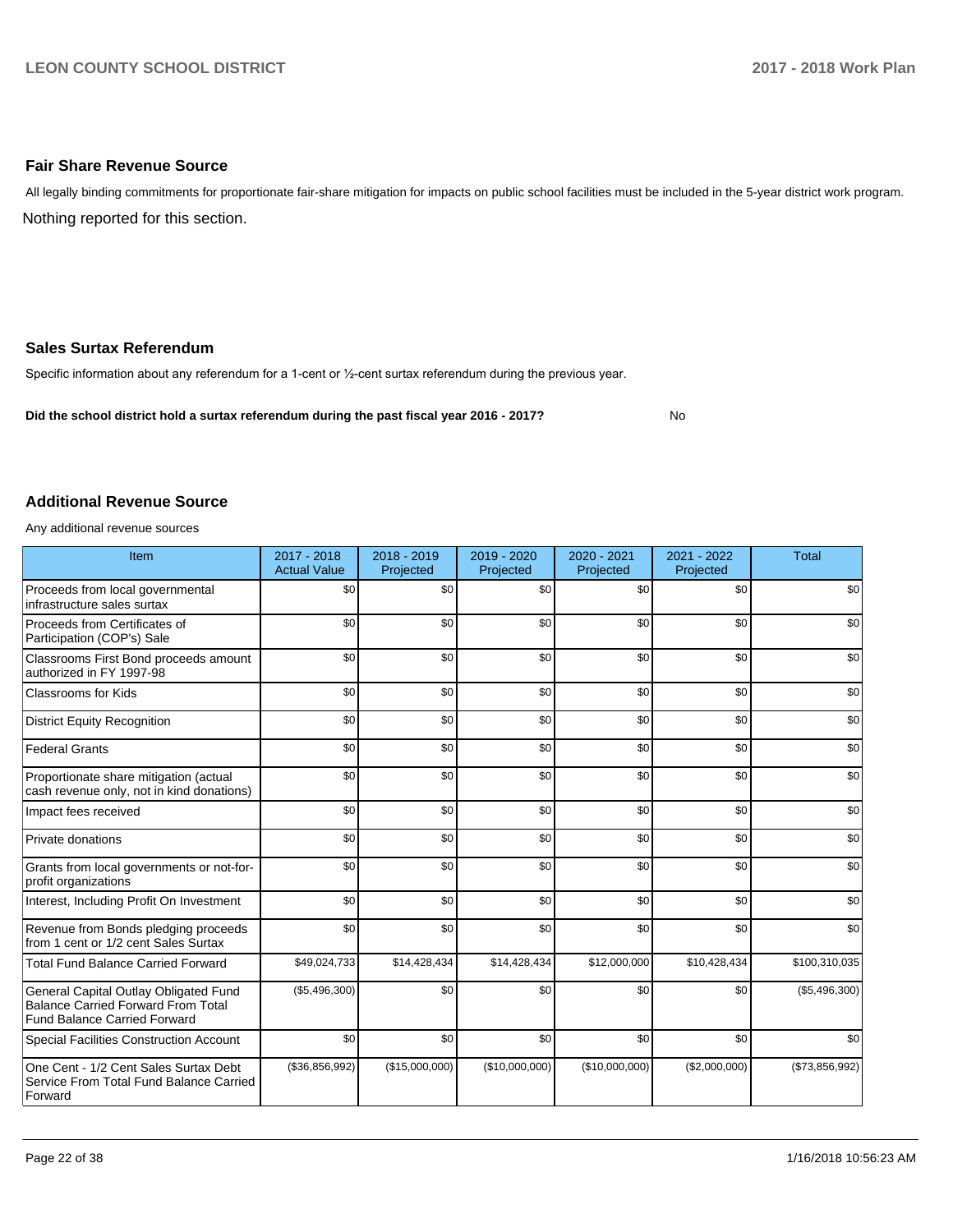| Capital Outlay Projects Funds Balance<br>Carried Forward From Total Fund<br>Balance Carried Forward    | (\$4,974,777) | \$0          | (\$4,500,000) | (\$4,500,000) | (\$1,500,000)    | (\$15,474,777) |
|--------------------------------------------------------------------------------------------------------|---------------|--------------|---------------|---------------|------------------|----------------|
| Proceeds from a s.1011.14/15 F.S. Loans                                                                | \$0           | \$0          | \$0           | \$0           | \$0 <sub>1</sub> | \$0            |
| District Bonds - Voted local bond<br>referendum proceeds per s.9, Art VII<br><b>State Constitution</b> | \$0           | \$0          | \$0           | \$0           | \$0              | \$0            |
| Proceeds from Special Act Bonds                                                                        | \$0           | \$0          | \$0           | \$0           | \$0              | \$0            |
| Estimated Revenue from CO & DS Bond<br>Sale                                                            | \$0           | \$0          | \$0           | \$0           | \$0 <sub>1</sub> | \$0            |
| <b>Proceeds from Voted Capital</b><br>Improvements millage                                             | \$0           | \$0          | \$0           | \$0           | \$0              | \$0            |
| Other Revenue for Other Capital Projects                                                               | \$0           | \$0          | \$0           | \$0           | \$0              | \$0            |
| Proceeds from 1/2 cent sales surtax<br>authorized by school board                                      | \$21,613,666  | \$21,613,666 | \$22,500,000  | \$22,500,000  | \$22,500,000     | \$110,727,332  |
| <b>Subtotal</b>                                                                                        | \$23,310,330  | \$21,042,100 | \$22,428,434  | \$20,000,000  | \$29,428,434     | \$116,209,298  |

## **Total Revenue Summary**

| <b>Item Name</b>                                                  | 2017 - 2018<br><b>Budget</b> | $2018 - 2019$<br>Projected | 2019 - 2020<br>Projected | $2020 - 2021$<br>Projected | 2021 - 2022<br>Projected | <b>Five Year Total</b> |
|-------------------------------------------------------------------|------------------------------|----------------------------|--------------------------|----------------------------|--------------------------|------------------------|
| Local 1.5 Mill Discretionary Capital Outlay<br><b>Revenue</b>     | \$24,053,713                 | \$25,070,978               | \$26,244,903             | \$27,528,158               | \$28,898,762             | \$131,796,514          |
| <b>PECO</b> and 1.5 Mill Maint and Other 1.5<br>Mill Expenditures | (\$33,596,294)               | (\$31,940,613)             | (\$31,781,963)           | (S31, 525, 193)            | (S31, 342, 443)          | (\$160, 186, 506)      |
| <b>PECO Maintenance Revenue</b>                                   | \$816,601                    | \$816,601                  | \$816,601                | \$816,601                  | \$816,601                | \$4,083,005            |
| <b>Available 1.50 Mill for New</b><br>  Construction              | (\$9,542,581)                | ( \$6,869,635)             | (\$5,537,060)            | (\$3,997,035)              | (\$2,443,681)            | ( \$28, 389, 992)      |

| <b>Item Name</b>                     | $2017 - 2018$<br><b>Budget</b> | $2018 - 2019$<br>Projected | $2019 - 2020$<br><b>Projected</b> | 2020 - 2021<br>Projected | $2021 - 2022$<br>Projected | <b>Five Year Total</b> |
|--------------------------------------|--------------------------------|----------------------------|-----------------------------------|--------------------------|----------------------------|------------------------|
| ICO & DS Revenue                     | \$786,252                      | \$786,252                  | \$786,252                         | \$786,252                | \$786,252                  | \$3,931,260            |
| <b>PECO New Construction Revenue</b> | \$0 <sub>1</sub>               | \$0                        | \$0                               | \$0                      | \$0 <sub>1</sub>           | \$0                    |
| Other/Additional Revenue             | \$23.310.330                   | \$21,042,100               | \$22.428.434                      | \$20,000,000             | \$29.428.434               | \$116,209,298          |
| <b>Total Additional Revenuel</b>     | \$24,096,582                   | \$21,828,352               | \$23,214,686                      | \$20,786,252             | \$30,214,686               | \$120,140,558          |
| <b>Total Available Revenue</b>       | \$14,554,001                   | \$14,958,717               | \$17,677,626                      | \$16,789,217             | \$27,771,005               | \$91,750,566           |

# **Project Schedules**

## **Capacity Project Schedules**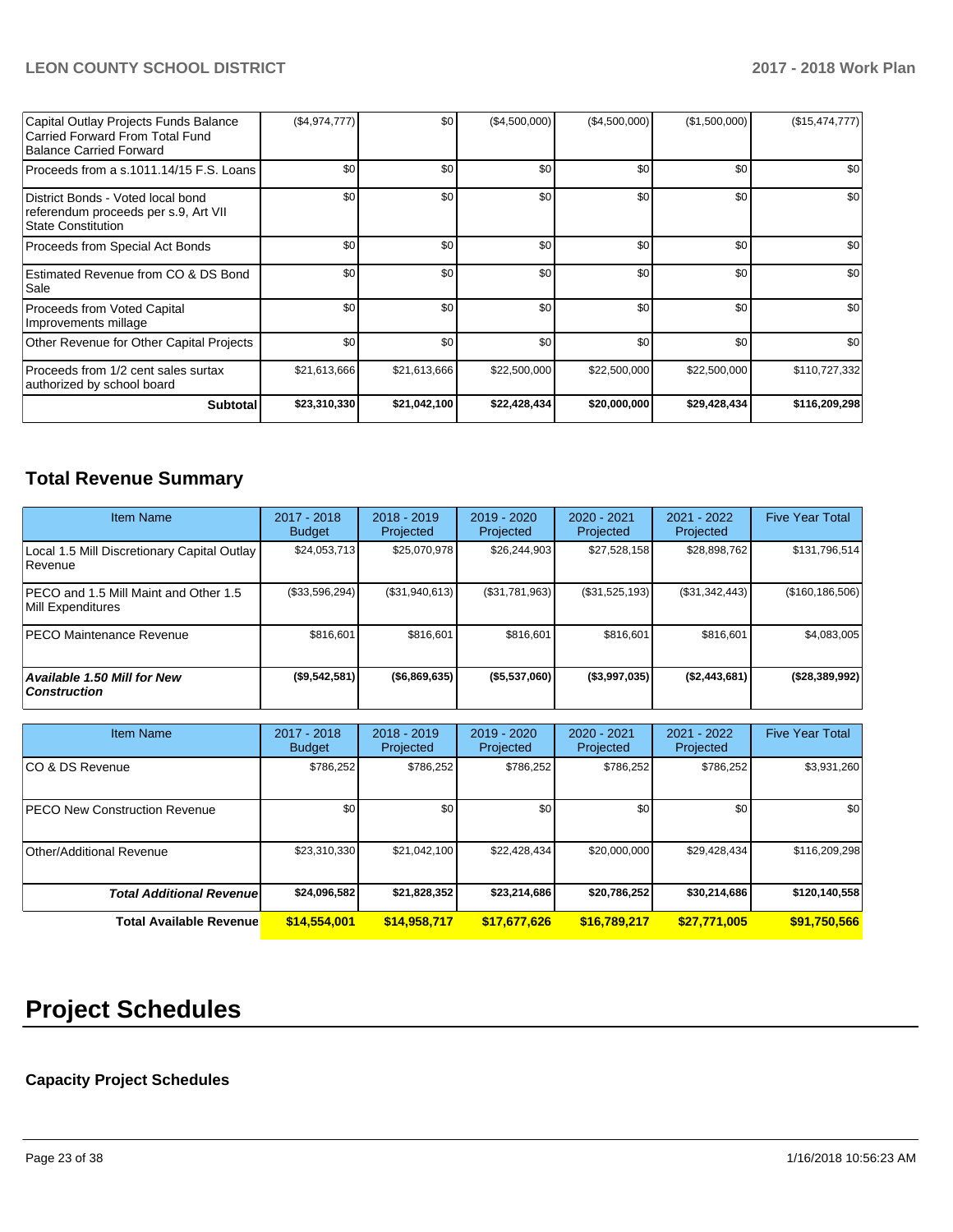A schedule of capital outlay projects necessary to ensure the availability of satisfactory classrooms for the projected student enrollment in K-12 programs.

| <b>Project Description</b>                                          | Location                                    |                          | 2017 - 2018 | 2018 - 2019 | 2019 - 2020 | 2020 - 2021  | 2021 - 2022  | <b>Total</b>     | Funded |
|---------------------------------------------------------------------|---------------------------------------------|--------------------------|-------------|-------------|-------------|--------------|--------------|------------------|--------|
| Remodel Building 2                                                  | <b>FAIRVIEW MIDDLE</b>                      | Planned<br>Cost:         | \$4,000,000 | \$0         | \$0         | \$0          | \$0          | \$4,000,000 Yes  |        |
|                                                                     |                                             | <b>Student Stations:</b> | 160         | $\mathsf 0$ | $\mathsf 0$ | $\mathbf 0$  | $\mathsf 0$  | 160              |        |
|                                                                     |                                             | <b>Total Classrooms:</b> | $\Omega$    | $\mathbf 0$ | $\mathbf 0$ | 0            | 0            | $\Omega$         |        |
|                                                                     | Gross Sq Ft:                                |                          | 14,107      | $\mathbf 0$ | $\mathbf 0$ | $\Omega$     | $\mathbf 0$  | 14,107           |        |
| New Construction to<br>replace buildings to<br>be razed $(3, 7, 8)$ | <b>JAMES RICKARDS</b><br><b>SENIOR HIGH</b> | Planned<br>Cost:         | \$0         | \$0         | \$0         | \$14,020,217 | \$0          | \$14,020,217 Yes |        |
|                                                                     |                                             | <b>Student Stations:</b> | $\mathbf 0$ | $\pmb{0}$   | $\mathbf 0$ | 378          | $\pmb{0}$    | 378              |        |
|                                                                     |                                             | <b>Total Classrooms:</b> | $\mathbf 0$ | $\mathbf 0$ | $\mathbf 0$ | 20           | 0            | 20               |        |
|                                                                     |                                             | Gross Sq Ft:             | $\pmb{0}$   | $\pmb{0}$   | $\pmb{0}$   | 25,200       | 0            | 25,200           |        |
| Raze Buildings 3, 4,<br>7, 8, 14                                    | <b>JAMES RICKARDS</b><br><b>SENIOR HIGH</b> | Planned<br>Cost:         | \$0         | \$0         | \$500,000   | \$0          | \$0          | \$500,000 Yes    |        |
|                                                                     |                                             | <b>Student Stations:</b> | $\pmb{0}$   | $\mathbf 0$ | $-772$      | $\mathbf 0$  | $\mathbf 0$  | $-772$           |        |
|                                                                     |                                             | <b>Total Classrooms:</b> | $\pmb{0}$   | 0           | $-32$       | 0            | 0            | $-32$            |        |
|                                                                     |                                             | Gross Sq Ft:             | $\pmb{0}$   | 0           | $-55,924$   | $\mathbf 0$  | $\mathbf 0$  | $-55,924$        |        |
| New Construction to<br>replace buildings 14                         | <b>JAMES RICKARDS</b><br><b>SENIOR HIGH</b> | Planned<br>Cost:         | \$0         | \$0         | \$0         | \$0          | \$10,979,783 | \$10,979,783 Yes |        |
|                                                                     |                                             | <b>Student Stations:</b> | $\pmb{0}$   | $\pmb{0}$   | $\mathbf 0$ | $\mathbf 0$  | 297          | 297              |        |
|                                                                     |                                             | <b>Total Classrooms:</b> | $\pmb{0}$   | 0           | $\pmb{0}$   | 0            | 15           | 15               |        |
|                                                                     |                                             | Gross Sq Ft:             | $\mathbf 0$ | $\mathbf 0$ | $\mathbf 0$ | $\mathbf 0$  | 19,690       | 19,690           |        |
|                                                                     |                                             | <b>Planned Cost:</b>     | \$4,000,000 | \$0         | \$500,000   | \$14,020,217 | \$10,979,783 | \$29,500,000     |        |
|                                                                     |                                             | <b>Student Stations:</b> | 160         | $\pmb{0}$   | $-772$      | 378          | 297          | 63               |        |
|                                                                     |                                             | <b>Total Classrooms:</b> | $\bf{0}$    | 0           | $-32$       | 20           | 15           | 3                |        |
|                                                                     |                                             | Gross Sq Ft:             | 14,107      | 0           | $-55,924$   | 25,200       | 19,690       | 3,073            |        |

## **Other Project Schedules**

Major renovations, remodeling, and additions of capital outlay projects that do not add capacity to schools.

| <b>Project Description</b>                | Location                                  | 2017 - 2018<br>Actual Budget | $12018 - 2019$<br>Projected | 2019 - 2020<br>Projected | $2020 - 2021$<br>Projected | 2021 - 2022<br>Projected | <b>Total</b>   | Funded |
|-------------------------------------------|-------------------------------------------|------------------------------|-----------------------------|--------------------------|----------------------------|--------------------------|----------------|--------|
| Renovate Buildings, 1, 2, 3 and GILCHRIST | <b>IELEMENTARY</b>                        | \$0                          | \$0                         | \$0                      | \$3,000,000                | \$3.000.000              | \$6,000,000 No |        |
| <b>Renovate</b>                           | <b>AMOS P GODBY SENIOR</b><br><b>HIGH</b> | \$0                          | \$1,000,000                 | \$4,000,000              | \$2,500,000                | \$2,000,000              | \$9.500,000 No |        |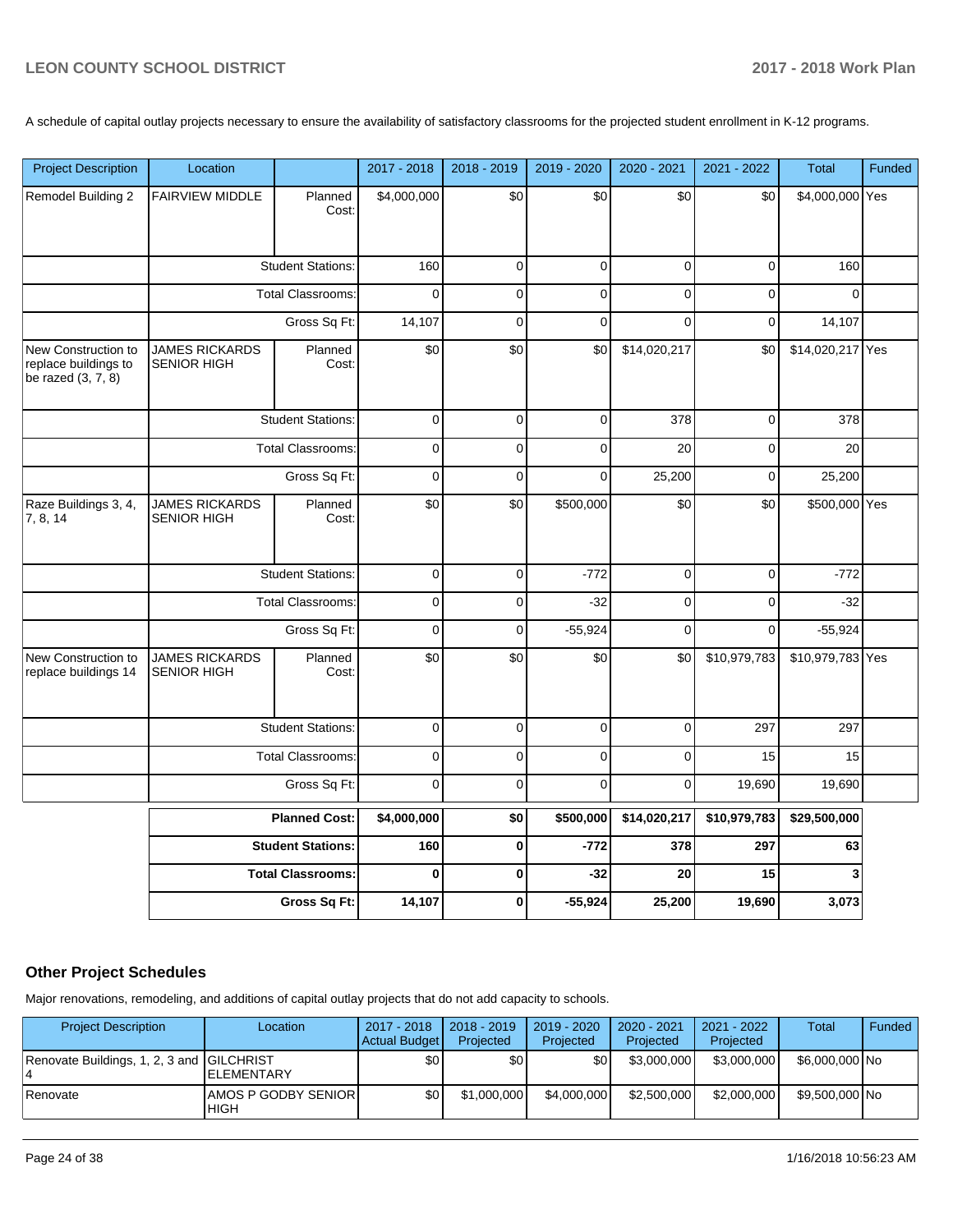| Renovations to Regional<br>Stadium                                 | JAMES RICKARDS<br><b>SENIOR HIGH</b>                           | \$0         | \$0         | \$0         | \$0         | \$5,000,000  | \$5,000,000 No  |  |
|--------------------------------------------------------------------|----------------------------------------------------------------|-------------|-------------|-------------|-------------|--------------|-----------------|--|
| <b>MS Enterprise Agreement</b>                                     | <b>TECHNOLOGY AND</b><br><b>INFORMATION</b><br><b>SERVICES</b> | \$759,000   | \$759,000   | \$759,000   | \$759,000   | \$759,000    | \$3,795,000 Yes |  |
| Replace domain controllers;<br>firewall upgrade/maintenance        | <b>TECHNOLOGY AND</b><br><b>INFORMATION</b><br><b>SERVICES</b> | \$130,000   | \$130,000   | \$130,000   | \$130,000   | \$130,000    | \$650,000 Yes   |  |
| Upgrade core switches;<br>upgrade wireless access points           | <b>TECHNOLOGY AND</b><br><b>INFORMATION</b><br><b>SERVICES</b> | \$980,000   | \$980,000   | \$980,000   | \$980,000   | \$980,000    | \$4,900,000 Yes |  |
| 21st century classrooms:<br>Continued upgrade of all<br>classrooms | <b>TECHNOLOGY AND</b><br><b>INFORMATION</b><br><b>SERVICES</b> | \$1,034,850 | \$500,000   | \$500,000   | \$500,000   | \$500,000    | \$3,034,850 Yes |  |
| Site Improvement                                                   | <b>APALACHEE</b><br><b>ELEMENTARY</b>                          | \$0         | \$100,000   | \$0         | \$0         | \$0          | \$100,000 No    |  |
| Site Improvement                                                   | <b>ASTORIA PARK</b><br><b>ELEMENTARY</b>                       | \$0         | \$0         | \$0         | \$0         | \$200,000    | \$200,000 Yes   |  |
| Site Improvement                                                   | <b>BOND ELEMENTARY</b><br><b>SCHOOL</b>                        | \$0         | \$0         | \$0         | \$0         | \$100,000    | \$100,000 Yes   |  |
| Bldgs 1, 2, 3, 4, 5                                                | <b>BUCK LAKE</b><br><b>ELEMENTARY</b>                          | \$0         | \$2,500,000 | \$2,500,000 | \$0         | \$0          | \$5,000,000 No  |  |
| Bldgs 1, 2, 3, 4, 6 and 7 -<br>Renovation                          | <b>CHAIRES ELEMENTARY</b>                                      | \$0         | \$0         | \$2,200,000 | \$2,200,000 | \$0          | \$4,400,000 No  |  |
| Bldgs 2, 3, 4, 6 and 7 -<br>Renovation                             | DEERLAKE MIDDLE                                                | \$0         | \$2,000,000 | \$1,976,676 | \$0         | \$0          | \$3,976,676 No  |  |
| Bldgs 1, 2, 3, 4, 5, 6 and 7 -<br>Renovate                         | <b>DESOTO TRAIL</b><br><b>ELEMENTARY</b>                       | \$0         | \$0         | \$0         | \$0         | \$6,000,000  | \$6,000,000 No  |  |
| Renovate 1, 2, 3, 9, 10, 11, 12,<br>and 16                         | <b>FRANK HARTSFIELD</b><br><b>ELEMENTARY</b>                   | \$0         | \$0         | \$1,500,000 | \$1,500,000 | \$0          | \$3,000,000 No  |  |
| Site Improvement                                                   | <b>FRANK HARTSFIELD</b><br><b>ELEMENTARY</b>                   | \$0         | \$0         | \$0         | \$0         | \$100,000    | \$100,000 Yes   |  |
| Site Improvement                                                   | <b>GILCHRIST</b><br><b>ELEMENTARY</b>                          | \$0         | \$0         | \$100,000   | \$0         | \$0          | \$100,000 Yes   |  |
| Site Improvement                                                   | JOHN C RILEY<br>ELEMENTARY                                     | \$0         | \$0         | \$100,000   | \$0         | \$0          | \$100,000 Yes   |  |
| Renovate Bldgs 1, 2, 7, 9, 11<br>and 12                            | <b>JOHN C RILEY</b><br><b>ELEMENTARY</b>                       | \$0         | \$0         | \$1,000,000 | \$0         | \$1,000,000  | \$2,000,000 Yes |  |
| Renovate Bldgs 1, 3 and 4                                          | <b>KATE SULLIVAN</b><br><b>ELEMENTARY</b>                      | \$0         | \$2,000,000 | \$0         | \$3,000,000 | \$2,000,000  | \$7,000,000 No  |  |
| Renovate Bldgs 1, 2, 3, 5, 6, 7<br>and 8                           | <b>LAWTON M CHILES</b><br>SENIOR HIGH                          | \$0         | \$0         | \$5,000,000 | \$5,000,000 | \$10,000,000 | \$20,000,000 No |  |
| Renovate Bldgs 3, 7 and 30                                         | <b>LEON SENIOR HIGH</b>                                        | \$0         | \$0         | \$0         | \$2,500,000 | \$2,500,000  | \$5,000,000 No  |  |
| Renovate Buildings 1 and 3-13                                      | <b>LILLIAN RUEDIGER</b><br><b>ELEMENTARY</b>                   | \$0         | \$0         | \$0         | \$2,000,000 | \$2,000,000  | \$4,000,000 No  |  |
| Renovate Bldgs 4 and 5                                             | LINCOLN SENIOR HIGH                                            | \$0         | \$0         | \$0         | \$2,000,000 | \$0          | \$2,000,000 No  |  |
| Renovate Bldgs 1, 2, 3, 4, 5, 6<br>and 8                           | OAK RIDGE<br><b>ELEMENTARY</b>                                 | \$0         | \$0         | \$0         | \$0         | \$4,000,000  | \$4,000,000 Yes |  |
| Site Improvement                                                   | PINEVIEW ELEMENTARY                                            | \$0         | \$100,000   | \$0         | \$0         | \$0          | \$100,000 No    |  |
| Renovate Bldgs 2, 4, 5 and 6                                       | PINEVIEW ELEMENTARY                                            | \$0         | \$0         | \$0         | \$0         | \$3,030,000  | \$3,030,000 Yes |  |
| Renovate Bldgs 1-4                                                 | ROBERTS ELEMENTARY                                             | \$0         | \$0         | \$0         | \$3,500,000 | \$3,500,000  | \$7,000,000 No  |  |
| Renovate Campus                                                    | SPRINGWOOD<br>ELEMENTARY                                       | \$0         | \$0         | \$0         | \$4,000,000 | \$4,500,000  | \$8,500,000 No  |  |
| Site Improvement                                                   | SWIFT CREEK MIDDLE                                             | \$0         | \$0         | \$0         | \$0         | \$100,000    | \$100,000 No    |  |
| Renovate Bldgs 1 -8                                                | SWIFT CREEK MIDDLE                                             | \$0         | \$0         | \$3,500,000 | \$0         | \$4,000,000  | \$7,500,000 No  |  |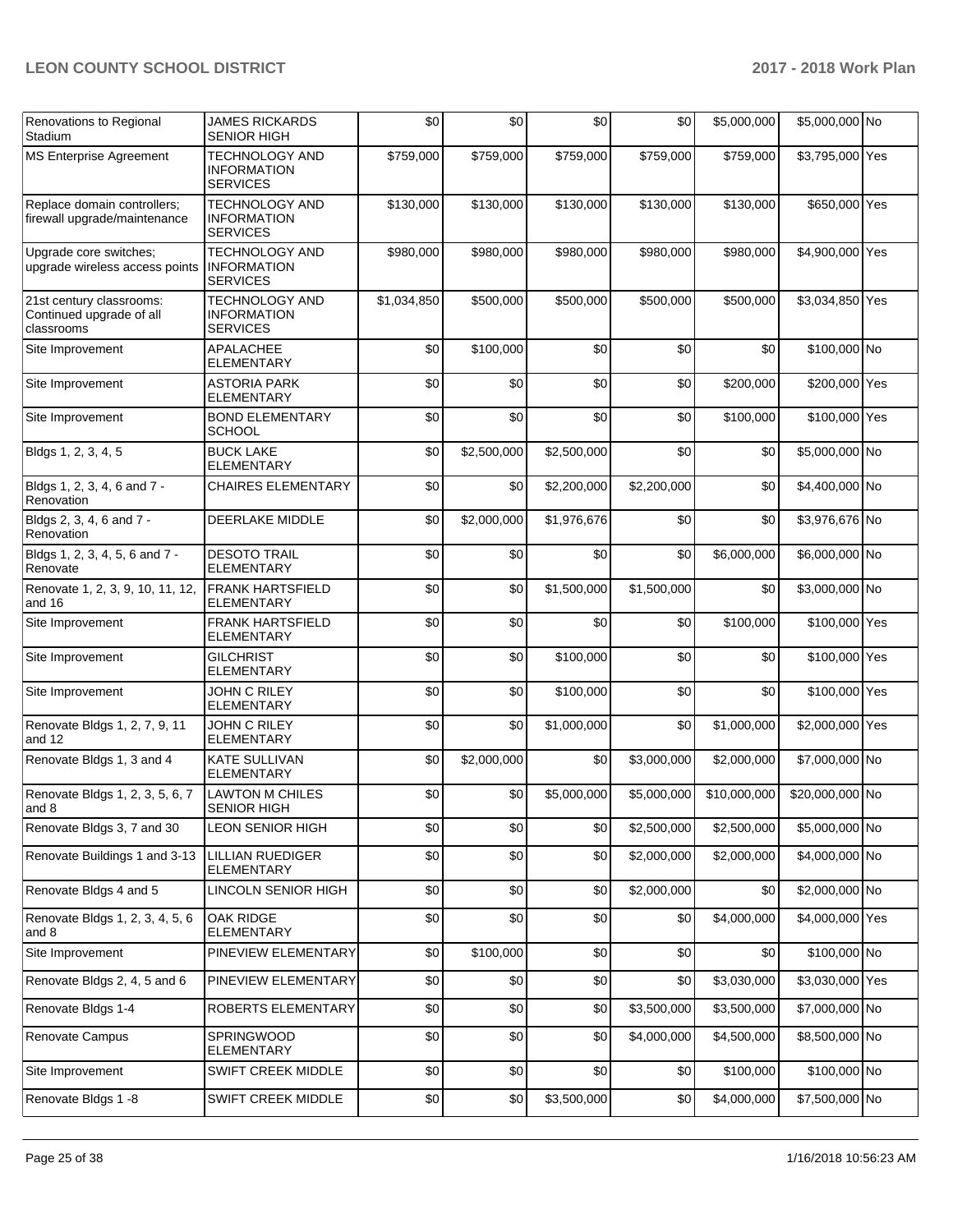| Renovate Bldgs 1, 2, 3 and 5                     | WALTER T MOORE JR<br><b>ELEMENTARY</b>                                        | \$0         | \$0         | \$2,500,000 | \$0              | \$300,000   | \$2,800,000 Yes |  |
|--------------------------------------------------|-------------------------------------------------------------------------------|-------------|-------------|-------------|------------------|-------------|-----------------|--|
| Bldg 1 - Remodel to Expand<br>Media              | WOODVILLE SCHOOL                                                              | \$0         | \$559,800   | \$0         | \$0              | \$0         | \$559,800 Yes   |  |
| Renovate Campus                                  | WOODVILLE SCHOOL                                                              | \$0         | \$3,500,000 | \$4,338,543 | \$0              | \$0         | \$7,838,543 Yes |  |
| Site Improvement                                 | <b>SEALEY ELEMENTARY</b>                                                      | \$0         | \$0         | \$100,000   | \$0              | \$0         | \$100,000 No    |  |
| Site Improvement                                 | <b>OAK RIDGE</b><br><b>ELEMENTARY</b>                                         | \$0         | \$0         | \$100,000   | \$0              | \$0         | \$100,000 Yes   |  |
| Update Regional Stadium                          | <b>LAWTON M CHILES</b><br>SENIOR HIGH                                         | \$0         | \$0         | \$0         | \$0              | \$500,000   | \$500,000 No    |  |
| Site Improvement                                 | <b>SPRINGWOOD</b><br><b>ELEMENTARY</b>                                        | \$0         | \$100,000   | \$0         | \$0              | \$0         | \$100,000 No    |  |
| Site Improvement                                 | <b>CHAIRES ELEMENTARY</b>                                                     | \$0         | \$0         | \$100,000   | \$0              | \$0         | \$100,000 Yes   |  |
| Water piping to include<br>upgrade to sewer main | <b>ELIZABETH COBB</b><br><b>MIDDLE</b>                                        | \$600,000   | \$0         | \$0         | \$0              | \$0         | \$600,000 Yes   |  |
| Site Improvement                                 | AMOS P GODBY SENIOR<br>HIGH                                                   | \$0         | \$100,000   | \$100,000   | \$0              | \$0         | \$200,000 No    |  |
| Site Improvement                                 | <b>FAIRVIEW MIDDLE</b>                                                        | \$0         | \$0         | \$0         | \$0              | \$100,000   | \$100,000 Yes   |  |
| Site Improvement                                 | <b>LILLIAN RUEDIGER</b><br><b>ELEMENTARY</b>                                  | \$0         | \$0         | \$0         | \$0              | \$600,000   | \$600,000 Yes   |  |
| Site Improvement                                 | <b>CANOPY OAKS</b><br><b>ELEMENTARY</b>                                       | \$0         | \$0         | \$0         | \$0              | \$100.000   | \$100,000 Yes   |  |
| Site Improvement                                 | <b>LAWTON M CHILES</b><br><b>SENIOR HIGH</b>                                  | \$0         | \$0         | \$0         | \$0              | \$100,000   | \$100,000 No    |  |
| Computer workstations                            | <b>TECHNOLOGY AND</b><br><b>INFORMATION</b><br><b>SERVICES</b>                | \$1,096,150 | \$400,000   | \$400,000   | \$400,000        | \$400,000   | \$2,696,150 Yes |  |
| Renovate Campus                                  | FORT BRADEN SCHOOL<br>(NEW)                                                   | \$0         | \$0         | \$0         | \$0              | \$3,992,222 | \$3,992,222 Yes |  |
| Renovate Bldgs 1, 2, 3, 4, 5, 6<br>and 9         | <b>KILLEARN LAKES</b><br><b>ELEMENTARY</b>                                    | \$0         | \$0         | \$2,500,000 | \$0              | \$2,500,000 | \$5,000,000 No  |  |
| Contingency                                      | Location not specified                                                        | \$2,186,130 | \$0         | \$0         | \$0              | \$0         | \$2,186,130 Yes |  |
| Remodel Building 5                               | SPRINGWOOD<br><b>ELEMENTARY</b>                                               | \$0         | \$1,300,000 | \$0         | \$0              | \$0         | \$1,300,000 No  |  |
| Site Improvement                                 | <b>GRETCHEN EVERHART</b><br><b>TRAINABLE MENTALLY</b><br><b>HANDICAP CENT</b> | \$0         | \$300,000   | \$300,000   | \$0              | \$0         | \$600,000 Yes   |  |
| Renovate Buildings 3 and 4                       | <b>FAIRVIEW MIDDLE</b>                                                        | \$0         | \$2,250,000 | \$2,250,000 | \$0 <sub>l</sub> | \$0         | \$4,500,000 Yes |  |
| Site Improvement                                 | AUGUSTA RAA MIDDLE                                                            | \$0         | \$0         | \$100.000   | \$0              | \$0         | \$100,000 Yes   |  |
| Site Improvement                                 | <b>BUCK LAKE</b><br><b>ELEMENTARY</b>                                         | \$0         | \$0         | \$100,000   | \$0              | \$0         | \$100,000 Yes   |  |
| Site Improvement                                 | <b>HERITAGE TRAILS</b><br><b>COMMUNITY SCHOOL</b>                             | \$0         | \$500,000   | \$0         | \$0              | \$0         | \$500,000 No    |  |
| Expand Kitchen and Dining                        | <b>CHAIRES ELEMENTARY</b>                                                     | \$0         | \$3,000,000 | \$0         | \$0              | \$0         | \$3,000,000 Yes |  |
| Renovate site                                    | CONNOR BOULEVARD<br><b>TRANSPORTATION</b><br><b>FACILITY</b>                  | \$0         | \$0         | \$0         | \$0              | \$981,840   | \$981,840 No    |  |
| Site Improvement                                 | DEERLAKE MIDDLE                                                               | \$0         | \$0         | \$100,000   | \$0              | \$0         | \$100,000 No    |  |
| Site Improvement                                 | <b>DESOTO TRAIL</b><br><b>ELEMENTARY</b>                                      | \$0         | \$0         | \$0         | \$0              | \$82,222    | \$82,222 No     |  |
| Renovate                                         | <b>DEVURN GLENN</b><br><b>SERVICE CENTER</b>                                  | \$0         | \$0         | \$0         | \$0              | \$4,500,000 | \$4,500,000 No  |  |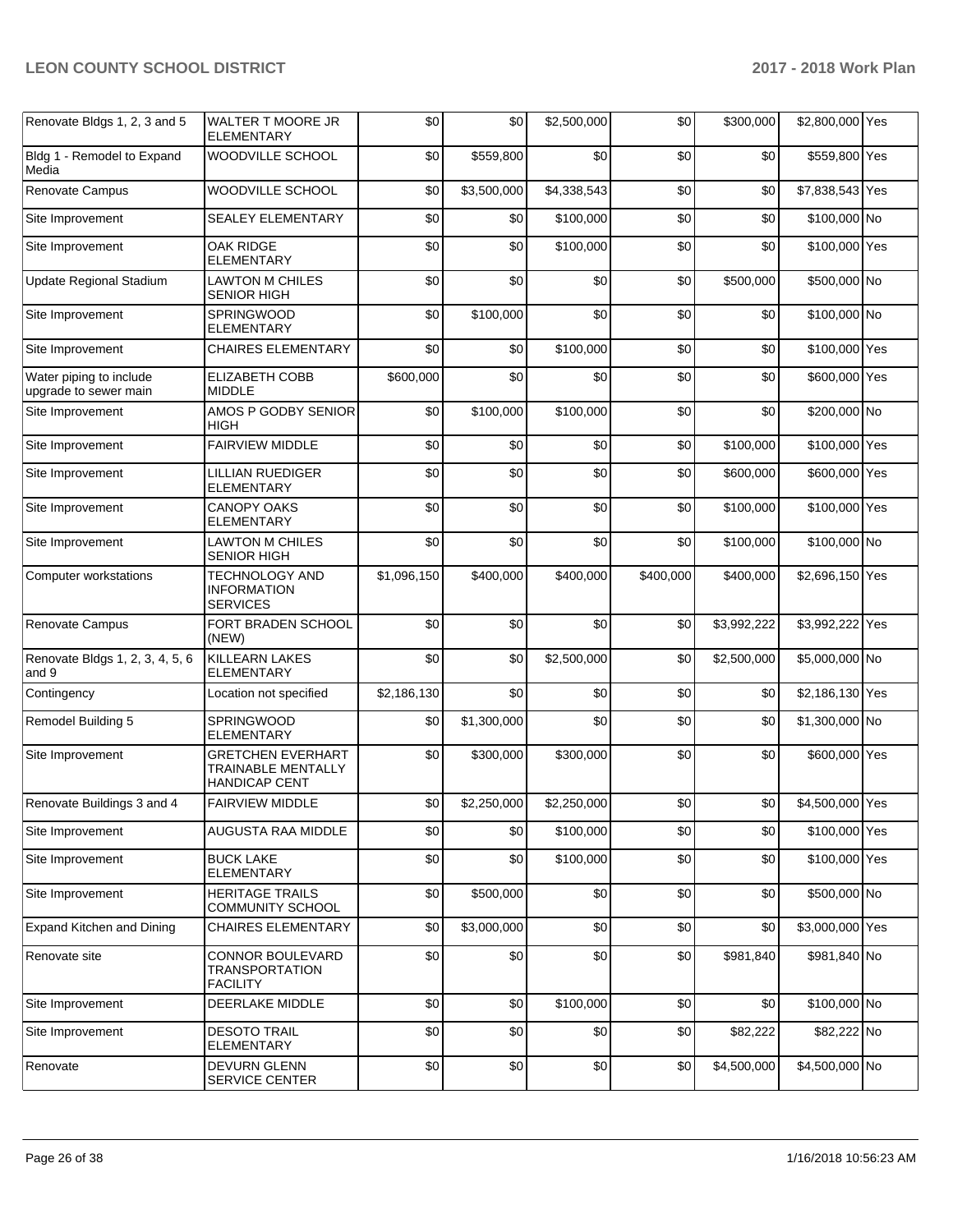| Renovate Buildings 5, 8, 10<br>and 11        | ELIZABETH COBB<br><b>MIDDLE</b>                                  | \$0       | \$0         | \$0         | \$0         | \$2,000,000 | \$2,000,000 No  |  |
|----------------------------------------------|------------------------------------------------------------------|-----------|-------------|-------------|-------------|-------------|-----------------|--|
| Site Improvement                             | ELIZABETH COBB<br><b>MIDDLE</b>                                  | \$0       | \$0         | \$0         | \$0         | \$100,000   | \$100,000 No    |  |
| <b>Renovate Site</b>                         | <b>FOOD SERVICES</b><br><b>FACILITY</b>                          | \$0       | \$0         | \$0         | \$0         | \$5,000,000 | \$5,000,000 No  |  |
| Renovate Buildings 4, 6, 8 and<br>9          | <b>FRANK R NIMS MIDDLE</b>                                       | \$0       | \$0         | \$0         | \$0         | \$3,000,000 | \$3,000,000 No  |  |
| Site Improvement                             | FRANK R NIMS MIDDLE                                              | \$0       | \$0         | \$0         | \$0         | \$100,000   | \$100,000 No    |  |
| ADA door hardware on 55<br>doors             | FRANK R NIMS MIDDLE                                              | \$19,250  | \$0         | \$0         | \$0         | \$0         | \$19,250 Yes    |  |
| Overhead water piping &<br>plumbing fixtures | FRANK R NIMS MIDDLE                                              | \$450,000 | \$0         | \$0         | \$0         | \$0         | \$450,000 Yes   |  |
| Site Improvement                             | <b>GRIFFIN MIDDLE</b>                                            | \$0       | \$0         | \$0         | \$100,000   | \$0         | \$100,000 No    |  |
| Site Improvement                             | <b>HAWKS RISE</b><br><b>ELEMENTARY</b>                           | \$0       | \$0         | \$0         | \$0         | \$100,000   | \$100,000 No    |  |
| Renovate Buildings 1-6                       | <b>HAWKS RISE</b><br><b>ELEMENTARY</b>                           | \$0       | \$0         | \$2,000,000 | \$2,500,000 | \$2,500,000 | \$7,000,000 No  |  |
| Site Improvement                             | <b>JAMES RICKARDS</b><br><b>SENIOR HIGH</b>                      | \$0       | \$500,000   | \$0         | \$0         | \$0         | \$500,000 Yes   |  |
| Site Improvement                             | <b>KATE SULLIVAN</b><br><b>ELEMENTARY</b>                        | \$0       | \$0         | \$0         | \$0         | \$100,000   | \$100,000 Yes   |  |
| Site Improvement                             | KILLEARN LAKES<br>ELEMENTARY                                     | \$0       | \$0         | \$0         | \$0         | \$100,000   | \$100,000 Yes   |  |
| Site Improvement                             | <b>LEON SENIOR HIGH</b>                                          | \$0       | \$0         | \$500,000   | \$0         | \$0         | \$500,000 Yes   |  |
| Site Improvement                             | LINCOLN SENIOR HIGH                                              | \$0       | \$100,000   | \$0         | \$0         | \$0         | \$100,000 No    |  |
| Site Improvement                             | MEHRDAD 'PEPPER'<br><b>GHAZVINI LEARNING</b><br><b>CENTER</b>    | \$0       | \$0         | \$0         | \$0         | \$100,000   | \$100,000 No    |  |
| Site Improvement                             | MICHAEL J CONLEY<br>ELEMENTARY SCHOOL<br>AT SOUTHWOOD            | \$0       | \$0         | \$100,000   | \$0         | \$0         | \$100,000 No    |  |
| Remove relocatables from site                | P A C E CENTER (old)                                             | \$0       | \$23,000    | \$0         | \$0         | \$0         | \$23,000 No     |  |
| <b>Renovate Site</b>                         | <b>PROPERTY</b><br><b>MANAGEMENT</b><br><b>WAREHOUSE</b>         | \$0       | \$0         | \$0         | \$0         | \$3,500,000 | \$3,500,000 No  |  |
| Site Improvement                             | ROBERTS ELEMENTARY                                               | \$0       | \$0         | \$0         | \$0         | \$100,000   | \$100,000 No    |  |
| Site Improvement                             | <b>SABAL PALM</b><br>ELEMENTARY                                  | \$0       | \$100,000   | \$0         | \$0         | \$0         | \$100,000 No    |  |
| Renovate Buildings 1, 2, 4, 5,<br>and 6      | <b>SABAL PALM</b><br>ELEMENTARY                                  | \$0       | \$0         | \$2,500,000 | \$0         | \$0         | \$2,500,000 No  |  |
| Site Improvement                             | SCHOOL FOR ARTS AND<br><b>INNOVATIVE LEARNING-</b><br>SAIL (NEW) | \$0       | \$0         | \$0         | \$0         | \$200,000   | \$200,000 Yes   |  |
| Renovate Buildings 1-5                       | SEALEY ELEMENTARY                                                | \$0       | \$0         | \$0         | \$2,500,000 | \$2,500,000 | \$5,000,000 No  |  |
| Site Improvement                             | <b>WALTER T MOORE JR</b><br><b>ELEMENTARY</b>                    | \$0       | \$1,500,000 | \$0         | \$0         | \$0         | \$1,500,000 Yes |  |
| Site Improvement                             | WILLIAM J MONTFORD<br>III MIDDLE SCHOOL                          | \$0       | \$0         | \$0         | \$0         | \$100,000   | \$100,000 Yes   |  |
| Site Development                             | WOODVILLE SCHOOL                                                 | \$0       | \$579,917   | \$420,083   | \$0         | \$0         | \$1,000,000 Yes |  |
| Site Improvement                             | WOODVILLE SCHOOL                                                 | \$0       | \$0         | \$2,500,000 | \$0         | \$0         | \$2,500,000 Yes |  |
| <b>Replace Electrical Panels</b>             | LILLIAN RUEDIGER<br>ELEMENTARY                                   | \$20,000  | \$0         | \$0         | \$0         | \$0         | \$20,000 Yes    |  |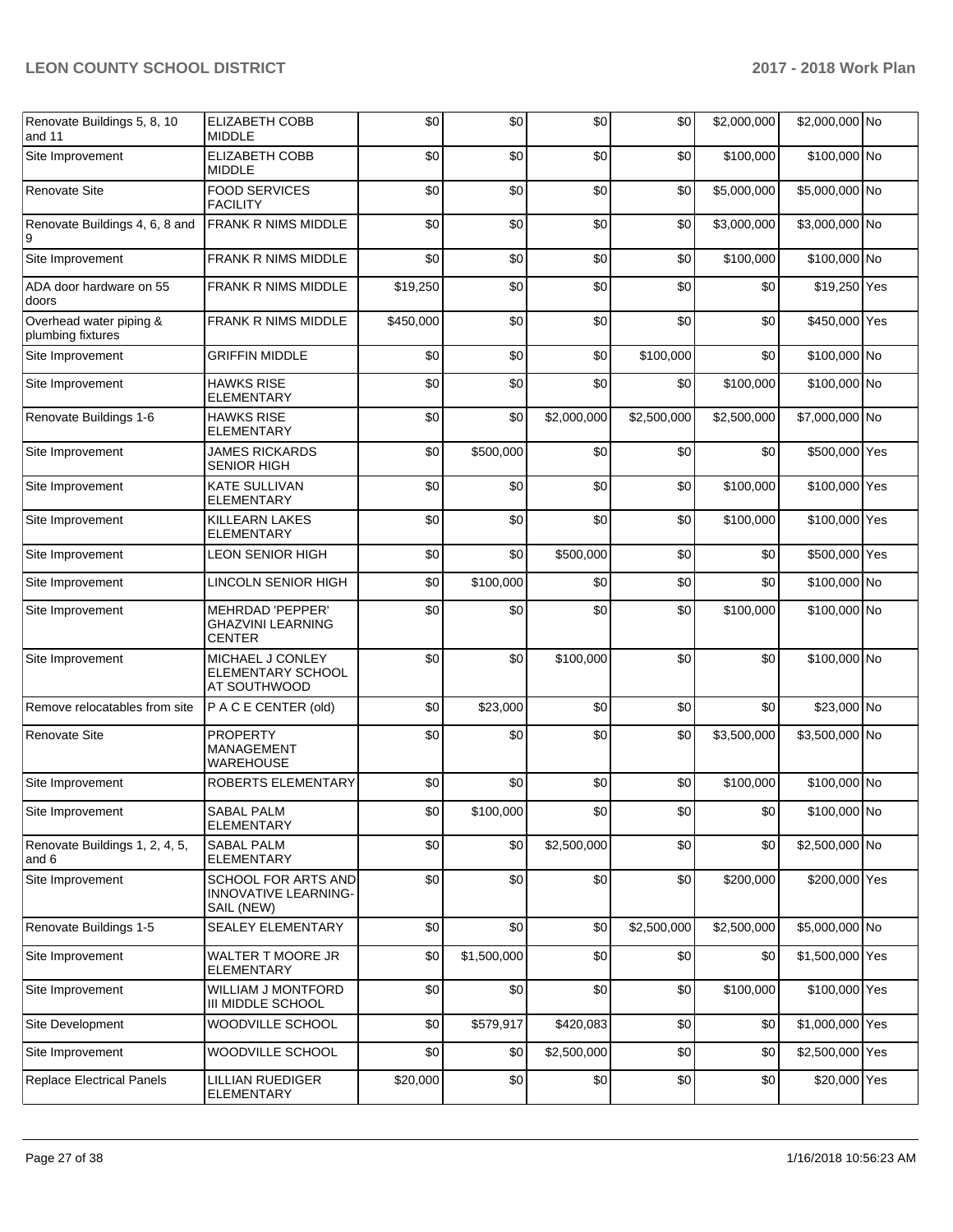| <b>Increase Electrical Panel Size</b>                                           | <b>SABAL PALM</b><br><b>ELEMENTARY</b>                                        | \$40,000     | \$0          | \$0          | \$0          | \$0 | \$40,000 Yes               |  |
|---------------------------------------------------------------------------------|-------------------------------------------------------------------------------|--------------|--------------|--------------|--------------|-----|----------------------------|--|
| Tack coat existing asphalt on<br>basketball court                               | <b>JOHN C RILEY</b><br><b>ELEMENTARY</b>                                      | \$16,900     | \$0          | \$0          | \$0          | \$0 | \$16,900 Yes               |  |
| Repave Parking lot                                                              | <b>TECHNOLOGY AND</b><br><b>INFORMATION</b><br><b>SERVICES</b>                | \$65,000     | \$0          | \$0          | \$0          | \$0 | \$65,000 Yes               |  |
| Install fence around perimeter<br>of school                                     | FORT BRADEN SCHOOL<br>(NEW)                                                   | \$45,000     | \$0          | \$0          | \$0          | \$0 | \$45,000 Yes               |  |
| Install panic hardware around<br>campus on gates                                | DEERLAKE MIDDLE                                                               | \$30,000     | \$0          | \$0          | \$0          | \$0 | \$30,000 Yes               |  |
| Forklift                                                                        | <b>PROPERTY</b><br><b>MANAGEMENT</b><br><b>WAREHOUSE</b>                      | \$29,650     | \$0          | \$0          | \$0          | \$0 | \$29,650 Yes               |  |
| Replace Fire Alarm                                                              | <b>LEWIS M LIVELY</b><br>TECHNICAL CENTER                                     | \$450,000    | \$0          | \$0          | \$0          | \$0 | \$450,000 Yes              |  |
| Replace Fire Alarm                                                              | <b>ELIZABETH COBB</b><br><b>MIDDLE</b>                                        | \$200,000    | \$0          | \$0          | \$0          | \$0 | \$200,000 Yes              |  |
| Replace Fire Alarm                                                              | HOWELL CENTER                                                                 | \$120,000    | \$0          | \$0          | \$0          | \$0 | \$120,000 Yes              |  |
| <b>Chiller Replacement</b>                                                      | WALTER T MOORE JR<br><b>ELEMENTARY</b>                                        | \$1,000,000  | \$0          | \$0          | \$0          | \$0 | \$1,000,000 Yes            |  |
| Replace classroom sinks and<br>pkg. fixtures                                    | <b>BUCK LAKE</b><br><b>ELEMENTARY</b>                                         | \$70,000     | \$0          | \$0          | \$0          | \$0 | \$70,000 Yes               |  |
| Domestic Water piping &<br>plumbing fixtures                                    | <b>JOHN C RILEY</b><br><b>ELEMENTARY</b>                                      | \$600,000    | \$0          | \$0          | \$0          | \$0 | \$600,000 Yes              |  |
| Replace Windows - Building 9<br>(Secondary Egress)                              | FRANK R NIMS MIDDLE                                                           | \$25,000     | \$0          | \$0          | \$0          | \$0 | \$25,000 Yes               |  |
| Building 38 roof replacement                                                    | <b>LINCOLN SENIOR HIGH</b>                                                    | \$28,000     | \$0          | \$0          | \$0          | \$0 | \$28,000 Yes               |  |
| replace shingle sections of<br>Gym roof                                         | AMOS P GODBY SENIOR<br><b>HIGH</b>                                            | \$35,000     | \$0          | \$0          | \$0          | \$0 | \$35,000 Yes               |  |
| Replace playgrounds (2)                                                         | <b>APALACHEE</b><br><b>ELEMENTARY</b>                                         | \$60,000     | \$0          | \$0          | \$0          | \$0 | \$60,000 Yes               |  |
| Roofs/Walkways (Bus/Parent<br>Pickup)                                           | KILLEARN LAKES<br>ELEMENTARY                                                  | \$100,000    | \$0          | \$0          | \$0          | \$0 | \$100,000 Yes              |  |
| Roofs/Walkways (Bus & Parent<br>Pickup)                                         | <b>CHAIRES ELEMENTARY</b>                                                     | \$10,000     | \$0          | \$0          | \$0          | \$0 | \$10,000 Yes               |  |
| replace playground                                                              | PINEVIEW ELEMENTARY                                                           | \$90,000     | \$0          | \$0          | \$0          | \$0 | \$90,000 Yes               |  |
| Replace Hall Lights with LED                                                    | <b>JAMES RICKARDS</b><br><b>SENIOR HIGH</b>                                   | \$38,071     | \$0          | \$0          | \$0          | \$0 | \$38,071 Yes               |  |
| <b>Playground Repairs</b>                                                       | <b>HAWKS RISE</b><br><b>ELEMENTARY</b>                                        | \$90,000     | \$0          | \$0          | \$0          | \$0 | \$90,000 Yes               |  |
| <b>Replace Gutters</b>                                                          | FORT BRADEN SCHOOL<br>(NEW)                                                   | \$51,000     | \$0          | \$0          | \$0          | \$0 | \$51,000 Yes               |  |
| Add ceiling track and lift that<br>travels the track for Sensory<br>Room 05-224 | <b>GRETCHEN EVERHART</b><br><b>TRAINABLE MENTALLY</b><br><b>HANDICAP CENT</b> | \$15,000     | \$0          | \$0          | \$0          | \$0 | \$15,000 Yes               |  |
| <b>ADA Compliant Door knobs</b>                                                 | OAK RIDGE<br><b>ELEMENTARY</b>                                                | \$35,000     | \$0          | \$0          | \$0          | \$0 | \$35,000 Yes               |  |
| ADA Compliant door knobs                                                        | KILLEARN LAKES<br>ELEMENTARY                                                  | \$35,000     | \$0          | \$0          | \$0          | \$0 | \$35,000 Yes               |  |
|                                                                                 |                                                                               | \$10,554,001 | \$24,881,717 | \$45,254,302 | \$39,069,000 |     | \$89,055,284 \$208,814,304 |  |

## **Additional Project Schedules**

Any projects that are not identified in the last approved educational plant survey.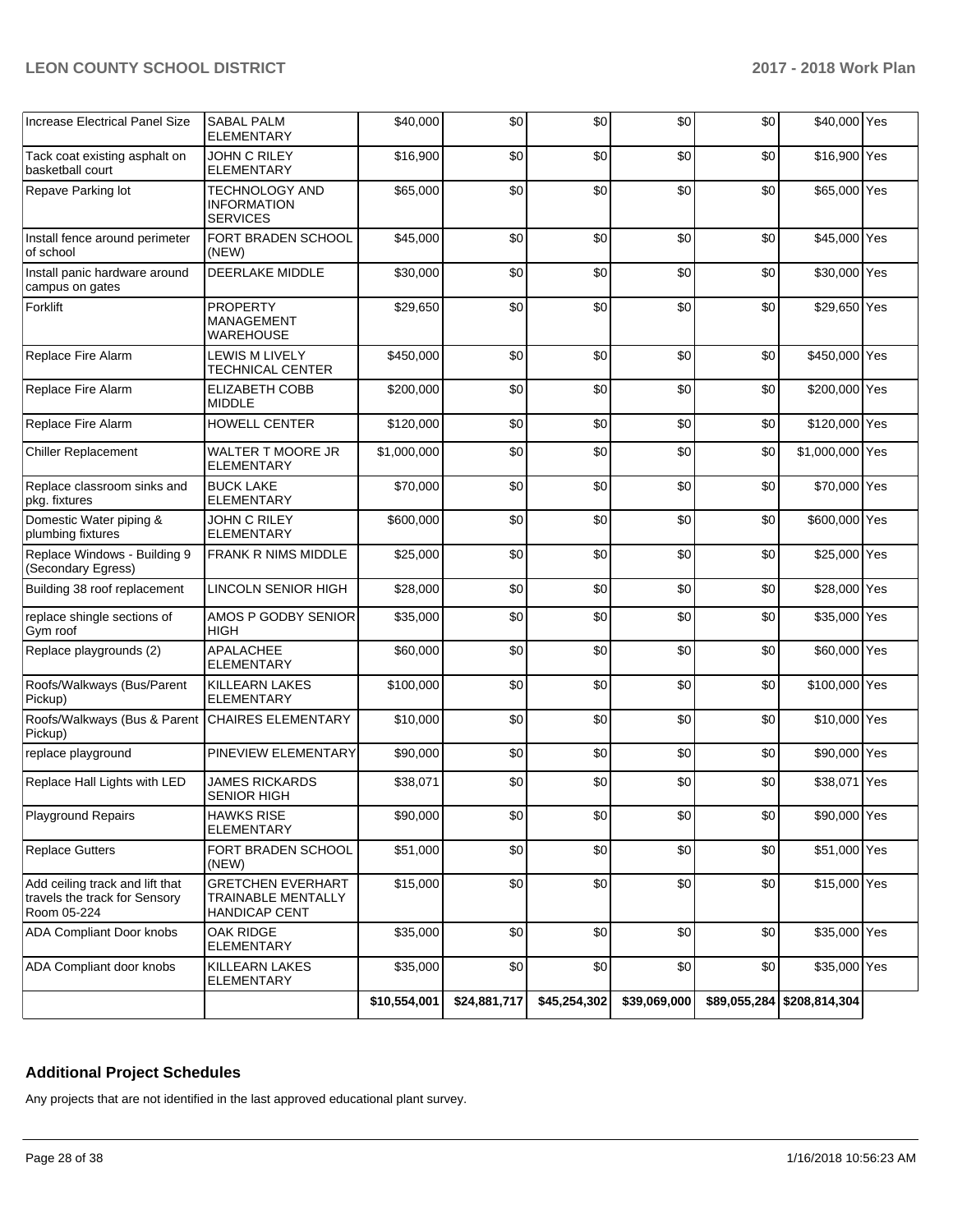Nothing reported for this section.

## **Non Funded Growth Management Project Schedules**

Schedule indicating which projects, due to planned development, that CANNOT be funded from current revenues projected over the next five years.

Nothing reported for this section.

# **Tracking**

## **Capacity Tracking**

| Location                                                            | $2017 -$<br><b>2018 Satis.</b><br>Stu. Sta. | Actual<br>$2017 -$<br><b>2018 FISH</b><br>Capacity | Actual<br>$2016 -$<br>2017<br><b>COFTE</b> | # Class<br>Rooms | Actual<br>Average<br>$2017 -$<br>2018 Class<br><b>Size</b> | Actual<br>$2017 -$<br>2018<br><b>Utilization</b> | <b>New</b><br>Stu.<br>Capacity | <b>New</b><br>Rooms to<br>be<br>Added/Re<br>moved | Projected<br>$2021 -$<br>2022<br><b>COFTE</b> | Projected<br>$2021 -$<br>2022<br><b>Utilization</b> | Projected<br>$2021 -$<br><b>2022 Class</b><br><b>Size</b> |
|---------------------------------------------------------------------|---------------------------------------------|----------------------------------------------------|--------------------------------------------|------------------|------------------------------------------------------------|--------------------------------------------------|--------------------------------|---------------------------------------------------|-----------------------------------------------|-----------------------------------------------------|-----------------------------------------------------------|
| <b>LEON SENIOR HIGH</b>                                             | 1.811                                       | 1,720                                              | 2,026                                      | 75               | 27                                                         | 118.00%                                          | $\Omega$                       | $\Omega$                                          | 1.720                                         | 100.00%                                             | 23                                                        |
| KATE SULLIVAN<br>ELEMENTARY                                         | 823                                         | 823                                                | 759                                        | 43               | 18                                                         | 92.00 %                                          | $\Omega$                       | $\Omega$                                          | 717                                           | 87.00 %                                             | 17                                                        |
| <b>ELIZABETH COBB</b><br>MIDDLE                                     | 1,020                                       | 918                                                | 856                                        | 46               | 19                                                         | 93.00 %                                          | $\Omega$                       | $\Omega$                                          | 846                                           | 92.00 %                                             | 18                                                        |
| <b>FRANK HARTSFIELD</b><br><b>ELEMENTARY</b>                        | 615                                         | 615                                                | 443                                        | 33               | 13                                                         | 72.00 %                                          | $\Omega$                       | $\Omega$                                          | 414                                           | 67.00 %                                             | 13                                                        |
| <b>JAMES RICKARDS</b><br><b>SENIOR HIGH</b>                         | 1,705                                       | 1,619                                              | 1,274                                      | 72               | 18                                                         | 79.00 %                                          | $-97$                          | -4                                                | 1,517                                         | 100.00%                                             | 22                                                        |
| R.N. GOODEN/NANCY<br>RUSSELL CENTER AT<br><b>WESSON</b>             | 334                                         | 334                                                | 25                                         | 19               | 1                                                          | 7.00 %                                           | $\Omega$                       | $\Omega$                                          | 35                                            | 10.00 %                                             | $\overline{2}$                                            |
| ROBERTS ELEMENTARY                                                  | 980                                         | 980                                                | 815                                        | 53               | 15                                                         | 83.00 %                                          | $\Omega$                       | $\Omega$                                          | 764                                           | 78.00 %                                             | 14                                                        |
| MEHRDAD 'PEPPER'<br><b>GHAZVINI LEARNING</b><br><b>CENTER</b>       | 429                                         | 429                                                | 404                                        | 21               | 19                                                         | 94.00 %                                          | $\Omega$                       | $\Omega$                                          | 387                                           | 90.00 %                                             | 18                                                        |
| <b>BOND ELEMENTARY</b><br><b>SCHOOL</b>                             | 790                                         | 790                                                | 630                                        | 42               | 15                                                         | 80.00 %                                          | 0                              | $\Omega$                                          | 612                                           | 77.00 %                                             | 15                                                        |
| MICHAEL J CONLEY<br><b>ELEMENTARY SCHOOL</b><br><b>AT SOUTHWOOD</b> | 885                                         | 885                                                | 779                                        | 48               | 16                                                         | 88.00 %                                          | $-72$                          | -4                                                | 769                                           | 95.00 %                                             | 17                                                        |
| WILLIAM J MONTFORD<br>III MIDDLE SCHOOL                             | 1,142                                       | 1,027                                              | 1,062                                      | 50               | 21                                                         | 103.00%                                          | $\Omega$                       | $\Omega$                                          | 1.018                                         | 99.00 %                                             | 20                                                        |
| LINCOLN SENIOR HIGH                                                 | 2,137                                       | 2,030                                              | 2,041                                      | 91               | 22                                                         | 101.00%                                          | $\Omega$                       | $\Omega$                                          | 2,030                                         | 100.00%                                             | 22                                                        |
| <b>HERITAGE TRAILS</b><br>COMMUNITY SCHOOL                          | 178                                         | 267                                                | $\Omega$                                   | 18               | $\Omega$                                                   | 0.00%                                            | $\Omega$                       | $\Omega$                                          | 73                                            | 27.00 %                                             | $\overline{4}$                                            |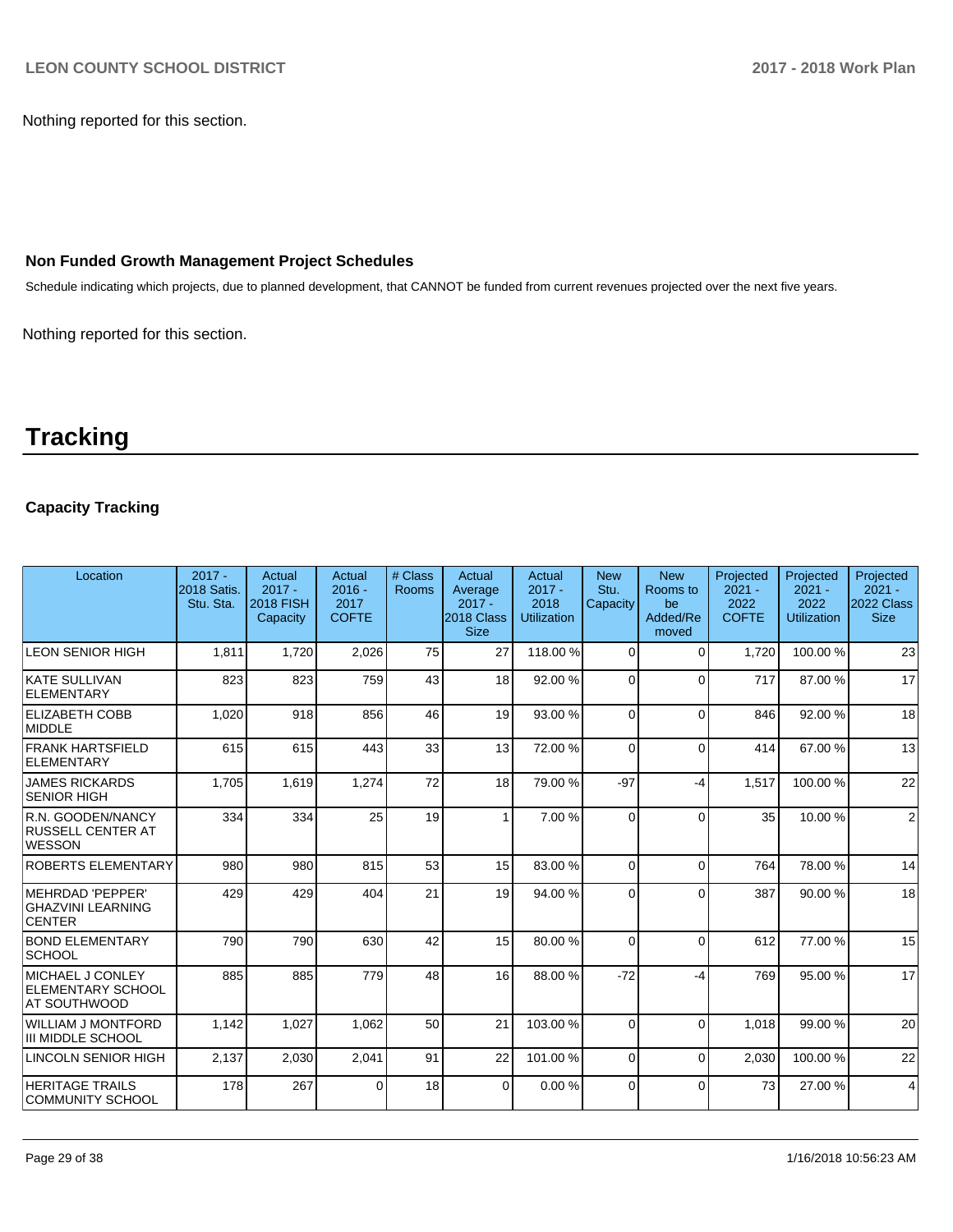| <b>HAWKS RISE</b><br><b>ELEMENTARY</b>                           | 910   | 910         | 832      | 48           | 17           | 91.00%   | $\Omega$    | $\Omega$     | 792         | 87.00 % | 17           |
|------------------------------------------------------------------|-------|-------------|----------|--------------|--------------|----------|-------------|--------------|-------------|---------|--------------|
| LAWTON M CHILES<br><b>SENIOR HIGH</b>                            | 1,996 | 1,896       | 2,022    | 81           | 25           | 107.00%  | $\mathbf 0$ | $\Omega$     | 1,896       | 100.00% | 23           |
| <b>SWIFT CREEK MIDDLE</b>                                        | 1,005 | 904         | 771      | 45           | 17           | 85.00 %  | $\Omega$    | $\Omega$     | 771         | 85.00 % | 17           |
| <b>CANOPY OAKS</b><br>ELEMENTARY                                 | 742   | 742         | 708      | 39           | 18           | 95.00 %  | $\Omega$    | $\Omega$     | 669         | 90.00 % | 17           |
| <b>CHAIRES ELEMENTARY</b>                                        | 717   | 717         | 505      | 40           | 13           | 70.00 %  | $\Omega$    | $\Omega$     | 488         | 68.00 % | 12           |
| <b>SPRINGWOOD</b><br><b>ELEMENTARY</b>                           | 599   | 599         | 649      | 33           | 20           | 108.00%  | $\Omega$    | $\Omega$     | 597         | 100.00% | 18           |
| <b>DESOTO TRAIL</b><br><b>ELEMENTARY</b>                         | 761   | 761         | 664      | 40           | 17           | 87.00 %  | $\mathbf 0$ | $\Omega$     | 639         | 84.00 % | 16           |
| <b>BUCK LAKE</b><br><b>ELEMENTARY</b>                            | 779   | 779         | 685      | 41           | 17           | 88.00 %  | $\Omega$    | $\Omega$     | 657         | 84.00 % | 16           |
| <b>DEERLAKE MIDDLE</b>                                           | 1,261 | 1,134       | 955      | 54           | 18           | 84.00 %  | $\Omega$    | $\Omega$     | 941         | 83.00 % | 17           |
| <b>FORT BRADEN SCHOOL</b><br>(NEW)                               | 880   | 792         | 829      | 43           | 19           | 105.00 % | $\Omega$    | $\Omega$     | 791         | 100.00% | 18           |
| WALTER T MOORE JR<br><b>ELEMENTARY</b>                           | 673   | 673         | 623      | 36           | 17           | 92.00 %  | $\mathbf 0$ | $\Omega$     | 590         | 88.00 % | 16           |
| <b>SEALEY ELEMENTARY</b>                                         | 568   | 568         | 474      | 30           | 16           | 83.00 %  | $\Omega$    | $\Omega$     | 446         | 79.00 % | 15           |
| APALACHEE<br><b>ELEMENTARY</b>                                   | 618   | 618         | 650      | 33           | 20           | 105.00%  | $\Omega$    | $\Omega$     | 586         | 95.00 % | 18           |
| <b>FAIRVIEW MIDDLE</b>                                           | 885   | 796         | 848      | 43           | 20           | 107.00%  | 160         | $\mathbf{1}$ | 830         | 87.00%  | 19           |
| P A C E CENTER (old)                                             | 25    | 25          | 44       | $\mathbf{1}$ | 44           | 175.00 % | $-25$       | $-1$         | $\Omega$    | 0.00%   | $\mathbf 0$  |
| <b>KILLEARN LAKES</b><br><b>ELEMENTARY</b>                       | 959   | 959         | 807      | 51           | 16           | 84.00 %  | $\Omega$    | $\Omega$     | 768         | 80.00 % | 15           |
| <b>FRANK R NIMS MIDDLE</b>                                       | 1,037 | 933         | 466      | 45           | 10           | 50.00 %  | $\mathbf 0$ | $\Omega$     | 485         | 52.00 % | 11           |
| <b>PINEVIEW ELEMENTARY</b>                                       | 667   | 667         | 360      | 37           | 10           | 54.00 %  | $\Omega$    | $\Omega$     | 337         | 51.00 % | 9            |
| <b>LEWIS M LIVELY</b><br><b>TECHNICAL CENTER</b>                 | 1,289 | 1,546       | 94       | 83           | $\mathbf{1}$ | 6.00%    | -46         | $-3$         | 94          | 6.00%   | $\mathbf{1}$ |
| <b>GILCHRIST</b><br><b>ELEMENTARY</b>                            | 941   | 941         | 986      | 50           | 20           | 105.00 % | $\Omega$    | $\Omega$     | 913         | 97.00 % | 18           |
| <b>ASTORIA PARK</b><br>ELEMENTARY                                | 627   | 627         | 571      | 33           | 17           | 91.00 %  | $\Omega$    | $\mathbf 0$  | 536         | 85.00%  | 16           |
| GRETCHEN EVERHART<br>TRAINABLE MENTALLY<br>HANDICAP CENT         | 351   | 351         | 179      | 34           | 5            | 51.00 %  | 0           | $\Omega$     | 182         | 52.00 % | 5            |
| AMOS P GODBY SENIOR<br>HIGH                                      | 1,767 | 1,678       | 1,227    | 73           | 17           | 73.00 %  | $\mathbf 0$ | $\mathbf 0$  | 1,678       | 100.00% | 23           |
| <b>OAK RIDGE</b><br><b>ELEMENTARY</b>                            | 695   | 695         | 519      | 37           | 14           | 75.00 %  | $\mathbf 0$ | $\mathbf 0$  | 498         | 72.00 % | 13           |
| <b>SECOND CHANCE</b><br><b>SCHOOL</b>                            | 0     | $\mathbf 0$ | $\Omega$ | $\mathbf 0$  | $\mathbf 0$  | 0.00%    | 0           | $\mathbf 0$  | 0           | 0.00%   | 0            |
| SAIL (OLD)                                                       | 115   | $\mathbf 0$ | $\Omega$ | 10           | $\mathbf 0$  | 0.00%    | $\mathbf 0$ | $\mathbf 0$  | $\mathbf 0$ | 0.00%   | $\mathbf 0$  |
| <b>GRIFFIN MIDDLE</b>                                            | 557   | 501         | 540      | 25           | 22           | 108.00%  | 0           | $\mathbf 0$  | 500         | 100.00% | 20           |
| <b>JOHN C RILEY</b><br><b>ELEMENTARY</b>                         | 663   | 663         | 606      | 35           | 17           | 91.00%   | -54         | $-3$         | 564         | 93.00 % | 18           |
| <b>SABAL PALM</b><br><b>ELEMENTARY</b>                           | 727   | 727         | 498      | 39           | 13           | 69.00 %  | $\Omega$    | $\mathbf 0$  | 462         | 64.00 % | 12           |
| <b>SCHOOL FOR ARTS AND</b><br>INNOVATIVE LEARNING-<br>SAIL (NEW) | 577   | 577         | 362      | 25           | 14           | 63.00 %  | 0           | $\mathbf 0$  | 388         | 67.00 % | 16           |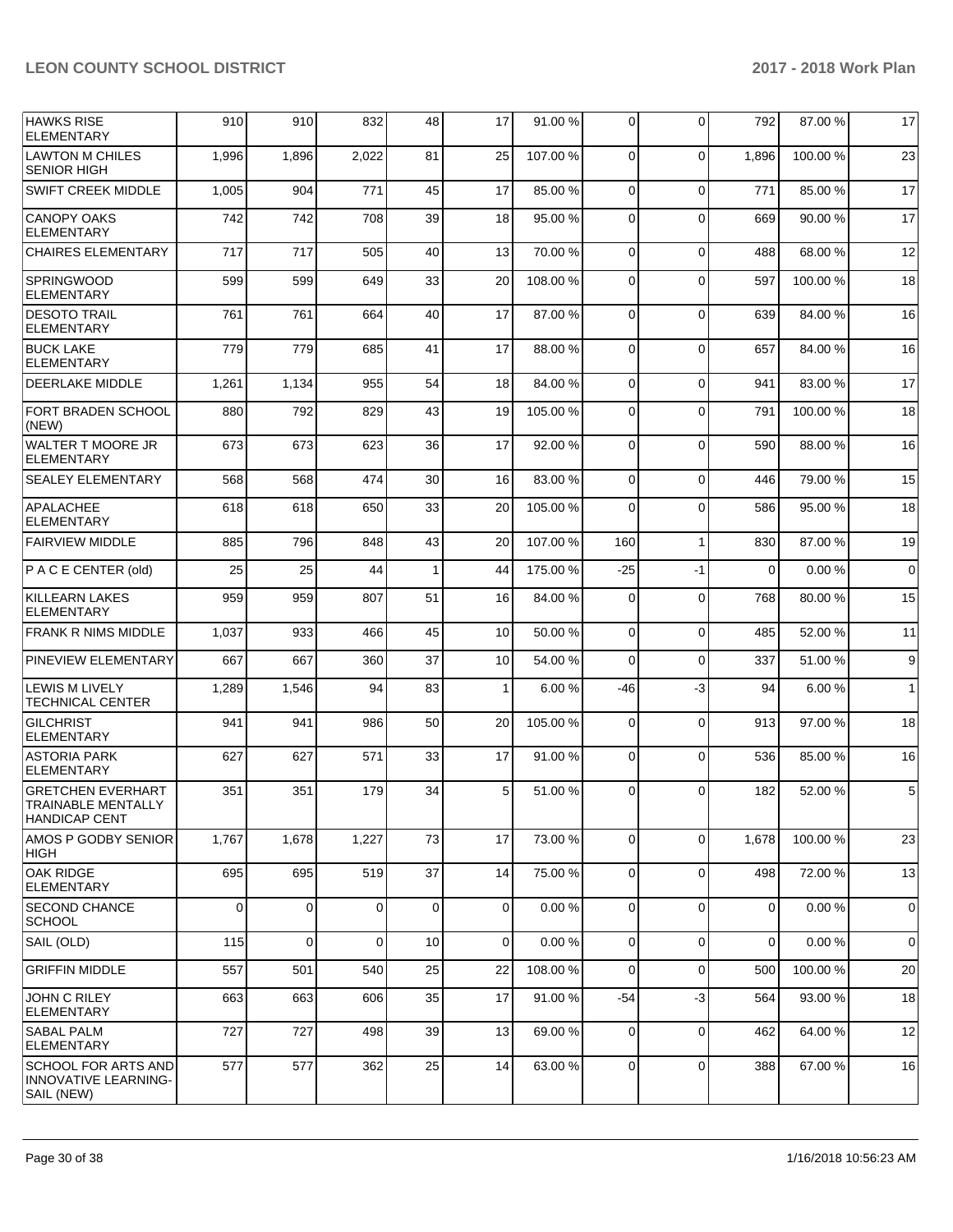| <b>ILILLIAN RUEDIGER</b><br><b>IELEMENTARY</b> | 553 l  | 553    | 522    | 30              | 7    | 94.00 %  |        |       | 504    | 91.00%  | 17 |
|------------------------------------------------|--------|--------|--------|-----------------|------|----------|--------|-------|--------|---------|----|
| <b>AUGUSTA RAA MIDDLE</b>                      | 1,137  | 1,023  | 861    | 51              |      | 84.00 %  | $-66$  | -3    | 843    | 88.00 % | 18 |
| <b>CHAIRES ELEMENTARY</b><br>PRE-KINDERGARTEN  |        |        |        |                 |      | 0.00%    |        |       |        | 0.00%   | 0  |
| <b>IWOODVILLE SCHOOL</b>                       | 553    | 497    | 594    | 30 <sub>1</sub> | 20 l | 119.00 % |        |       | 488    | 98.00 % | 16 |
|                                                | 38.483 | 37,289 | 31.561 | ,906            | 17   | 84.64%   | $-200$ | $-17$ | 30,835 | 83.14 % | 16 |

The COFTE Projected Total (30,835) for 2021 - 2022 must match the Official Forecasted COFTE Total (31,304 ) for 2021 - 2022 before this section can be completed. In the event that the COFTE Projected Total does not match the Official forecasted COFTE, then the Balanced Projected COFTE Table should be used to balance COFTE.

|                   | Projected COFTE for 2021 - 2022 |      |  |  |  |  |
|-------------------|---------------------------------|------|--|--|--|--|
| Elementary (PK-3) | 10,134                          |      |  |  |  |  |
| Middle $(4-8)$    | 11,219                          | Elem |  |  |  |  |
| High (9-12)       | 9,951                           | Midd |  |  |  |  |
|                   | 31,304                          | High |  |  |  |  |
|                   |                                 |      |  |  |  |  |

| <b>Grade Level Type</b> | <b>Balanced Projected</b><br>COFTE for 2021 - 2022 |
|-------------------------|----------------------------------------------------|
| Elementary (PK-3)       | 132                                                |
| Middle $(4-8)$          | 172                                                |
| High (9-12)             | 165                                                |
|                         | 31,304                                             |

## **Relocatable Replacement**

Number of relocatable classrooms clearly identified and scheduled for replacement in the school board adopted financially feasible 5-year district work program.

| Location                                           | $2017 - 2018$ | $2018 - 2019$ | 2019 - 2020 | 2020 - 2021 | $2021 - 2022$ | Year 5 Total   |
|----------------------------------------------------|---------------|---------------|-------------|-------------|---------------|----------------|
| IAUGUSTA RAA MIDDLE                                |               |               |             |             |               |                |
| <b>JOHN C RILEY ELEMENTARY</b>                     |               |               |             |             |               |                |
| <b>GILCHRIST ELEMENTARY</b>                        |               |               |             |             |               | 81             |
| P AC E CENTER (old)                                | 27            |               |             |             |               | 27             |
| IMICHAEL J CONLEY ELEMENTARY SCHOOL AT SOUTHWOOD I |               |               |             |             |               |                |
| WILLIAM J MONTFORD III MIDDLE SCHOOL               |               |               |             |             |               | $\overline{2}$ |
| <b>Total Relocatable Replacements:</b>             | 47            |               |             |             |               | 47             |

## **Charter Schools Tracking**

Information regarding the use of charter schools.

| Location-Type                           | # Relocatable<br>units or<br>permanent<br><b>classrooms</b> | Owner             | <b>Year Started or I</b><br>Scheduled | Student<br><b>Stations</b> | <b>Students</b><br>Enrolled | Years in<br>Contract | <b>Total Charter</b><br><b>Students</b><br>projected for<br>$2021 - 2022$ |
|-----------------------------------------|-------------------------------------------------------------|-------------------|---------------------------------------|----------------------------|-----------------------------|----------------------|---------------------------------------------------------------------------|
| Arts and Sciences - Thomasville<br>l Rd |                                                             | 27 PRIVATE        | 1999                                  | 450                        | 422 l                       |                      | 428                                                                       |
| Governor's Charter Academy              |                                                             | 45 <b>PRIVATE</b> | 2012                                  | 1.015                      | 517                         |                      | 687                                                                       |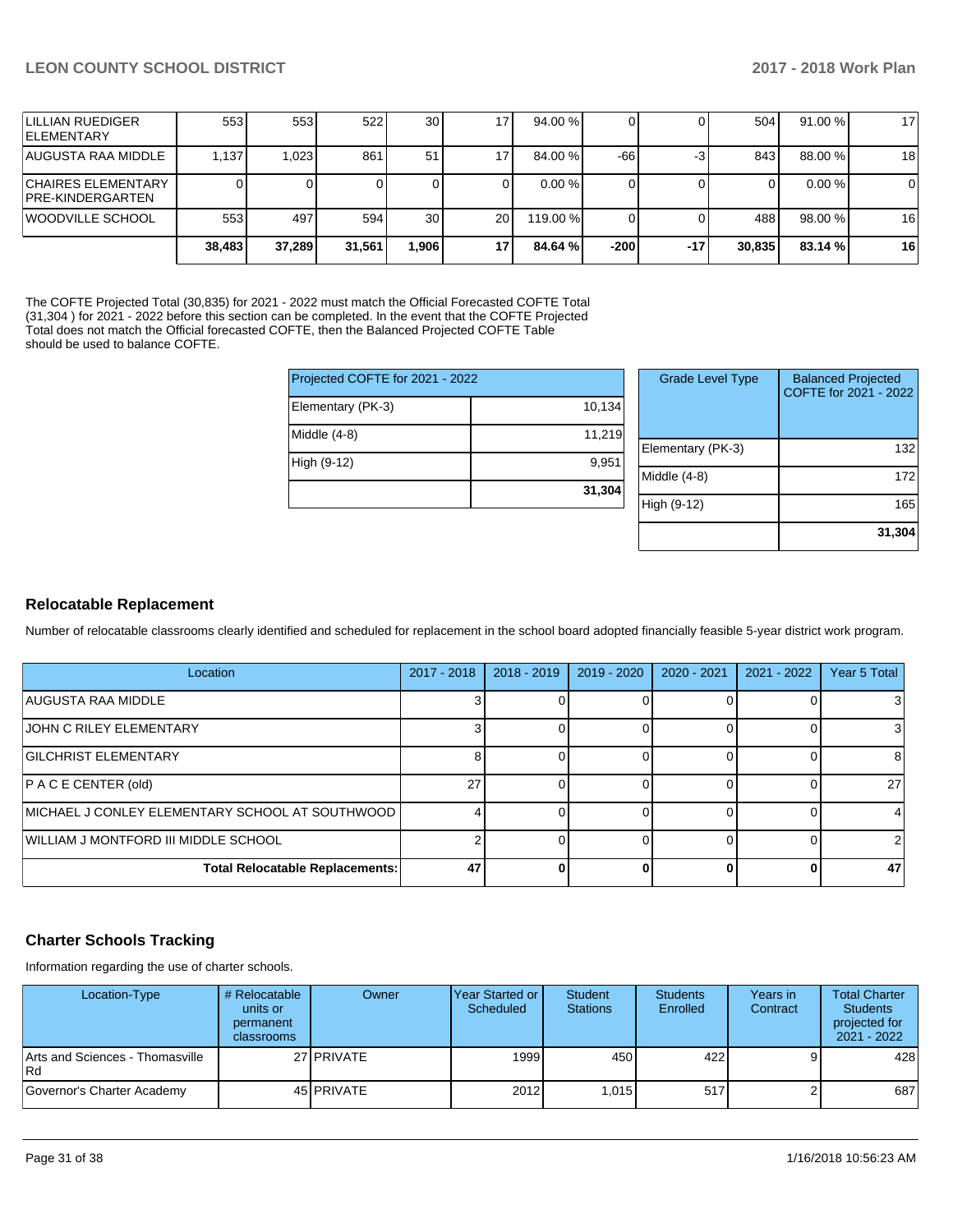| School of Arts and Sciences at<br>Ithe Centre |     | 10 PRIVATE | 2015 | 305   | 257   | 250   |
|-----------------------------------------------|-----|------------|------|-------|-------|-------|
| Tallahassee School of Math and<br>l Science   |     | 24 PRIVATE | 2015 | 600   | 436   | 418   |
|                                               | 106 |            |      | 2.370 | ا321. | 1,783 |

## **Special Purpose Classrooms Tracking**

The number of classrooms that will be used for certain special purposes in the current year, by facility and type of classroom, that the district will, 1), not use for educational purposes, and 2), the co-teaching classrooms that are not open plan classrooms and will be used for educational purposes.

| School                                                | School Type                          | # of Elementary<br>K-3 Classrooms | # of Middle 4-8<br><b>Classrooms</b> | # of High $9-12$<br><b>Classrooms</b> | # of $ESE$<br><b>Classrooms</b> | # of Combo<br><b>Classrooms</b> | Total<br><b>Classrooms</b> |
|-------------------------------------------------------|--------------------------------------|-----------------------------------|--------------------------------------|---------------------------------------|---------------------------------|---------------------------------|----------------------------|
| <b>R.N. GOODEN/NANCY RUSSELL</b><br>ICENTER AT WESSON | Educational                          |                                   | 10 <sup>1</sup>                      |                                       |                                 |                                 | 19                         |
| SAIL (OLD)                                            | Educational                          |                                   |                                      |                                       |                                 |                                 | 14                         |
| P AC E CENTER (old)                                   | Educational                          |                                   |                                      |                                       |                                 |                                 |                            |
|                                                       | <b>Total Educational Classrooms:</b> | 10                                | 10 <sup>1</sup>                      |                                       |                                 |                                 | 34                         |

| School                                   | <b>School Type</b> | # of Elementary<br>K-3 Classrooms | # of Middle 4-8<br><b>Classrooms</b> | # of High 9-12<br><b>Classrooms</b> | # of $ESE$<br><b>Classrooms</b> | # of Combo<br><b>Classrooms</b> | Total<br><b>Classrooms</b> |
|------------------------------------------|--------------------|-----------------------------------|--------------------------------------|-------------------------------------|---------------------------------|---------------------------------|----------------------------|
| ELIZABETH COBB MIDDLE                    | Co-Teaching        |                                   | 8                                    | 0                                   |                                 |                                 | 8                          |
| AUGUSTA RAA MIDDLE                       | Co-Teaching        |                                   | 32                                   | 0                                   | 0                               |                                 | 32                         |
| AMOS P GODBY SENIOR HIGH                 | Co-Teaching        |                                   | 0                                    |                                     | 0                               | 0                               |                            |
| <b>GRIFFIN MIDDLE</b>                    | Co-Teaching        |                                   | 6                                    | $\Omega$                            | <sup>0</sup>                    | ი                               | 6                          |
| FRANK R NIMS MIDDLE                      | Co-Teaching        |                                   | 10                                   | $\Omega$                            |                                 | 0                               | 10                         |
| <b>FAIRVIEW MIDDLE</b>                   | Co-Teaching        |                                   |                                      | $\Omega$                            | <sup>0</sup>                    | $\Omega$                        | 1                          |
| <b>DEERLAKE MIDDLE</b>                   | Co-Teaching        |                                   | 4                                    | $\Omega$                            | $\Omega$                        | 0                               | 4                          |
| FORT BRADEN SCHOOL (NEW)                 | Co-Teaching        |                                   | 0                                    | $\Omega$                            |                                 | 0                               |                            |
| <b>SWIFT CREEK MIDDLE</b>                | Co-Teaching        |                                   | 13                                   | 0                                   | $\Omega$                        | 0                               | 13                         |
| WILLIAM J MONTFORD III MIDDLE<br> SCHOOL | Co-Teaching        |                                   | 0                                    | $\Omega$                            |                                 | 0                               |                            |
| <b>Total Co-Teaching Classrooms:</b>     |                    |                                   | 74                                   |                                     |                                 | 0                               | 77                         |

#### **Infrastructure Tracking**

**Necessary offsite infrastructure requirements resulting from expansions or new schools. This section should include infrastructure information related to capacity project schedules and other project schedules (Section 4).** 

Not Specified

**Proposed location of planned facilities, whether those locations are consistent with the comprehensive plans of all affected local governments, and recommendations for infrastructure and other improvements to land adjacent to existing facilities. Provisions of 1013.33(12), (13) and (14) and 1013.36 must be addressed for new facilities planned within the 1st three years of the plan (Section 5).**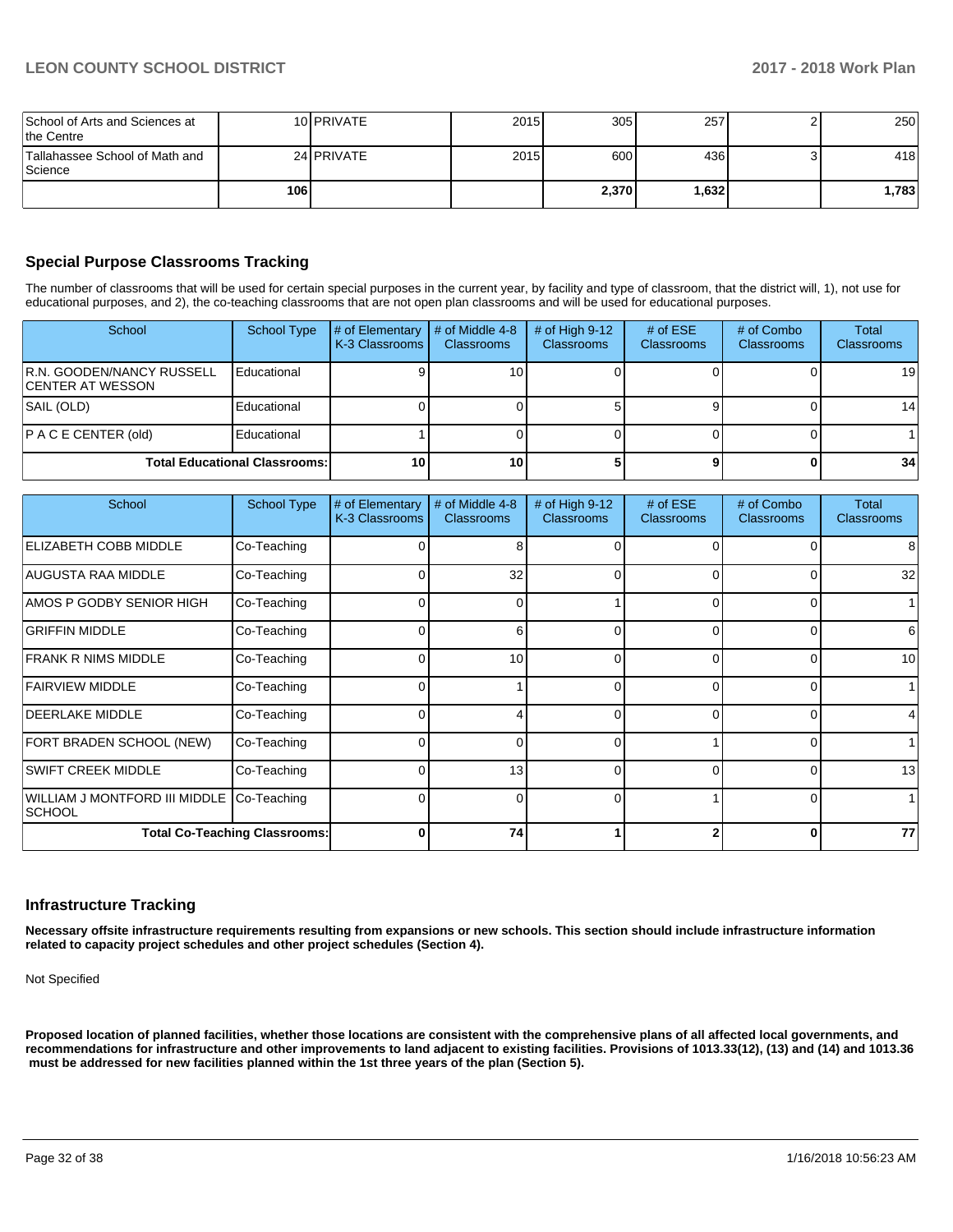#### Not Specified

**Consistent with Comp Plan?** No

## **Net New Classrooms**

The number of classrooms, by grade level and type of construction, that were added during the last fiscal year.

| List the net new classrooms added in the 2016 - 2017 fiscal year.                                                                                       |                                                                        |                                   | List the net new classrooms to be added in the 2017 - 2018 fiscal<br>year. |                        |                              |                        |  |          |
|---------------------------------------------------------------------------------------------------------------------------------------------------------|------------------------------------------------------------------------|-----------------------------------|----------------------------------------------------------------------------|------------------------|------------------------------|------------------------|--|----------|
| "Classrooms" is defined as capacity carrying classrooms that are added to increase<br>capacity to enable the district to meet the Class Size Amendment. | Totals for fiscal year 2017 - 2018 should match totals in Section 15A. |                                   |                                                                            |                        |                              |                        |  |          |
| Location                                                                                                                                                | $2016 - 2017$ #<br>Permanent                                           | $2016 - 2017$ #<br><b>Modular</b> | $2016 - 2017$ #<br>Relocatable                                             | $2016 - 2017$<br>Total | $2017 - 2018$ #<br>Permanent | $2017 - 2018$<br>Total |  |          |
| Elementary (PK-3)                                                                                                                                       |                                                                        |                                   |                                                                            |                        |                              |                        |  | $\Omega$ |
| Middle (4-8)                                                                                                                                            |                                                                        |                                   |                                                                            |                        |                              |                        |  | 0        |
| High (9-12)                                                                                                                                             |                                                                        |                                   |                                                                            |                        |                              |                        |  | 0        |
|                                                                                                                                                         |                                                                        |                                   |                                                                            |                        |                              |                        |  | 0        |

## **Relocatable Student Stations**

Number of students that will be educated in relocatable units, by school, in the current year, and the projected number of students for each of the years in the workplan.

| <b>Site</b>                                            | 2017 - 2018  | 2018 - 2019 | 2019 - 2020 | 2020 - 2021 | 2021 - 2022 | 5 Year Average |
|--------------------------------------------------------|--------------|-------------|-------------|-------------|-------------|----------------|
| SCHOOL FOR ARTS AND INNOVATIVE LEARNING-<br>SAIL (NEW) | 0            | 0           | $\Omega$    | 0           | 0           | 0              |
| LILLIAN RUEDIGER ELEMENTARY                            | O            | 0           | $\Omega$    | 0           | $\Omega$    | $\Omega$       |
| AUGUSTA RAA MIDDLE                                     | 66           | 22          | $\Omega$    | 0           | $\Omega$    | 18             |
| CHAIRES ELEMENTARY PRE-KINDERGARTEN                    | 0            | 0           | $\Omega$    | 0           | 0           | $\mathbf 0$    |
| WOODVILLE SCHOOL                                       | 0            | 0           | $\Omega$    | 0           | 0           | $\mathbf 0$    |
| KATE SULLIVAN ELEMENTARY                               | 0            | 0           | $\Omega$    | 0           | 0           | $\mathbf 0$    |
| <b>ELIZABETH COBB MIDDLE</b>                           | <sup>0</sup> | 0           | $\Omega$    | 0           | 0           | $\mathbf 0$    |
| FRANK HARTSFIELD ELEMENTARY                            | O            | O           | $\Omega$    | $\Omega$    | $\Omega$    | $\mathbf 0$    |
| <b>JAMES RICKARDS SENIOR HIGH</b>                      |              | $\Omega$    | $\Omega$    | 0           | 0           | $\mathbf 0$    |
| R.N. GOODEN/NANCY RUSSELL CENTER AT<br><b>WESSON</b>   | 0            | 0           | $\Omega$    | 0           | 0           | $\mathbf 0$    |
| <b>SABAL PALM ELEMENTARY</b>                           |              | $\Omega$    | $\Omega$    | 0           | $\Omega$    | $\mathbf 0$    |
| <b>BOND ELEMENTARY SCHOOL</b>                          |              | ŋ           | $\Omega$    | $\Omega$    | $\Omega$    | $\mathbf 0$    |
| LEON SENIOR HIGH                                       | 0            | 0           | $\Omega$    | 0           | 0           | $\mathbf 0$    |
| <b>DEERLAKE MIDDLE</b>                                 | 0            | 0           | $\Omega$    | 0           | $\Omega$    | $\mathbf 0$    |
| FORT BRADEN SCHOOL (NEW)                               | 0            | 0           | $\Omega$    | 0           | 0           | $\mathbf 0$    |
| LINCOLN SENIOR HIGH                                    | 0            | 0           | $\Omega$    | 0           | 0           | $\mathbf 0$    |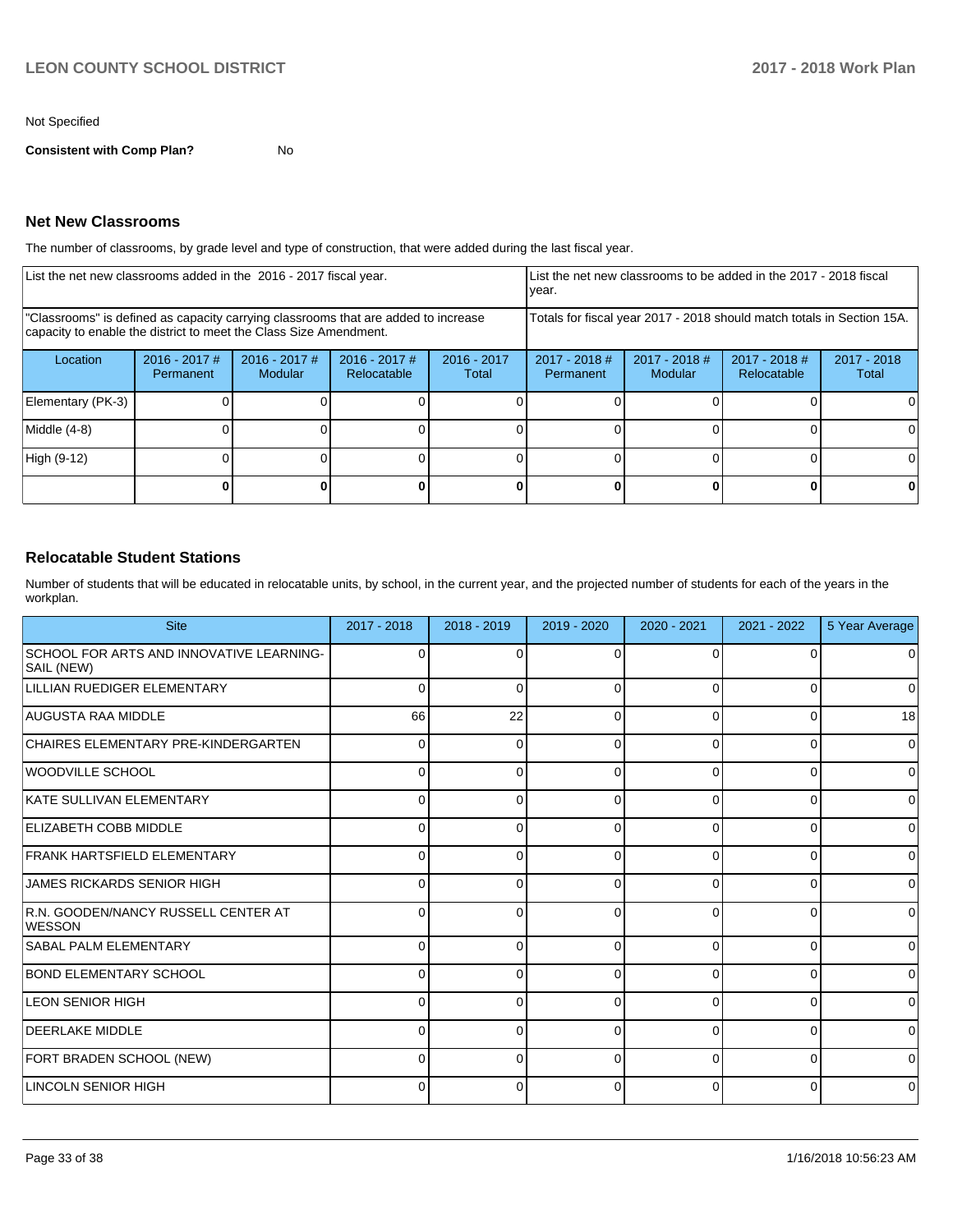| MEHRDAD 'PEPPER' GHAZVINI LEARNING<br><b>CENTER</b>                 |          | 0        | 0           | 0        | 0        | $\mathbf 0$ |
|---------------------------------------------------------------------|----------|----------|-------------|----------|----------|-------------|
| P AC E CENTER (old)                                                 | 25       | $\Omega$ | $\Omega$    | 0        | 0        | 5           |
| KILLEARN LAKES ELEMENTARY                                           | 0        | $\Omega$ | $\Omega$    | $\Omega$ | 0        | $\pmb{0}$   |
| <b>CHAIRES ELEMENTARY</b>                                           | 0        | $\Omega$ | $\Omega$    | $\Omega$ | 0        | $\pmb{0}$   |
| SPRINGWOOD ELEMENTARY                                               | O        | $\Omega$ | $\Omega$    | $\Omega$ | 0        | $\pmb{0}$   |
| <b>DESOTO TRAIL ELEMENTARY</b>                                      | 0        | $\Omega$ | $\Omega$    | 0        | 0        | $\pmb{0}$   |
| <b>BUCK LAKE ELEMENTARY</b>                                         | $\Omega$ | $\Omega$ | $\Omega$    | $\Omega$ | $\Omega$ | $\pmb{0}$   |
| <b>ASTORIA PARK ELEMENTARY</b>                                      | $\Omega$ | $\Omega$ | $\Omega$    | 0        | 0        | $\pmb{0}$   |
| <b>GRETCHEN EVERHART TRAINABLE MENTALLY</b><br><b>HANDICAP CENT</b> |          | $\Omega$ | $\Omega$    | $\Omega$ | $\Omega$ | $\pmb{0}$   |
| <b>WALTER T MOORE JR ELEMENTARY</b>                                 | 0        | $\Omega$ | $\Omega$    | $\Omega$ | 0        | $\mathbf 0$ |
| <b>SEALEY ELEMENTARY</b>                                            | 0        | 0        | $\Omega$    | 0        | 0        | $\mathbf 0$ |
| <b>APALACHEE ELEMENTARY</b>                                         |          | $\Omega$ | $\Omega$    | $\Omega$ | 0        | $\mathbf 0$ |
| <b>FAIRVIEW MIDDLE</b>                                              | $\Omega$ | $\Omega$ | $\Omega$    | $\Omega$ | 0        | $\mathbf 0$ |
| MICHAEL J CONLEY ELEMENTARY SCHOOL AT<br><b>SOUTHWOOD</b>           |          | $\Omega$ | $\Omega$    | $\Omega$ | $\Omega$ | $\mathbf 0$ |
| WILLIAM J MONTFORD III MIDDLE SCHOOL                                | $\Omega$ | $\Omega$ | $\Omega$    | $\Omega$ | 0        | $\mathbf 0$ |
| JOHN C RILEY ELEMENTARY                                             | 54       | $\Omega$ | $\Omega$    | $\Omega$ | 0        | 11          |
| <b>FRANK R NIMS MIDDLE</b>                                          | 0        | $\Omega$ | $\Omega$    | $\Omega$ | 0        | $\mathbf 0$ |
| <b>PINEVIEW ELEMENTARY</b>                                          | 0        | $\Omega$ | $\Omega$    | $\Omega$ | 0        | $\mathbf 0$ |
| LEWIS M LIVELY TECHNICAL CENTER                                     | $\Omega$ | $\Omega$ | $\Omega$    | $\Omega$ | 0        | $\mathbf 0$ |
| <b>GILCHRIST ELEMENTARY</b>                                         | 0        | $\Omega$ | $\Omega$    | $\Omega$ | 0        | $\mathbf 0$ |
| LAWTON M CHILES SENIOR HIGH                                         | $\Omega$ | $\Omega$ | $\Omega$    | $\Omega$ | 0        | $\mathbf 0$ |
| <b>SWIFT CREEK MIDDLE</b>                                           | 0        | $\Omega$ | $\Omega$    | $\Omega$ | 0        | $\mathbf 0$ |
| CANOPY OAKS ELEMENTARY                                              |          | $\Omega$ | $\Omega$    | $\Omega$ | 0        | $\mathbf 0$ |
| <b>ROBERTS ELEMENTARY</b>                                           | $\Omega$ | $\Omega$ | $\Omega$    | 0        | 0        | $\mathbf 0$ |
| <b>HERITAGE TRAILS COMMUNITY SCHOOL</b>                             | υ        | v        | U           | U        | v        | 0           |
| HAWKS RISE ELEMENTARY                                               | 0        | 0        | $\Omega$    | 0        | 0        | $\mathbf 0$ |
| AMOS P GODBY SENIOR HIGH                                            | 0        | 0        | $\mathbf 0$ | 0        | 0        | $\mathbf 0$ |
| OAK RIDGE ELEMENTARY                                                | 0        | 0        | 0           | 0        | 0        | $\mathbf 0$ |
| SECOND CHANCE SCHOOL                                                | 0        | 0        | 0           | 0        | 0        | $\mathbf 0$ |
| SAIL (OLD)                                                          | 0        | 0        | $\mathbf 0$ | 0        | 0        | $\mathbf 0$ |
| <b>GRIFFIN MIDDLE</b>                                               | 0        | 0        | $\mathbf 0$ | 0        | 0        | $\mathbf 0$ |
| Totals for LEON COUNTY SCHOOL DISTRICT                              |          |          |             |          |          |             |
| Total students in relocatables by year.                             | 145      | 22       | 0           | 0        | 0        | 33          |
| Total number of COFTE students projected by year.                   | 31,502   | 31,471   | 31,433      | 31,388   | 31,304   | 31,420      |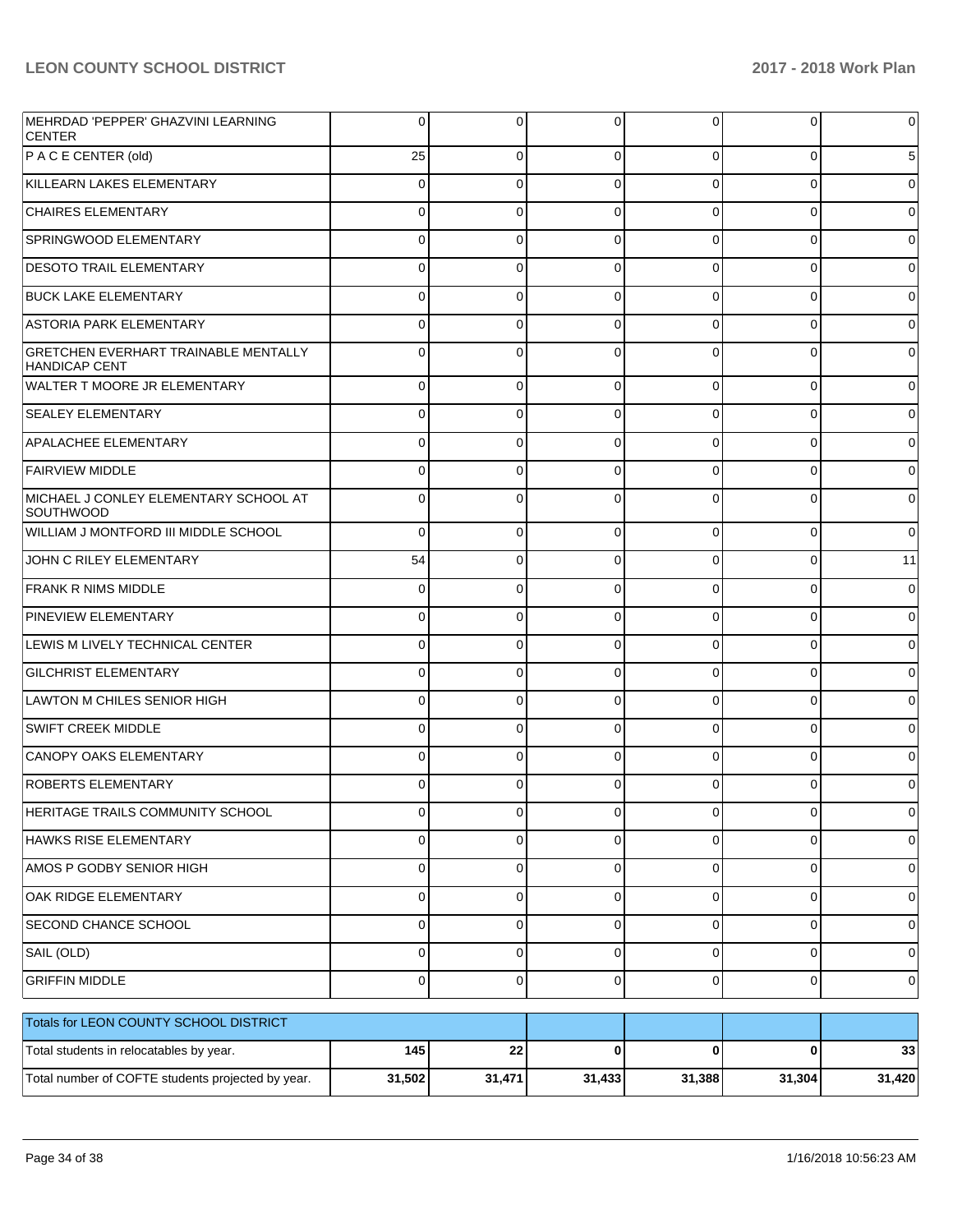| Darcont<br>vear.<br>relocatables by | n o/<br>,,,, | $\sim$<br>70. | ົດ ທ<br>- | 70 I | <b>07.07</b><br>7٥ | $\sqrt{0}$<br>70 I |
|-------------------------------------|--------------|---------------|-----------|------|--------------------|--------------------|

#### **Leased Facilities Tracking**

Exising leased facilities and plans for the acquisition of leased facilities, including the number of classrooms and student stations, as reported in the educational plant survey, that are planned in that location at the end of the five year workplan.

| Location                       | # of Leased<br>Classrooms 2017 -<br>2018 | <b>FISH Student</b><br><b>Stations</b> | Owner               | # of Leased<br>Classrooms 2021 -<br>2022 | <b>FISH Student</b><br><b>Stations</b> |
|--------------------------------|------------------------------------------|----------------------------------------|---------------------|------------------------------------------|----------------------------------------|
| P AC E CENTER (old)            |                                          |                                        | 25 William Scotsman |                                          | ΟI                                     |
| AUGUSTA RAA MIDDLE             |                                          |                                        | 66 William Scotsman |                                          | ΩI                                     |
| <b>JOHN C RILEY ELEMENTARY</b> |                                          |                                        | 54 William Scotsman |                                          | ΩI                                     |
|                                |                                          | 145                                    |                     |                                          | $\Omega$                               |

#### **Failed Standard Relocatable Tracking**

Relocatable units currently reported by school, from FISH, and the number of relocatable units identified as 'Failed Standards'.

Nothing reported for this section.

## **Planning**

#### **Class Size Reduction Planning**

**Plans approved by the school board that reduce the need for permanent student stations such as acceptable school capacity levels, redistricting, busing, year-round schools, charter schools, magnet schools, public-private partnerships, multitrack scheduling, grade level organization, block scheduling, or other alternatives.**

The current Educational Plant Survey for Leon District schools indicates that class size reduction targets can be achieved through a combination of new classroom construction at existing schools, promoting magnet programs at selected schools, and redistricting.

#### **School Closure Planning**

**Plans for the closure of any school, including plans for disposition of the facility or usage of facility space, and anticipated revenues.** 

Survey 5.1 recommends that we discontinue use of the PACE campus. Students have been moved to the previous Center for Community Education now known as Heritage Trails Community School

## **Long Range Planning**

#### **Ten-Year Maintenance**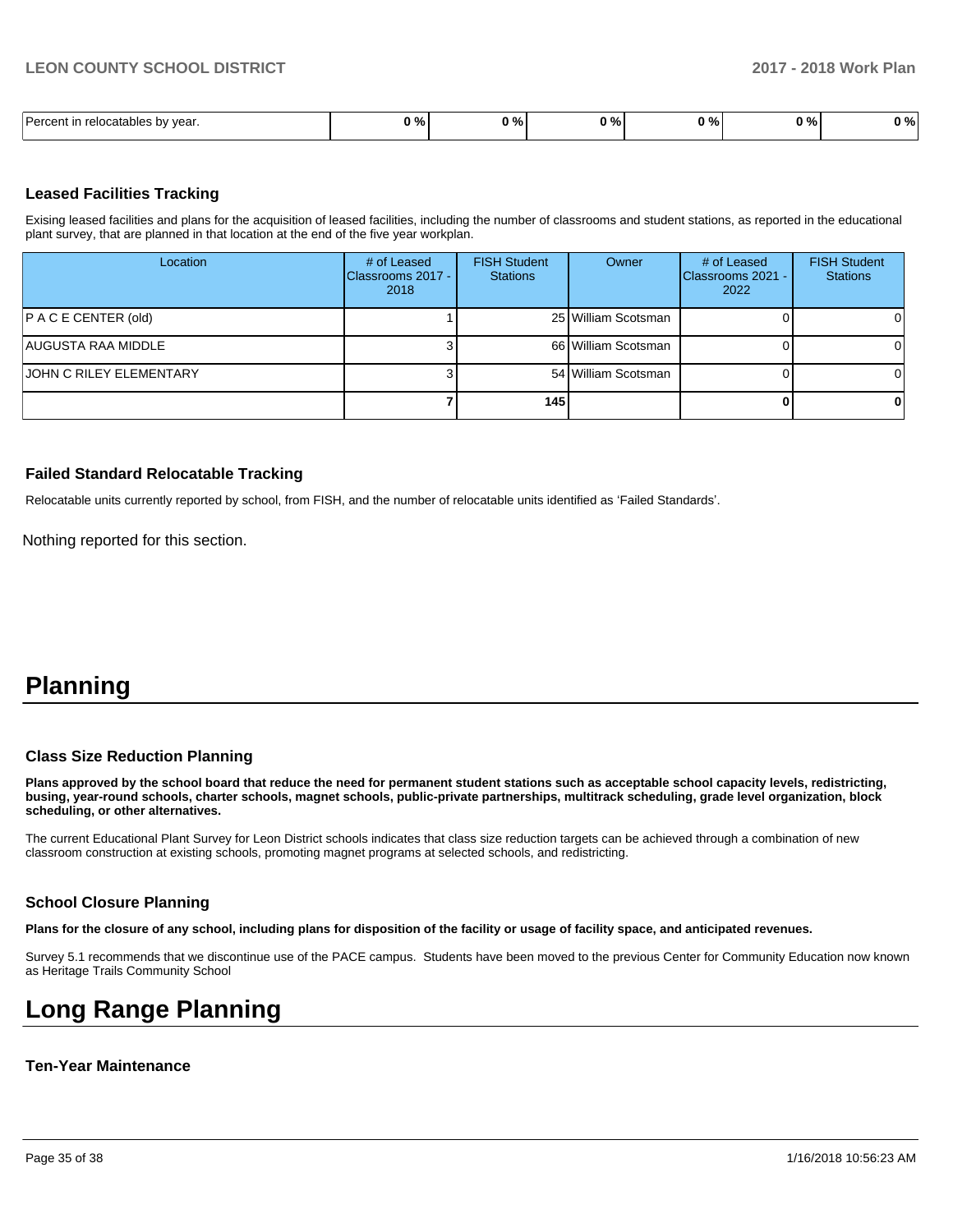District projects and locations regarding the projected need for major renovation, repair, and maintenance projects within the district in years 6-10 beyond the projects plans detailed in the five years covered by the work plan.

Nothing reported for this section.

## **Ten-Year Capacity**

Schedule of capital outlay projects projected to ensure the availability of satisfactory student stations for the projected student enrollment in K-12 programs for the future 5 years beyond the 5-year district facilities work program.

| Project                                                                            | Location, Community, Quadrant or other<br>general location | 2021 - 2022 / 2026 - 2027<br><b>Projected Cost</b> |
|------------------------------------------------------------------------------------|------------------------------------------------------------|----------------------------------------------------|
| Woodville Intermediate Classrooms, Gym and Expand Woodville<br>Core spaces for K-8 |                                                            | \$10,000,000                                       |
| Add Additional High School Classrooms                                              | district wide                                              | \$5,000,000                                        |
| Add Additional Elementary Student Stations                                         | East                                                       | \$5,000,000                                        |
| Fairview Remodel Building 3, New Admin and<br>cafeteria                            | Fairview                                                   | \$6,500,000                                        |
|                                                                                    |                                                            | \$26,500,000                                       |

#### **Ten-Year Planned Utilization**

Schedule of planned capital outlay projects identifying the standard grade groupings, capacities, and planned utilization rates of future educational facilities of the district for both permanent and relocatable facilities.

| <b>Grade Level Projections</b>  | <b>FISH</b><br><b>Student</b><br><b>Stations</b> | Actual 2016 -<br><b>2017 FISH</b><br>Capacity | Actual<br>$2016 -$<br>2017<br><b>COFTE</b> | Actual 2016 - 2017<br><b>Utilization</b> | Actual 2017 - 2018 / 2026 - 2027 new<br>Student Capacity to be added/removed | Projected 2026 -<br><b>2027 COFTE</b> | Projected 2026 -<br>2027 Utilization |
|---------------------------------|--------------------------------------------------|-----------------------------------------------|--------------------------------------------|------------------------------------------|------------------------------------------------------------------------------|---------------------------------------|--------------------------------------|
| Elementary - District<br>Totals | 16,626                                           | 16,626                                        | 14,107.13                                  | 84.85 %                                  | 100                                                                          | 14,533                                | 86.89 %                              |
| Middle - District Totals        | 9.477                                            | 8,525                                         | 7.779.64                                   | 91.26 %                                  | 160                                                                          | 6.501                                 | 74.85 %                              |
| High - District Totals          | 9.416                                            | 8,943                                         | 8.590.43                                   | 96.05 %                                  | 800                                                                          | 8,638                                 | 88.66 %                              |
| Other - ESE, etc                | 3.877                                            | 3.195                                         | 1.083.37                                   | 33.90 %                                  |                                                                              | 1.000                                 | 31.30 %                              |
|                                 | 39,396                                           | 37,289                                        | 31,560.57                                  | 84.64 %                                  | 1,060                                                                        | 30,672                                | 79.98 %                              |

**Combination schools are included with the middle schools for student stations, capacity, COFTE and utilization purposes because these facilities all have a 90% utilization factor. Use this space to explain or define the grade groupings for combination schools.** 

No comments to report.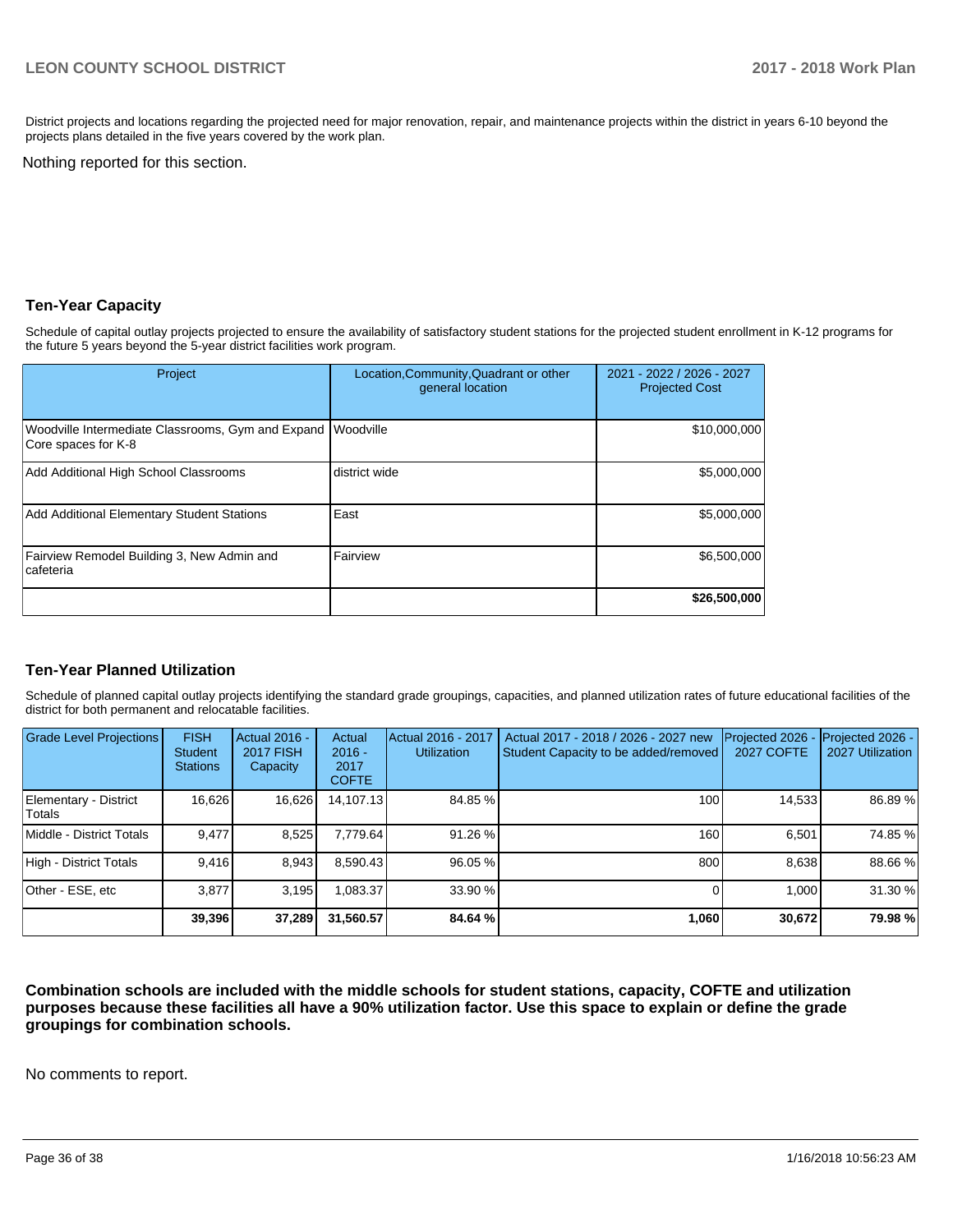#### **Ten-Year Infrastructure Planning**

**Proposed Location of Planned New, Remodeled, or New Additions to Facilities in 06 thru 10 out years (Section 28).**

Nothing reported for this section.

Plans for closure of any school, including plans for disposition of the facility or usage of facility space, and anticipated revenues in the 06 thru 10 out **years (Section 29).**

Nothing reported for this section.

#### **Twenty-Year Maintenance**

District projects and locations regarding the projected need for major renovation, repair, and maintenance projects within the district in years 11-20 beyond the projects plans detailed in the five years covered by the work plan.

Nothing reported for this section.

## **Twenty-Year Capacity**

Schedule of capital outlay projects projected to ensure the availability of satisfactory student stations for the projected student enrollment in K-12 programs for the future 11-20 years beyond the 5-year district facilities work program.

Nothing reported for this section.

#### **Twenty-Year Planned Utilization**

Schedule of planned capital outlay projects identifying the standard grade groupings, capacities, and planned utilization rates of future educational facilities of the district for both permanent and relocatable facilities.

| <b>Grade Level Projections</b>   | <b>FISH</b><br><b>Student</b><br><b>Stations</b> | <b>Actual 2016 -</b><br><b>2017 FISH</b><br>Capacity | Actual<br>$2016 -$<br>2017<br><b>COFTE</b> | Actual 2016 - 2017<br><b>Utilization</b> | Actual 2017 - 2018 / 2036 - 2037 new<br>Student Capacity to be added/removed | Projected 2036<br>2037 COFTE | Projected 2036 -<br>2037 Utilization |
|----------------------------------|--------------------------------------------------|------------------------------------------------------|--------------------------------------------|------------------------------------------|------------------------------------------------------------------------------|------------------------------|--------------------------------------|
| Elementary - District<br> Totals | 16,626                                           | 16,626                                               | 14,107.13                                  | 84.85 %                                  | 100 <sub>1</sub>                                                             | 14,533                       | 86.89 %                              |
| Middle - District Totals         | 9.477                                            | 8,525                                                | 7,779.64                                   | 91.26 %                                  | 160                                                                          | 6.501                        | 74.85 %                              |
| High - District Totals           | 9.416                                            | 8,943                                                | 8.590.43                                   | 96.05 %                                  | 800                                                                          | 8.638                        | 88.66 %                              |
| Other - ESE, etc                 | 3.877                                            | 3.195                                                | .083.37                                    | 33.90 %                                  |                                                                              | 1.000                        | 31.30%                               |
|                                  | 39,396                                           | 37,289                                               | 31,560.57                                  | 84.64 %                                  | 1,060                                                                        | 30,672                       | 79.98 %                              |